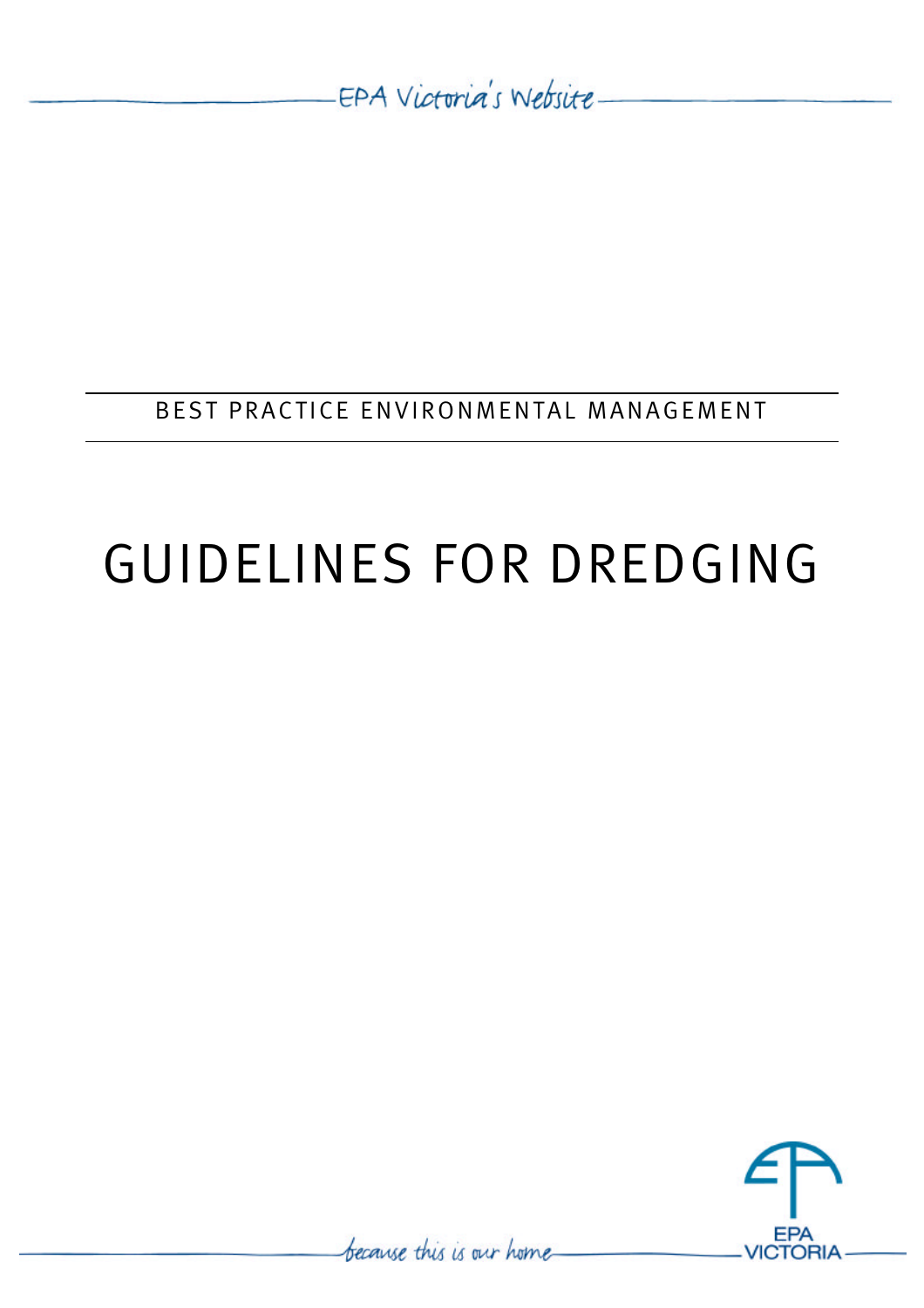## **BEST PRACTICE ENVIRONMENTAL MANAGEMENT**

# **GUIDELINES FOR DREDGING**

Environment Protection Authority 40 City Road, Southbank Victoria 3006 AUSTRALIA

© Environment Protection Authority, October 2001

Publication 691 ISBN 0 7306 7578 5

Printed on recycled paper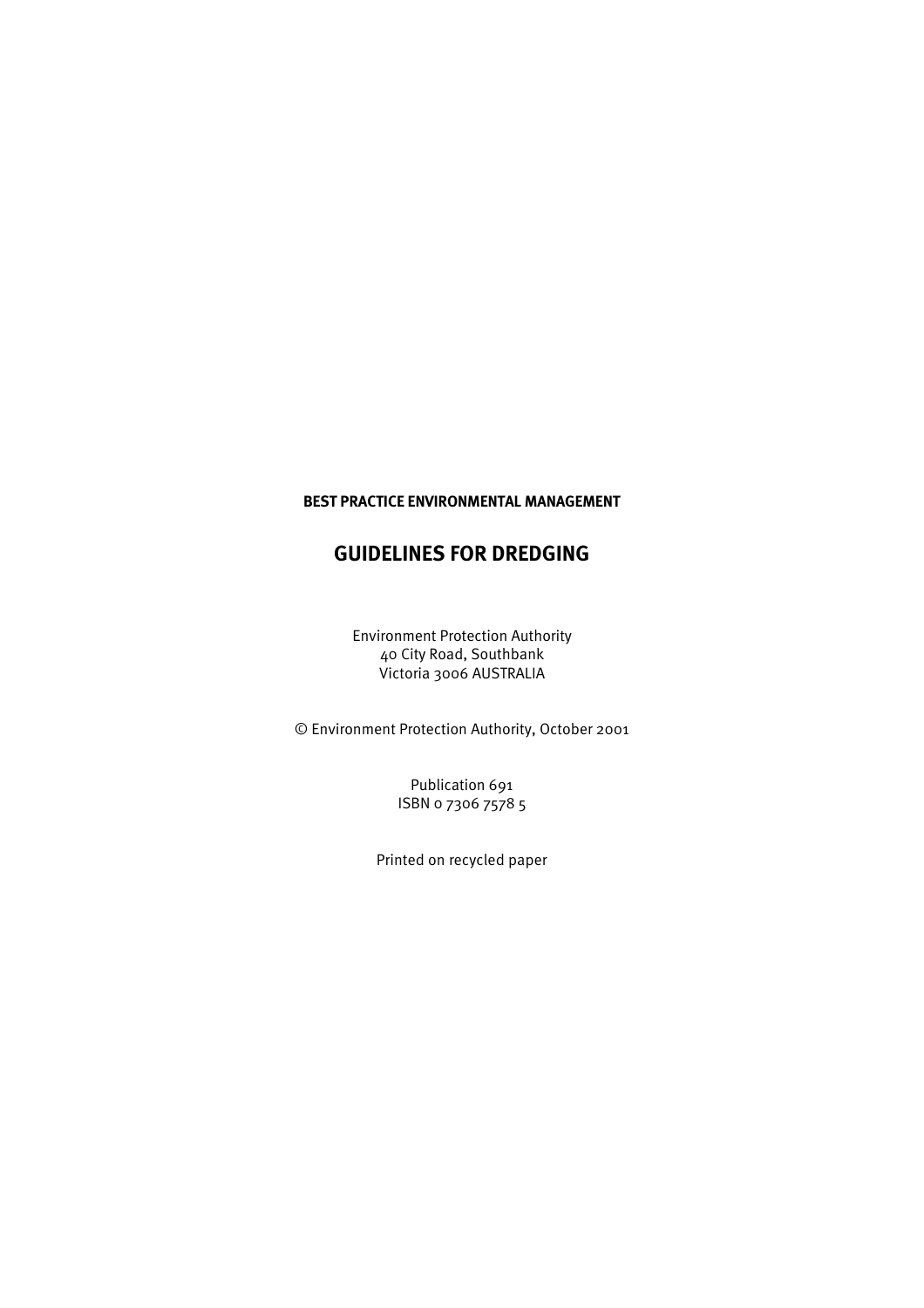#### **FOREWORD**

Dredging is necessary to create and maintain shipping and boating channels so that we can continue to engage in international trade and to enjoy safe fishing and recreational boating. However, dredging has the potential for significant environmental impact. These guidelines identify such impacts and suggest measures that may be taken to minimise them. They have been developed in consultation with organisations that undertake dredging, dredging contractors and conservation interests.

In many cases impacts are minimal, but any impacts can cause considerable public concern. For example, discharge of black anaerobic sand onto sandy beaches looks and smells unpleasant, but the environmental impacts are minimal, and a typical sand colour returns after a few days exposure to air. Where the impacts of dredging are poorly known these are identified in the guidelines and addressed through monitoring or targeted research where this is considered more appropriate.

A new mandatory process for consideration of dredging proposals is outlined. This represents a new step towards better control of the impacts of dredging that started when EPA developed the Trial Dredge Protocol in 1992. It involves a cooperative approach between Environment Protection Authority and the Department of Natural Resources and Environment, and the issuing of a *Coastal Management Act* 1995 consent for dredging works. Further advances in dredging technology and in our understanding of the major impacts will, in time, lead to further improvements to these guidelines.

Finally, I thank members of the Dredge Protocol Management Committee for their contribution to the development of these guidelines. The technical appendices were written by Greg Parry, Sue Bextream (appendix 6), Gus Fabris (MAFRI, appendix 3) and Andrew Longmore (MAFRI, appendix  $\Delta$ ).

Mobile

BRIAN ROBINSON CHAIRMAN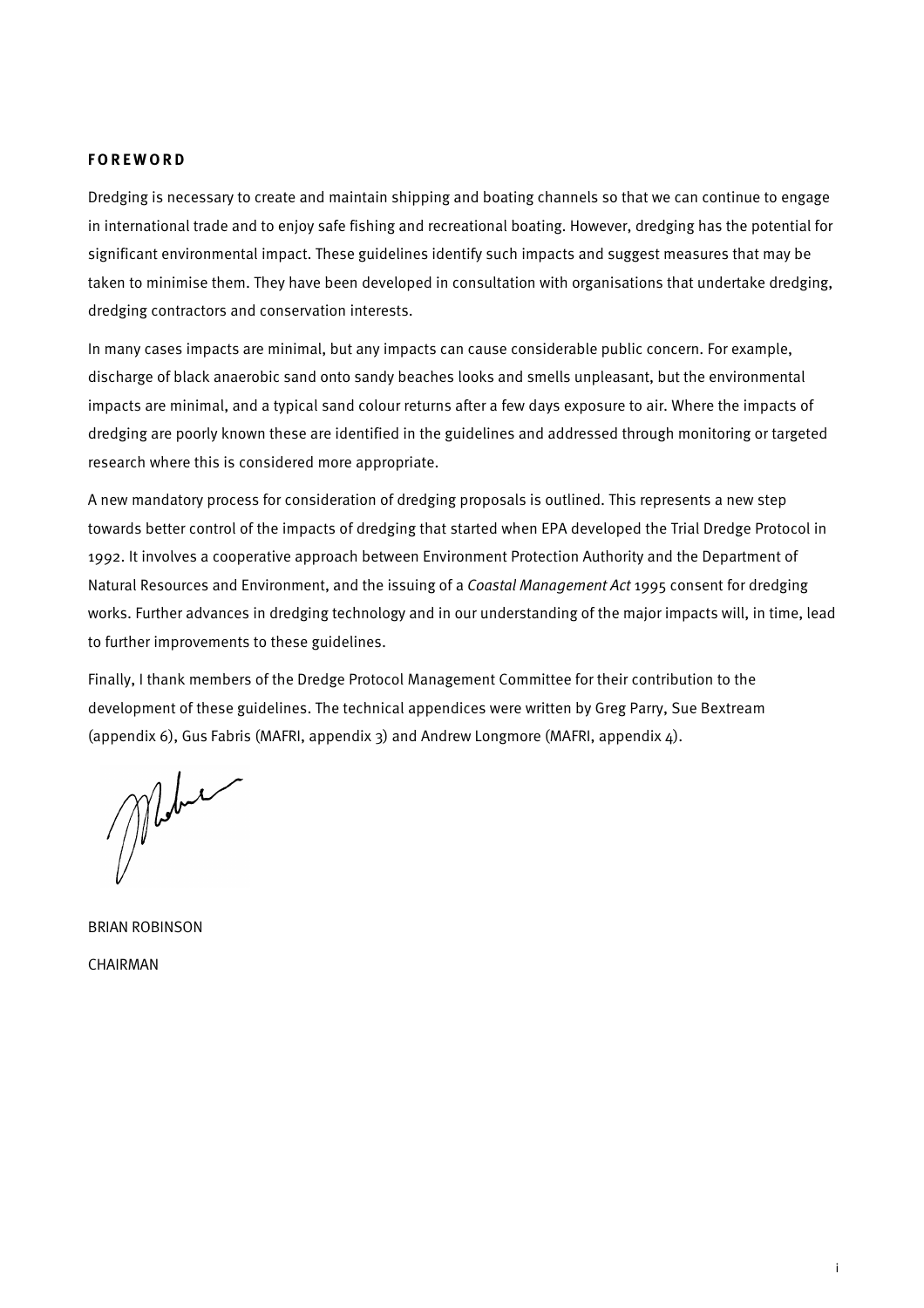## **CONTENTS**

| APPENDIX 1: APPLICATION FORM FOR SECTION 40 (COASTAL MANAGEMENT ACT 1995)                                |
|----------------------------------------------------------------------------------------------------------|
|                                                                                                          |
|                                                                                                          |
| APPENDIX 3: TECHNICAL GUIDELINES FOR ASSESSMENT OF CHEMICAL CONTAMINATION                                |
|                                                                                                          |
| APPENDIX 5: ESTIMATED MAXIMUM SUSTAINED TURBIDITY TO MAINTAIN SEAGRASS HEALTH 79                         |
| 1.1<br>1.2<br>1.3<br>1.4<br>2.1<br>$2.2^{\circ}$<br>3.1<br>3.2<br>3.3<br>3.4<br>3.5<br>3.6<br>3.7<br>3.8 |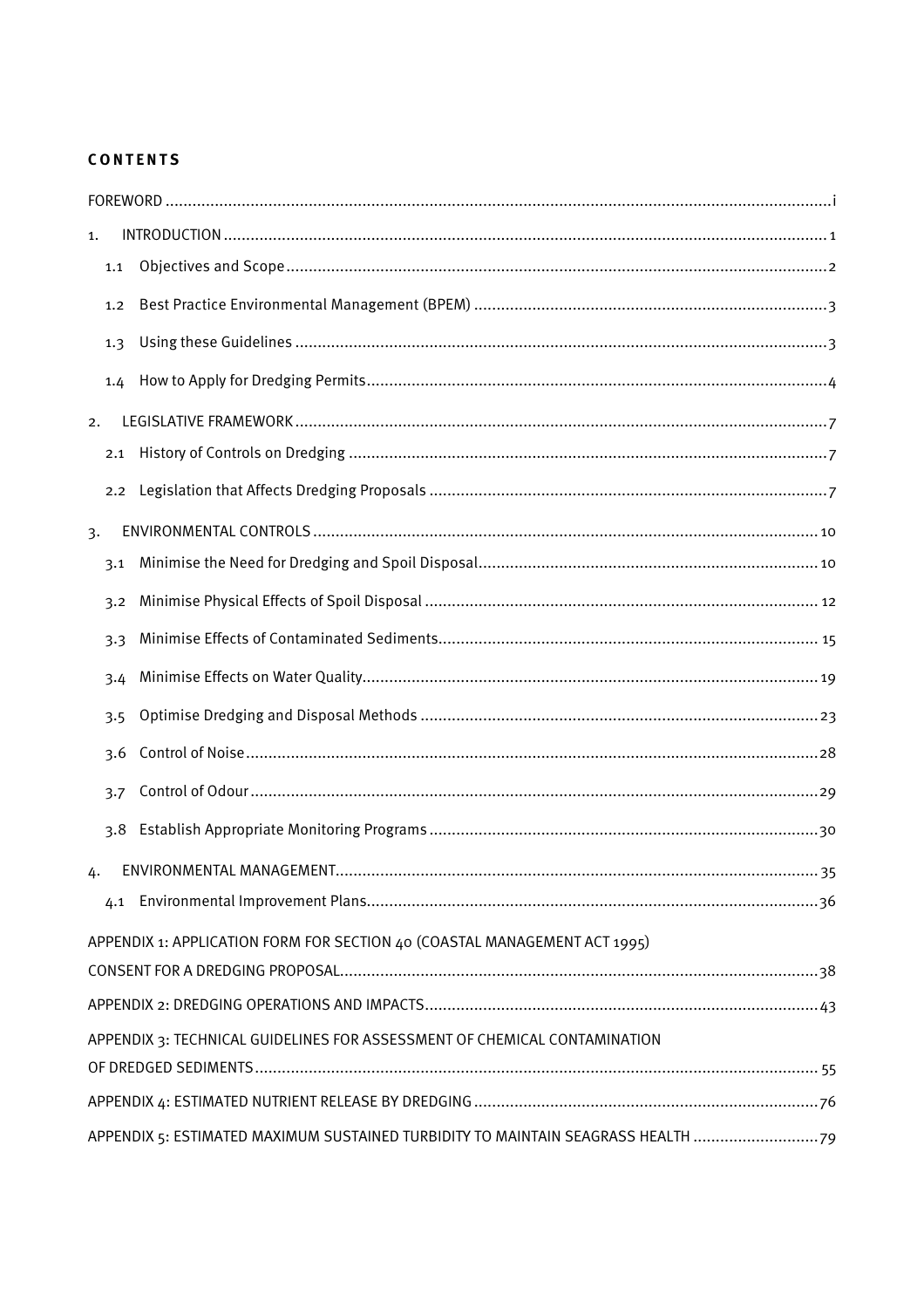| APPENDIX 6: IMPLICATIONS OF FISH LIFE HISTORIES FOR DREDGING PRACTICES IN PORT PHILLIP BAY 83 |
|-----------------------------------------------------------------------------------------------|
|                                                                                               |
|                                                                                               |
|                                                                                               |
|                                                                                               |

# **Tables**

| Table 1: Average sediment volumes (m <sup>3</sup> ) dredged per annum to maintain channels in Victorian coastal regions2                                                                                                                                                                                                                                                                                                                                                                                                                                                                                                                                                                              |
|-------------------------------------------------------------------------------------------------------------------------------------------------------------------------------------------------------------------------------------------------------------------------------------------------------------------------------------------------------------------------------------------------------------------------------------------------------------------------------------------------------------------------------------------------------------------------------------------------------------------------------------------------------------------------------------------------------|
| Table 2: Typical number sediment cores to be sampled for dredging proposals removing different volumes of                                                                                                                                                                                                                                                                                                                                                                                                                                                                                                                                                                                             |
| Table 3: Months in which the eggs (E), larvae (L), juveniles (J), and adults (A) of marine and estuarine fish in<br>Victoria may be vulnerable to dredging impacts. Months in which a life-history phase of a species is sufficiently<br>aggregated that its vulnerability to dredging should be considered when determining the timing of dredging are<br>Table 4: Examples of typical noise limits for various types of land use, based on (1) Interim Guidelines for Control<br>Table 5: Guidance on selection of appropriate dredges for maintenance dredging (from Bray et al. 1997) 47<br>Table 6: Guidance on selection of appropriate dredges for capital dredging (from Bray et al. 1997) 48 |
| Table 7: Typical number of sediment cores to be sampled for dredging proposals removing different volumes of<br>Table 8: Sample collection methods, storage conditions and holding times for the various analyses (from USEPA                                                                                                                                                                                                                                                                                                                                                                                                                                                                         |
| Table 9: Recommended quantities of sediment or water required for various analyses                                                                                                                                                                                                                                                                                                                                                                                                                                                                                                                                                                                                                    |
| Table 10: Classification of grain size of sediments based on the Udden-Wentworth                                                                                                                                                                                                                                                                                                                                                                                                                                                                                                                                                                                                                      |
| Table 11: Desirable detection for contaminants in sediment and elutriate samples, based                                                                                                                                                                                                                                                                                                                                                                                                                                                                                                                                                                                                               |
| Table 12: Minimum and maximum screening levels for contaminants for sediments (ANZECC 1998, ANZECC -<br>ARMCANZ, 2001) and twice background levels for selected contaminants in Port Phillip Bay. Water-quality<br>guidelines for elutriate solutions are also shown. Consult the responsible authority for contaminants not listed $73$                                                                                                                                                                                                                                                                                                                                                              |
|                                                                                                                                                                                                                                                                                                                                                                                                                                                                                                                                                                                                                                                                                                       |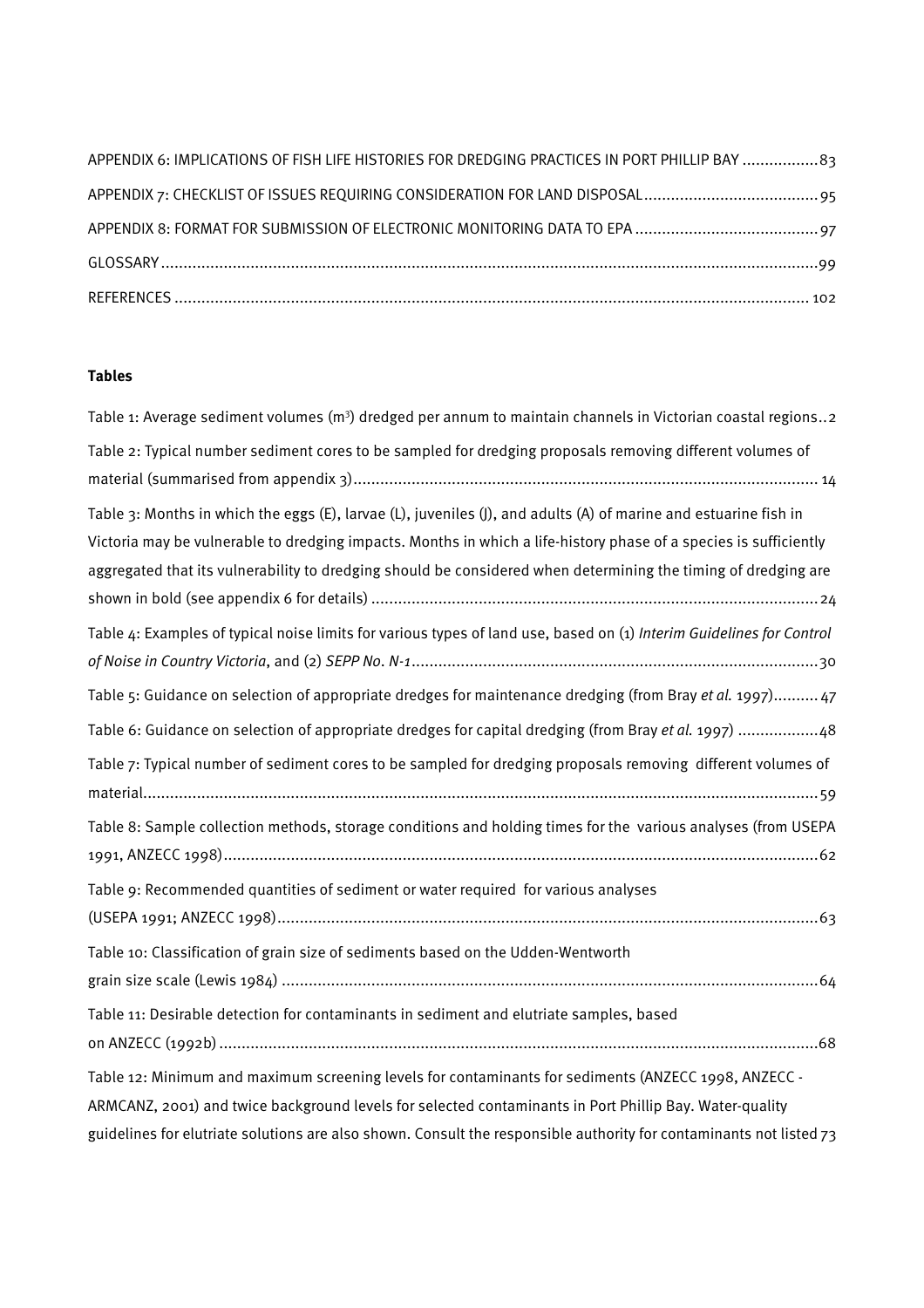| Table 13: Nutrient concentrations in pore water (µmol.L <sup>-1</sup> ) from different regions of Port Phillip Bay,                                 |
|-----------------------------------------------------------------------------------------------------------------------------------------------------|
|                                                                                                                                                     |
| Table 14: Estimated release rates of nutrients (kg/day), using data from table 1, equation 1, and the                                               |
|                                                                                                                                                     |
| Table 15: Typical release rates (kg/day) of nutrients from major sources in Port Phillip Bay,                                                       |
|                                                                                                                                                     |
| Table 16: Increase in concentration ( $\mu$ g L <sup>-1</sup> d <sup>-1</sup> of the element) in the water column for different regions of Port     |
|                                                                                                                                                     |
| Table 17: Range of mean concentrations ( $\mu$ g L <sup>-1</sup> d <sup>-1</sup> of the element) for nutrients in different regions of Port Phillip |
|                                                                                                                                                     |
| Table 18: Background measurements of attenuation coefficient for PAR in Geelong Arm80                                                               |
| Table 19: Frequency distribution of turbidity at 7 sites monitored continuously (15 min intervals) between                                          |
|                                                                                                                                                     |
| Table 20: Habitats for marine and estuarine fish of commercial, recreational and conservation importance in                                         |
|                                                                                                                                                     |
| Table 21: Months in which the eggs (E), larvae (L), juveniles (J), and adults (A) of marine and estuarine fish in                                   |
|                                                                                                                                                     |
|                                                                                                                                                     |

## **Figures**

| Figure 1: Dredging approvals process for all maintenance dredging and capital dredging in areas not |
|-----------------------------------------------------------------------------------------------------|
|                                                                                                     |
| Figure 2: Flowchart for assessment of contamination status of sediments to be dredged 56            |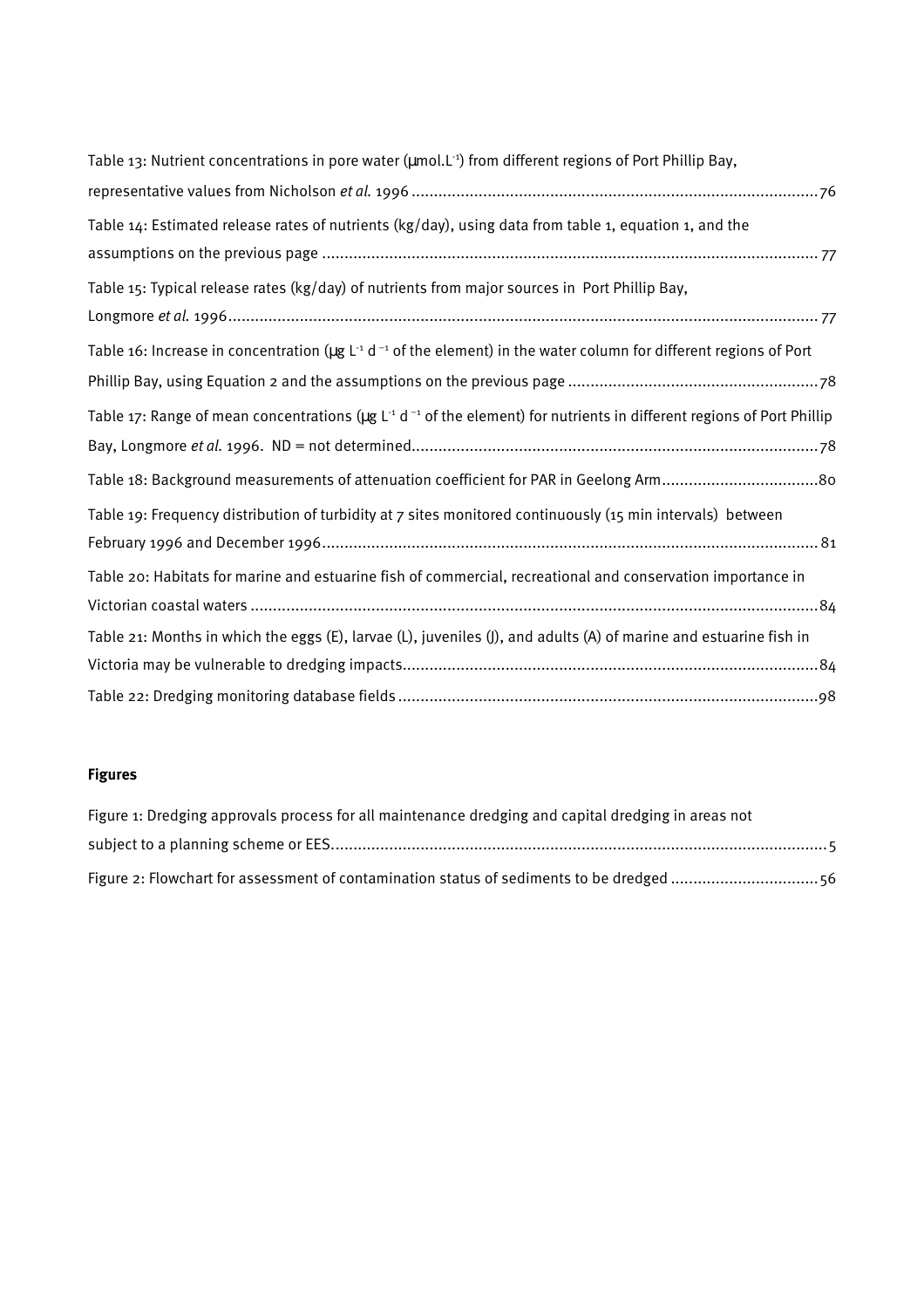#### **1 . INTRODUCTION**

These guidelines have been developed to advise agencies of environmental requirements for dredging in Victorian waters. They apply to both dredging and disposal of sediments within Victorian jurisdiction. It is noted that disposal of sediments off the open coast (rare in Victoria) also requires a Commonwealth permit, though sand bypassing and beach renourishment are normally exempt.

These guidelines are based on many years of experience using the "Trial Dredge Protocol" and on an independent review of its effectiveness. They also take into account the ANZECC guidelines for disposal of sediments in waters under Commonwealth jurisdiction. When justified by new knowledge or understanding, the Guidelines will be revised accordingly.

In Victoria, maintenance dredging removes approximately 1.2 million  $m<sup>3</sup>$  of sediment annually from shipping and boating channels (table 1). Capital dredging projects occur when there is a need for new or deeper channels. In recent years, major capital dredging works have included deepening the Geelong Channel (five million m<sup>3</sup> 1997), creation of a new berth at Webb Dock  $(450,000 \text{ m}^3)$  1997) and dredging turning basins and berth pockets in Western Port (1.5 million m<sup>3</sup> 1967– 73).

On an international scale the amount of dredging in Victoria is small. In the USA, more than 230 million m<sup>3</sup> are dredged annually from waterways and a similar volume is dredged in Europe, with 40 million m<sup>3</sup> being dredged annually from waterways in the Netherlands alone (Donze 1990). The proportion of contaminated sediment in Europe and the USA is

also significantly greater than in Victoria as a result of much larger manufacturing industries having discharged contaminants. For example, polychlorinated biphenyls (PCBs) are major contaminants in several US rivers near the site of manufacture. PCBs are persistent toxicants in Victorian sediments, but, as they were never manufactured locally, quantities are seldom of concern and they are far below those of contaminated US rivers.

In Victoria most dredged sediment is clean sand (table 1). Large quantities of sand are dredged annually to bypass harbours at Lakes Entrance, Portland and Queenscliff and in sections of shipping channels where sand waves cause shoaling. Parts of a three nautical mile (n mile) and a 5 n mile section of South Channel in Port Phillip Bay and parts of a 1 n mile sector in Western Port shipping channel are dredged periodically. There are also many smaller dredging projects undertaken to remove sand accumulated behind man-made coastal structures or from the mouths of creeks and rivers to maintain navigational channels.

The largest volume of fine sediments is dredged from shipping channels, including parts of the Yarra River, in the Port of Melbourne. This is deposited in a spoil ground 15 km south of Melbourne. Small quantities of fine sediments are also dredged from shallow channels in Western Port as required. Typically, fine muddy sediments cause greater environmental problems as they are more likely to be contaminated and they cause more persistent turbidity than does sand.

Maintenance dredging often involves the removal of sediments recently deposited from estuaries. This

-Best Practice Environmental Management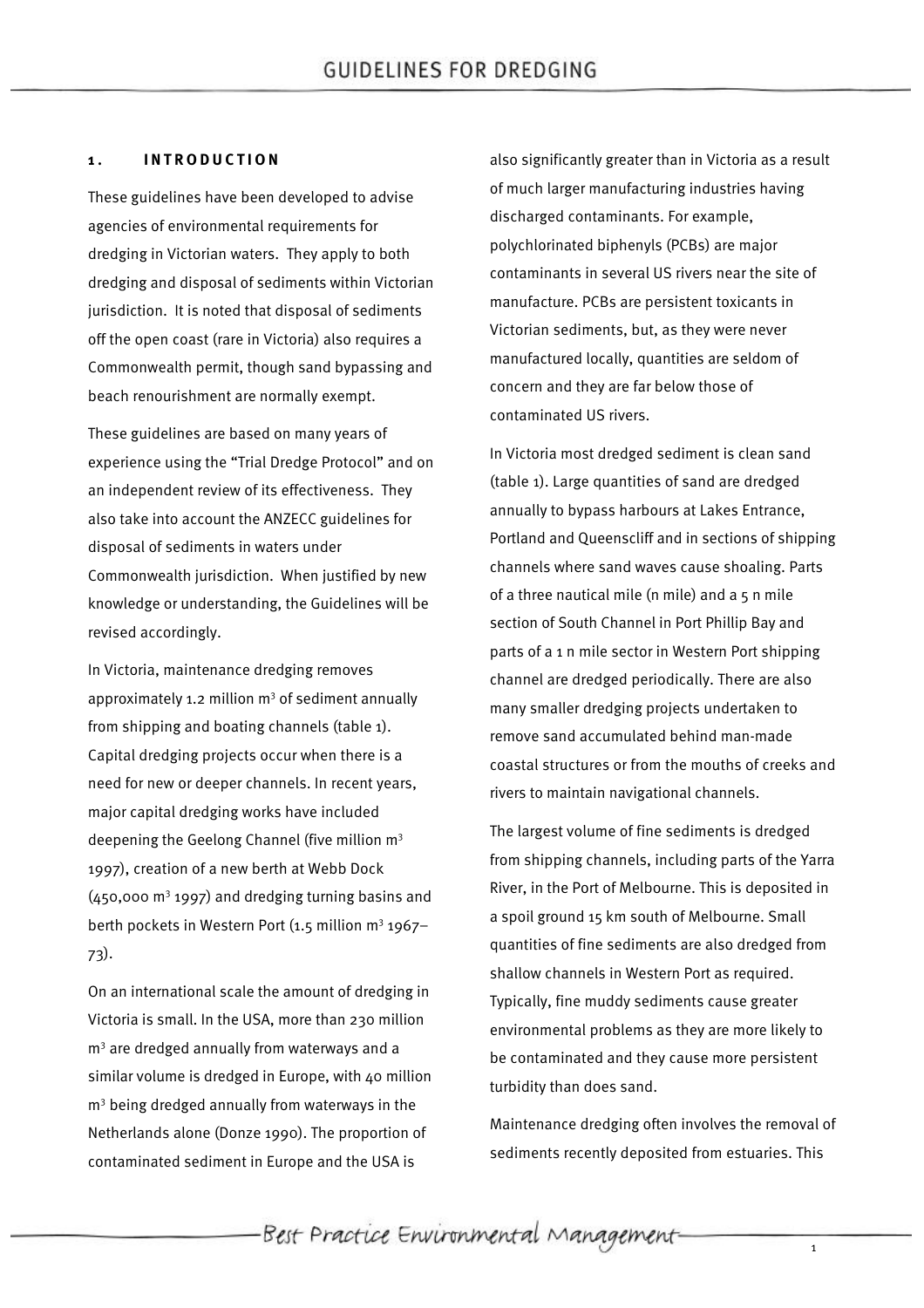dredging can be minimised by improved catchment management. Erosion controls in the catchment reduce the sediment load in rivers and reduce the need for dredging downstream. Similarly, controls on discharges of toxic chemicals into streams reduces sediment contamination within the estuary and avoids the need for expensive procedures to reduce the impact of contaminated sediment when dredging. In Victoria, improved environmental regulation since the 1970s has reduced the input of many contaminants. However, as a result of historical inputs and non-point source contamination, lead from petrol and zinc from galvanised surfaces are still evident, and these are difficult to control. Since the 1970s, discharges of heavy metals have declined and use of many persistent organics has ceased. Levels of cadmium in Corio Bay (Phillips *et al.* 1992) and mercury in flathead in Port Phillip Bay (Fabris *et al.* 1992) have decreased markedly since the 1970s, and the use of polychlorinated biphenyls (PCBs) and DDT, ceased during the 1970s (Phillips *et al.* 1992).

#### **Table 1: Average sediment volumes (m<sup>3</sup> ) dredged per annum to maintain channels in Victorian coastal regions**

| Location                      | Volume $(m^3)$ |
|-------------------------------|----------------|
| <b>Western Victoria</b>       | 172,000        |
| Portland fixed bypass         | 110,000        |
| Port Fairy                    | 32,000         |
| Apollo Bay                    | 30,000         |
| <b>Port Phillip Bay</b>       | 530,000        |
| Oueenscliff                   | 90,000         |
| South Channel                 | 150,000        |
| Port of Melbourne             | 200,000        |
| Yarra (N of City Link bridge) | 15,000         |
| Small-boat harbours/creeks    | 75,000         |

| <b>Western Port</b>                | ~15,000   |
|------------------------------------|-----------|
| Shipping channels                  | $10,000*$ |
| Small-boat harbours/creeks         | 5,000     |
| Eastern Victoria                   | 510,000   |
| Corner Inlet                       | 70,000    |
| Lakes Entrance (main entrance)     | 300,000   |
| Gippsland Lakes, internal channels | 70,000    |
| Gippsland Lakes, others            | 70,000    |
|                                    |           |
| Total                              | 1.227.000 |

\* Based on 30,000 m<sup>3</sup> dredged in sand wave field in 1995, but not dredged since.

#### **1.1 Objectives and Scope**

Water-based recreation (including boating and fishing), navigation and shipping, and maintenance of natural ecosystems are all protected beneficial uses in Victorian coastal waters (EPA 1988). Dredging is required to create and maintain channels for shipping and boating, adequate channel depth being necessary to guarantee important trade links, and to allow safe access for fishing and other commercial and recreational boating. However, the removal and disposal of sediments inevitably has some environmental impact. Best practice involves minimising these impacts at and near the dredging and disposal sites. Both the cost and effectiveness of measures to reduce impacts need to be considered. For example, costly measures to minimise small impacts due to limited turbidity or sedimentation, adjacent to greatly modified dredge sites or spoil grounds, are often not justified.

Many in the community are concerned that our estuaries and seas are protected. While mostly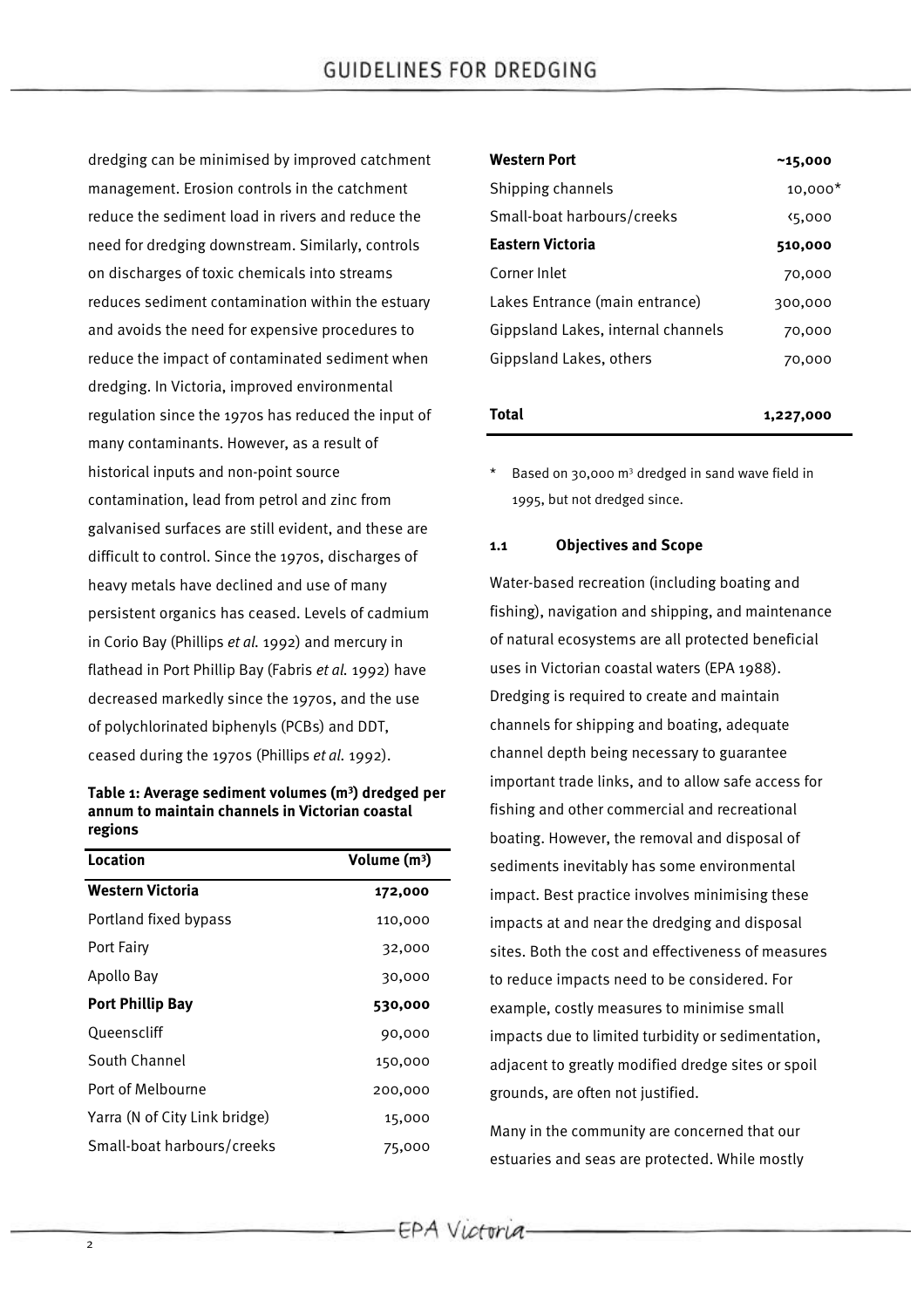appreciating the need for safe navigation, these concerned individuals and organisations need an assurance that dredging is being undertaken in a way that minimises environmental impacts. These guidelines describe those issues that should be addressed in order to minimise the environmental impact of dredging, and suggest measures to minimise impacts. Dredging technology and the effects of dredging on the environment are also described, to better focus concerns on the more significant environmental issues. Most dredging in Victoria is undertaken by a small number of agencies, most of which have had input into the development of these guidelines.

#### **1.2 Best Practice Environmental Management (BPEM)**

The BPEM publication series provides guidelines and codes of practice for industry sectors or activities. They outline what is needed to achieve optimum environmental outcomes, consistent with the industry's economic viability.

BPEM may encompass site selection, process design, technology choice, key operating parameters and procedures, contingency arrangements, and monitoring and auditing aspects.

State environment protection policies provide ambient environmental quality objectives and general approaches to achieving them. With limited exceptions, these do not specify precisely how the objectives and strategic approaches will be achieved. BPEM guidelines provide more specific actions to achieve policy objectives.

BPEM publications outline key objectives relevant to the industry or activity and suggest measures to achieve these objectives. However, operators should feel free to consider alternatives and to apply the best site-specific solution equivalent to, or better than, the suggested measure. In this way, innovation is not stifled and flexibility is provided, while those seeking greater direction or certainty can apply the suggested measures.

The underlying philosophy of BPEM guidelines is to provide a forward-looking approach rather than simply reflect what is presently the norm. Where problems or issues occur within the industry, a direction or solution will be included.

A comprehensive environmental management system is an integral part of Best Practice Environmental Management. For large dredging projects, the principles outlined by the International Organisation of Standardisation in the ISO 14000 series, provide an ideal basis for such a management system.

Finally, a BPEM guideline is not of itself mandatory but the potential exists to call up such a document in approvals, licences or permits. Regulatory authorities generally expect that forward-looking proponents and businesses will be committed to continuous improvement through a total quality management approach and will voluntarily adopt BPEM guidelines.

#### **1.3 Using these Guidelines**

The permits required and the current legislative framework are considered in section 2. Section 3 describes those issues that are most directly relevant to dredging proponents, as they must be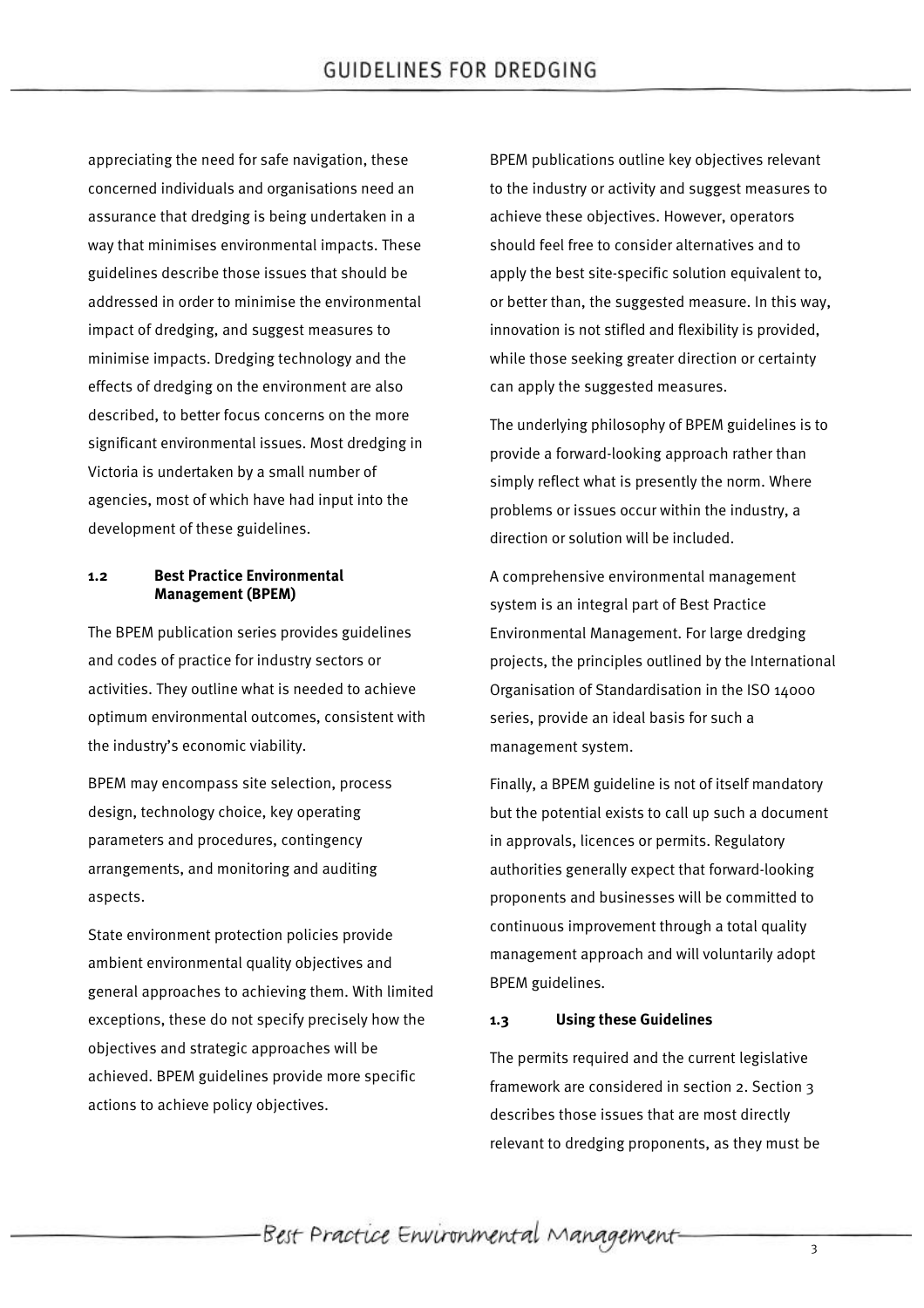considered in developing an environmentally satisfactory dredging proposal. Section 4 describes the environmental management of dredging, including a list of the usual elements of an Environmental Improvement Plan (EIP) to deal with environmental contingencies during dredging. A glossary is included in section 5.

An application form for dredging is included in appendix 1. Dredging technology and the effects of dredging on the environment are described in appendix 2 to better focus the concerns on the most significant environmental issues for particular dredging projects. The technical requirements for testing for chemical contaminants in sediments to be dredged are described in appendix 3, the estimated release of nutrients during dredging is described in appendix 4, the maximum sustained turbidity to maintain seagrass is estimated in appendix 5, spawning periods for fish are described in appendix 6, a checklist for land disposal is described in appendix 7, and the format for submission of electronic data is specified in appendix 8.

#### **1.4 How to Apply for Dredging Permits**

## Coastal Management Act *1995 Consents and Planning Permits*

Where the site to be dredged is within the Victorian coastal area, including estuaries to the extent of tidal influence, a *Coastal Management Act* 1995 (CMA) consent must be obtained. An application for consent should address all issues described in sections 3 and 4 of this document and summarised on the application form in appendix 1. Applications should be sent to the regional office of the Department of Natural Resources and Environment

(NRE). NRE will forward the application to EPA for its consideration before a decision is taken on issuing a consent. This process is outlined in figure 1.

Where new (capital) dredging is proposed within an area covered by a planning scheme, the planning scheme application is also regarded as the application for *Coastal Management Act* 1995 consent, provided that this application is referred to NRE. For major works the Minister for Planning may require an Environmental Effects Statement (EES). The same information described in these guidelines should then be included in the EES. Thus in summary:

- Check with local council whether the area is subject to a planning scheme. If so, apply for planning permission and ensure this is referred to NRE.
- If planning permission is not required, apply to NRE for consent under the CMA.
- If an EES is required, prepare documentation in addition to the above process.

The application should address all issues on the form in appendix 1 and be sent to the responsible authority, usually the local council. The responsible authority will refer the application to NRE which will consider the application both as a referral authority under the *Planning and Environment Act* 1987 and as an application for consent under section 40 CMA. The application will be considered by EPA before a decision is taken.

Proponents should also consider whether the Commonwealth *Environment Protection and Biodiversity Conservation Act* 1999 could apply (see Section 2.2).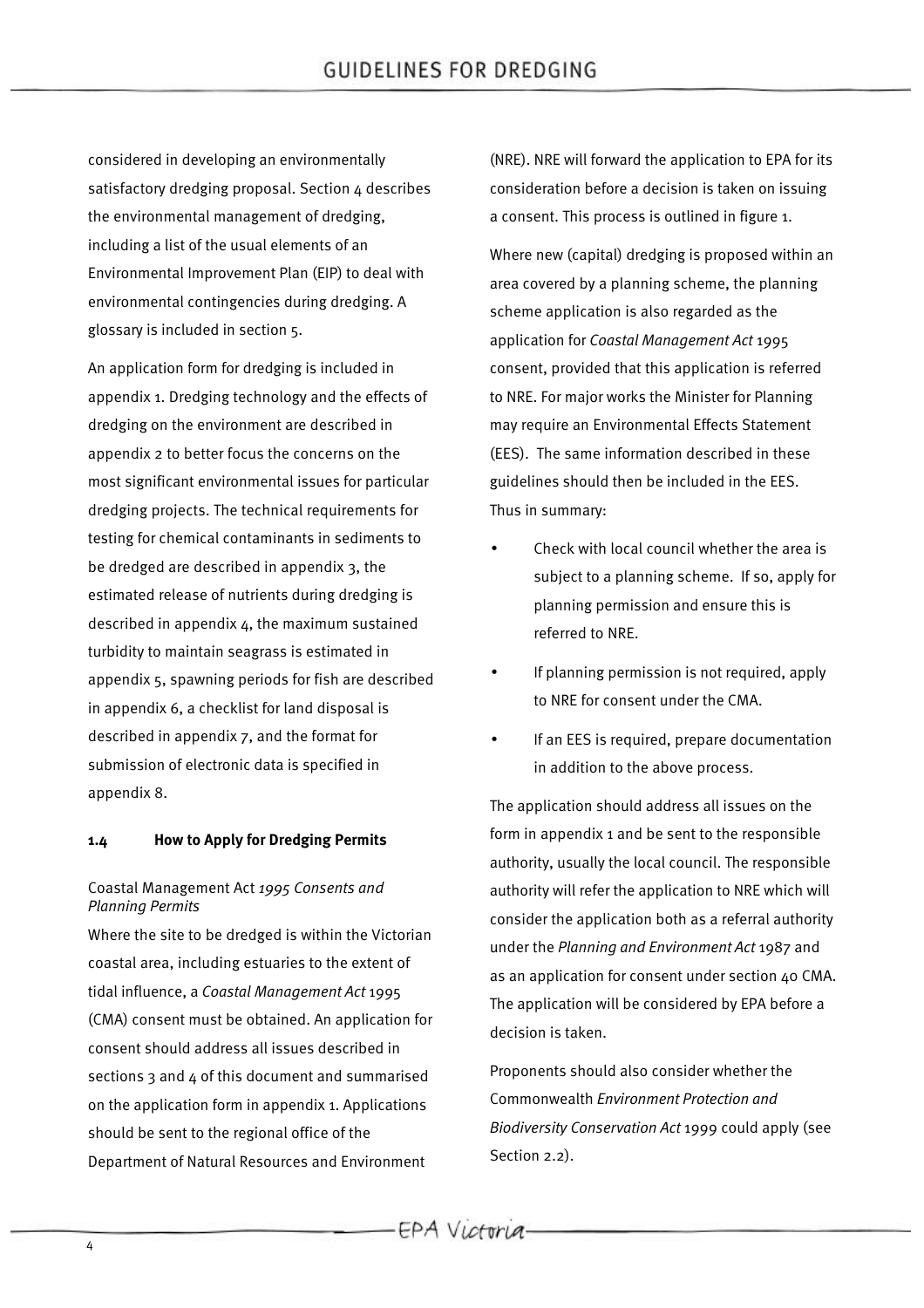

# **Figure 1: Dredging approvals process for all maintenance dredging and capital dredging in areas not subject to a planning scheme or EES.**

#### *Permission from Port Manager*

Dredging within port waters requires the permission of the local port manager, to ensure that the dredging design, safety and operational issues are satisfactory. In smaller estuaries, dredging is usually undertaken on behalf of the local port manager; where this is not the case, proponents must obtain the permission of the local port manager as the first step.

Parks Victoria is the port manager for dredging undertaken in the Yarra River (upstream of the Charles Grimes Bridge), Port Phillip Bay and Western Port. Gippsland Ports is the port manager for Gippsland Lakes. For dredging in the major

ports of Hastings, Geelong, Melbourne and Portland and in shipping channels, permission must be obtained from the Victorian Channels Authority.

#### *Public consultation*

It is essential that proponents discuss their dredging proposal with all parties likely to be affected, as early as possible in the planning stages.

Where dredging requires a planning permit under the *Planning and Environment Act* 1987, the responsible authority (usually the municipal council) may require the proponent to give notice of the planning permit application to any people who

Best Practice Environmental Management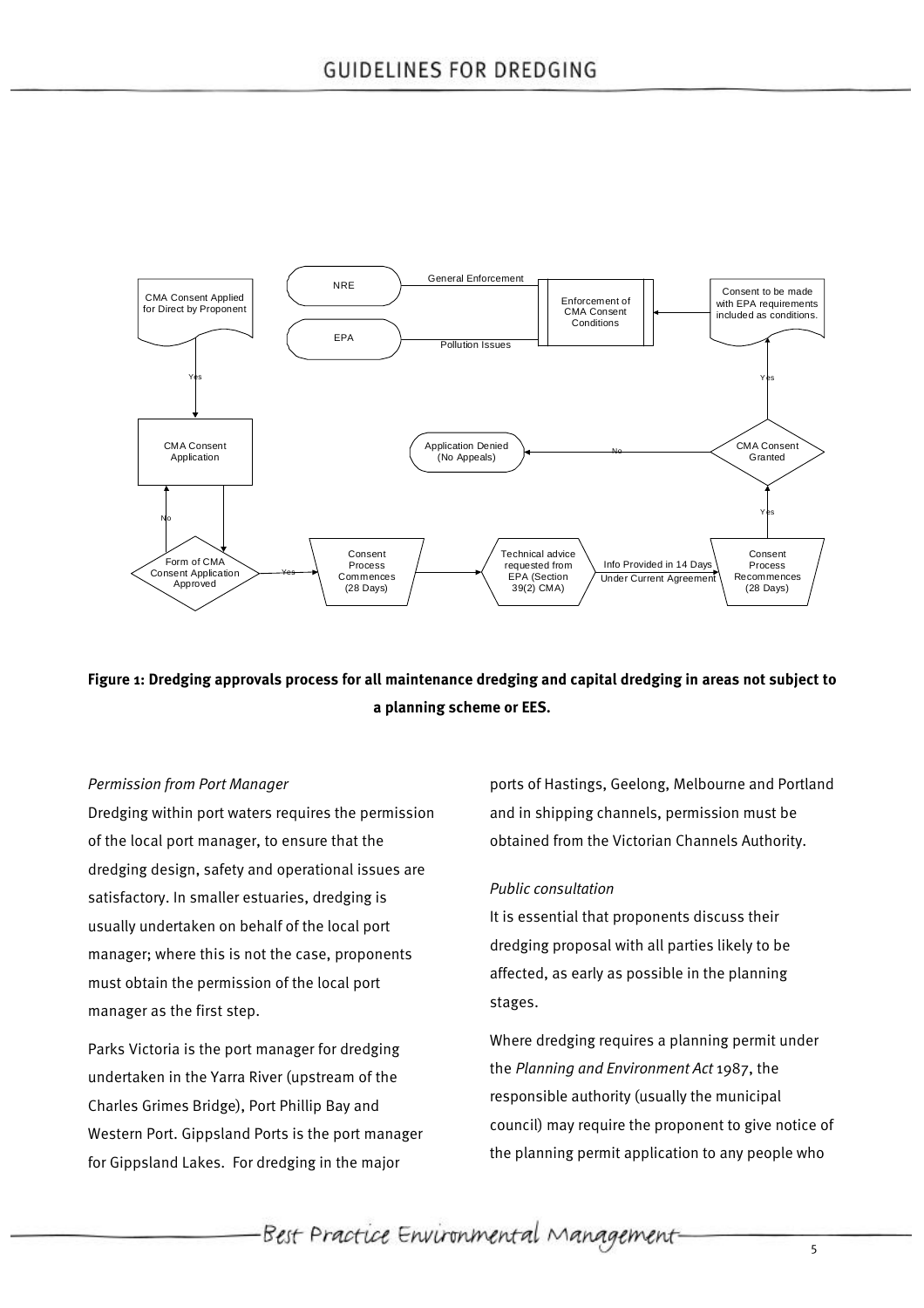may be affected by the dredging. The form of notice may be by direct written notification, a sign on or near the site and/or a notice in local or regional newspaper(s).

In considering applications for consent under the *Coastal Management Act* 1995, NRE will require the proponent to demonstrate that the appropriate notice and/or consultation with people most likely to be affected has been undertaken prior to NRE considering whether or not to provide *Coastal Management Act* 1995 consent for the dredging.

It is important for proponents to recognise the need to consult with people most likely to be affected, whether or not they have been asked to give formal notice and/or consult with these people by the responsible planning authority or NRE. Effective public consultation takes time, so proponents should ensure that in planning dredging works that a minimum of four weeks is allocated for consultation, and possibly longer if notice and/or consultation is required by a responsible planning authority and/or NRE.

#### *Timelines*

Applications for planning permits and CMA s.40 consent for dredging must normally be submitted at least six weeks before the proposed dredging; a longer period may be required where significant public consultation is required.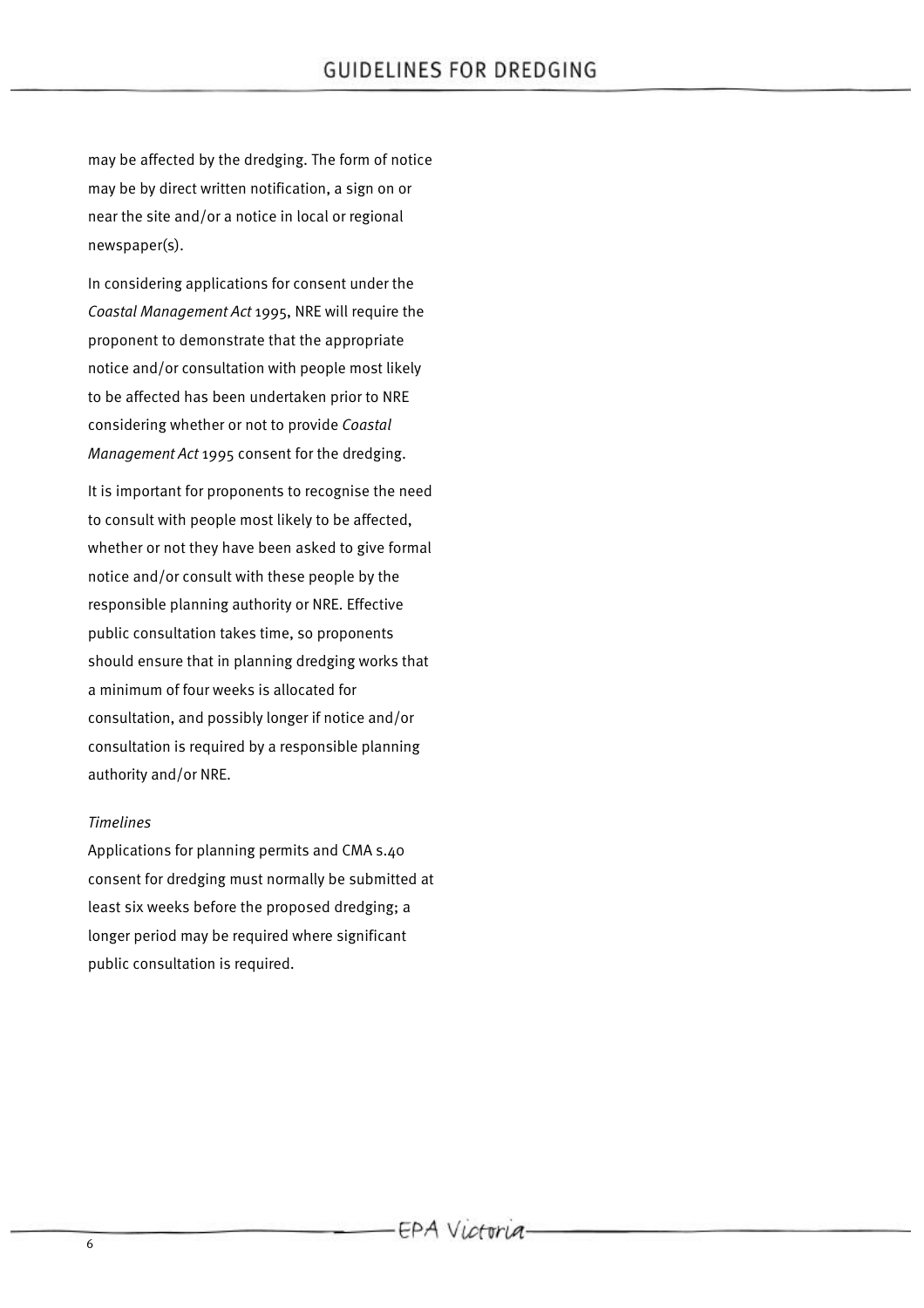## **2 . LEGISLATIVE FRAME WORK**

## **2.1 History of Controls on Dredging**

During the early 1990s, EPA, with considerable input from port authorities, Melbourne Water and the public, developed the Trial Dredge Protocol (EPA 1992) in order to set environmental standards for dredging in Victoria. Since 1992 the Dredge Protocol Management Committee (DPMC) has considered most dredging proposals in Victoria. Its role has been to assess whether dredging proposals conformed to the requirements of the Trial Dredge Protocol (TDP). The DPMC included representatives from EPA, Department of Natural Resources and Environment, Department of Infrastructure, Victorian Channels Authority and Parks Victoria.

The operation of the TDP was reviewed in 1994–95 (EPA 1995a). This review recommended the development of these best practice guidelines and that the voluntary TDP should be replaced by mandatory controls. The review recommended controlling dredging through the *Planning and Environment Act* 1987, with the EPA acting as a referral agency. While this approach was endorsed in the Coastal Strategy released in 1997 through the extension of planning schemes over coastal waters, it has been adopted only partially. A planning permit may be required for new (capital) dredging where a planning scheme extends, or is extended, over the area to be dredged. However, mandatory control of maintenance dredging will be through section 37 of the *Coastal Management Act* 1995. Since 1997, maintenance dredging has required consent under this Act so it provides the

most efficient administrative mechanism for mandatory control of maintenance dredging.

The Trial Dredge Protocol (TDP) supported the development of dredging strategies to reduce the need for endorsement of individual applications for repetitive maintenance dredging. These strategies addressed the range of environmental issues considered in the TDP. Once endorsed by the Dredge Protocol Management Committee, dredging work that conformed to the dredging strategy required no further endorsement. The review of the TDP (EPA 1995a) recommended that these strategies should be employed for a period of five to ten years.

These guidelines place increased emphasis on the need for long term planning, but new administrative arrangements make the term 'dredging strategy' unnecessary. All dredging proposals must now address the long term need for spoil disposal and consents will only be issued where such planning is adequate. Proponents who demonstrate adequate forward planning may be issued with a *Coastal Management Act* 1995 consent for maintenance dredging for up to 10 years.

## **2.2 Legislation that Affects Dredging Proposals**

## *Environmental Issues*

The *Coastal Management Act* 1995 requires that in Victorian coastal regions, including estuaries to the extent of tidal influence, the Minister for Conservation and Land Management must provide written consent for any use or development on the coast, including dredging and spoil disposal. However, where a planning permit is required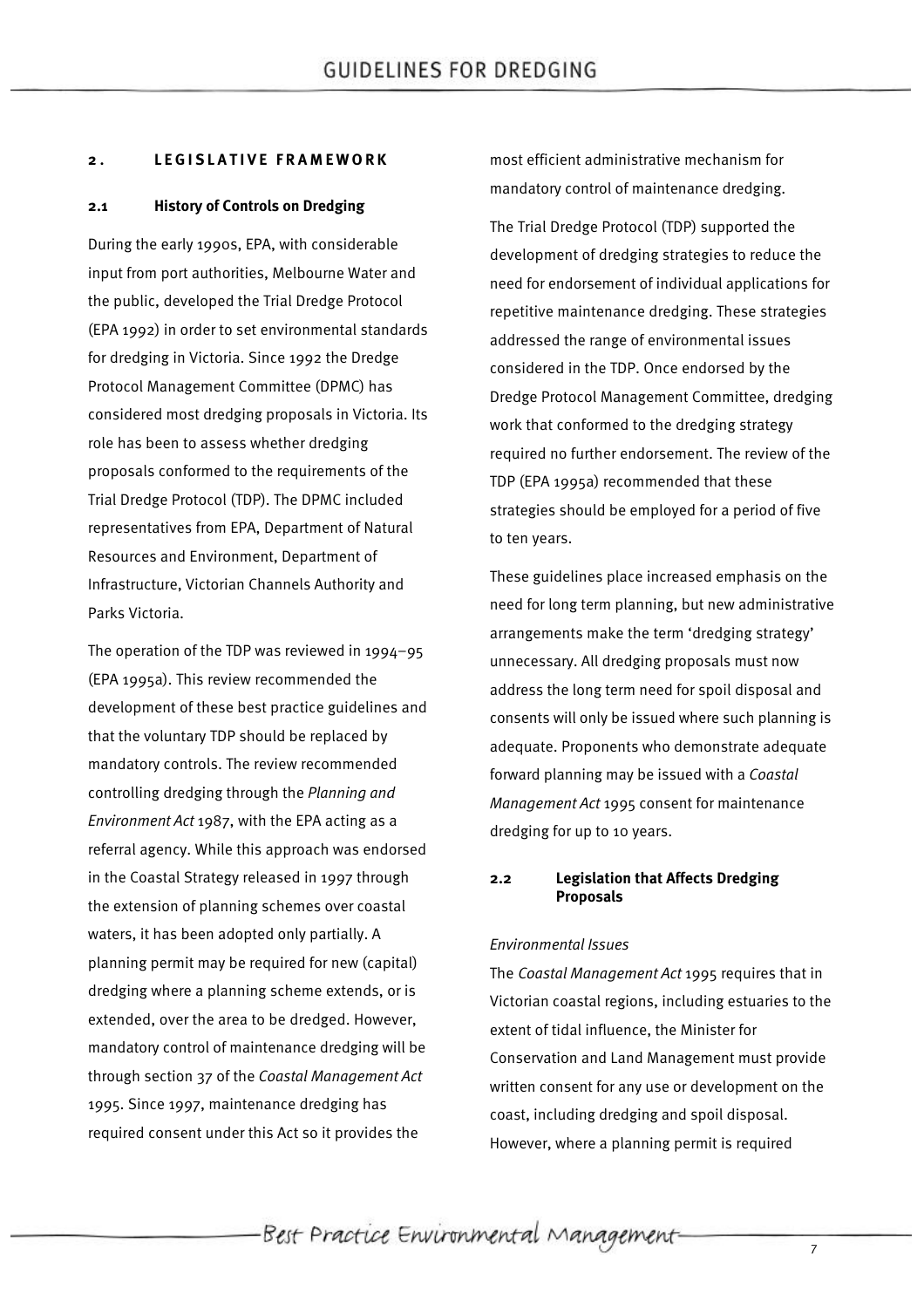through the *Planning and Environment Act* 1987 and the Department of Natural Resources and Environment is a referral authority, the planning permit application is considered to also be the application for *Coastal Management Act* 1995 consent.

Dredging proposals involving large economic, social and environmental impacts (eg deepening shipping channels) should be referred to the Minister for Planning under the *Environment Effects Act* 1978 for his decision on the need for an Environment Effects Statement (EES).

On the open coast, dumping of dredged material, other than beach renourishment, must satisfy the requirements of the Commonwealth *Environment Protection (Sea Dumping) Act* 1981 administered by the Environment Protection Group of Environment Australia. All current dredging operations outside the bays in Victoria are beach renourishment and therefore do not require approval from the Commonwealth.

Water-quality criteria and environmental objectives for various coastal regions are specified in State environment protection policies (SEPPs). The *State Environment Protection Policy (Waters of Victoria) Schedule F6 Waters of Port Phillip Bay* (EPA 1997) requires that dredging and spoil disposal should be conducted so that:

- 1. They are in accordance with the most current code of best practice approved by the Authority.
- 2. Local exceedances are confined to the smallest practicable area and over the

shortest practicable time in the vicinity of the dredging and disposal operations.

- 3. Resuspension and/or dispersal of sediments or accumulated contaminants will not be detrimental to the long term protection of beneficial uses.
- 4. Dredge spoil is disposed to land in preference to water wherever practicable and environmentally safe as determined by the Authority.
- 5. Protection agencies must ensure that any permit issued or approval given in relation to a planning scheme for dredging or desilting operations contains requirements that are consistent with point one above.
- 6. Protection agencies must ensure that works for beach maintenance and beach renourishment are consistent with the long term protection of beneficial uses, particularly the maintenance of natural aquatic ecosystems.

The *Environment Protection Act* 1970 specifies substantial penalties for pollution. Penalties can apply to individuals, companies and/or company directors. Where there is concern that dredging or spoil disposal may cause pollution, EPA may issue a Pollution Abatement Notice (PAN) under section 31A or a Minor Works Pollution Abatement Notice under section 31B of the *Environment Protection Act* 1970. A PAN takes effect 30 days after it is served, while a minor works PAN is effective immediately and may be served if urgent action is required, but only if the cost of compliance will not exceed \$50,000. A Notice may also be issued under Section 62A of the *Environment Protection Act 1970* where cleanup of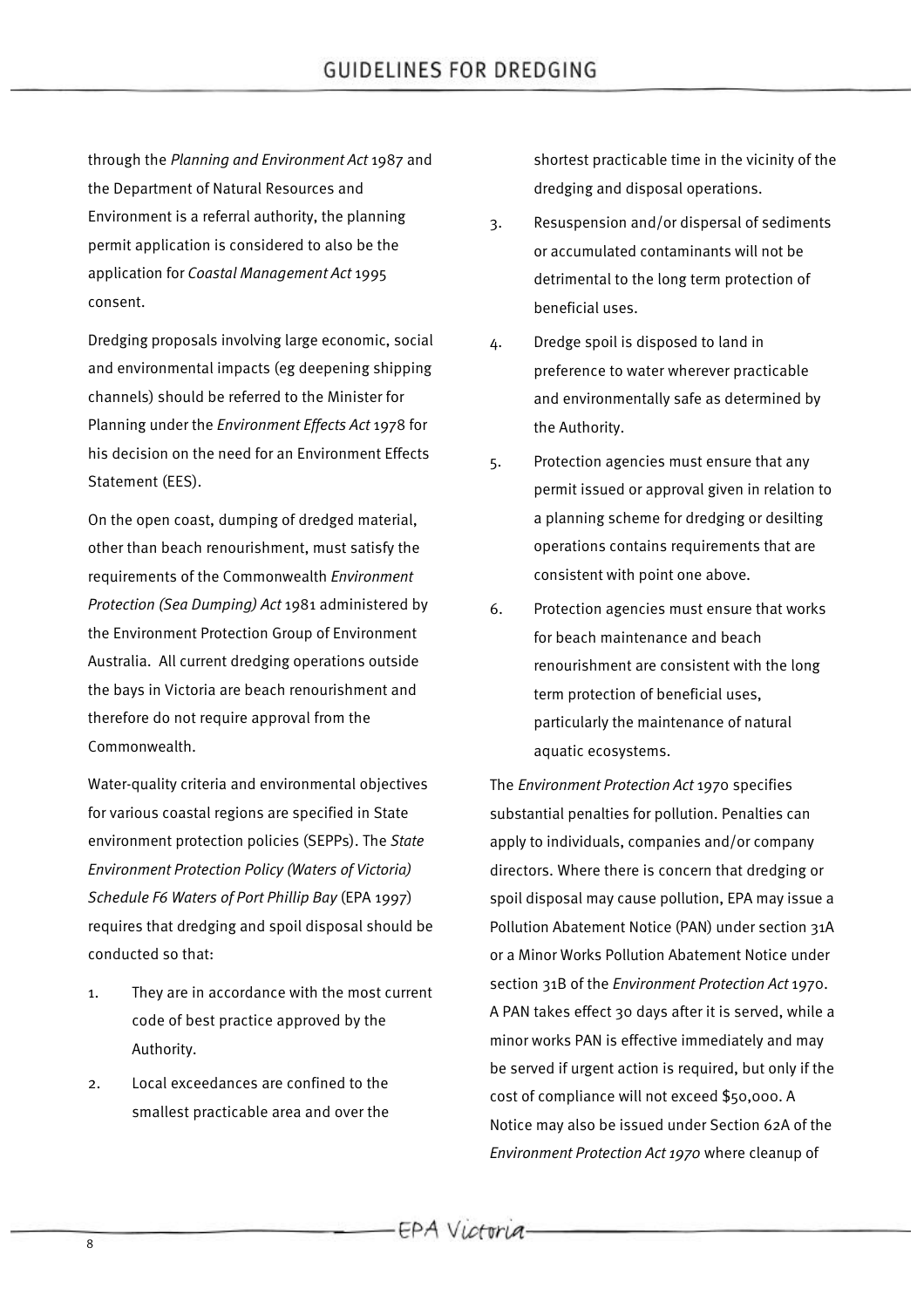contaminated sediment or other material is required.

The Commonwealth *Environment Protection and Biodiversity Conservation Act* 1999 (the EPBC Act) is administered by Environment Australia. It establishes an environmental assessment and approval system that is separate from and additional to State systems. The EPBC Act establishes matters of national environmental significance (that is, World Heritage properties, Wetlands of international importance (Ramsar wetlands), listed threatened species and communities, listed migratory species, nuclear actions, and Commonwealth marine areas). Under the EPBC Act, a person must not take an action that has, will have or is likely to have a significant impact on a matter of national environmental significance, except where certain processes have been followed and/or certain approvals obtained. Penalties for unlawfully taking such an action include a fine of up to \$5.5 million or up to seven years imprisonment.

The EPBC Act requires proponents of actions to which the EPBC Act may apply to seek a determination from the Commonwealth Environment Minister as to whether or not their proposed action is a 'controlled action'. Proponents must then, if the Act applies, seek approval for the controlled action directly from the Commonwealth Environment Minister. The State Government is not able to advise proponents on whether or not any particular proposal is affected by the EPBC Act; this advice can only come from the Commonwealth Environment Minister.

For more information see the web sites referenced Victorian Government (2001) and Environment Australia (2001).

#### *Planning, Design, Construction and Maintenance of Channels for Safe and Efficient Port Operations*

The *Marine Act* 1988 enables the Minister for Roads and Ports to designate an agency as a local authority for particular state waters. Parks Victoria was designated the local authority for Port Phillip Bay and Western Port in 1997 with the following powers relevant to dredging: to manage a safe, efficient and effective port, to provide and maintain navigational channels, to plan, design, construct and maintain and to authorise and control the construction, use and maintenance of dredging.

The *Port Services Act* 1995 gives the Victorian Channels Authority wide powers to undertake dredging, 'subject to obtaining any permit, consent or authority required under any other Act.'

*Melbourne and Metropolitan Board of Works Act* 1958 section 273 gives the board powers with respect to any waterways such that the board may '…dredge and improve the beds banks and channels thereof.' Parks Victoria now administers this part of this Act.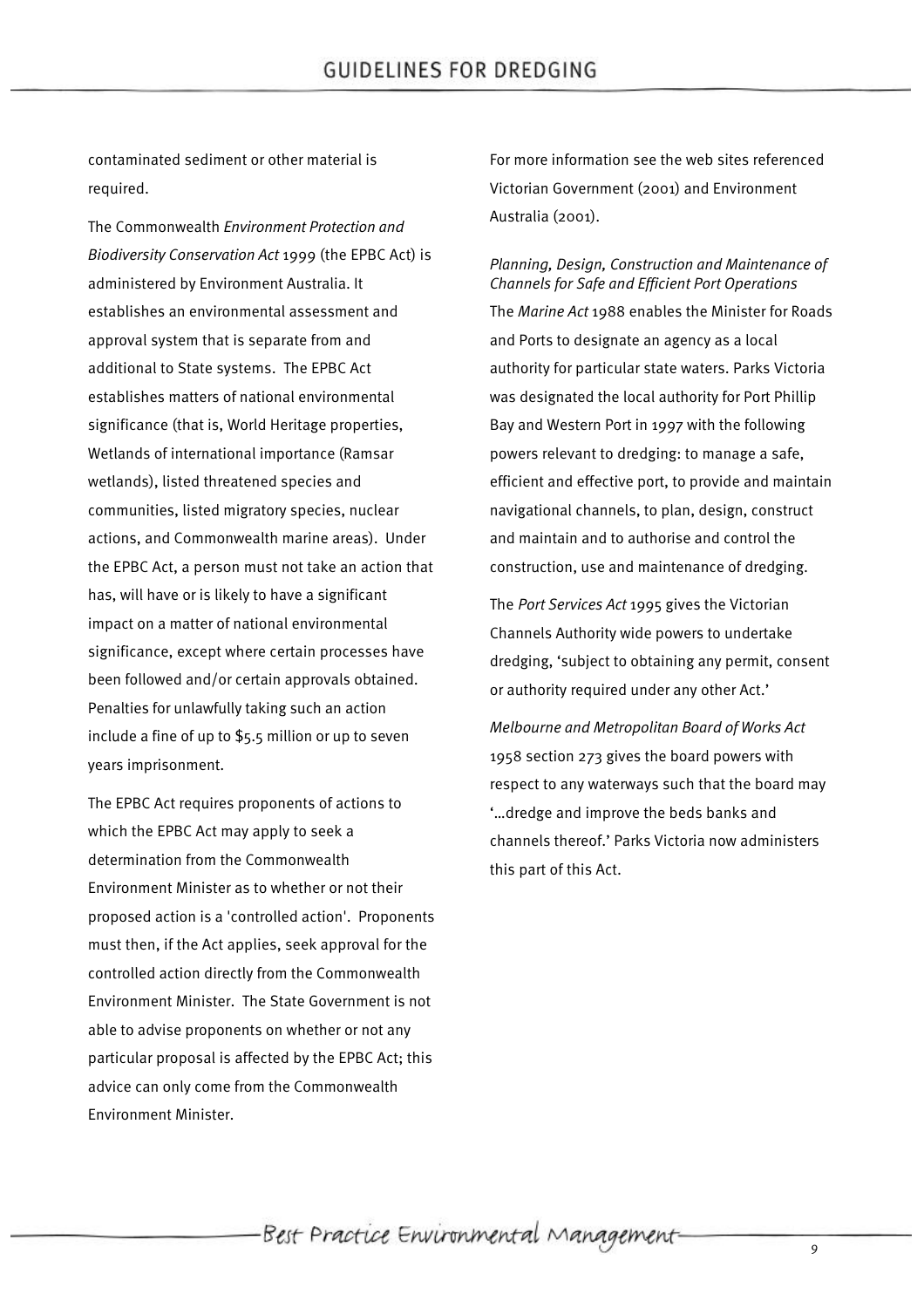## 3. **ENVIRONMENTAL CONTROLS**

The environmental impact of dredging should be minimised by considering the range of issues described in this section. For any particular proposal, only those issues that are relevant to it need to be addressed. However, issues also need to be considered as part of a well-integrated plan. A consent will only be issued if adequate long term planning is evident and an adequate Environmental Improvement Plan (EIP) exists as described in section 4 of this document.

## **3.1 Minimise the Need for Dredging and Spoil Disposal**

As all dredging causes an environmental impact at the dredged site and the disposal site, the proposed amount of dredging must be justified. As dredging is also costly, dredging proponents usually have a strong economic incentive to minimise dredging.

Where proposed new dredging works will require ongoing maintenance dredging, a satisfactory means of disposal of spoil from maintenance dredging must be determined before the works are approved. Similarly, where there is a need for ongoing spoil disposal from maintenance dredging of established channels, proponents must indicate the amount and frequency of future dredging and how spoil can be disposed without progressively increasing the area impacted near the dredging site.

Erosion in catchments is a major source of sediments that must eventually be dredged from streams or coastal areas. EPA recognises that controls on inputs from catchments are largely

outside the control of dredging proponents, but all options to reduce inputs should be explored. For example, partial funding of the establishment and maintenance of sediment traps on streams that reduce the need for dredging downstream, including port areas, may be investigated. If traps prevent input of contaminated sediments, they may result in both environmental benefits and cost savings to the dredging proponent. Dialogue between catchment management authorities and those engaged in river and port dredging may facilitate actions that reduce the need for dredging.

Any increase in the depth and width of channels should be justified. Shipping channels are currently maintained at depths of 12.3 m to Geelong, 13.1 m to Melbourne, 14.3 m at Western Port, five m to Port Welshpool, and 6.5 m to Barrys Beach. No dredging is required outside Portland Harbour where the natural depth is 13.5 m; Portland Harbour is dredged to accommodate vessels drawing 12 m (inbound) and 12.6 m (outbound). These depths are based largely on the depth requirements of current vessels, although the 14 m depth of the rocky entrance to Port Phillip Bay currently limits the draft of vessels entering the Bay. The amount of dredging and the volume of spoil also depends on the width and profile of channels. In the case of shipping channels, these are determined by international standards (for example PIANC 1997).

When shipping channels are deepened, large economic, social and environmental impacts result, so such proposals should be referred to the Minister for Planning under the *Environment Effects Act* 1978, for a decision on the need for an EES.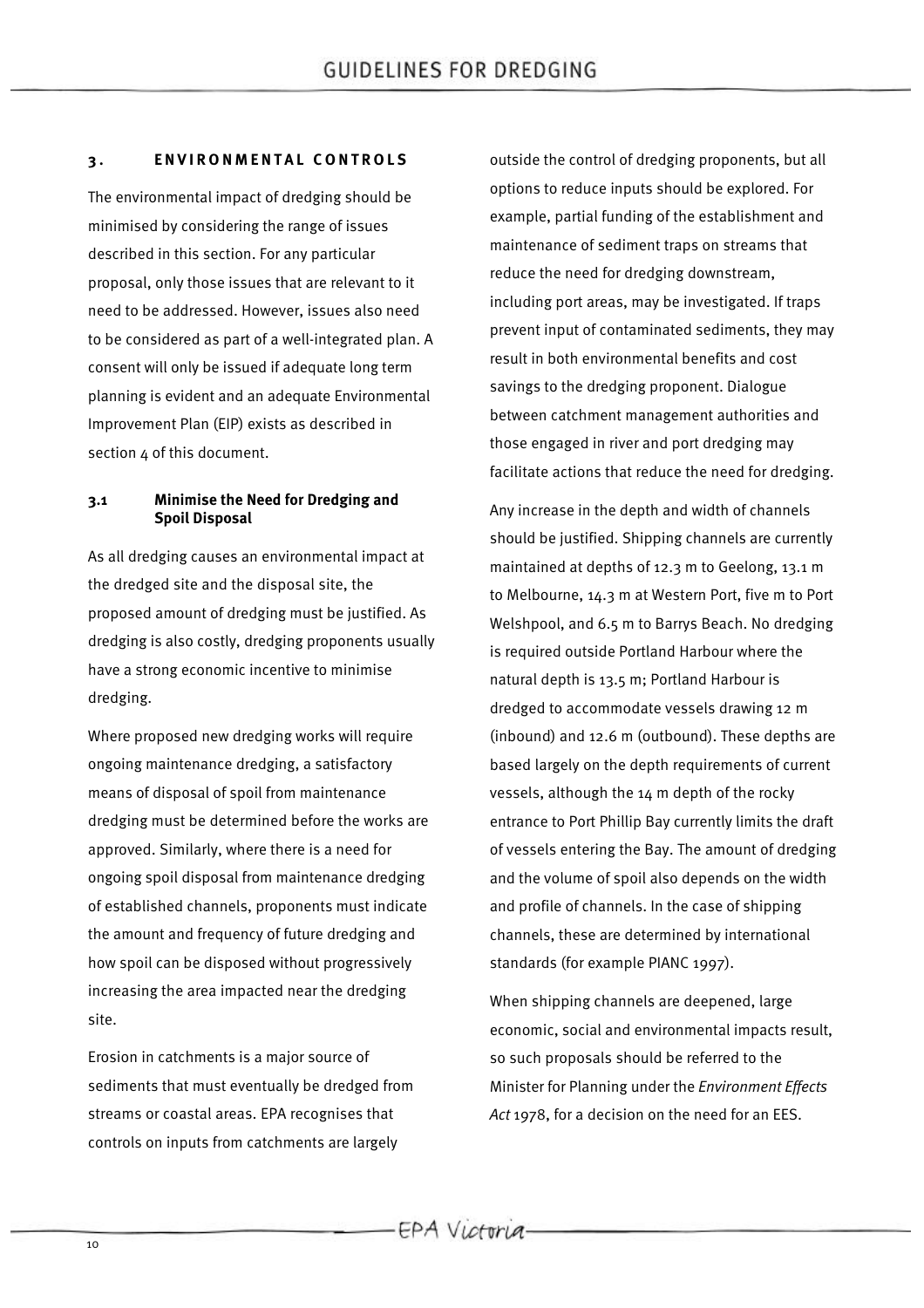The depths and widths of channels maintained for small vessels must also be justified in terms of the needs of the local boating community. Throughout Victoria, the depths to which channels are maintained for small boats are typically 2-3 m, and should be justified when channel depths exceed 2.5 m. Commercial fishing vessels and large yachts may require channels deeper than  $3$  m and  $4$  m respectively.

Where there is evidence that realignment of a channel would reduce the need for maintenance dredging, this option should be fully investigated. Similarly, and consistent with vessel safety, movements of deep-draught ships should be coordinated with periods of high tide, so that large vessels can be accommodated without the need for dredging deeper channels. This is already standard practice in most ports.

Double handling of spoil, where spoil is discharged at a temporary spoil site before it is removed and placed at its final disposal site, should be avoided, as this method typically doubles the seabed area impacted by spoil. Where a temporary disposal site can be confidently confined to an area of low environmental value or to an area that will soon be dredged anyway, use of such a temporary disposal site may be acceptable. Double handling of spoil is also acceptable where there is no practical alternative, for example, where a land disposal site is beyond pumping distance of a dredger and sediments must be dried before transport to their final destination.

In the urban lower reaches of the Yarra River, dredge spoil has periodically been discharged to the fast-flowing central section of the river. This

practice results in these sediments being dredged again sometime later from shipping channels in the port area and should be avoided. Where feasible, sediments from the urban lower reaches of the Yarra should be disposed to land. Experimental studies (Alexander 1986) have shown that increased sand load on upland streams may reduce fish populations and benthic food organisms, and cause major habitat alterations. Large estuarine systems, which are exposed to multiple, cumulative impacts, have been less adequately studied, making carefully designed (eg BACI) studies of impacts desirable, although not always practical (Niemi *et al.* 1990; Sparks *et al.* 1990). Where this method of disposal is adopted, the fate of dredged sediments should be confirmed by subsequent monitoring. The effects of this sediment on benthic communities should be established as part of a river-monitoring program that assesses particular impacts and enables evaluation of catchment improvements and other management measures.

Where areas of land are to be excavated, dredging should be land-based and spoil should be disposed on land. Only in special circumstances would disposal to sea be considered. Similarly, where artificial basins and canals are to be connected to a waterway, as much excavation as possible must be carried out in a dry environment and beds and banks should be fully stabilised before being connected to the sea.

Where a dredging project will generate sand, coordination of the project with beach renourishment should be considered so that the amount of dredging across the two projects is minimised.

-Best Practice Environmental Management-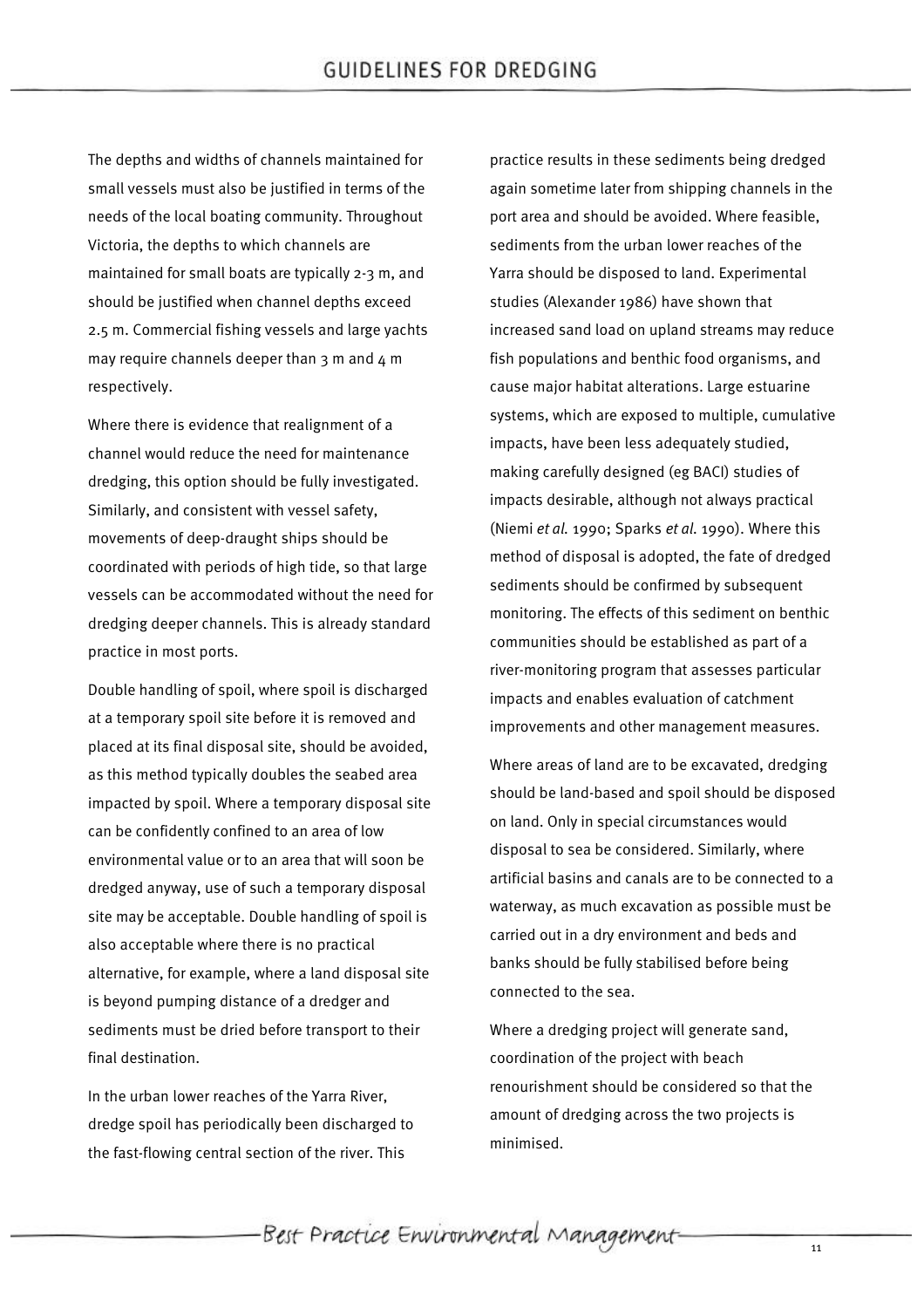## **Minimising Dredging**

#### **Objective**

*To minimise need for dredging and spoil disposal*.

#### **Suggested measures**

- Support actions that minimise erosion in catchments.
- Justify depth and width of channels.
- Re-align channels where this will reduce future dredging.
- Use tides to assist entry of deep-draught vessels.
- Avoid temporary spoil sites.
- Avoid discharging dredge spoil into rivers.
- Maximise excavations in the dry and dispose of sediments to land.
- Coordinate dredging proposals, particularly with beach renourishment.
- Establish spoil disposal arrangements for maintenance dredging for new and ongoing dredging that minimise long term impacts.

#### **3.2 Minimise Physical Effects of Spoil Disposal**

The total area covered by spoil should be minimised. The selection of appropriate dredging and disposal methods is critical to achieving this objective (see section 3.5).

The volume of spoil to be placed on a spoil ground should be estimated, including an allowance for overdredging and bulking. For large dredging proposals (greater than 100,000  $m<sup>3</sup>$  of sediment). the footprint of the spoil should be estimated by

taking into account the dredging and disposal methods to be used and the extent of fluidisation of sediments that may occur.

#### *Beneficial Use of Spoil*

Whenever possible, dredge spoil should be treated as a resource. At an early stage in the planning of each dredging project, any beneficial uses that may be appropriate for the spoil should be identified. To date, beneficial uses that have been found for spoil in Victoria include land reclamation for port development, beach renourishment, raising the level of residential land, island creation and creation of breeding habitat for little terns. Uses that have been found for spoil in the USA include wetland restoration, parks, agriculture, horticulture and forestry (USEPA 1992a). In general, coarsegrained sediments are suitable for a wide range of beneficial uses, but fine-grained dredge material may only be suitable for recreational sites or for lightweight structures that require only weak foundations.

The feasibility of particular beneficial uses also depends on the contamination status of the spoil and various logistical factors (USEPA 1992a). Contaminated spoil is not suitable for many beneficial uses. Logistical factors that need to be considered include distance between the dredging project and the proposed beneficial use, site accessibility, dredging equipment required *versus* equipment required to transport material to site, size of project *versus* size of disposal site or beneficial use, and the compatibility of timing between the needs of the beneficial use and the need for dredging. Where disposal is to land, there must be a site near the dredge site suitable for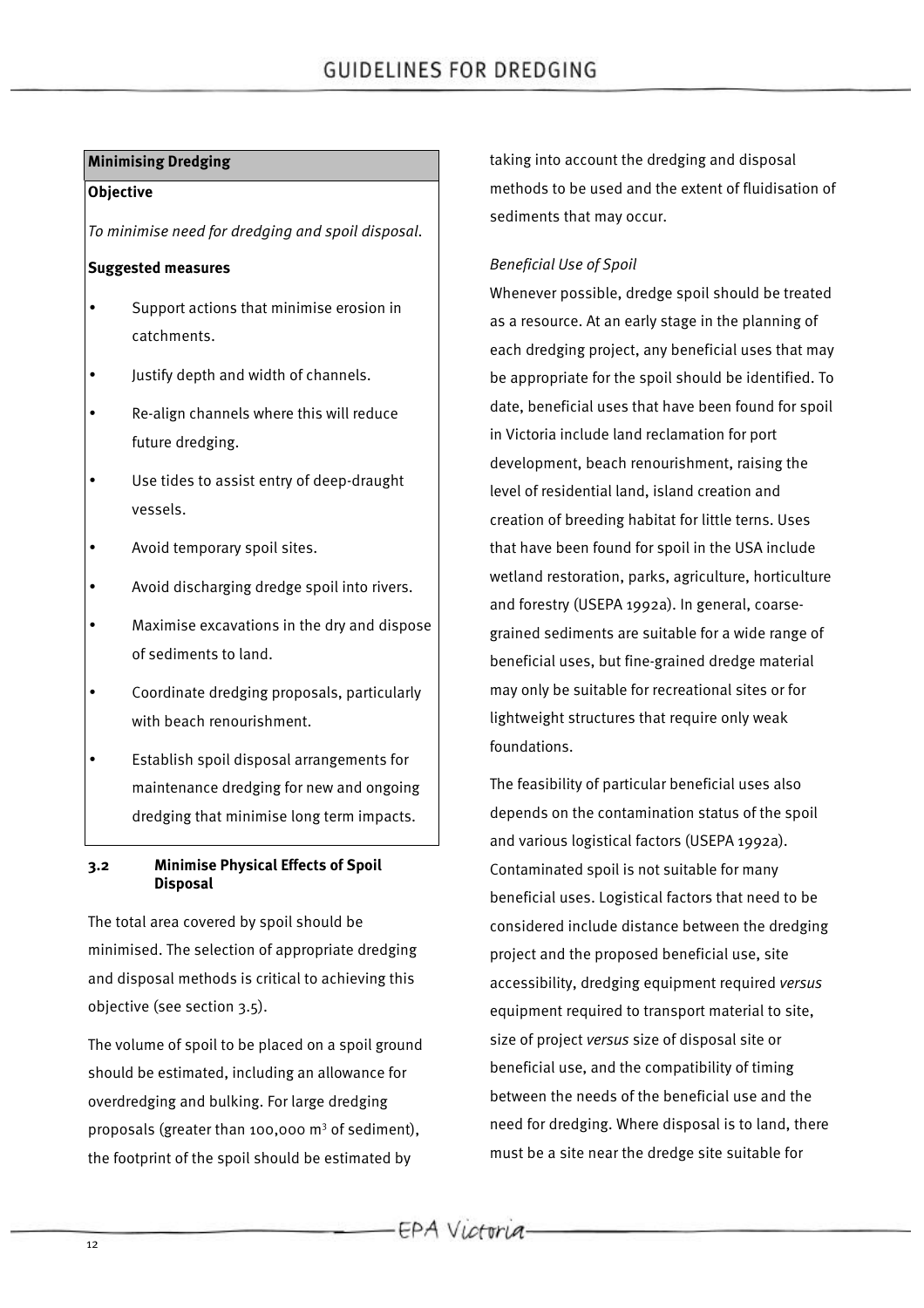sediment dewatering where the high salt content of the sediment and leachate will not cause other environmental problems.

## *Beach Renourishment*

Beach renourishment provides a means of erosion control and a means of restoring beaches damaged by human interference. Commonly, beach renourishment is required as part of a sand bypass system necessary to maintain natural coastal processes. Creation of new sandy beaches should not threaten significant biological communities in the area which have values different from those of sandy beaches. For example, while loss of small areas of seagrass during beach renourishment may be acceptable, extensive naturally occurring seagrass beds should not be impacted by beach renourishment. Beach renourishment is a beneficial use of spoil that should be considered whenever a dredging project will generate sandy spoil. As noted in the previous section, beach renourishment should, where possible, be coordinated with other dredging projects so that the amount of dredging across the two projects is minimised.

*Maintenance of Natural Coastal Processes* Where dredging is required to remove sand accumulated behind a breakwater or similar manmade structure, or to maintain a navigable river entrance, the preferred disposal option is usually that which will cause minimal impact on coastal processes. Dredging that enables sand to bypass man-made obstructions and duplicates the effect expected from natural sediment transport processes will be preferred, provided that sediments are not contaminated.

#### *New Spoil Grounds*

New spoil grounds require a *Coastal Management Act* 1995 section 37 consent. Before new areas are designated as spoil grounds, the proponent should: assess the proposed location, assess marine communities at the disposal site, document any items of historic interest (for example, shipwrecks), and assess beneficial uses of the area. This will usually involve consultation with environment and fisheries organisations, local fishers, divers and other relevant organisations. If existing information is inadequate, surveys of marine biota at the disposal site and appropriate control sites may be required to ensure that the designated area has no identifiable critical resources, or to provide a baseline against which changes can be measured. Sampling in the latter case will need to be quantitative and should be replicated at all appropriate spatial scales and, where necessary, stratified by depth.

#### *Sediment Characterisation*

In all but the smallest dredging projects, the physical characteristics of the sediment to be dredged should be established. The particle size, specific gravity and organic content of the sediment to be dredged must be determined and if data are not available for sediments on the spoil ground, the parameters for these sediments must be measured as well. The number of samples required is discussed in appendix 3 and summarised in table 2.

Comparisons of the physical characteristics of sediments between the dredge and spoil sites indicate the likely stability of spoil. (Grain size of sediments also indicates the likelihood of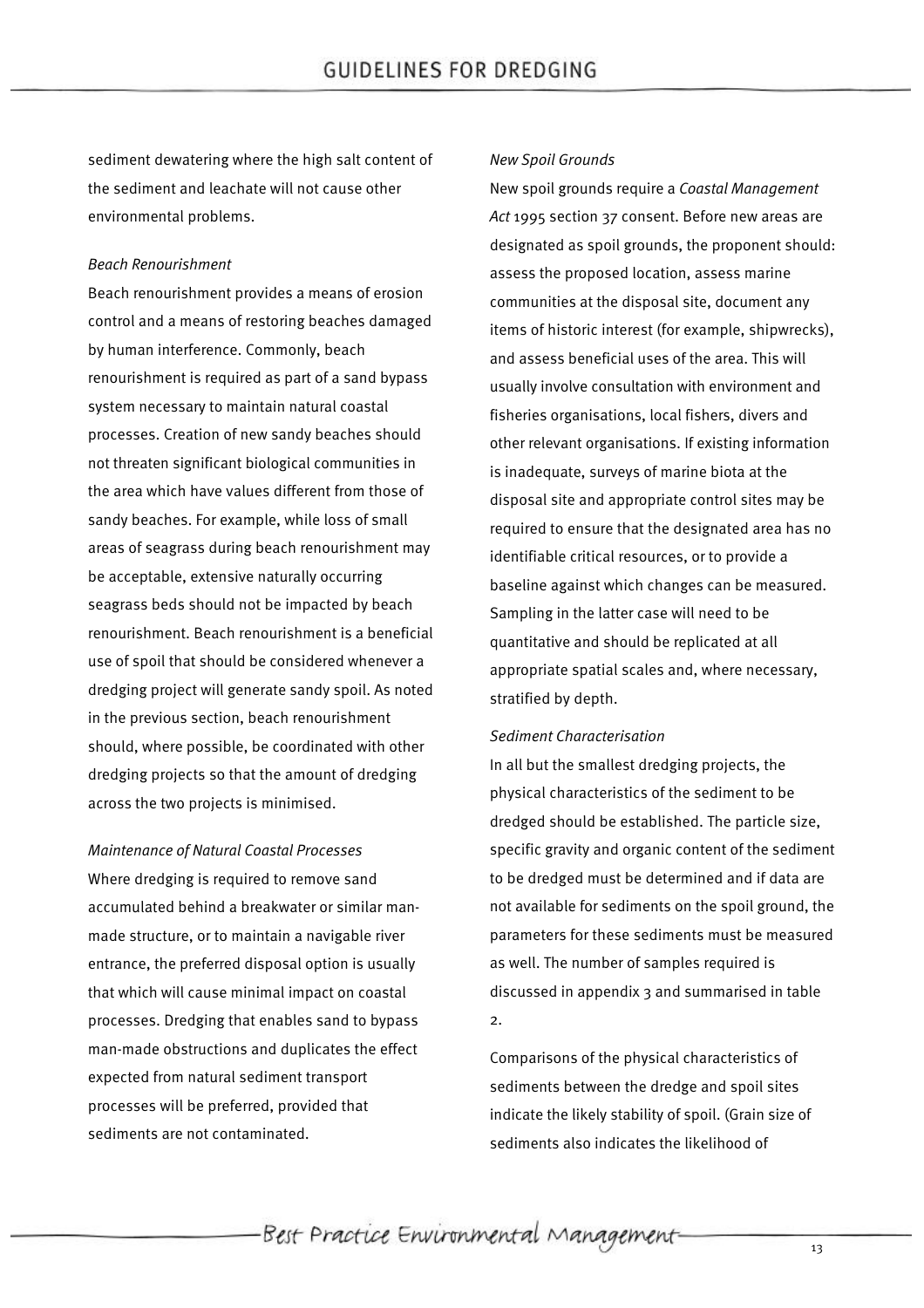contamination, as coarse sediments are rarely example on taminated; see section 3.3).

# **Table 2: Typical number sediment cores to be sampled for dredging proposals removing different volumes of material (summarised from appendix 3)**

| Volume of material to be dredged (m <sup>3</sup> ) | No of cores<br>required at<br>dredging site <sup>a</sup> | No. of cores<br>required at<br>disposal site <sup>b</sup> |
|----------------------------------------------------|----------------------------------------------------------|-----------------------------------------------------------|
| up to 25,000                                       | 3                                                        | 3                                                         |
| $25,000 - 100,000$                                 | $4 - 6$                                                  | 3                                                         |
| $100,000 - 500,000$                                | $6 - 10$                                                 | 6                                                         |
| $500,000 - 2,000,000$                              | $10 - 20$                                                | 6                                                         |
| for each 1,000,000 above 2,000,000                 | additional 10                                            |                                                           |

a In certain circumstances, samples may be composited as this allows the analysis of sediments from more sites for the same cost. Where the site history indicates that contamination at depth is unlikely, measurements of contaminants will only be required in surface sediments.

b Not required when these data are already available. Only surface samples are needed to assess grain size and background contamination. If the disposal site is new, samples may be collected within the disposal area, otherwise samples must be collected from reference sites adjacent to the spoil ground but beyond the influence of any sediments disposed previously.

## *Assess Spoil Ground Stability*

It is preferable that spoil is disposed in areas with similar sediment characteristics because similar biological communities are likely to re-establish and spoil is likely to be stable. The stability of spoil grounds should be established by comparison of grain sizes of sediments to be dredged with those at the spoil ground and, for larger proposals, by modelling.

Dispersive spoil grounds, such as sandy channels with fast currents, are suitable only for the deposition of sandy sediments with similar grain size to the spoil ground. Sediments finer than those native to such spoil grounds will disperse more readily and may contribute to ongoing turbidity far from the disposal site.

Where large amounts of sediment are placed in a spoil ground, and previous studies have been inadequate to confirm their stability, their fate should be confirmed by subsequent monitoring (see section 3.8).

## **Physical Effects of Spoil**

## **Objective**

*To minimise physical effects of spoil*.

## **Suggested measures**

- Minimise area covered by spoil (select methods carefully; see section 3.5).
- Estimate volume of spoil, and size of footprint where large volumes of spoil are disposed to marine spoil grounds.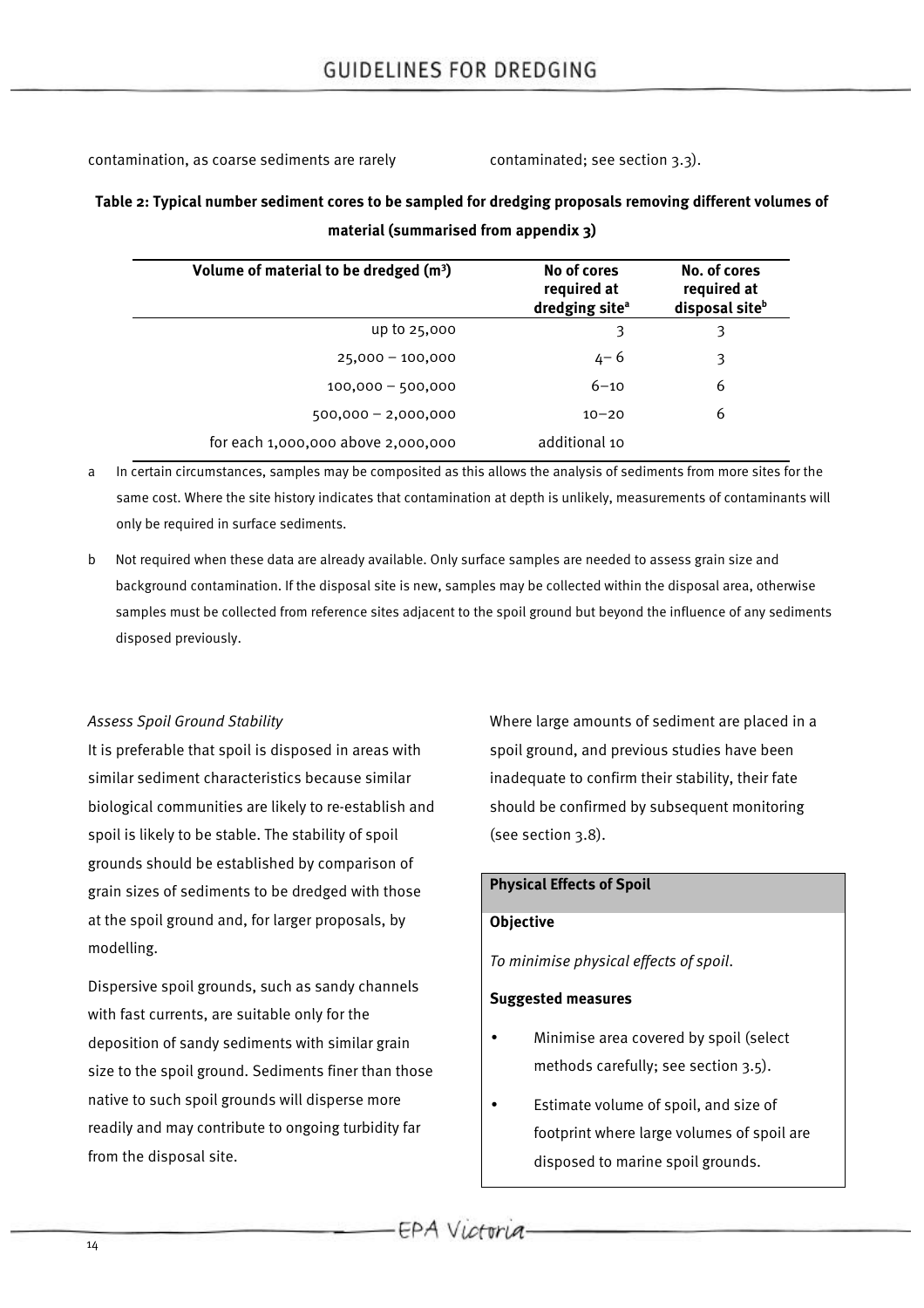- Use spoil as a resource where possible.
- Maintain natural coastal processes.
- Assess ecological significance of proposed new disposal sites.
- Characterise sediments to be dredged and at the spoil ground.
- Assess stability of spoil ground for the sediments concerned.

#### **3.3 Minimise Effects of Contaminated Sediments**

Contamination of dredged sediments is the result of inputs to catchments and to the port areas themselves. Port managers should identify issues that should be addressed by catchment managers to reduce inputs of contaminants in catchments that impact on port areas. Contaminated stormwater from hard-stand areas in ports should be treated before discharge. Port of Townsville has reduced berth contamination by introducing a user pays approach. Berth areas are surveyed annually and berth users are charged for any additional costs associated with clean-up of their berth area.

Port (and other marine) managers also need to be aware of their responsibilities to minimise the risk of introducing exotic species through ballast water and hull fouling. Actions to minimise such risks (including the spread of organisms through dredging) should be supported. Some species have life stages which lie dormant in sediments, causing risks in subsequent dredging.

#### *Assess Chemical Contamination*

The contamination status of the site to be dredged must be established prior to dredging. The history of uses that may contribute to contamination of sediments in the area must be documented and previous analyses of contamination or dredging at the site summarised. Where the site history indicates contamination is unlikely or where sand is being dredged, or a very small amount of dredging is involved, measurements of contaminant concentrations may not be required. Where an unforeseeable emergency requires urgent dredging, it may be appropriate to require collection of samples for analysis after dredging occurs. However, typically, the concentration of a range of organic and heavy metal contaminants on the site to be dredged must be measured before dredging commences. The choice of contaminants to be measured will be based on the site history and the volume of material to be dredged.

Proponents must ensure that the suite of contaminants analysed and the intensity of sampling adequately characterise the area to be dredged. A guide to sampling intensity is given in table 2, but as the mobilisation costs of field sampling are high, proponents should take at least twice the number of samples they plan to analyse. Should further analyses then be required they can be done quickly and without further field sampling. If high levels of contamination are suspected, the sampling intensities in table 2 are likely to be inadequate where: sediments must be disposed on land – the sampling requirements for land disposal then become appropriate; or where the site contains a mixture of contaminated and clean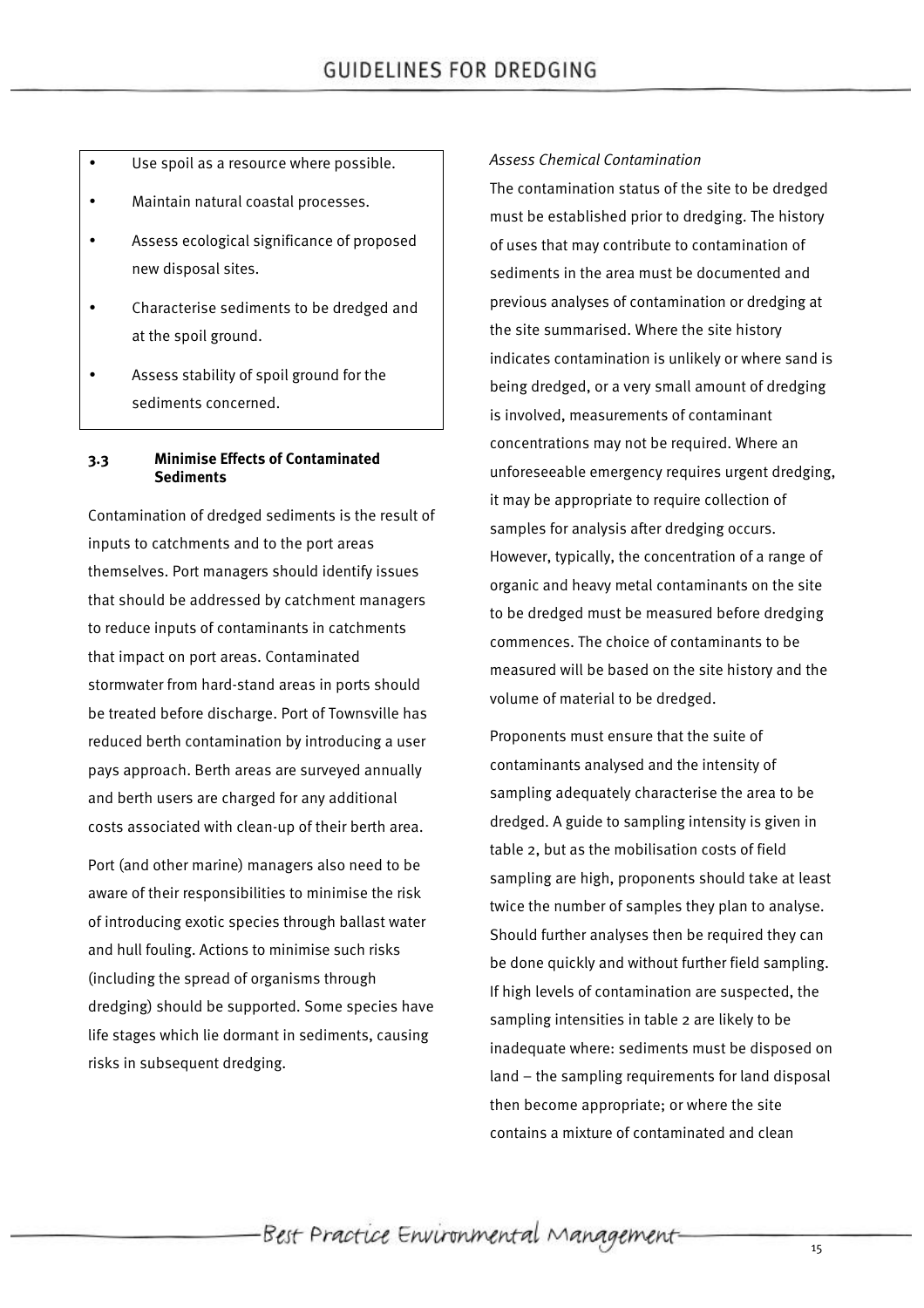sediments and the proponent wishes to dispose of the two fractions separately.

All contaminant testing should follow the technical guidelines set out in appendix 3, including the use of specified detection limits.

#### *Aquatic Disposal*

The sediment quality guidelines for aquatic disposal are based on measured toxic effects and are based primarily on the interim ANZECC ocean disposal guidelines (ANZECC 1998).

Levels of contamination in sediment should be compared with both the low and high screening levels specified in the interim ANZECC ocean disposal guidelines and the background levels in the area (table 12). A low screening level is the concentration of a contaminant where toxic effects occur rarely (10 per cent of studies), while at the maximum screening level, toxic effects are common (occur in 50 per cent of studies). Note that guidelines for sea disposal are based on measured toxicity of contaminants to aquatic organisms.

The interim ANZECC ocean disposal guidelines classify sediments into one of three categories. Where the geometric means of all contaminants are below the low screening level sediments are considered clean and suitable for disposal at sea. Where the background level of a contaminant is naturally high (for example, background nickel level in Port Phillip Bay exceeds the low screening level; see table 12), the contaminant is unlikely to be in a toxic form. Spoil is considered clean if it contains less than twice the background level.

The disposal site for some clean sediments, in which heavy metal levels are more than twice

background levels, should be carefully considered to prevent the unnecessary spread of contaminants. Where practical alternatives exist, unconfined dumping of this spoil will not be permitted. Where it is impractical to dispose of this slightly contaminated spoil except on a spoil ground, preference will be given to disposal on nearby areas that are similarly contaminated or on spoil grounds already contaminated above background levels. This situation could occur with cadmium, copper and lead contamination in Port Phillip Bay (table 12). Note that in comparing differences in heavy metal levels between sites, allowance must be made for any differences due to variation in grain size between sediments.

Where contaminant levels exceed the low screening level (or twice the background level for those sediments with high background values) but are below the maximum screening level, sediment is considered moderately contaminated. Its suitability for disposal at sea then needs to be established by further testing.

If analyses indicate trace metals exceeding the low screening level, further metal analyses should be conducted using dilute acid extraction. Further tests may also include measurement of acid volatile sulphide content of sediments.

Once suitable sediment toxicity tests are developed for local species, toxicity tests are likely to be required for all sediments classified as moderately or highly contaminated. There are no tests yet approved for this purpose in Australia, but tests are currently being developed. Until suitable tests are developed the acceptability of mildly contaminated spoil for unconfined sea disposal will be determined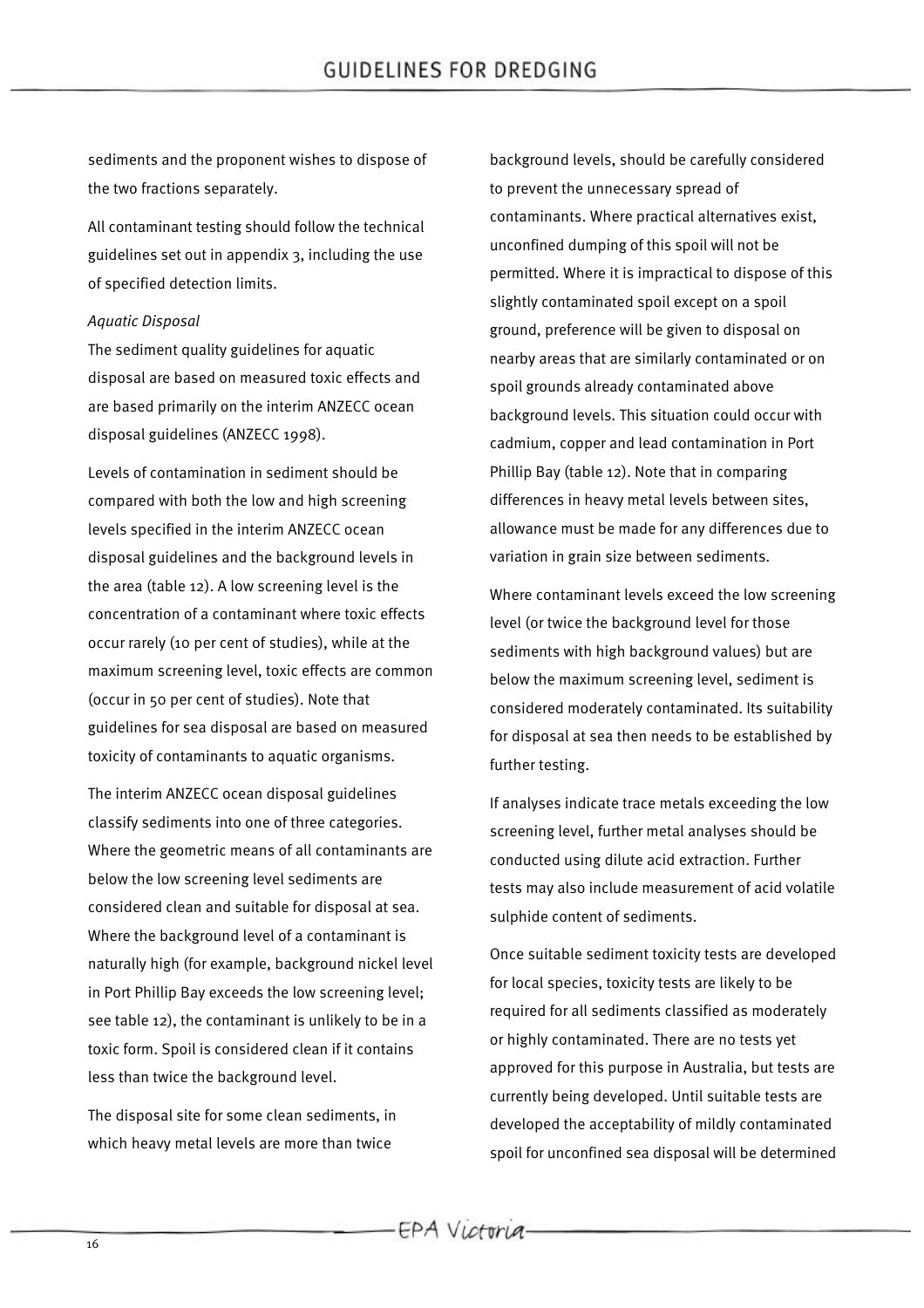based on the practicality and likely cost of the alternatives, and the likelihood of significant toxicity based on the number of contaminants and the extent to which the low screening level is exceeded by each.

Where the high screening level is exceeded, the sediment is considered highly contaminated and disposal at sea is unlikely to be acceptable unless extensive testing indicates it is not toxic, either directly or through bio-accumulation. Alternatively, rather than undertake extensive chemical and biological testing, proponents dealing with contaminated sediment may elect to consider land or other disposal options as described in section 3.5.

Despite the approach proposed above, which largely reflects the approach of the USEPA, the frequency of dredging of contaminated sediments in Victoria is low, and may not be high enough to financially support the technical expertise necessary to develop and maintain accurate sediment toxicity tests. The need for routine sediment toxicity tests in Victoria needs to be confirmed, by assessing ecological impacts of contaminants at sites in Victoria known to be contaminated. This may be best undertaken with a one-off synoptic survey of the impact of contaminated sediments on benthic communities. This survey could, for example, use the sediment triad (for example, Chapman *et al.* 1997), in which the toxicity, benthic fauna and chemistry of contaminated sediments are all measured. This approach would enable assessment of whether there is a need for widespread application of toxicity tests and/or whether improvements to the

management of contaminated spoil are required. If the sediment triad approach was adopted, sediment toxicity tests would be developed and these could be applied when necessary (see section 3.8).

#### *Land Disposal*

The reuse, storage or disposal of dredging spoil on land must not result in adverse environmental impact. Waste producers, transporters, and receivers have a range of obligations under provisions of the *Environment Protection Act* 1970 and its subordinate legislation, including a duty of care to ensure that management of waste does not cause any adverse impact to human health or the environment.

If land based management of dredging spoil is proposed, reference should be made to *Classification of Wastes* (EPA Publication 448) for guidance on the classification of wastes and their associated management requirements. Generally, the classification and management of dewatered dredging spoil should follow the requirements outlined in EPA Publication 448.

Where land based management of dredging spoil is proposed, the dredging spoil must be dewatered so that it is 'spadeable', that is, dry enough to be moved with a spade.

In some cases, dredging spoil may be contaminated with metals or other contaminants such that it is classified as a prescribed industrial waste. The classification criteria and management requirements for prescribed industrial wastes are also outlined in the *Environment Protection (Prescribed Waste) Regulations* 1998 and the

-Best Practice Environmental Management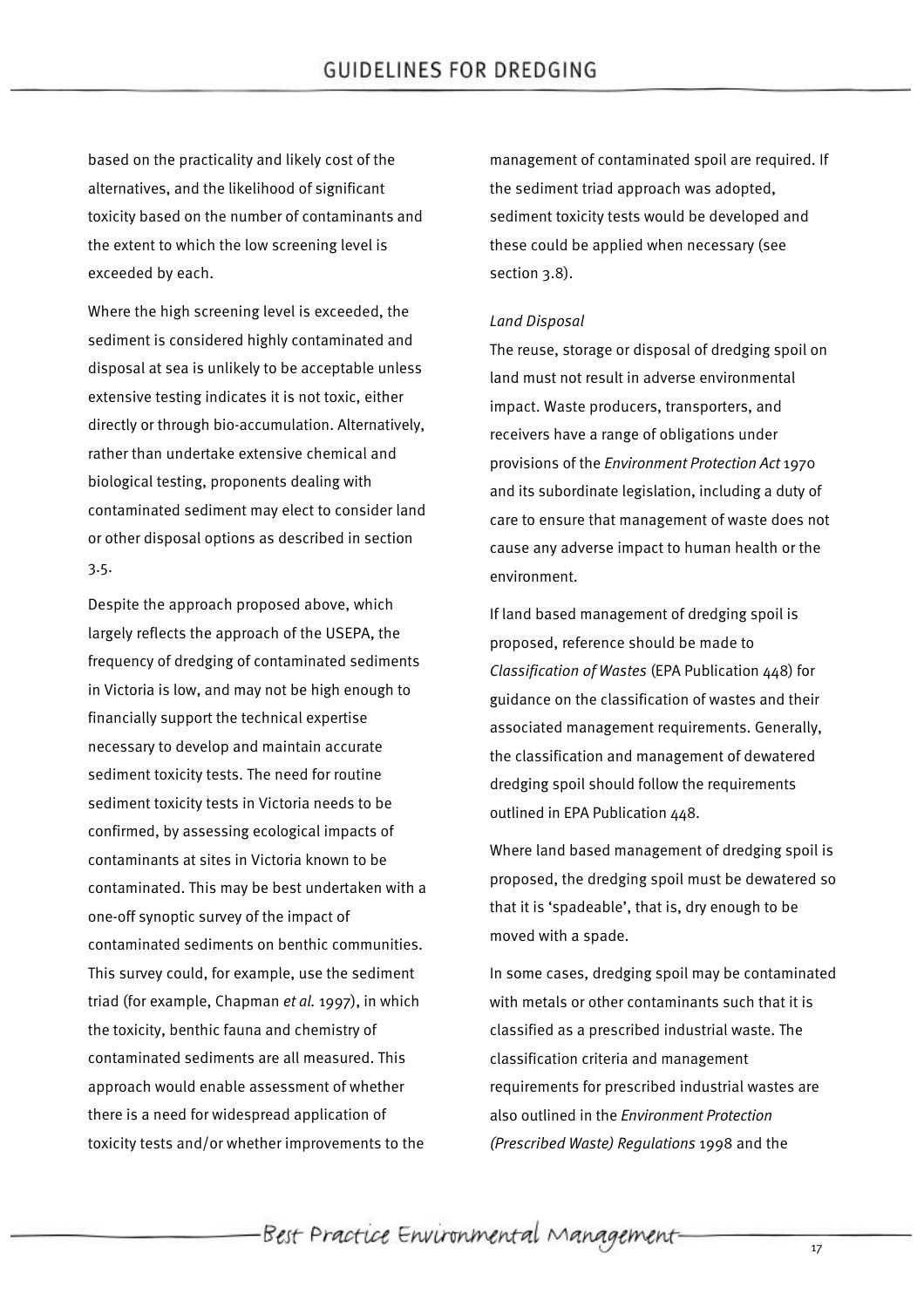*Industrial Waste Management Policy (Prescribed Industrial Waste).*

## *Acid Sulfate Soil*

'Acid Sulfate Soils' are soils, sediment or rock that contain elevated levels of metal sulfides (principally pyrite  $-$  FeS<sub>2</sub>). Exposure of metal sulfides to oxygen – for example by drainage and excavation of these materials – can generate sulfuric acid. This may result in acidification of soil, sediment, rock, surface water and groundwater. Runoff and leachate from acid sulfate soils can adversely impact aquatic communities, agricultural practices and engineering works. Acidic leachate can release aluminium, iron and other metals from soil and sediment, potentially impacting on the beneficial uses of the environment, which are established in State Environment Protection Policies (SEPPs).

Site occupiers have a duty of care not to cause adverse impact to the environment due to disturbance or transport of acid sulfate soil. Waste acid sulfate soil must be managed in accordance with the requirements of the *Industrial Waste Management Policy (Waste Acid Sulfate Soils)*. The policy sets out the management regime required for disposal and reuse of waste acid sulfate soil, and specifies the responsibilities of those involved. The policy requires that sites receiving waste acid sulfate soil must have an EPA approved Environment Management Plan (EMP) for this purpose. Dredge spoil disposed to an approved spoil ground is exempt from this requirement.

For subaqueous disposal of dredging spoil, the Policy requires that best practice environmental management methods are used during dredging and disposal in order to minimise adverse impacts. In some cases, waste acid sulfate soil may be contaminated with metals or other wastes such that it can also be identified as contaminated soil (low level) or contaminated soil under the *Environment Protection (Prescribed Waste) Regulations* 1998. In these cases, the contaminated waste acid sulfate soil requires management in accordance with the regulations in addition to management in accordance with the policy. The classification criteria and management requirements for soil wastes is provided by EPA (1995b).

EPA (1998) also provides guidance for the identification, assessment and management requirements for acid sulfate soil.

*Biological Contamination by Exotic Species* Testing for exotic organisms will be required if the dredged site and spoil ground are far enough apart that exotic species could occur on the dredged site but do not occur on the spoil ground. In practice, economic constraints on transport of spoil suggest that this problem will arise very rarely, as the spoil is usually dumped close enough to the dredged site that there are many other means of transferring exotic species between these sites.

Trailing suction hopper dredges (TSHDs) can move rapidly between different areas of the world. In doing so, they may translocate exotic species between different geographic regions. The risks from this source of exotic species do not appear to have been assessed separately from that of other international shipping, although the amount of unwanted sediment transported by TSHDs is likely to be much greater than contained in most ballast. Consequently, there is a risk of introducing a suite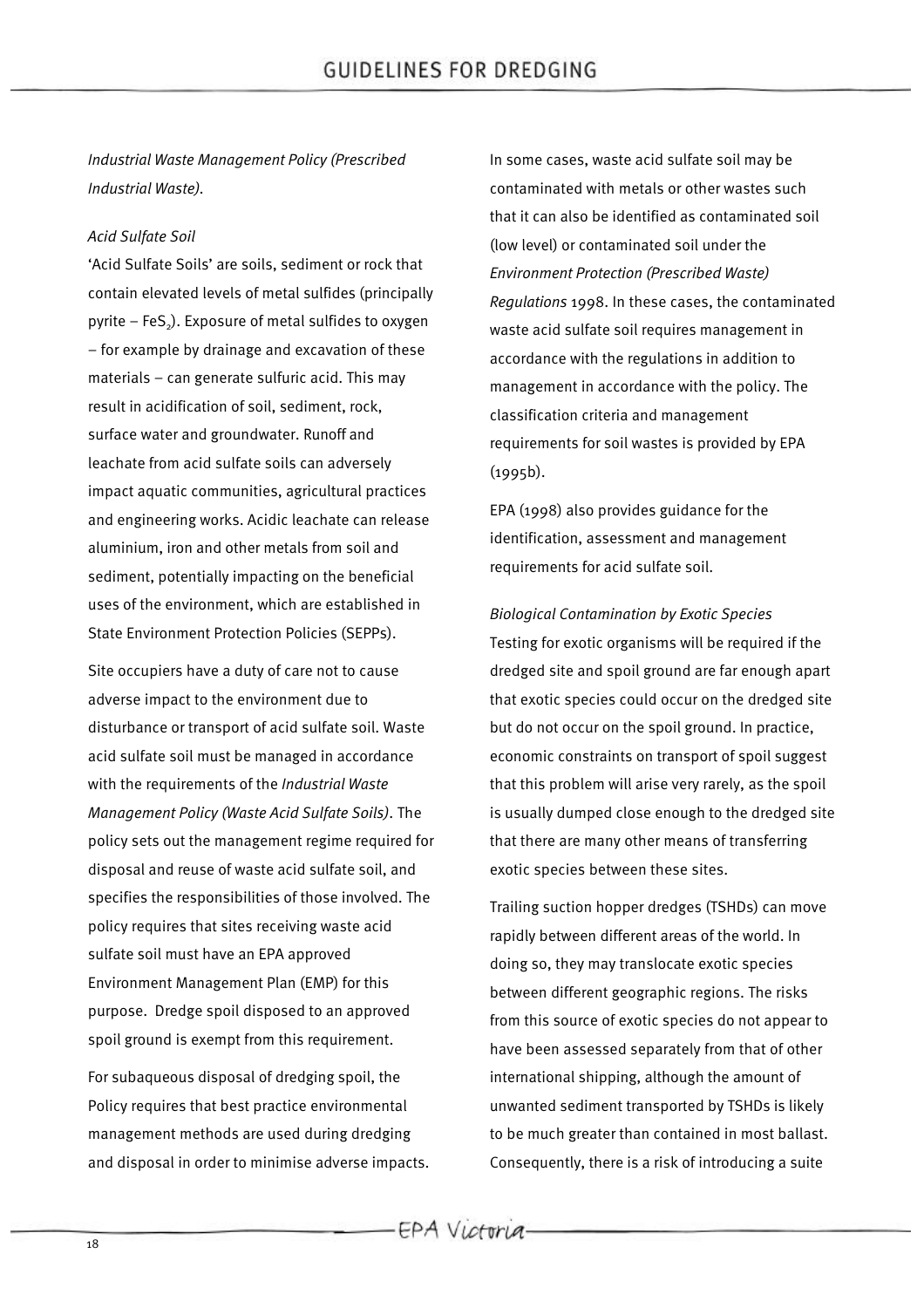of exotic species different from those carried in other ballast. The seriousness of this issue should not be underestimated: the introduction of a single pest species could cause a much more serious and longer-lasting impact than dredging itself.

A risk assessment of the likelihood of introductions from TSHDs should be undertaken well before the dredge leaves its previous dredging location. This assessment should consider the climatic similarity of the location of the previous dredging project compared to Victoria. For example, dredges that have operated most recently in tropical waters will not contain species likely to establish in Victoria. Where there is a risk of exotic species from the last operation surviving in Victorian waters, special precautions should be taken to minimise the risk of introductions. The last few dredge loads in the previous location should be deep abiotic sediments from greater than 50 cm and preferably deeper. Surface sediments must be avoided. Hoppers should be cleaned as thoroughly as possible at the completion of the last dredging. Overseas vessels should be cleaned while outside of coastal temperate Australian waters. All vessels entering an Australian port from overseas must obtain a quarantine ship clearance from Australian Quarantine and Inspection Service (AQIS).

Hoppers of vessels considered a risk should be inspected before dredging commences, and, for overseas vessels, preferably before they depart for Australian waters. If exotic species are found during inspection of the hopper within Australia, considerable costs will result from delays to the dredging while they are removed. Consequently, it

is important that the need for precautions is made clear at the tender stage.

## **Effects of Contaminated Sediments**

#### **Objective**

*To minimise effects of contaminated sediments*.

#### **Suggested measures**

- Support policies that reduce discharge of toxicants in catchments and exotic species in coastal waters.
- Assess contamination of sediment to be dredged.
- Document history of site where contamination is suspected.
- Develop sediment-sampling plan to adequately characterise sediments.
- Measure levels of contaminants of concern at site.
- Compare contaminant levels with guideline values.
- Assess risk of translocation of exotic species in spoil.
- Assess risk of new introductions of exotic species by dredges, particularly TSHDs.

#### **3.4 Minimise Effects on Water Quality**

The two main effects of dredging on water quality are toxic effects due to release of contaminants and effects on turbidity that may impact light-requiring species (eg seagrass). Control of turbidity is usually also the most practical means of limiting the release of contaminants, as most contaminants are adsorbed on particles rather than dissolved. The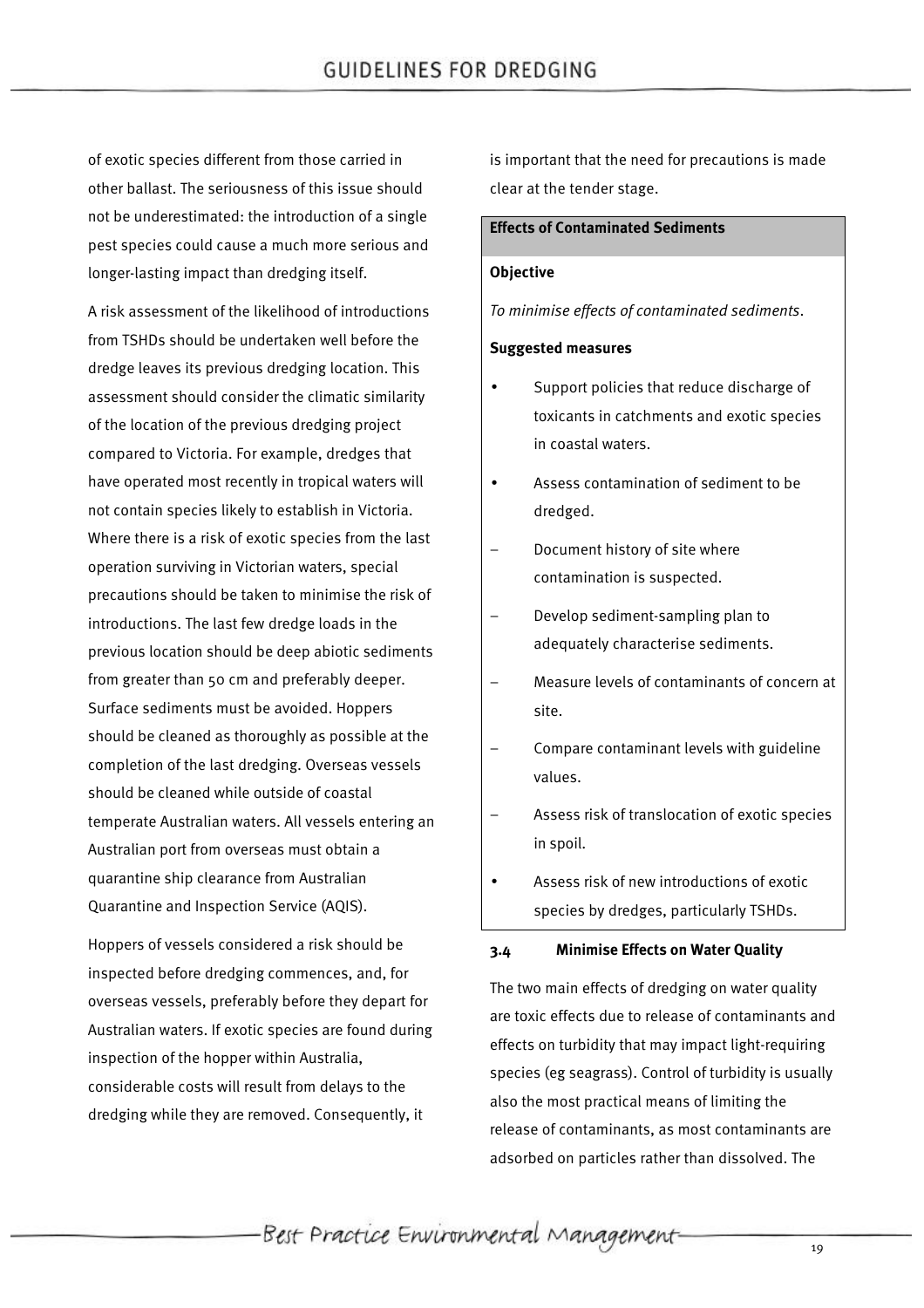effects of both of these potential impacts may also be reduced by dredging at a time of year that minimises the effects on important biological values.

## *Release of Contaminants*

In a typical disposal operation most contaminants remain associated with the dredged material as it settles to the bottom and limited water-column impact is caused during descent.

The criteria for assessing water-quality impacts of disposal follows USEPA (1991,1994) guidelines. Water-quality criteria, defined in the relevant State environment protection policy, should not be exceeded after allowing for mixing that will occur within four hours of dumping.

Elutriate tests measure the release of contaminants after a 1:4 mixture of sediment and seawater has been shaken under standard conditions (see appendix 3).

Elutriate tests may be required to demonstrate that water-quality criteria will not be exceeded in the four-hour period following discharge. The need for such tests should be discussed with EPA, as historical data from dredging in similar sediments may be adequate to demonstrate that water-quality criteria will not be exceeded.

Similarly, if modelling can demonstrate that waterquality criteria will not be exceeded even under the assumption that all contaminants are released, elutriate tests will not be required.

## *Release of Nutrients*

Dredging will release nutrients contained within pore water from dredged sediments. The levels of these nutrients are not significant for any but large dredging projects, and even these release small amounts of nutrients compared to other inputs such as Werribee Treatment Complex (appendix 4). Where dredging must occur during seasons in which algal blooms are likely, levels of nutrients released into the water column should be monitored (see section 3.8). Dredging operations particularly those in Port Phillip Bay should assess the release of nutrients to ensure dredging operations comply with the *State Environment Protection Policy (Waters of Victoria) Schedule F6 Waters of Port Phillip Bay*, in particular the Nutrient Reduction Plan (Clause 12).

Note spoil may also change the ability of sediments to remove nitrogen by reducing the effectiveness of denitrification processes.

#### *Control of Turbidity*

The most effective means of minimising turbidity is often selection of the most appropriate work method (see section 3.5).

As most TSHDs now have overflow at keel-level, the use of a TSHD without keel level overflow in Victoria would need to be thoroughly justified. Overflow of very fine sediments from TSHDs (for example, Yarra River) is unacceptable, but is encouraged where sandy sediments are involved, such as in South Channel. In the latter case, not only are dredging costs reduced, but the duration of dredging impacts is minimised by the faster completion of the works. Turbulence from propellers and movement of hulls may also contribute to turbidity from TSHDs and cutter suction dredges (CSDs) where under-keel clearance is limited. In shallow water, workboats may also contribute significantly to turbidity.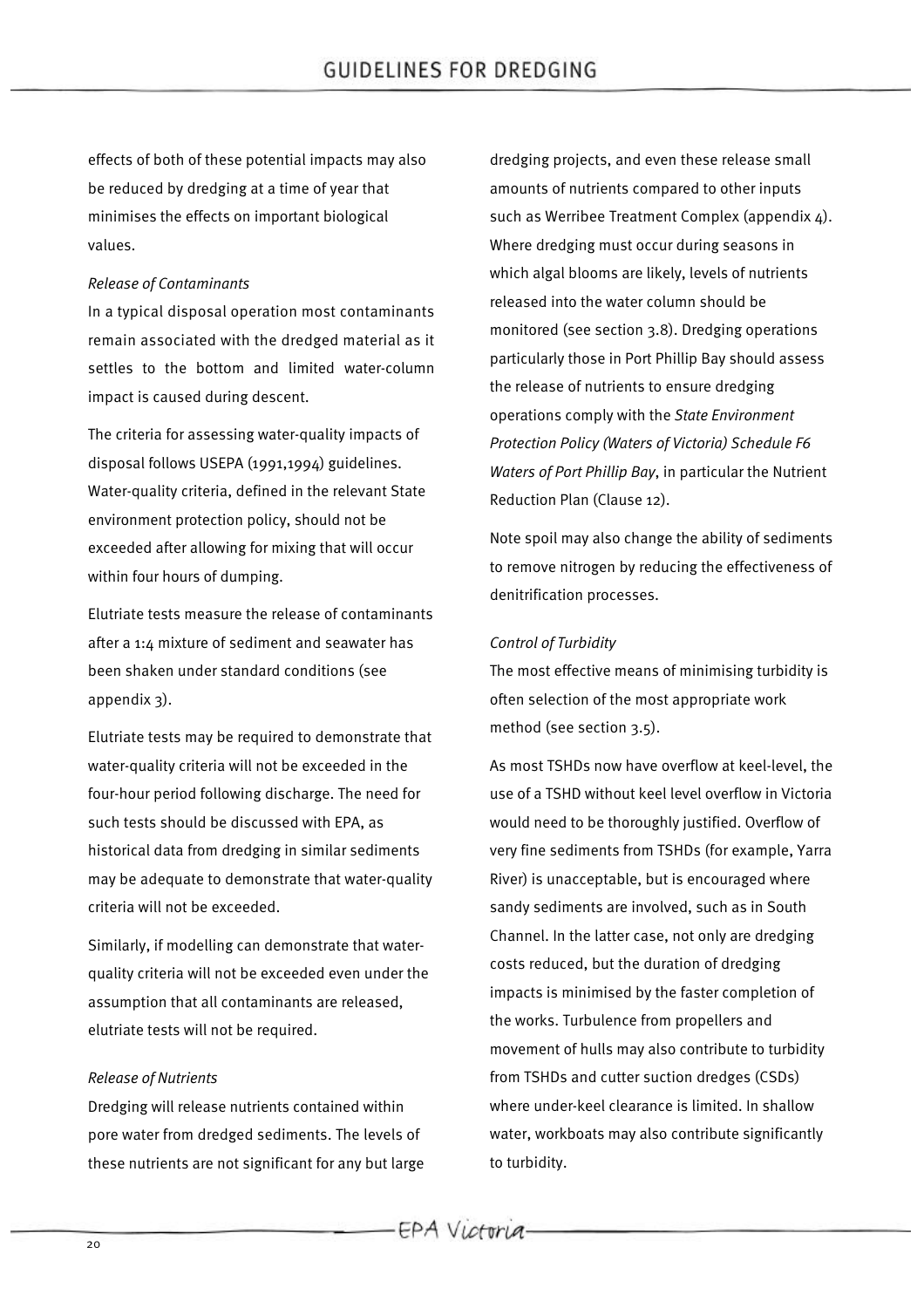Silt curtains should be used where fine sediments will elevate natural levels of turbidity for an extended period. As few background turbidity values are available for Victorian waterways, the need for silt curtains must be assessed on a project-by-project basis. Until better background data on natural turbidity are available silt curtains will be required where the material being dredged is principally fine sediments, and currents and wave action do not preclude their deployment.

Better data on natural background turbidity and on impacts of sediment inputs unrelated to dredging (for example  $70.000$  m<sup>3</sup> of sediment are estimated to be discharged annually from drains into Western Port, Sargeant 1977) will enable a more objective rationale for the use of silt screens.

Diffuser heads on outlet pipes may be used to minimise turbidity. A specially designed 'cooking pot' was used to control surface turbidity during dredging of Geelong Channel (Wessels 1997). This novel device surrounded the discharge pipe of a cutter suction dredge with a cylindrical plastic screen 10 m in diameter that extended  $4$  m below the surface. Slurry was discharged into the middle of the cylinder via a diffuser head which directed sediment towards the walls of the cylinder. Density flow then caused the dense, turbulent, sedimentladen water to flow directly to the seabed. Subject to limitations determined by patents applied for on the cooking pot the use of this device is encouraged for submarine discharge of fine sediments.

In specifying limits to turbidity allowable to protect seagrass during the many months of dredging the Geelong Channel during 1997, turbidity was not

allowed to exceed five NTU over seagrass beds. These controls were designed (see appendix 5) to ensure that the theoretical depth limit of seagrass declined no more than 0.5 m as a result of reduced light penetration. Where water clarity is similar to that near Geelong and seagrass grows to a maximum depth of approximately 3 m, similar controls will be required. Where water clarity is greater and seagrass grows to a greater depth, more stringent turbidity criteria may be applied for sustained turbidity over seagrass habitats.

#### Timing of Dredging

If possible, dredging should occur when the environment is least vulnerable. However, species only become seriously threatened by dredging when a particular life-history phase is highly aggregated in an area to be dredged. As most species are widely distributed, and dredging impacts are usually confined to a small area, few species are threatened by dredging.

Where environmental risks are similar in all seasons or unknown, the timing of dredging may be determined by other considerations. Dredging of boat channels immediately before the peak period of use is often appropriate, as this maximises boating safety without increasing the amount of dredging.

Dredging in particular seasons may reduce the risk of causing algal blooms, as well as impacts on aquaculture operations, seagrass and fish communities. Impacts on other biota may also be minimised by careful timing of dredging, but few studies have been undertaken.

-Best Practice Environmental Management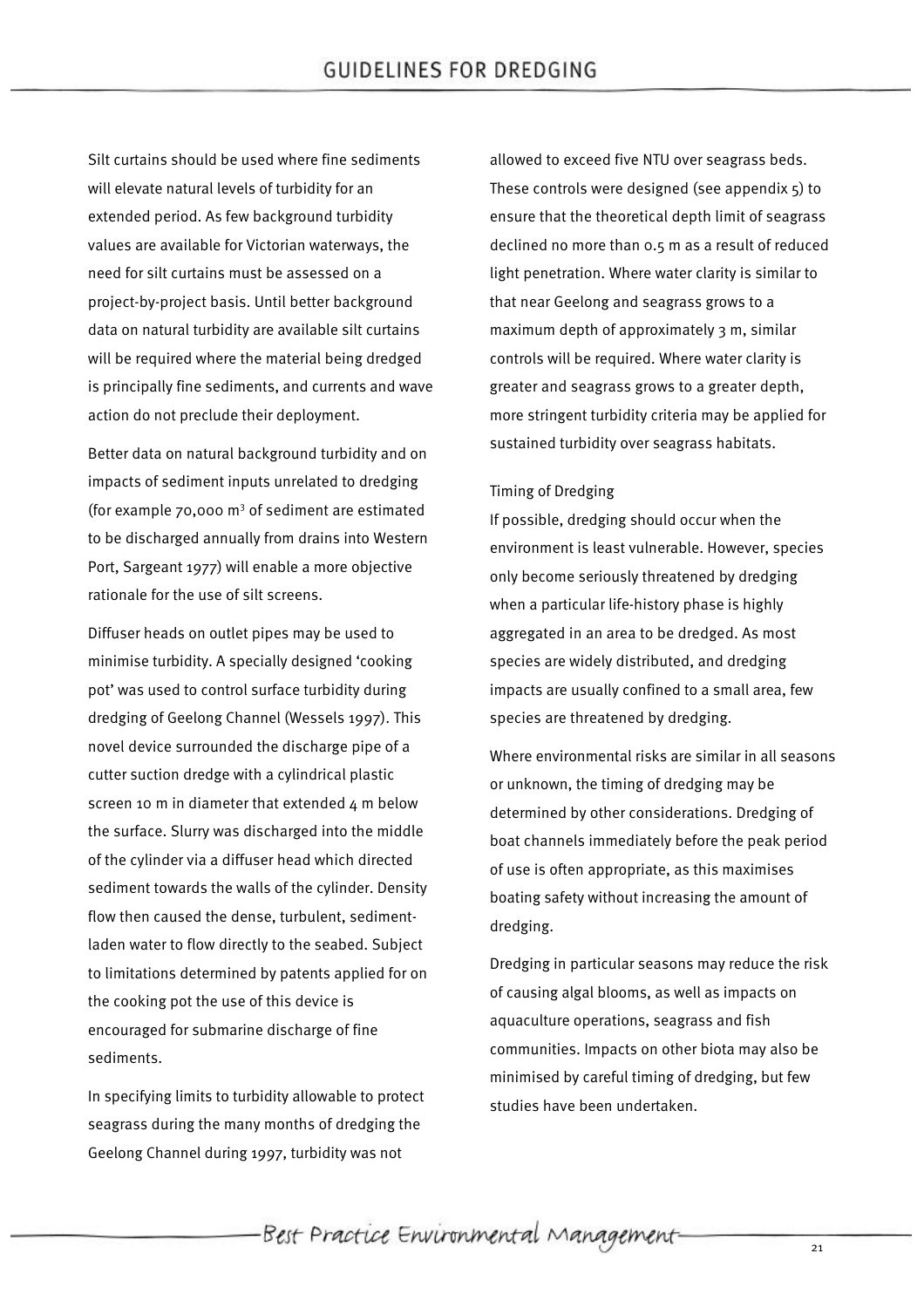Bulthuis (1983) showed that seagrass is more vulnerable to light deprivation in summer than in winter. However, no other seasonal effects for impacts of dredging on the environment have been proven. Indeed, as ecological links are often complex, dredging could, for example, improve larval survival when conducted while fish were breeding, if turbidity reduced the risk of predation on fish larvae. As the possible consequences can be serious, a cautious approach is taken here. Where fish breeding, algal blooms or mussel spat (juvenile) collection are confined to specific habitats and seasons, these should be avoided where possible. If they cannot be avoided, monitoring of possible impacts should occur, where practical, so that in time the causal links between dredging and these potential impacts are established. (Monitoring the area of algal blooms is often practical, but following survival of larval fish near and distant from dredging is currently impractical.) Should further information become available to demonstrate that dredging has seasonally different impacts on biota other than fish, algae and seagrass, these may act as further constraints on the timing of dredging.

#### Toxic and Noxious Phytoplankton

Where algal blooms occur in predictable seasons, dredging should avoid those seasons. If possible, dredging in Hobsons Bay should avoid the period from December to mid April when *Alexandrium catenella* blooms are most likely. In all regions of Port Phillip Bay, *Rhizosolenia chunii* blooms are likely between late July and late September. Where possible, dredging during this period should be avoided, especially near mussel farms. If dredging

must occur during a period in which blooms are likely, phytoplankton sampling should be sufficient to ensure that if a bloom occurs it can be determined whether it commenced near the dredging or elsewhere. This monitoring will, in time, demonstrate whether dredging facilitates blooms; the acceptable dredging seasons should then be re-evaluated (see section 3.8).

#### Mussel and Fish Farming

Fish and mussel farmers should always be consulted prior to dredging near their farms. Where possible, dredging should be designed to keep sediment from aquaculture facilities. Increased sedimentation is likely to affect mussels of all sizes, but, in Port Phillip Bay, impacts on farms may be greater between May and October while mussel spat (juvenile) collection ropes are deployed. Large amounts of dredging near spat collection areas should be avoided as mud build-up on ropes prevents spat settlement. The above period also includes the period between late July and late September when blooms of *Rhizosolenia* are most likely (see above and appendix 7.2.1). Blooms of this species may cause mussels to be unmarketable. Consequently, where possible, dredging near mussel farms should be avoided during this period.

#### Seagrass Vulnerability

Nearly complete shading of the seagrass *Heterozostera tasmanica* causes 100 per cent mortality in four months during winter and in two months during summer (Bulthuis 1983). As seagrass appears to have more reserves in winter, or these reserves last longer at winter temperatures, dredging in areas where turbidity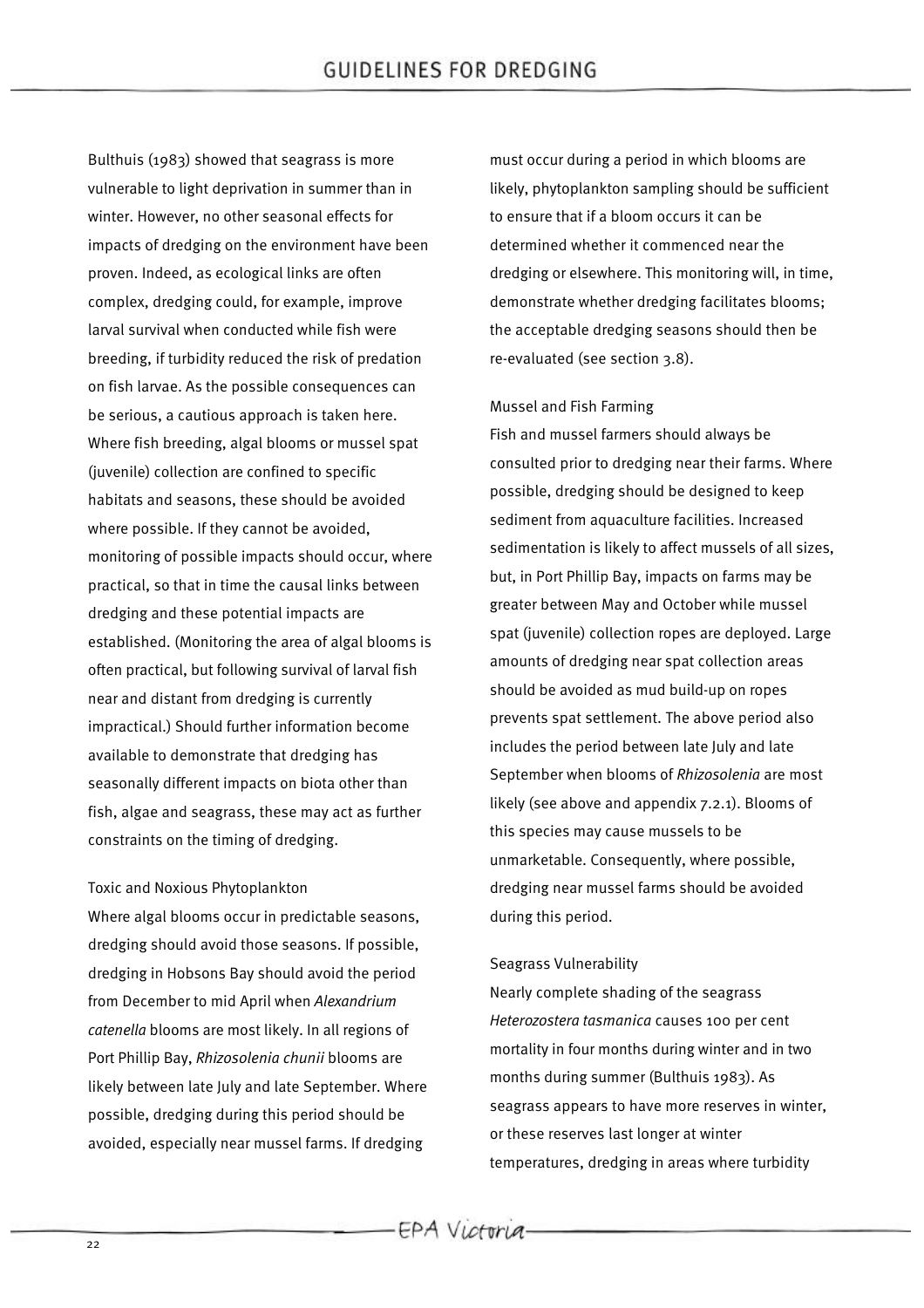could impact seagrass communities should occur in winter, where possible.

Effects on Vulnerable Fish Species Dredging is most likely to affect fish when a vulnerable life-history stage of a species is confined largely to the area being dredged. The timing of the main life-history stages of fish in Victoria are documented in appendix 6 and summarised in table 3. This summary illustrates that few species of fish are sufficiently aggregated that dredging would have a disproportionate impact at a specific site or time.

Snapper, the most popular recreational species, appear to breed on reefs between St Kilda and Ricketts Point between November and March. Consequently, where possible, dredging should not occur in this area during this period.

Three small species of estuarine fish (Australian grayling, broad-finned galaxias and spotted galaxias) have been classified as either 'potentially threatened' or 'vulnerable' (appendix 6), but only the grayling has been listed under the *Flora and Fauna Guarantee Act*. As juvenile grayling occur in estuaries between April and November, it may be beneficial to avoid dredging in estuarine waters during this period. Unfortunately, there is no information available on the habitat requirements of these species. Further research is required before it can be established where juvenile grayling are located within the estuary in different months and hence how dredging should be timed within the estuary to minimise impacts (appendix 6).

**Minimise Effects on Water Quality Objective**

### *To minimise effects on water quality.*

#### **Suggested measures**

- Undertake elutriate tests where there is inadequate data to demonstrate that waterquality criteria will not be exceeded.
- Select appropriate dredging method.
- Install silt screens where practical and sediments are fine.
- Dredging should be timed to occur when impacts are minimised.

#### **3.5 Optimise Dredging and Disposal Methods**

The dredging and disposal methods selected often have a very large effect on the environmental outcome of a dredging proposal. Methods chosen affect: the physical effects of spoil (spoil fluidity, spoil ground stability; area impacted by spoil); the effects of sediment contamination (confinement of contaminated spoil, material handling problems with contaminated spoil); and water quality (turbidity, contaminant release).

The type of dredge chosen for the work should be justified for each project, particularly those involving fine or contaminated sediments. The work method chosen is often the key decision as far as the cost and the environmental outcomes of a dredging project are concerned; it should therefore be taken with some care.

In large dredging projects, there is often greater flexibility in choice of method, as dredges must normally be brought from interstate or overseas. In addition to any other environmental standards, the proponent's preferred dredging method(s) and

Best Practice Environmental Management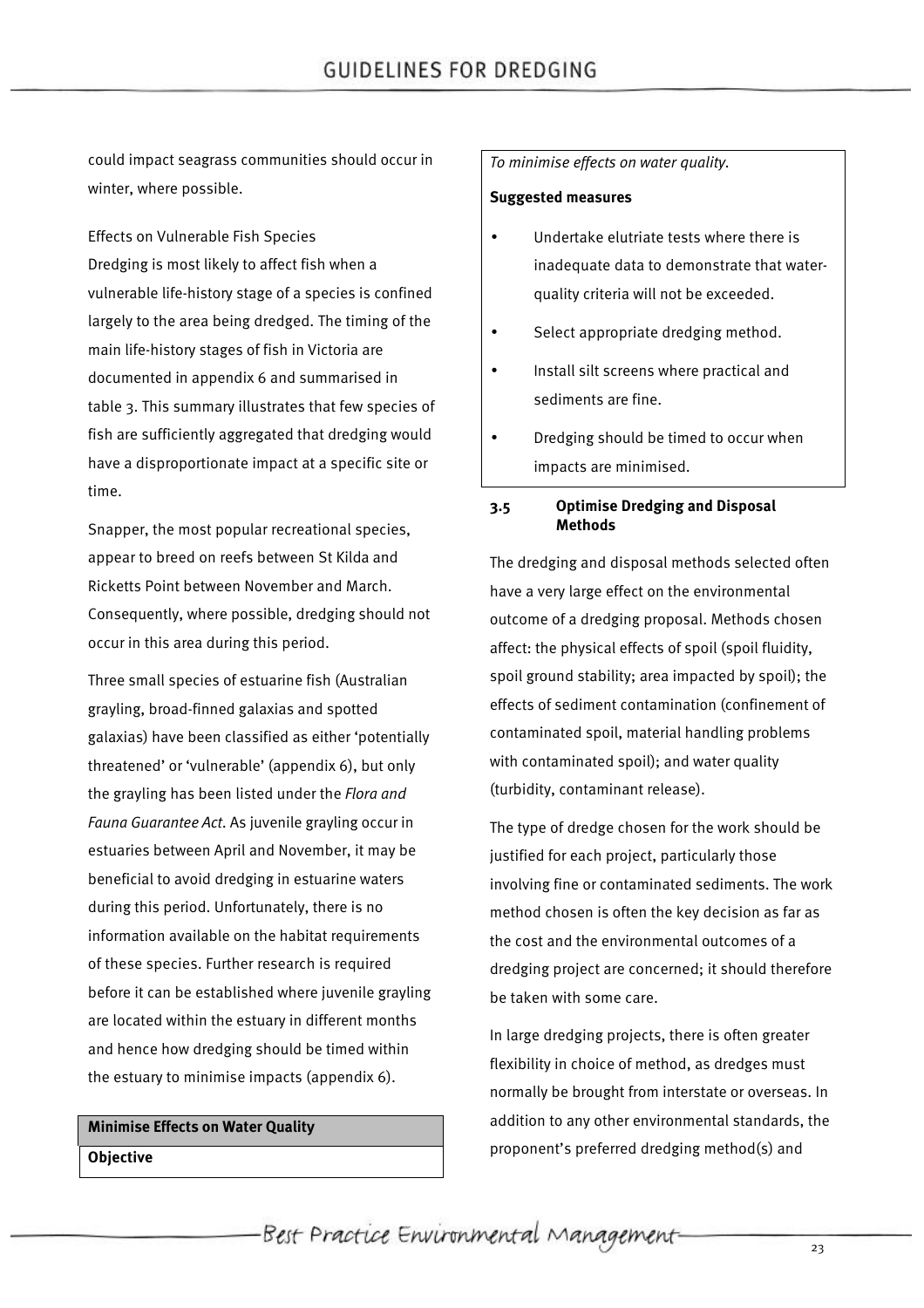disposal method(s) should be discussed with EPA and the proponent's dredging consultant. Following discussion, methods that are considered unsuitable should be detailed in the tender documents as well as an indicative preferred method. Bids from tenderers wishing to use alternative methods would need to demonstrate that their methods will not create significantly greater environmental impact than the preferred work method. The successful tender should be chosen on the basis of both cost and the environmental acceptability of the methods chosen.

## *Justify Disposal Site Chosen*

There are often cases where there is no use for dredge material and there is no alternative to disposal. The proponent must then justify the disposal site chosen. The most appropriate

disposal site depends on both environmental impacts and costs. The degree of contamination is a major factor in site selection, as is the impact on the disposal site and the likely cumulative impacts of its continued use. The three broad alternatives are:

- disposal at sea
- disposal in shoreline enclosures
- disposal to land.

Shoreline enclosures are considered as a means of dewatering sediment prior to land disposal, but shoreline enclosures for the permanent containment of contaminated sediment (for example Slufter Dam, appendix 2) are not considered further, as the known quantities of contaminated spoil in Victoria do not currently justify the expense of such structures.

**Table 3: Months in which the eggs (E), larvae (L), juveniles (J), and adults (A) of marine and estuarine fish in Victoria may be vulnerable to dredging impacts. Months in which a life-history phase of a species is sufficiently aggregated that its vulnerability to dredging should be considered when determining the timing of dredging are shown in bold (see appendix 6 for details)**

|                      | Jan | Feb | Mar | Apr | May | Jun | Jul | Aug | Sep | Oct | Nov | Dec |
|----------------------|-----|-----|-----|-----|-----|-----|-----|-----|-----|-----|-----|-----|
|                      |     |     |     |     |     |     |     |     |     |     |     |     |
| Seagrass habitats    |     |     |     |     |     |     |     |     |     |     |     |     |
| King George whiting  |     |     |     |     |     |     |     |     |     |     |     |     |
| Silver trevally      |     |     |     |     |     |     |     |     |     |     |     |     |
| Southern sea garfish |     |     |     |     |     |     |     |     |     | E   | E   |     |
| Southern calamari    |     |     |     |     |     |     |     |     | Е   | Е   |     |     |
| Australian salmon    |     |     |     |     |     |     |     | J   |     |     |     |     |
| (western)            |     |     |     |     |     |     |     |     |     |     |     |     |
| Australian salmon    | E   | E   | E.  |     |     |     |     |     |     |     | Ε   | E   |
| (eastern)            |     |     |     |     |     |     |     |     |     |     |     |     |
| Elephant shark       | E   | E   | E   | Е   | E   | E.  | E   | Ε   | E   | E   | Е   |     |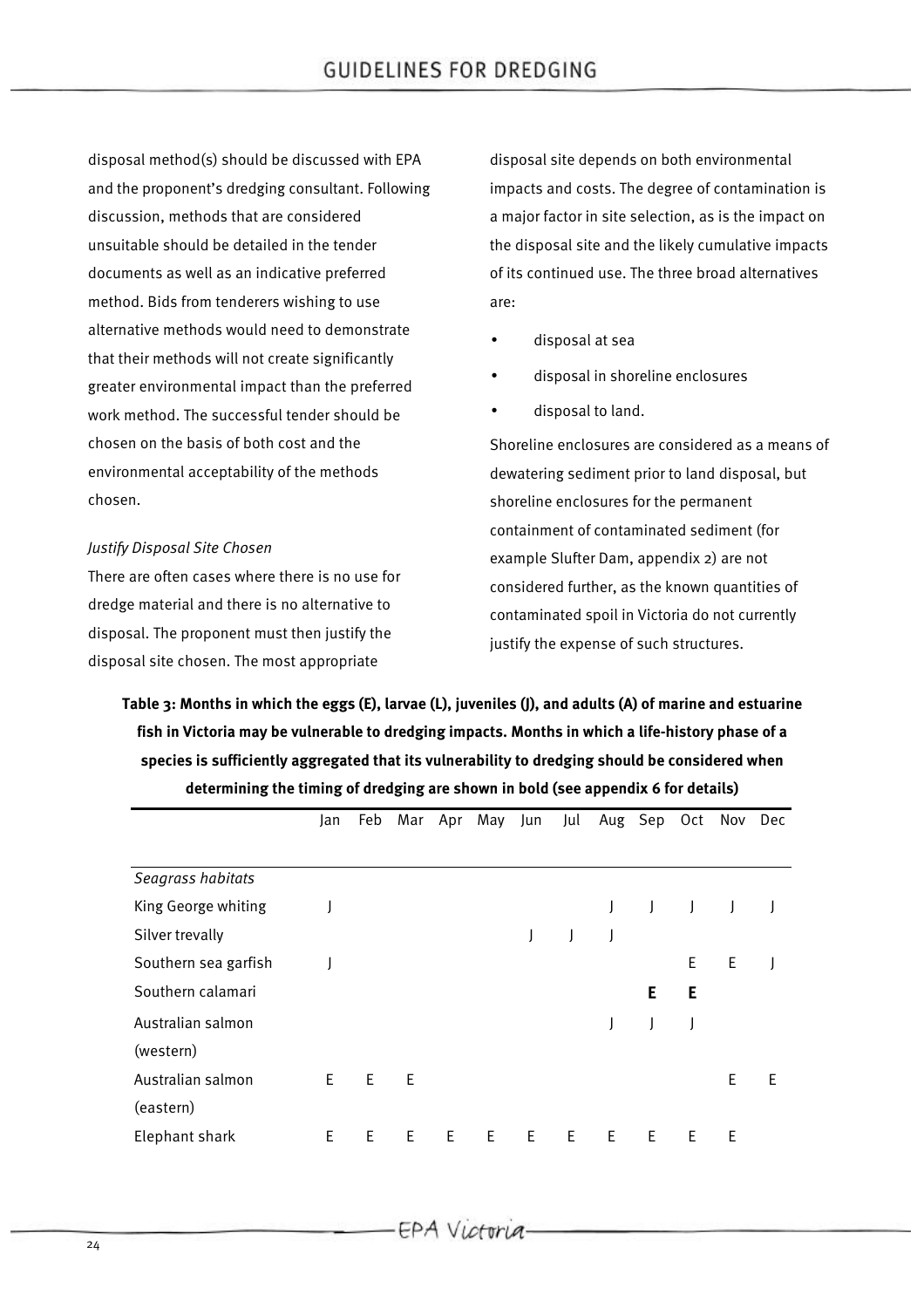| Yank flathead        |    |    |   |  |    | E. | E  | E  |
|----------------------|----|----|---|--|----|----|----|----|
| Yellow-eyed mullet*  | E  |    |   |  |    |    | E  | E  |
|                      |    |    |   |  |    |    |    |    |
| Reef habitats        |    |    |   |  |    |    |    |    |
| Red mullet           |    |    |   |  |    |    |    |    |
| Rock flathead        |    |    |   |  |    |    | E  | E  |
| Blacklip abalone     |    |    |   |  |    |    |    | E  |
| Gummy shark          | J  |    |   |  |    |    | J  |    |
| Snapper              | E  | E  | E |  |    |    | E  | Е  |
| Angel shark          |    |    |   |  |    |    |    |    |
| Common gurnard perch |    |    |   |  |    |    |    |    |
| Mulloway             | E? | E? |   |  | E? | E? | E? | E? |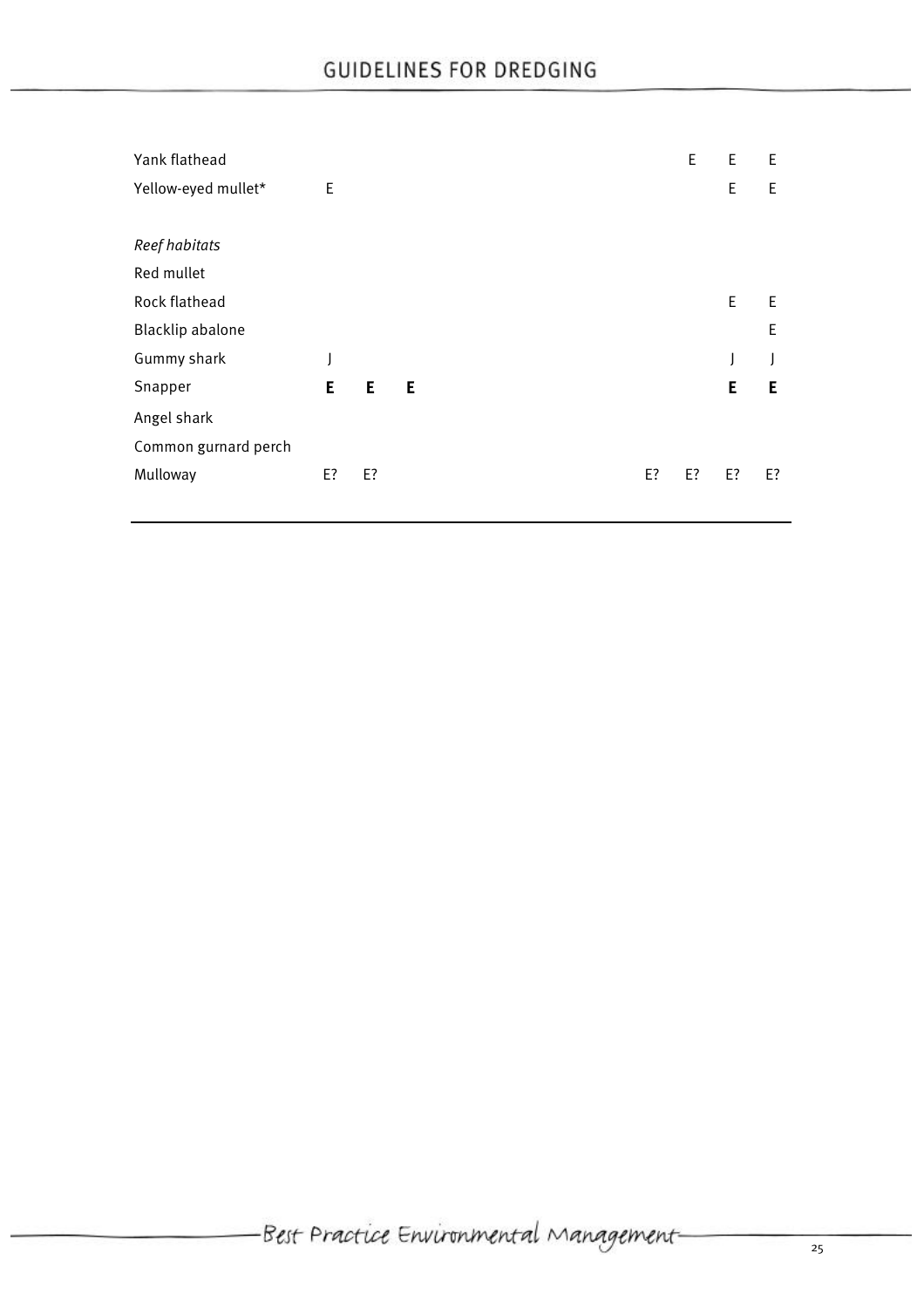|                           | Jan  | Feb  | Mar | Apr          | May     | Jun          | Jul          | Aug     | Sep                  | Oct          | Nov | Dec |
|---------------------------|------|------|-----|--------------|---------|--------------|--------------|---------|----------------------|--------------|-----|-----|
|                           |      |      |     |              |         |              |              |         |                      |              |     |     |
| Soft-sediment habitats    |      |      |     |              |         |              |              |         |                      |              |     |     |
| Greenback flounder        |      |      |     |              |         | E            | E            | E       | Е                    | Е            |     |     |
| Long-snouted flounder     |      |      |     | E            | E       | E            | E            | E       | E                    | E            |     |     |
| Sand flathead             |      |      |     |              |         |              |              |         | Ε                    | E            |     |     |
| Scallop                   |      |      |     |              |         |              |              | E       | E                    | E            |     |     |
|                           |      |      |     |              |         |              |              |         |                      |              |     |     |
| <b>Estuarine habitats</b> |      |      |     |              |         |              |              |         |                      |              |     |     |
| Australian grayling       |      |      |     | E            | E       | $\mathbf{I}$ | $\mathsf{I}$ | J       | J                    | J            |     |     |
| <b>Black bream</b>        |      |      |     |              |         |              |              |         |                      | E            | E   | E   |
| Broad-finned galaxias     |      |      |     |              | L?      | L?           | L?           |         | $\mathsf{I}$         | J            | J   |     |
| Common galaxias           |      |      |     |              |         | A            | A?           | A       |                      | J            | J   |     |
| Long-finned eel           | $A+$ | $A+$ | J   | $\mathsf{I}$ | J       |              |              |         |                      |              |     | A   |
| Pouched lamprey           |      |      |     |              |         |              | I            | T       | $A+$                 | $A+$         | A   |     |
| Sea mullet                |      |      | E?  | E?           | $E$ ?/J | $E$ ?/J      | $E$ ?/J      | $E$ ?/J | $E$ ?/J              | $\mathsf{l}$ | J   |     |
| Short-finned eel          | A    | A    |     |              | J       | J            | J            |         |                      |              |     | A   |
| Short-headed lamprey      |      |      |     |              |         |              |              | J       | $A+$                 | A            | Α   |     |
| Southern anchovy          | E    | E    | E   |              |         |              |              |         |                      | E            | E   | E   |
| Spotted galaxias          | J    |      |     |              | L?      | L?           |              |         |                      | J            | J   | J   |
| Tasmanian mudfish         |      |      |     |              |         |              | L?           | L?      | $\lfloor ?+ \rfloor$ | $\mathsf{I}$ | J   |     |
| Tupong                    | J    | J    | J   | А            | A       | $A+$         | $A+$         | $A+$    | J                    |              | J   |     |

#### *Disposal at Sea*

Internationally most unwanted clean dredged material is disposed at sea, either to declared spoil grounds, into seabed depressions, underwater bunds or to form islands (Bray *et al.* 1997). There has been minimal use of seabed depressions, underwater bunds or islands in Victoria.

#### *Unconfined Disposal*

Uncontaminated spoil is traditionally disposed to declared spoil grounds and there seems no reason that this practice should not continue, subject to appropriate environmental management identified in this document.

#### *Confined Disposal*

Confined disposal is appropriate for containment of fluidised clays, where it is impractical to use a dredging method that does not cause fluidisation, or for containment of contaminated spoil. Spoil may be disposed of in natural seabed depressions, or specially dredged pits, or between underwater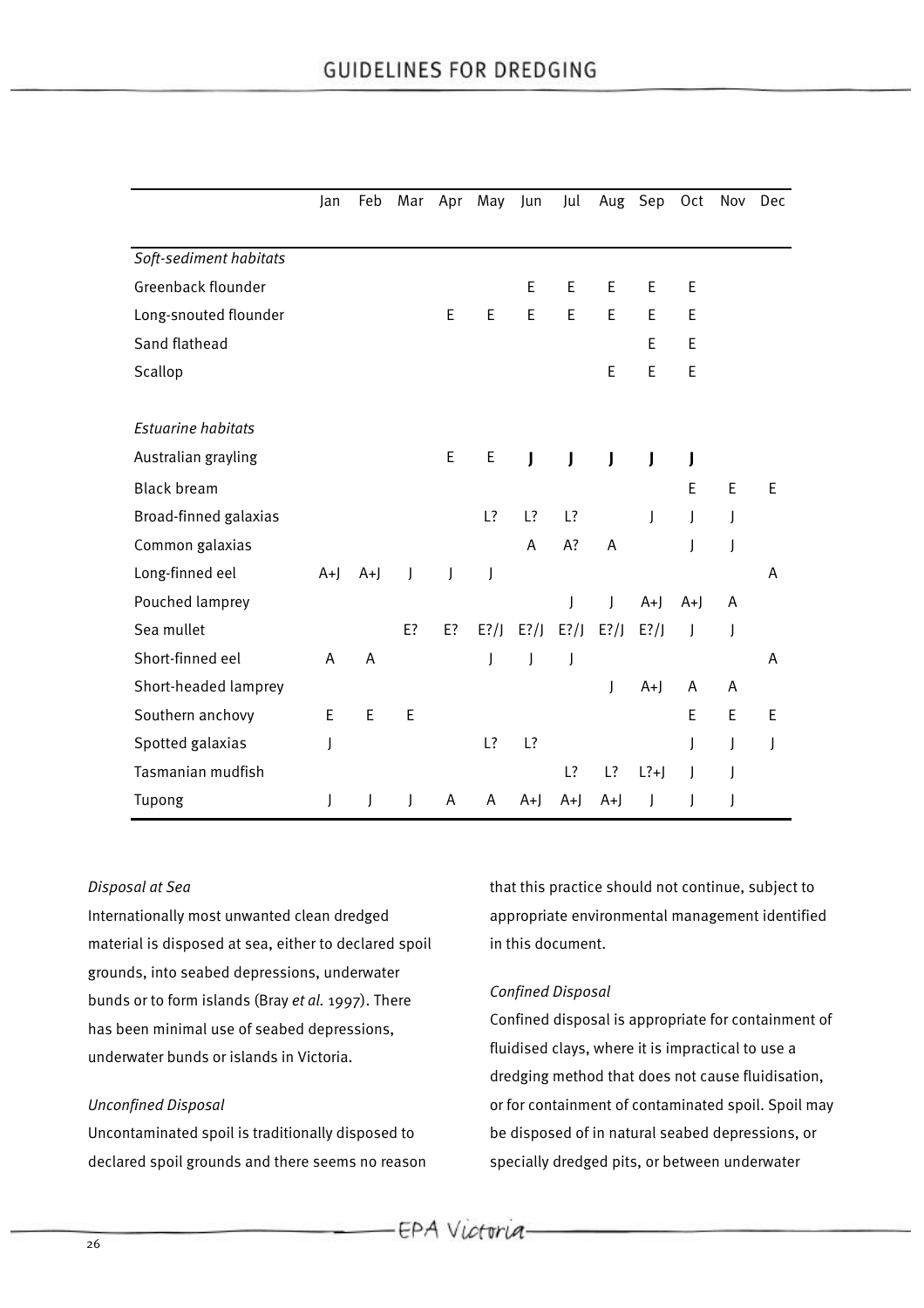bunds. Disposal in bunded areas or depressions is similar, but construction of bunds is more expensive and is not practical in very deep or very shallow water. Special disposal methods and care are required to ensure that spoil remains within the confined area intended (Bray *et al.* 1997).

At sites where there is an ongoing need for disposal of low-level contaminated spoil, long term planning should be undertaken in order to create a confined disposal site (Palermo *et al.* 1998). At a disposal site in central Long Island, a series of small mounds was made over several years and the depression created was then filled with 500,000  $m<sup>3</sup>$  of contaminated sediment. The spread of contaminated spoil was thereby greatly reduced and the spoil could be capped using a much smaller volume of material (Fredette 1994).

#### *Capping of Contaminated Material*

Capping is a cost-effective method of isolating contaminated sediments from the marine environment. Capping may be used with unconfined disposal where contaminated spoil is merely covered by clean sediment, or with confined disposal in which the cap may cover the spoil within a depression or between bunds. The capping needs to be deeper than the depth disturbed by animal burrows (30 to 50 cm) and special care must be taken during construction of the cap to ensure that the capping material does not mix with the contaminated material below. Capping of silts and clays is technically difficult, so careful planning and appropriate work methods must be selected.

Successful capping projects are summarised in Bray *et al.* (1997) and site requirements, design and construction methods are described in a series of

US Army Corps of Engineers publications (Truitt *et al.* 1989; Palermo 1991a, 1991b, 1992; Palermo *et al.* 1998). While simple in concept they need to be well-designed to be effective, and monitored to ensure that they continue to effectively contain contaminants.

## *Land Disposal*

Onshore disposal is preferable where spoil is seriously contaminated, and when fine sediments are likely to impact sensitive marine environments such as seagrass habitats.

When chemical contaminants exceed the low screening level, and toxicity or other tests indicate that levels are of concern, an assessment of the costs and benefits of a range of disposal options, including land disposal may be required. When chemical contaminants exceed the maximum screening level, proponents will be required to assess the costs and benefits of a range of disposal options, including land disposal.

In seagrass habitats, onshore disposal using a cutter suction dredge is usually the preferred option when there is an area of suitable land nearby.

For land disposal to be practical when using a cutter suction dredge, a dewatering site must be available and meet the following requirements.

- 1. Occur within approximately 1 km of the dredging, or within 3 km if the additional expense of a booster station is justified.
- 2. Have little value in its existing state.
- 3. Be large enough for containment bunds suitable for dewatering to be constructed.

-Best Practice Environmental Management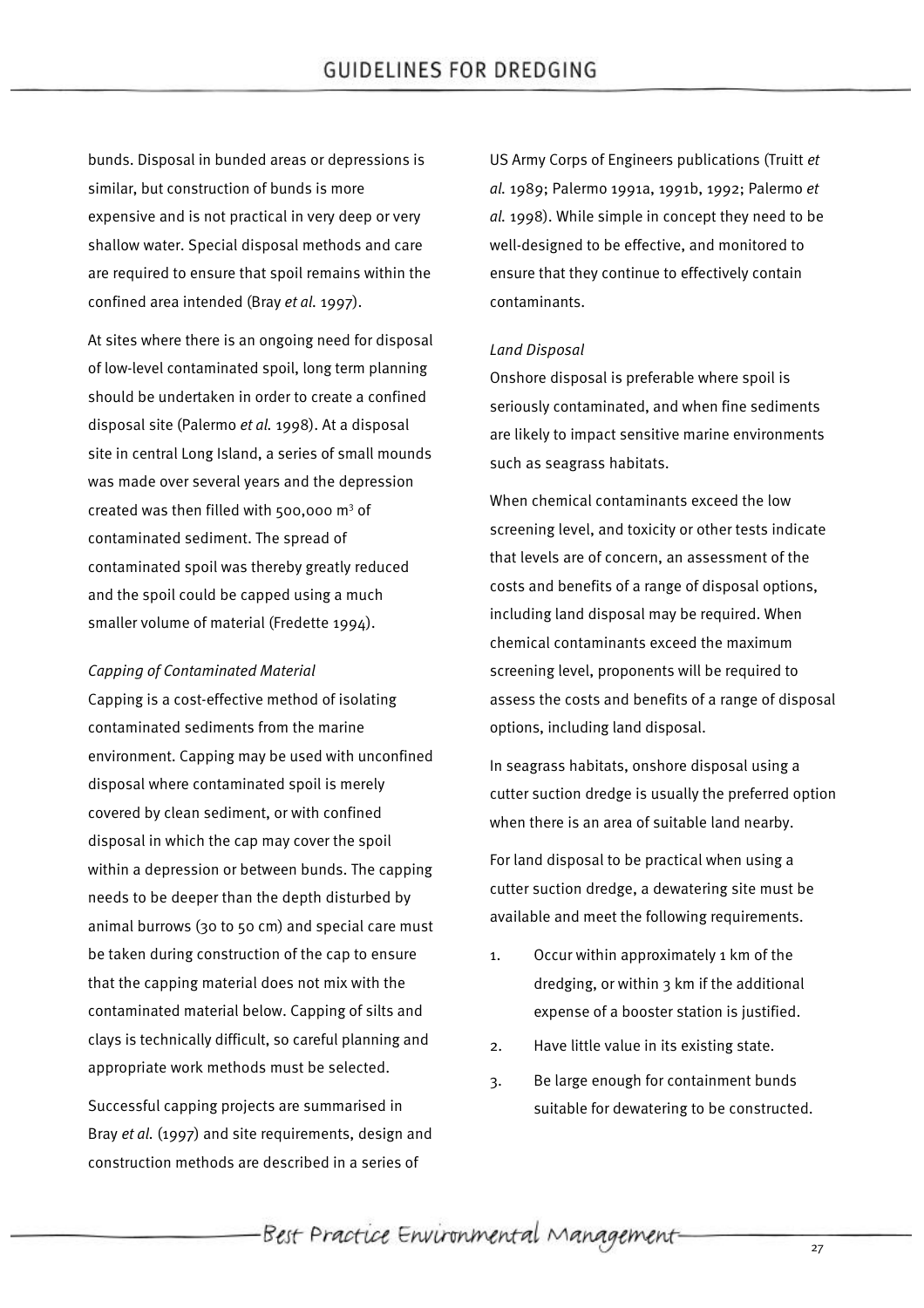- 4. Be able to be secured so that quicksand-like properties of fines present no safety risks.
- 5. Be acceptable to remain in a degraded state for up to 12 months if an extended period for drying is required.
- 6. Be sited so that it is practical for seawater to be discharged back into the sea or an estuary rather than into a freshwater stream, where impacts would be unacceptable.
- 7. Be able to be drained so that evaporative water loss from the bunded area is minimised so that excessive salt is not retained in the sediment.
- 8. Be accessible to trucks if it is planned to empty the site prior to the next dredging of the site.
- 9. Be acceptable to the informed public (considerable consultation with those parties that may be affected is necessary).

The turbidity of water discharged from land disposal sites should not exceed 50 NTU and should routinely be less than 25 NTU. It should be controlled by increasing the length of travel of water, to maximise settlement of solids within the discharge area, and, when necessary, by use of silt screens. The turbidity of the discharge should be monitored (see section 3.8).

See summary checklist of land disposal issues in appendix 7.

# **Optimise Dredging and Disposal Methods Objective**

*To optimise dredging technology.*

**Suggested measures**

- Small dredging projects justify choice of dredging method.
- Large dredging projects proponents and independent consultants to determine unsuitable methods, with comments from EPA, before going to tender.
- Justify disposal site chosen.
- When contaminants exceed low guideline values, seek advice on need to assess feasibility of all disposal options.
- When contaminants exceed maximum guideline values, assess feasibility of all disposal options.
- Assess feasibility of land disposal when fine sediments would otherwise threaten sensitive marine habitats (such as seagrass).

## **3.6 Control of Noise**

In Victoria, dredging does not appear to have caused significant noise problems, as most dredging occurs well away from residential areas. Where dredging or beach renourishment does occur near residential areas, special precautions may be required to avoid excessive noise. Dredging equipment operating in the Melbourne metropolitan area must comply with the *SEPP (Control of Noise from Commerce, Industry and Trade) No*. *N-1*, and in country Victoria, compliance with the *Interim Guidelines for the Control of Noise in Country Victoria* is required. Typical noise levels that are likely to be required outside adjacent residences are summarised in table 4.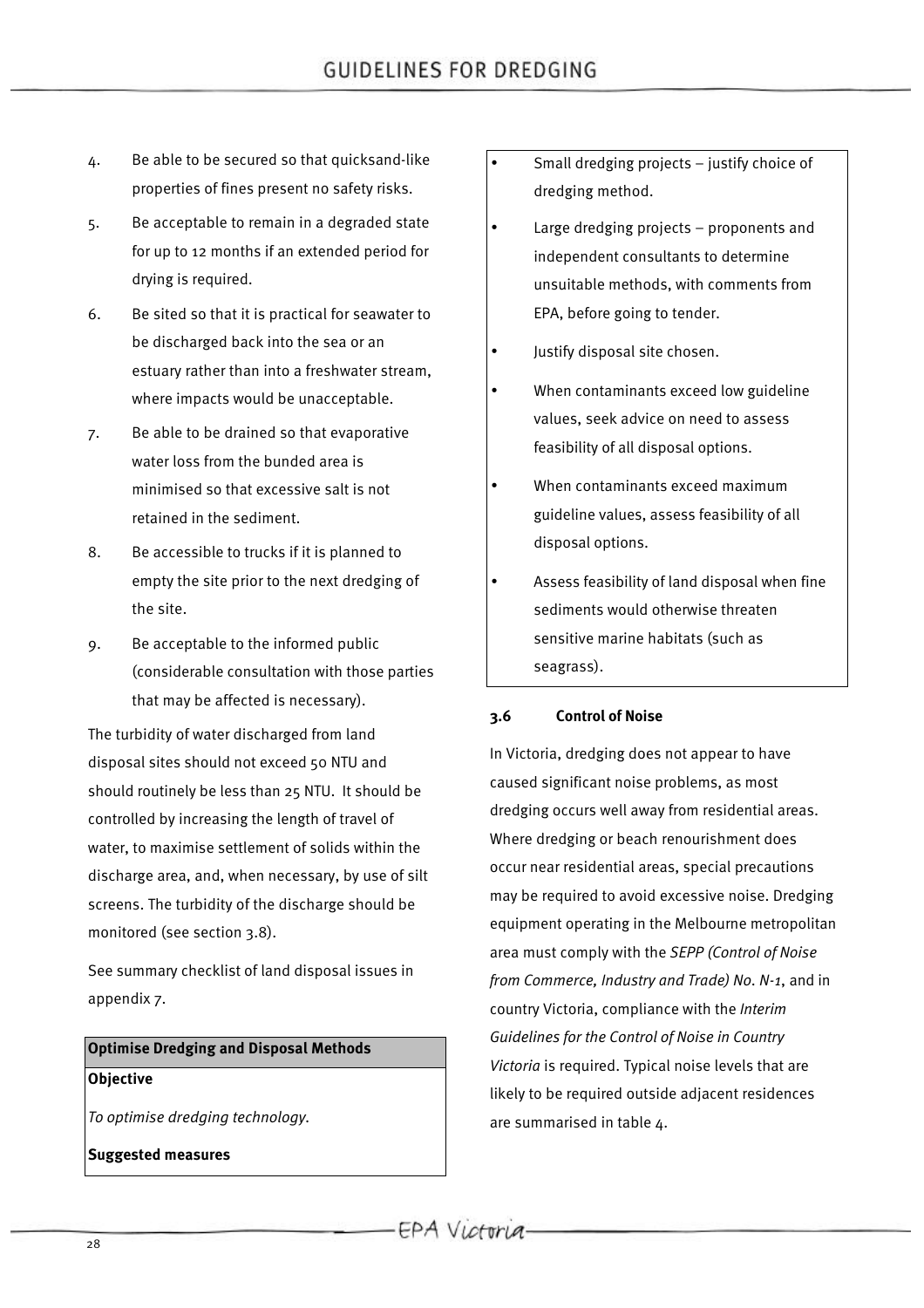Because of the high potential for noise to affect residential amenity, management should give high priority to liaising with the local community so that it can be aware of, and resolve, noise issues. The disturbing effects of noise depend on the level of the noise and its character, such as tones, intermittency, etc. Higher-frequency tones are more disturbing than lower-frequency tones. Lowerfrequency tones are not easily controlled and can penetrate buildings, such as houses. Noise can cause physical and psychological stress in both employees and neighbours of the plant. Noise may also disturb animals, but the extent of disturbance is difficult to estimate. Birds, except for owls, have a hearing response similar to humans', so the limits required to protect humans will usually be adequate to protect at least birds (Carr *et al*. 1995).

Sound levels are measured in units of decibels, dB(A). The 'A' weighting of a measured sound level approximates how the human ear perceives sound. If a sound is intensified by 10  $dB(A)$ , it seems to the ears that the sound has doubled in loudness.

## *Noise Sources from Dredging and Beach Renourishment Equipment*

Major noise sources may be:

- engine noise
- generators
- opening and closing gates
- radios
- reverse warning devices.

#### *Noise Mitigation Measures*

Noise abatement can often be achieved by relatively simple measures, such as:

fit efficient muffling devices to all engines

- locate noisy equipment away from potential sources of conflict or behind sound barriers
- use enclosed generators
- position access and exit points away from sources of conflict
- use optical alarms in preference to audible alarms.

Limit operations to between 7 am and 6 pm Monday to Friday and to between 7 am and 1 pm Saturday if other noise mitigation measures are inadequate.

Where noise abatement requires more detailed analysis and control, an acoustic specialist should be consulted.

## **Noise**

#### **Objective**

*To ensure that no noise nuisance results from the dredging or beach renourishment*.

#### **Suggested measures**

- Liaise with the local community to identify noise issues.
- Select quiet equipment.
- Alter or enclose equipment to reduce noise at the source.
- Use sound-absorbing materials to prevent the spread of noise by isolating the source.
- Limit times of operation.

## **3.7 Control of Odour**

Odour from anaerobic sediments containing hydrogen sulphide from dredging is rarely more than a temporary problem. Typically, during beach renourishment and when dredging channels at the

Best Practice Environmental Management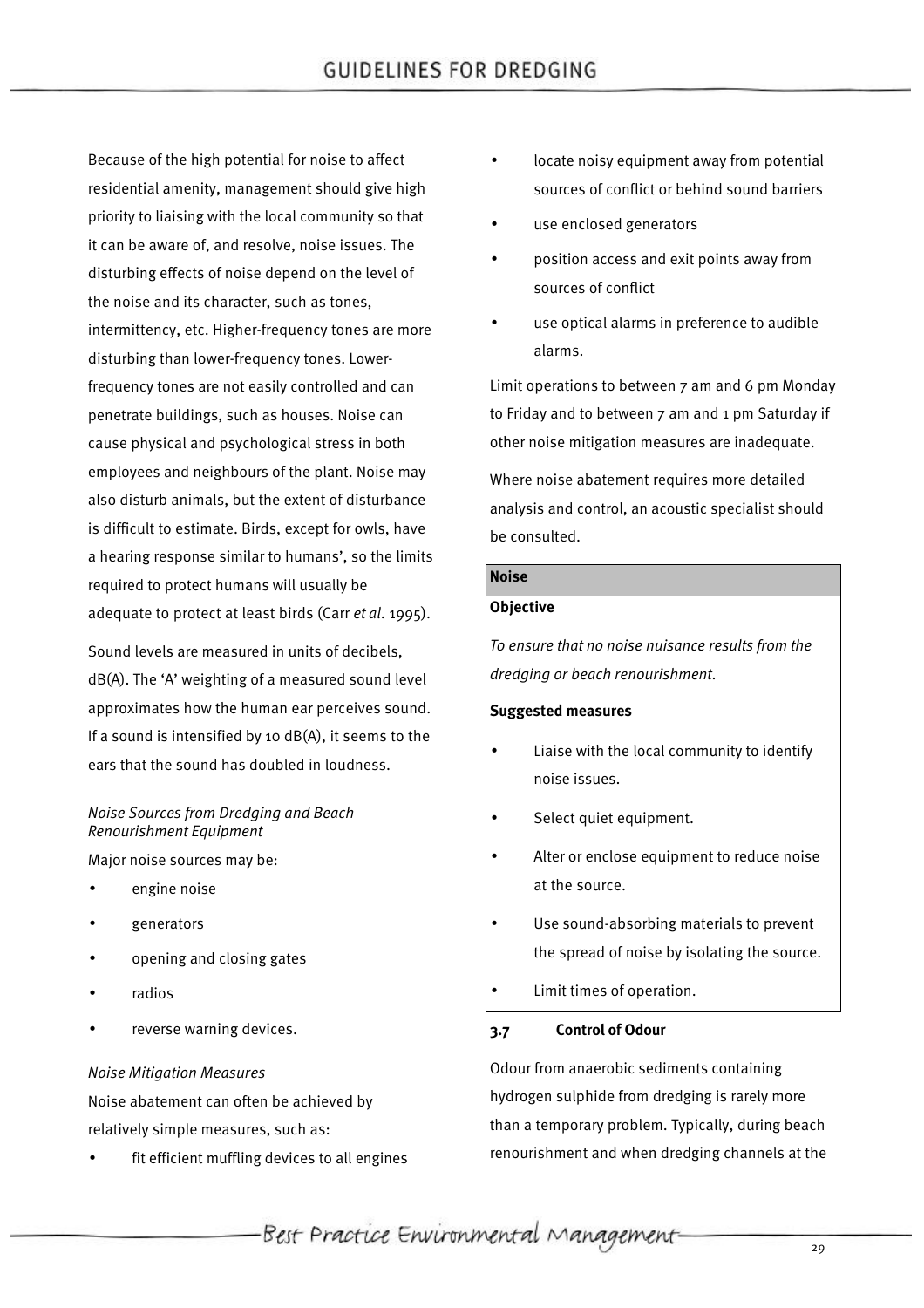entrance to rivers, discharged sand is initially anaerobic. When first discharged it is grey in colour and may smell, but the smell is lost and the colour of the sand changes to yellow within a few days of its exposure to air. Before discharging grey sediment, proponents should ensure that residents in the immediate vicinity are aware of the proposed dredging and assured that any smell will be lost and sand will become yellow with a few days exposure to air. This should be done by notices placed in the letterboxes of nearby residents, and with sandwich boards placed near the discharge point and at the most public vantage point.

However, if a contaminated site is to be dredged, the history of the site should be reviewed to assess the risk of odour prior to dredging and spoil disposal.

## **Odour**

## **Objective**

*To ensure that small odour problems do not alarm nearby residents.*

#### **Suggested measures**

- Inform residents of temporary nature of any odours and of grey sediment.
- Assess odour risk if contaminated.

| <b>Land Use</b>         | Noise Limits, dB(A)  |                   |                 |  |
|-------------------------|----------------------|-------------------|-----------------|--|
|                         | Monday-Friday        | All nights        | All other times |  |
|                         | 07:00-18:00 hours    | 22:00-07:00 hours |                 |  |
|                         | Saturday 07:00-13:00 |                   |                 |  |
|                         | (excludes public     |                   |                 |  |
|                         | holidays)            |                   |                 |  |
| Quiet rural areas (1)   | 45                   | 32                | 37              |  |
| Mainly residential (2)  | $50 - 54$            | $39 - 43$         | $44 - 48$       |  |
| Residential, commercial | $54 - 59$            | $39 - 43$         | $44 - 48$       |  |
| and industrial (2)      |                      |                   |                 |  |
| Commercial and          | $56 - 59$            | $47 - 52$         | $48 - 52$       |  |
| industrial (2)          |                      |                   |                 |  |
| Industrial (2)          | $63 - 68$            | $52 - 56$         | $57 - 61$       |  |

**Table 4: Examples of typical noise limits for various types of land use, based on (1) Interim Guidelines for Control of Noise in Country Victoria, and (2) SEPP No. N-1**

## **3.8 Establish Appropriate Monitoring Programs**

Monitoring is required at two different timescales for different purposes. Operational monitoring

during dredging projects is required to ensure that turbidity, for example, does not become excessive so that an immediate operational change to dredging methods, and so forth, is required. This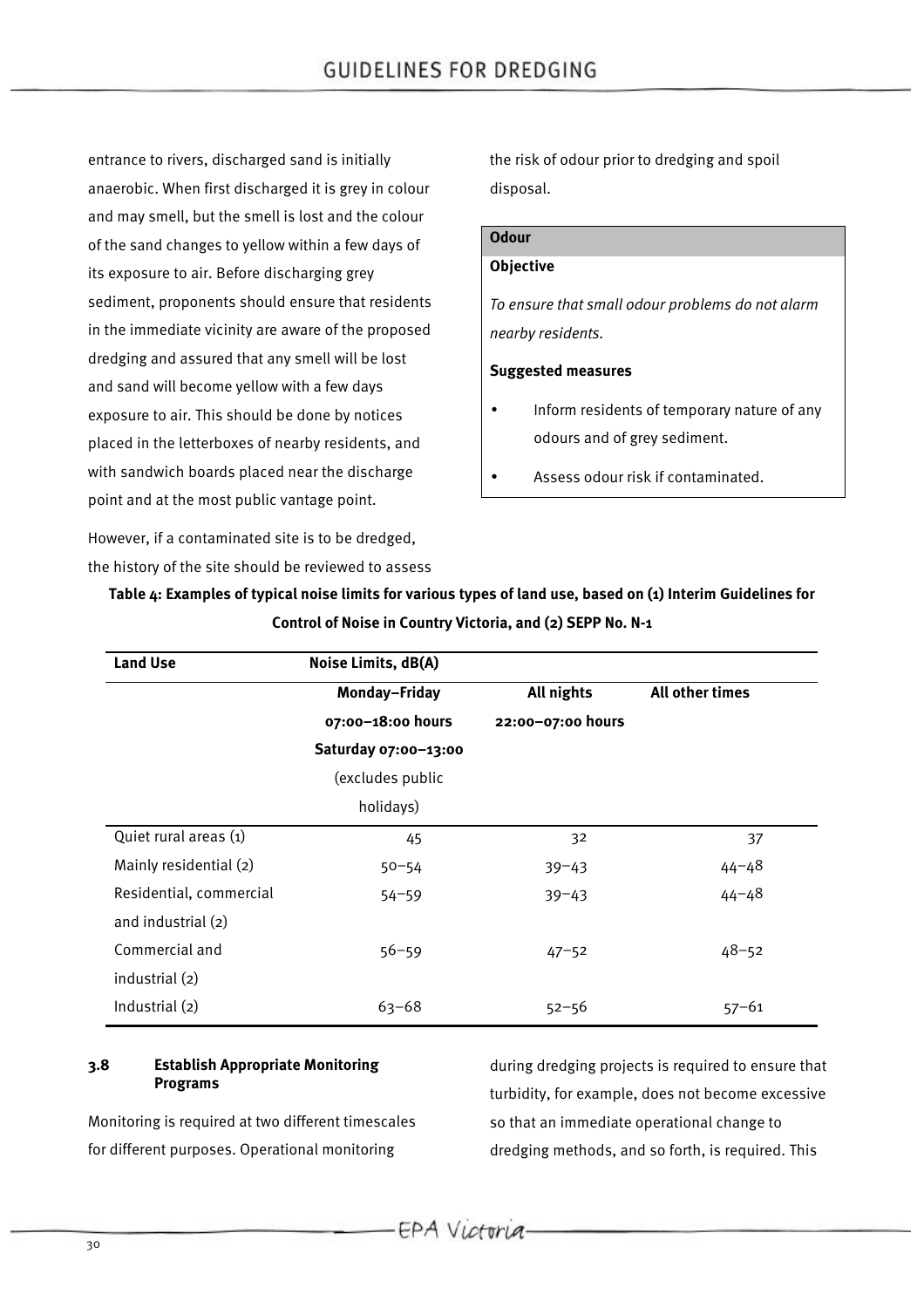monitoring forms part of the Environmental Improvement Plan and is discussed in section 4. Longer-term monitoring is also required to improve future dredging by better assessment of impacts, where they may be significant but their duration or extent are poorly documented, and to confirm predictions in larger projects.

In developing forward-looking monitoring plans the following issues need to be considered.

- 1. Assessment of impacts can usually be undertaken much more efficiently by thoroughly monitoring particular proposals rather than inadequately monitoring each proposal.
- 2. Some impacts are better assessed by targeted research than by routine monitoring.
- 3. Monitoring programs should be integrated with regional monitoring programs where possible.

For example, in port areas, monitoring to assess dredging impacts should be one component of a port monitoring program addressing a range of port-related impacts (dredging, contamination, exotic species). This in turn should be integrated with monitoring for regional areas, such as Port Phillip Bay. Integration enables greater efficiency, through the use of similar data, to address different issues and provides a better basis for comparing different impacts, thereby focusing attention on the more serious impacts.

As the costs of monitoring small and large dredging projects are similar, monitoring is done predominantly on large projects. Even here,

monitoring should address specific objectives, either contributing to ongoing improvement of dredging methods or providing reassurance to the public through accurate information on measurable impacts.

Where adequate information already exists on the extent, duration or cause of dredging impacts, further monitoring should not be required.

*Assess Biological Impacts on the Seabed* The duration of effects of spoil on benthic communities and demersal fish communities should be monitored where large-scale dredging occurs. The primary purpose of this monitoring is to better estimate the rate and extent of recovery of the benthic communities and their dependent fish communities. Such studies may also enable a better evaluation of the role of disturbed areas such as spoil grounds in facilitating the establishment of exotic species. Consequently, the need for further studies (and particularly their sampling intensity) depends on the results of previous relevant monitoring studies. A small number of well-monitored impacts provides greater insight than a large number of studies that are inadequate. In practice, the effects of sediments and of contamination may be difficult to distinguish and studies to assess ecological effects of contaminants (discussed in the next section) may overlap with those to assess rates of recovery from sediment deposition.

### *Assess Biological Effects of Contaminated Sediments on Spoil Grounds*

The health of biological communities on large spoil grounds that receive significant quantities of contaminated sediment (for example, Port of

Best Practice Environmental Management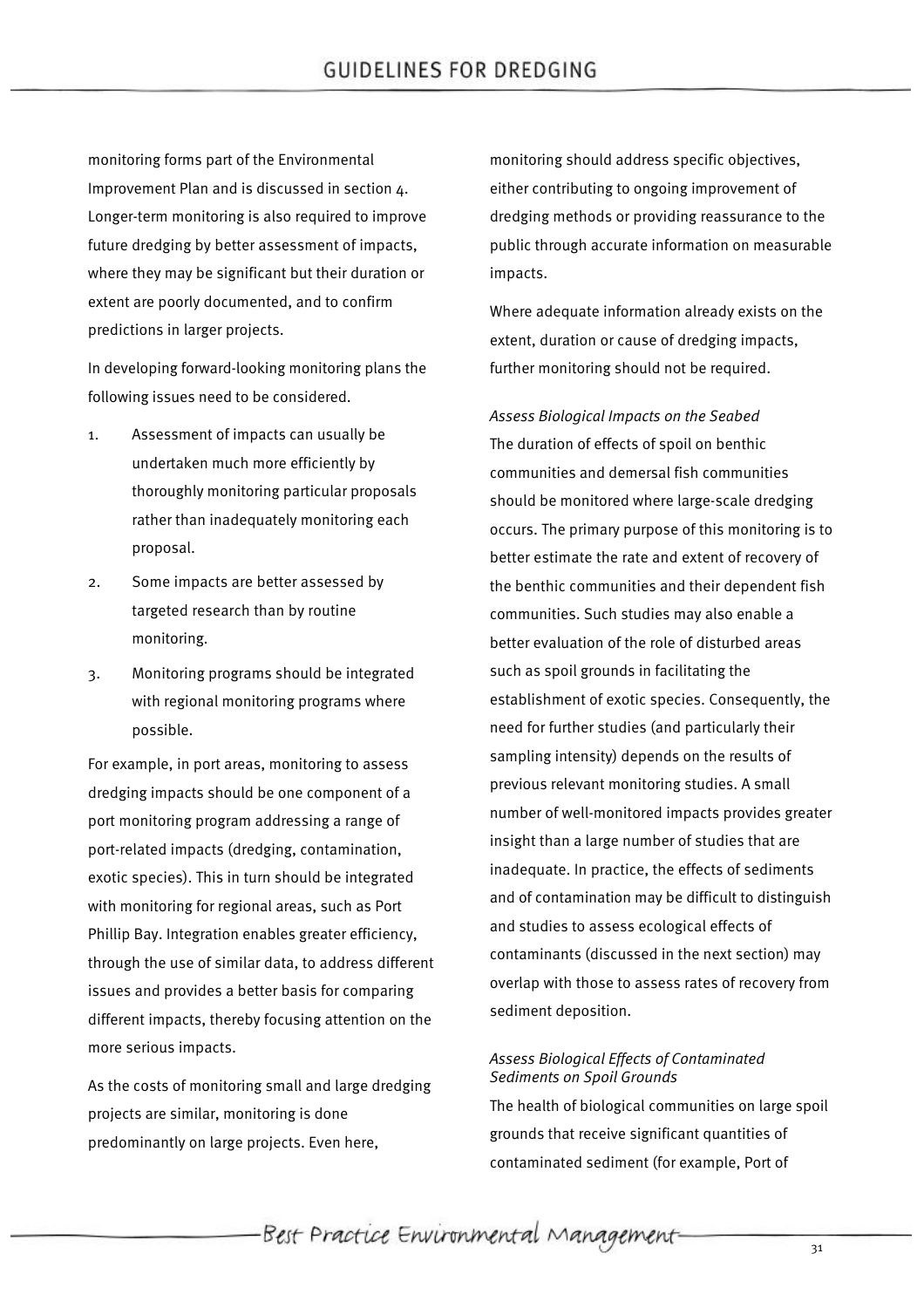Melbourne spoil ground) should be monitored. The frequency of monitoring should not be determined until the extent of impacts from historical deposits of contaminated sediments is known.

Assessment of sediment toxicity through an analysis of past impacts is likely to be a more reliable and cost-effective means of assessing sediment toxicity than (short term) laboratory tests and may reduce the need for these tests (see also section 3.3).

Improved spoil ground management involving separate disposal regions for mildly contaminated and uncontaminated sediments, together with monitoring of sediment contamination and biological communities, would greatly improve the sensitivity of this approach. Records should be maintained of the source and contamination status of spoil dumped in different areas of the spoil ground. The capacity to cap contaminated sediments on the spoil ground, if they create toxic effects in the field (determined through monitoring), may also reduce the need for routine laboratory sediment toxicity testing.

In conjunction with assessment of impacts of contaminants on spoil grounds, it will usually be wise to identify the source of contaminated sediments. This may enable the most contaminated sediments to be disposed of elsewhere. Once the sources of contaminated sediments are identified, the need for further biological assessments should be reviewed and the level of monitoring altered appropriately.

### *Assess Spoil-Ground Stability*

The fate of sediments deposited on a spoil ground should be confirmed where this is uncertain (see sections 3.1 and 3.2). Methods could include detailed hydrographic surveys of historical changes to depth on and (particularly) near the spoil ground, tracer studies, placement of turbidity meters on and near the spoil ground, placement of measuring stakes within the spoil dump, and observations of revegetation of spoil grounds. Where spoil is not expected to remain on the spoil ground, sequential aerial photographs and/or monitoring at sites where environmental changes due to changes in sediment transport processes are anticipated, may also be appropriate.

### *Monitor Release of Contaminants*

Where extensive dredging of contaminated sediment occurs, and elutriate tests suggest that significant quantities of contaminants may be released, monitoring of contaminants in water and accumulated in biota near the dredging site may be required. In common with other monitoring, a small number of well-monitored studies are better than a multitude of poorly monitored studies.

### *Monitor Nutrients and Algal Blooms*

Algae should be monitored when dredging must be undertaken at a location and during a period where algal blooms are likely. This is to establish whether dredging does indeed increase the risk of algal blooms. For small dredging proposals, algae should be monitored near and sufficiently distant from the dredging that it can be determined whether the bloom was initiated near to or distant from the dredging. To reduce costs, water samples may be collected and algae preserved with fixative and only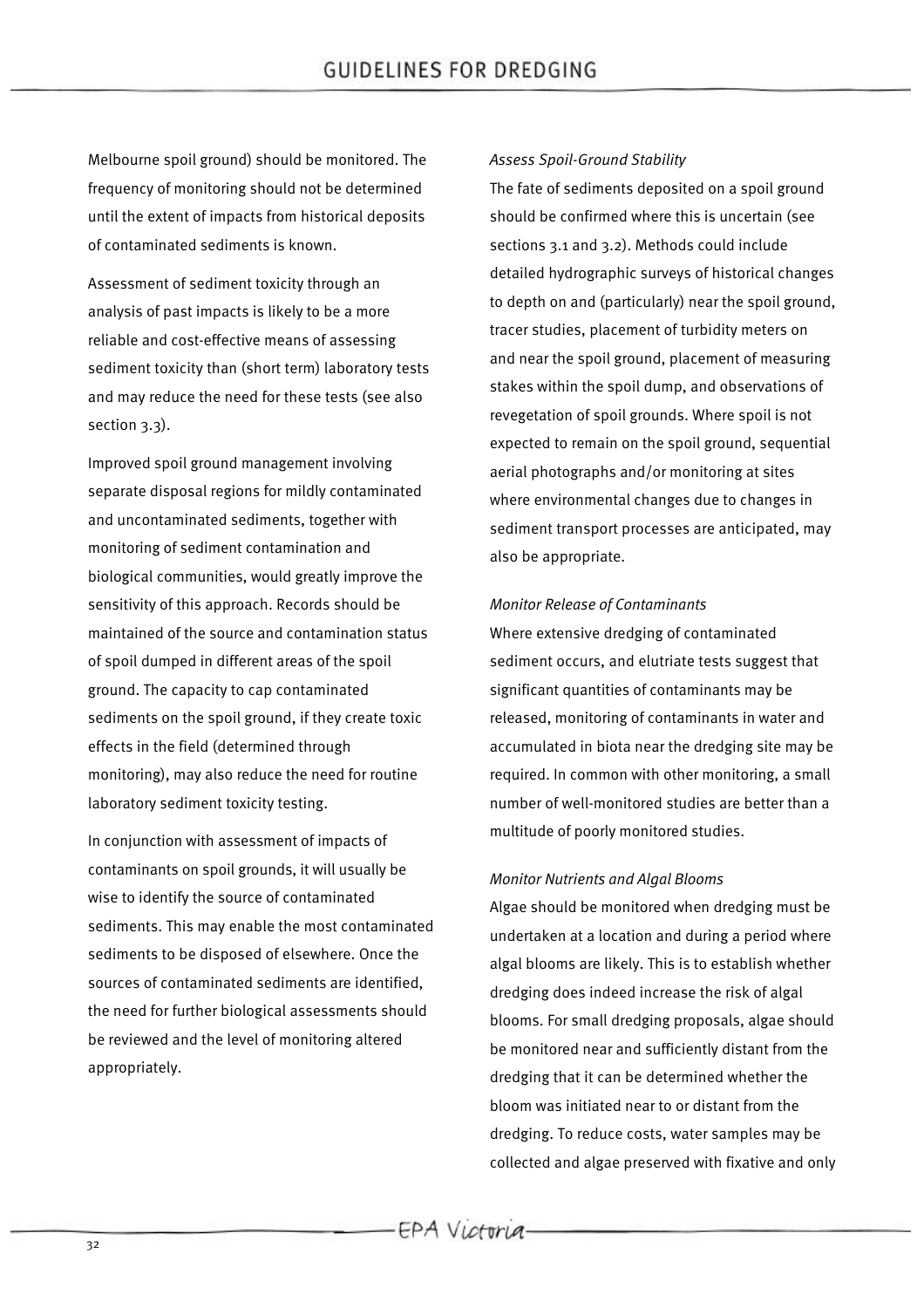analysed if a bloom occurs during the dredging. For large dredging projects, nutrient levels (N, P and silicate), as well as algae should be monitored where *Rhizosolenia* spp. blooms are of concern.

### *Monitor Turbidity and Seagrass Health*

The area of the visible turbid plume should be described for all dredging operations so that the area impacted by the plume is determined. For small projects with many coastal reference points, a sketch indicating the size of the visible plume is adequate. For large projects, aerial photos may be required and/or turbidity measurements required within the plume. Turbidity measurements will normally be required where a silt screen has been installed and when spoil is discharged to land into a bund. For very large projects, where sediment plumes may impact on resources sensitive to turbidity (eg seagrass), changes in turbidity over these resources should be predicted using numerical models, and the results of the models subsequently verified by field measurements.

Monitoring of turbidity should be intensive enough in the early phase of a dredging project to quickly identify any problems, but the monitoring should be scaled back if no problems arise.

Where dredging will significantly elevate turbidity levels for more than 15 days in summer or 30 days in winter, seagrass communities may be at risk. Careful investigation of the light requirements of seagrass, and detailed monitoring of selected dredging projects in seagrass habitats, is required to determine if these seagrass communities are indeed at risk from dredging. Limited monitoring of many small dredging projects in seagrass habitats will not greatly assist in better defining tolerance of seagrass to elevated turbidity. Instead, more detailed investigation into the effect of dredging on seagrass on a small number of projects is required. As greater knowledge of seagrass tolerance to dredging-related turbidity may enable a relaxation of turbidity criteria to protect seagrass, proponents dredging in areas of seagrass should consider funding such studies.

-Best Practice Environmental Management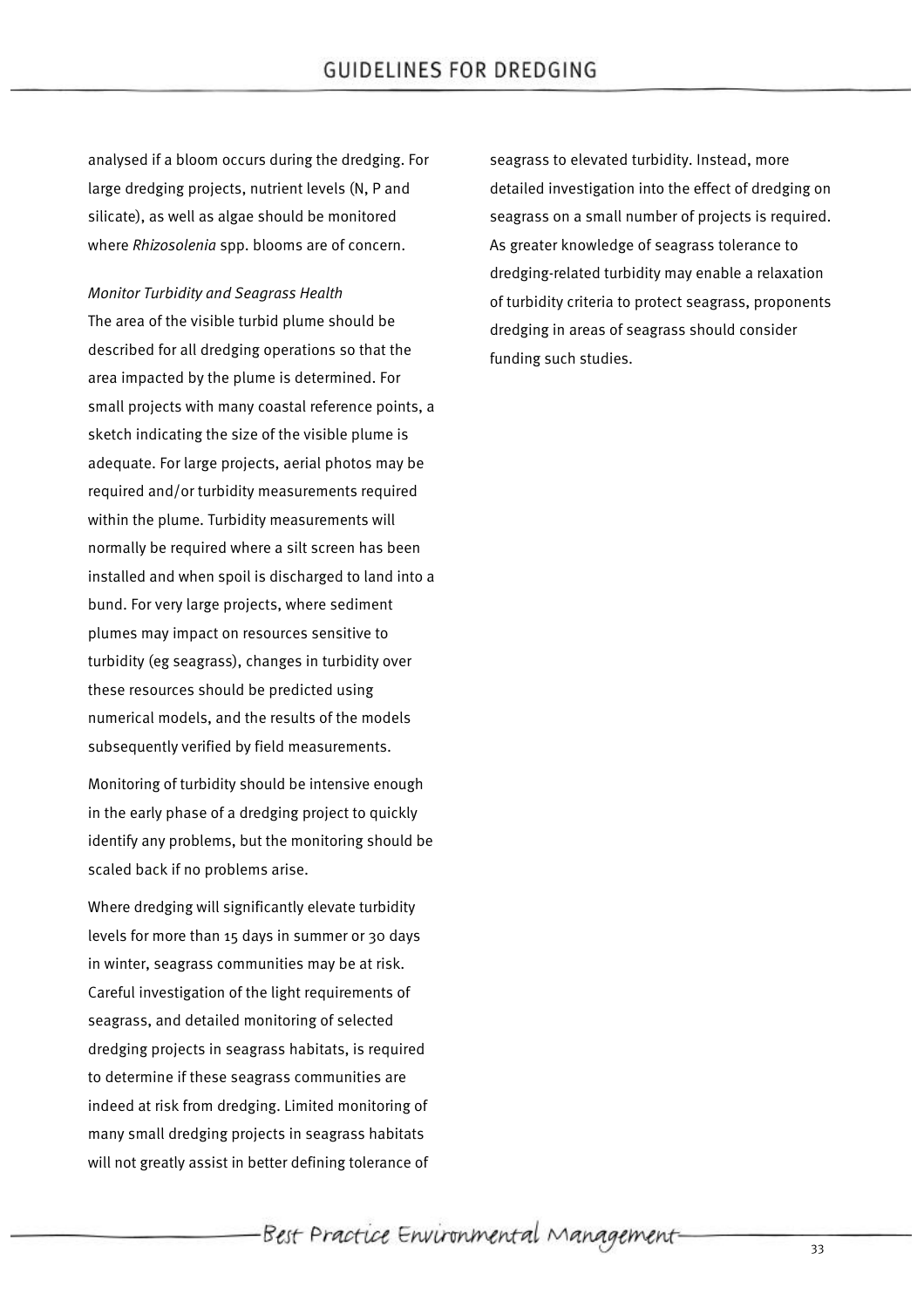# **Monitoring**

# **Objective**

*Increase knowledge of dredging impacts, to reduce future impacts and provide reassurance to the public.*

# **Suggested measure**

• Agencies undertaking substantial amounts of ongoing maintenance dredging should develop a dredging monitoring program that is appropriately integrated with regional monitoring programs.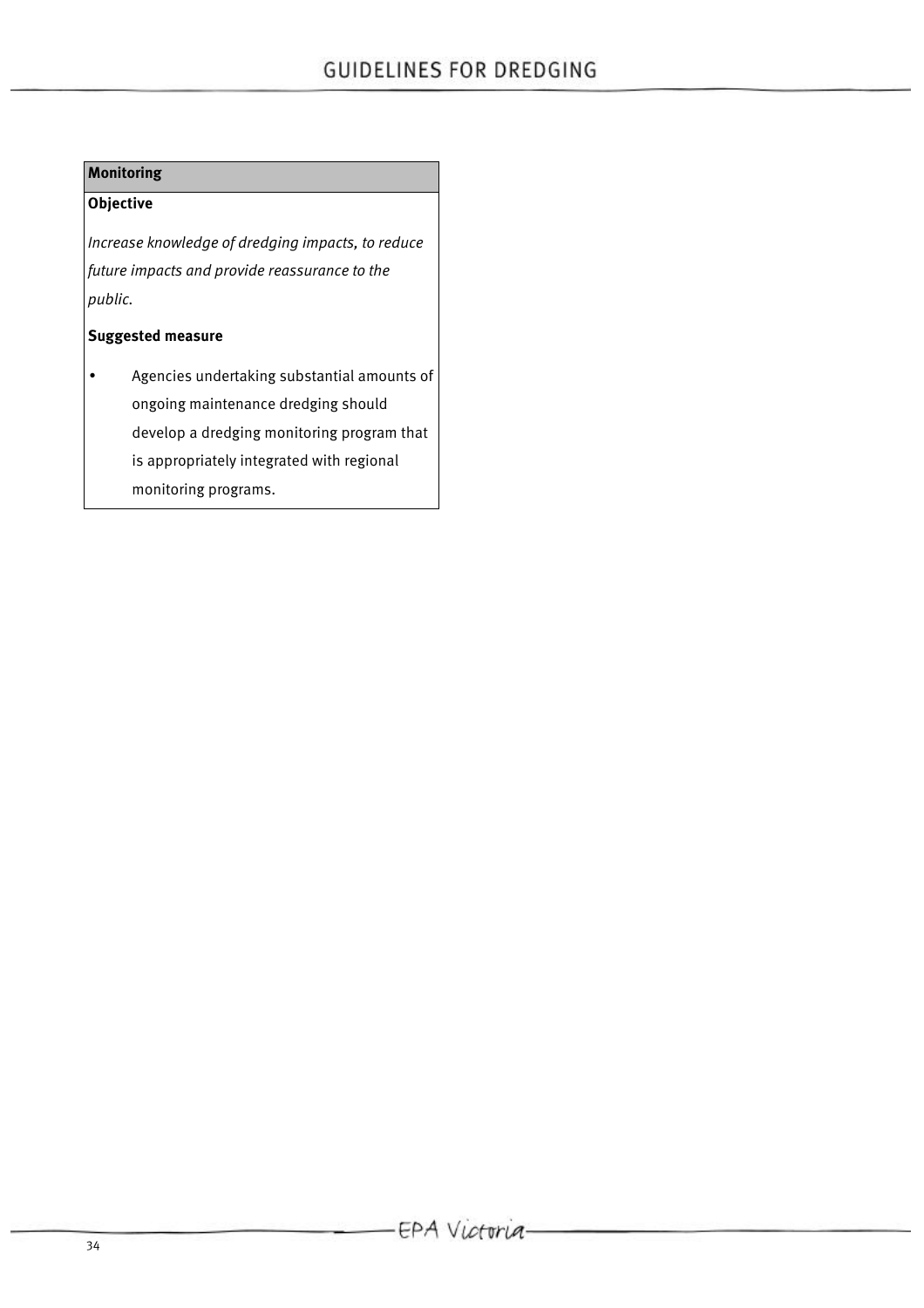#### **4 . ENVIRONMENTAL MANAGEMENT**

Environmental management is the process by which all of the issues identified in section 3 are appropriately considered and implemented.

Quality environmental management implies continual improvement by a process involving review of impacts, reduction of impacts through improved processes, and monitoring of subsequent impacts. The process can be simply summarised.



To ensure that environmental impacts are minimised, all impacts need to be adequately assessed. Where impacts are substantial, means of reducing impacts must be investigated.

Where impacts are already as small as current technology permits, and appear minimal, monitoring programs will not be required. For example, where clean sand is dredged to bypass a river or a man-made structure, long term impacts are usually adequately minimised by ensuring that sediment is disposed of in the direction of the natural sediment transport.

Where impacts are uncertain, they should, where feasible, be reduced, or at least monitored so that impacts are eventually quantified. Where there is uncertainty, where a compromise must be struck between costs and impacts or between different impacts (for example, land versus marine impacts), discussion between affected groups should be initiated as early as practical in the planning of the project.

In Victoria, the most significant impacts of dredging appear to be: (a) cumulative impacts in seagrass habitats, (b) the possible effects of remobilisation of spoil and (c) the effect of contaminated sediment on benthic communities. In the first case, land disposal using bunds for dewatering of spoil should be considered, where a suitable site exists near the dredge site. Where remobilisation may be a problem, monitoring and research programs should be developed to determine the fate of spoil. Small quantities of highly contaminated dredge spoil should be disposed of in a landfill licensed for disposal of such wastes. Where it is impractical to dispose of large quantities of mildly contaminated spoil to land, the effects of this spoil on marine benthos should be determined and the feasibility of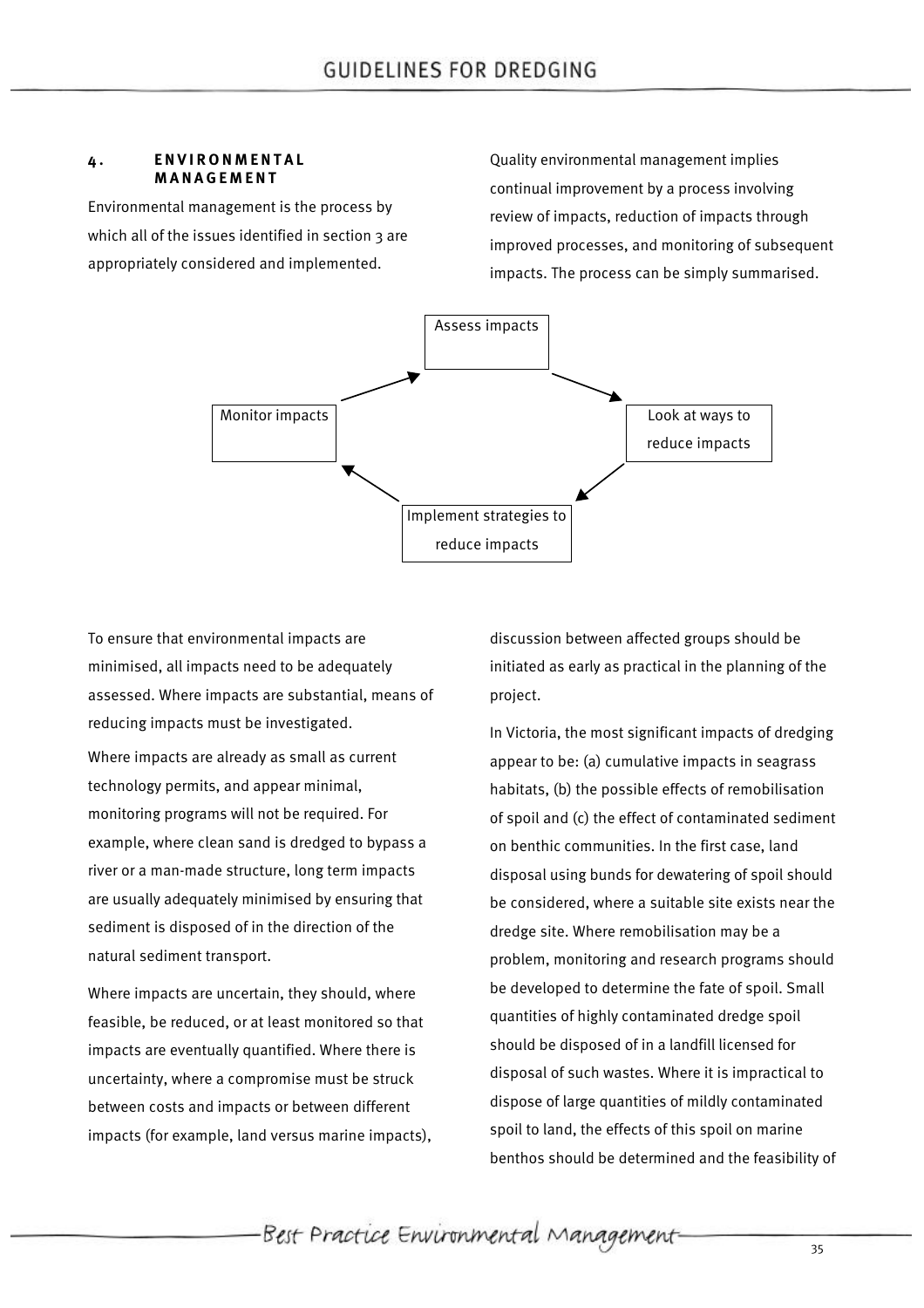capping contaminated sediments with clean sediments investigated.

Historically, where dredging and spoil disposal have occurred there is usually a continuing need for both. Consequently, consents will usually be issued for 10 years. But a *Coastal Management Act* 1995 consent will only be issued if adequate long term planning is evident and an adequate EIP exists. The EIP is designed to minimise impacts during the operational phase should impacts prove larger than anticipated; the EIP also should identify those aspects of the dredging that can be modified after dredging commences.

### **4.1 Environmental Improvement Plans**

An Environmental Improvement Plan (EIP) is a document developed by the proponent and/or contractor detailing how dredging operations will be conducted to minimise environmental impacts.

The EIP should cover all relevant environmental issues discussed in section 3. Contingency plans should also be developed to ensure prompt control of adverse environmental impacts caused by unintended events.

The EIP should consider addressing the operational management of issues such as turbidity, noise, odour, water quality and contaminated sediments. The EIP should also address the collection and storage of sewage and garbage on board all vessels as well as contingencies for oil spills.

Issues that should be addressed in an Environmental Improvement Plan are detailed below.

### *Minimise Effects on Water Quality*

- increase monitoring for turbidity (this will identify but not minimise turbidity);
- incorporate or reorientate silt screen;
- reduce overflow of barges or bunds;
- increase travel path of fluid within bunds to increase sedimentation;
- decrease rate of dredging;
- select appropriate dredge for material being dredged
- relocate dredge to an alternative location.
- Use silt screens where practical and sediments are fine.
- When necessary, monitor water quality including turbidity, as well as seagrass and other sensitive species.

### *Minimise Effects of Contaminated Sediments*

- Monitor water quality near dredging operations removing highly contaminated sediments.
- Dredge contaminated sediments first and dispose to land or place on spoil grounds first and cover with clean sediments.
- Use silt screens to contain contaminated sediment

### *Sensitive Biological Communities*

- Map location of sensitive communities.
- Detail measures to protect sensitive communities when dredging.

### *Land Disposal*

Site bunded area to minimise impacts.

-EPA Victoria.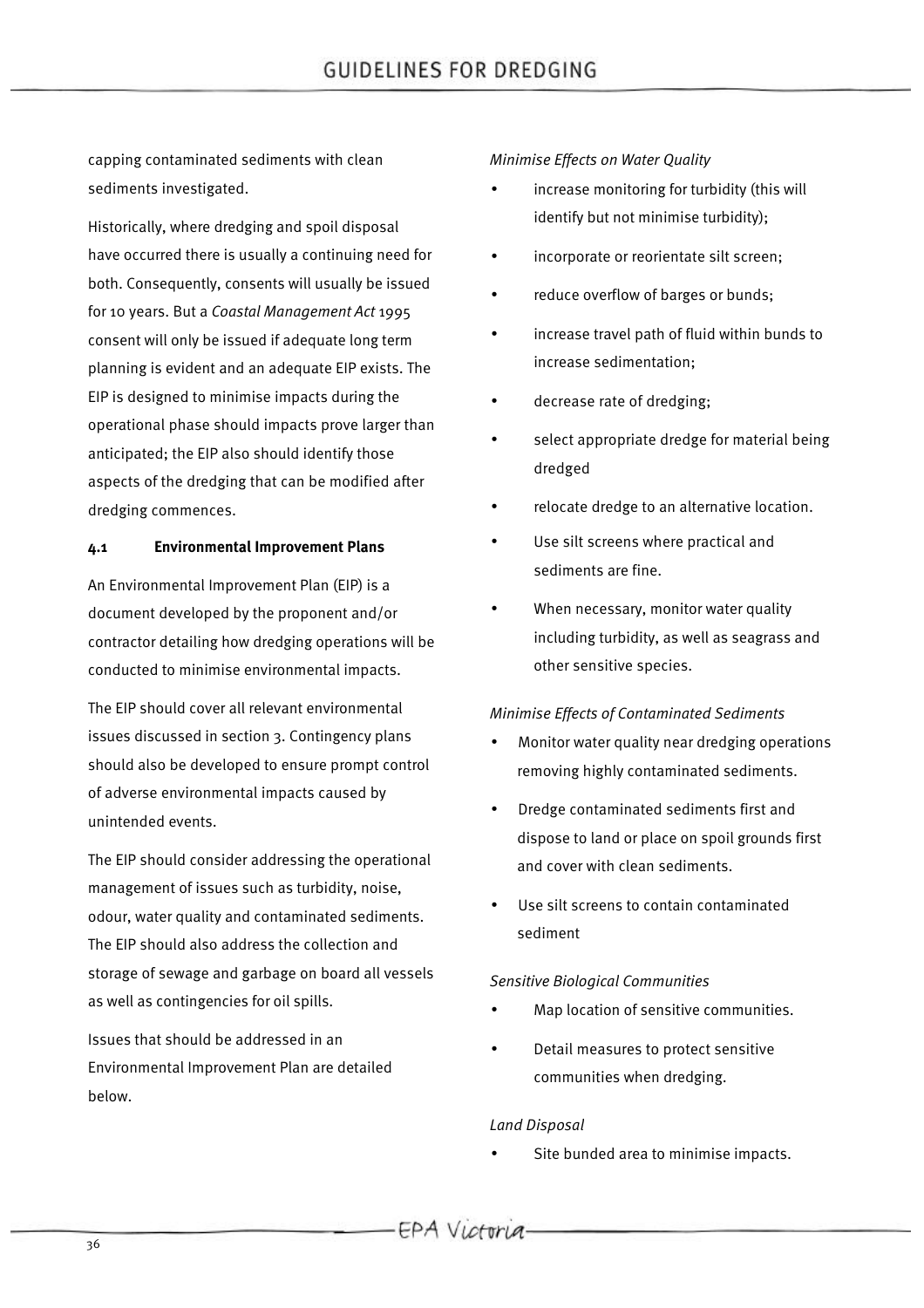- Control water quality of discharge.
- Monitor discharge to ensure excessive sediment is not discharged.
- Minimise potential salt impacts on soils.

### *Prevent Noise Nuisance in Residential Areas*

- Liaise with the local community to identify areas and times sensitive to noise.
- Alter or enclose equipment to reduce noise at the source.
- Use sound-absorbing materials to prevent the spread of noise by isolating the source.
- Monitor noise levels.

*Ensure that Small Odour Problems do not Alarm Nearby Residents*

- Inform residents of temporary nature of any odours and grey sediment.
- Cease dredging on very hot days (greater than 35°C) or times of high public use.
- Inform public of works using on-site signs.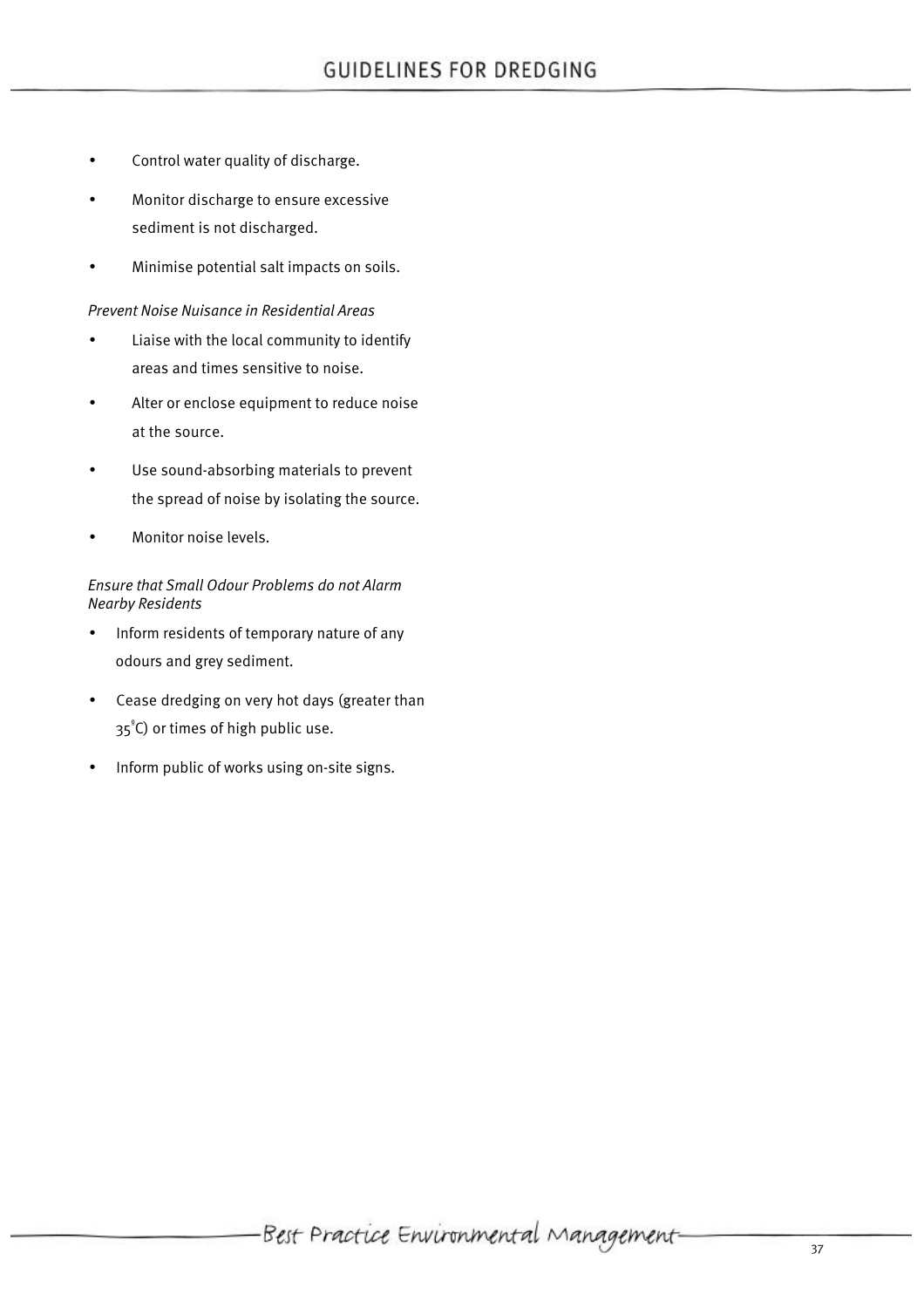## **APPENDIX 1: APPLICATION FORM FOR SECTION 40 (COASTAL MANAGEMENT ACT 1995) CONSENT FOR A DREDGING PROPOSAL**

| Project no.                                                                   |                    |
|-------------------------------------------------------------------------------|--------------------|
| Office use only                                                               |                    |
| <b>Contact information</b><br>$\mathbf{1}$                                    |                    |
|                                                                               |                    |
|                                                                               |                    |
|                                                                               |                    |
|                                                                               |                    |
|                                                                               |                    |
|                                                                               |                    |
| Background information<br>$\overline{2}$                                      |                    |
|                                                                               |                    |
|                                                                               |                    |
| (Melway ref, map, etc.)                                                       |                    |
| What is the land status?                                                      |                    |
|                                                                               |                    |
|                                                                               |                    |
| Is the application being made by the land manager? Yes/No                     |                    |
| If no, please attach the land manager's written support                       |                    |
| Does this proposal require a planning permit under the local planning scheme? | Yes/No             |
| (Check with your local Council's planning office)                             |                    |
| If yes, have you made an application for a planning permit Yes/No             |                    |
| Have you sought permission from the relevant port manager?                    | Yes/Not applicable |
| (If yes, attach a copy of the port manager's written consent)                 |                    |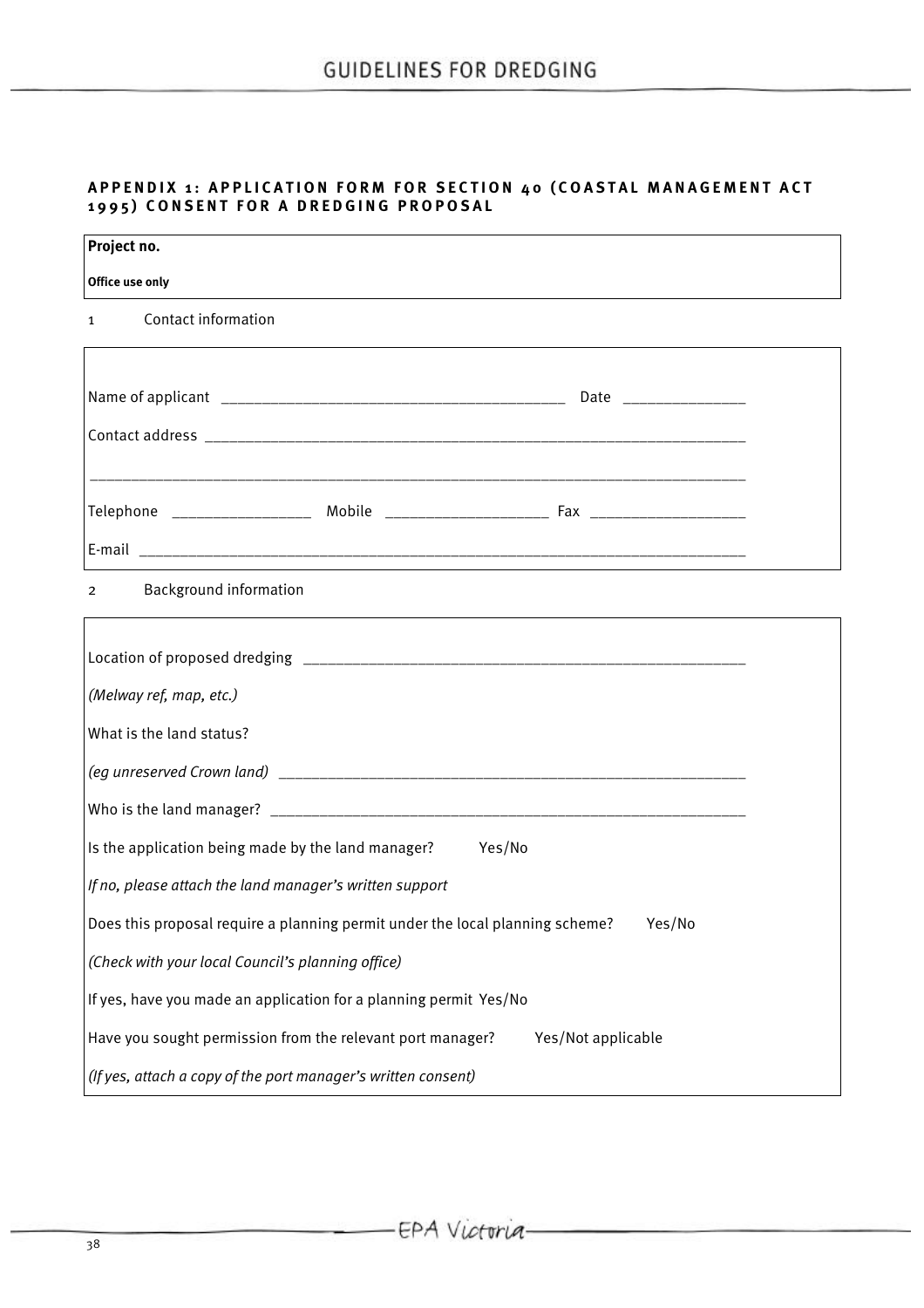# 3 Description of dredging project

| Volume of sediment to be dredged during next dredging _______________<br>m <sup>3</sup>        |       |
|------------------------------------------------------------------------------------------------|-------|
| Estimated cost of dredging and disposal works \$ ________________________________              |       |
| Estimated volume and frequency of future dredging ____________ m <sup>3</sup> per ____________ | vears |
| Mean particle size of spoil ______________ Mean particle size spoil ground __________          |       |
| (Attach sediment grain-size analysis, specific gravity measurements)                           |       |

Description of proposed dredging and disposal methods. Attach map showing area(s) and depths to be dredged and disposal site(s).

### 4 Adequacy of long term planning to minimise impacts

Future dredging and spoil disposal needs.

*(For maintenance dredging, provide estimated dredged volumes in each year that dredging occurred previously and the disposal site used on each occasion*. *Maps showing spoil-disposal sites should be provided*. *For new dredging the volume and frequency of future maintenance dredging should be estimated and the disposal site indicated*.*)*

Can the method of dredging and the disposal site proposed be used indefinitely so that it will not result in incremental damage \_\_\_\_\_\_\_?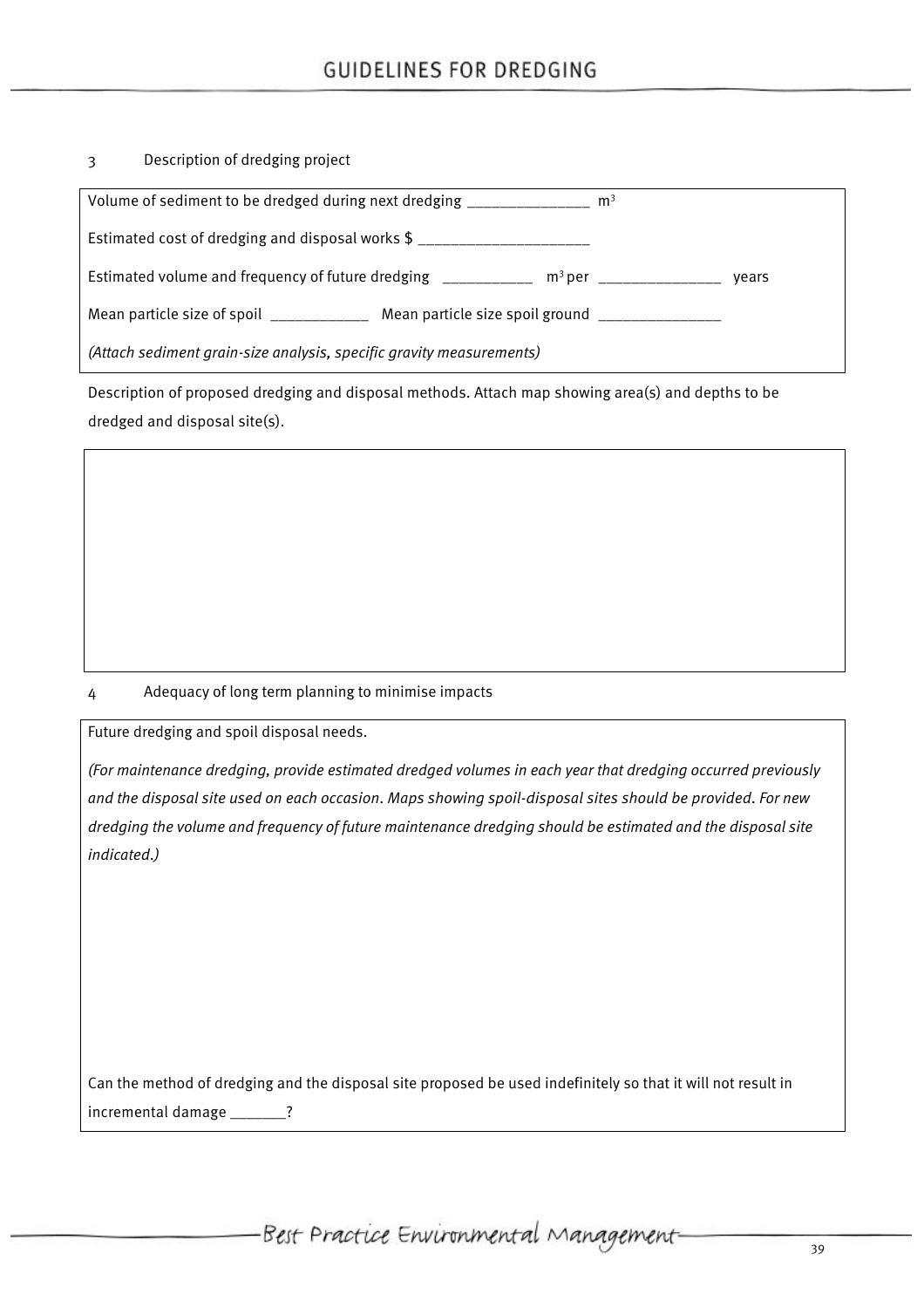If no, what other dredging and disposal options have been considered? Justify why these were not selected. Desired duration of consent. \_\_\_\_\_\_\_\_\_\_\_\_\_\_\_\_ *(CMA consents for dredging will be issued for up to 10 years where long term planning is adequate, but such proposals must be advertised to facilitate public comment*. *Note also that where long term planning is inadequate, consent may not be granted.)*

5 Public consultation

*(Provide the names of those groups and individuals with whom this proposal has been discussed and indicate whether the proposal has been advertised near the dredging site or in a newspaper, and whether further advertising is proposed*.*)*

6 Need and justification for dredging (see section 3.1)

*(Note whether dredging is needed to maintain access to planned or existing infrastructure, and if it forms part of a management plan or coastal action plan.)*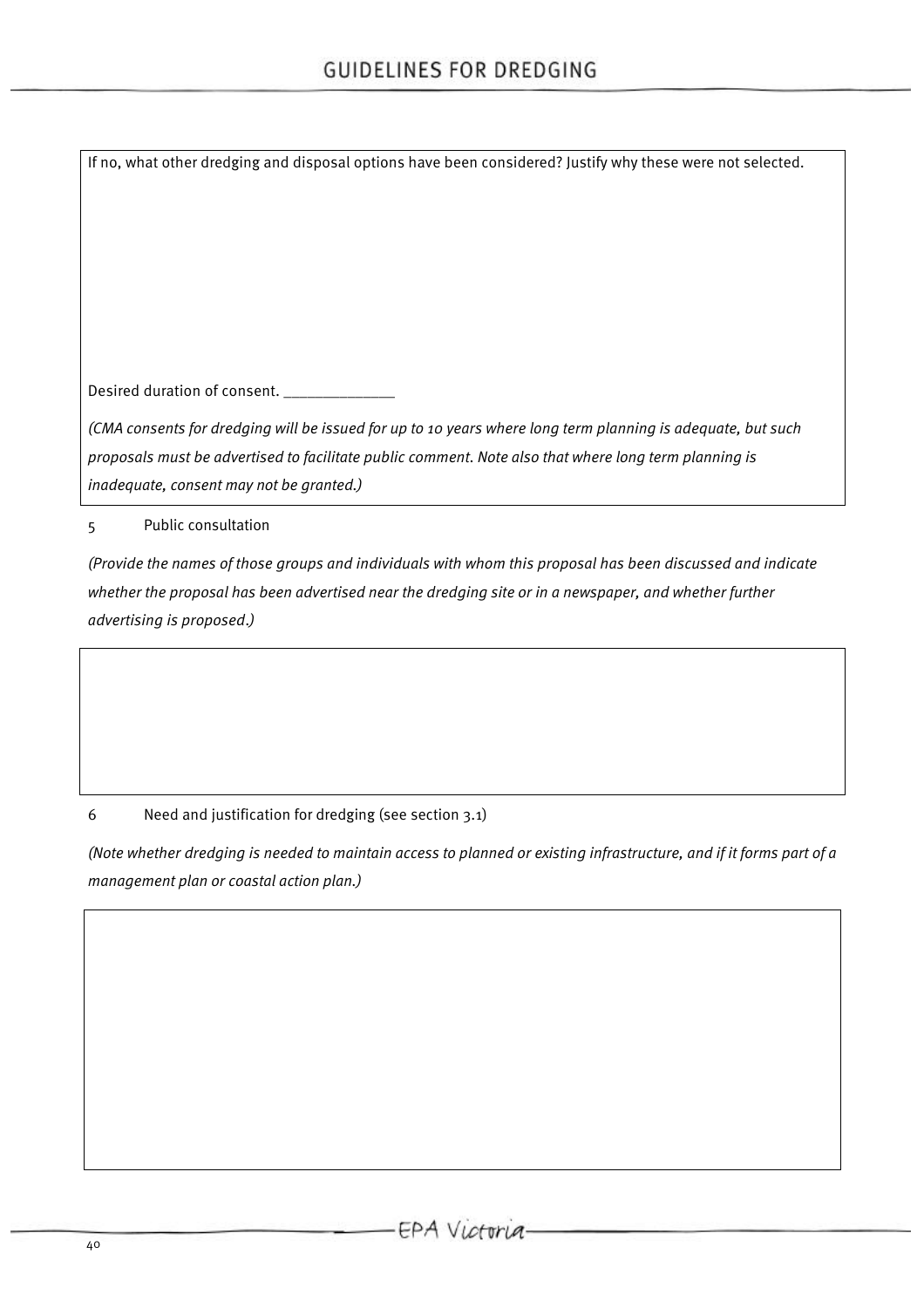7 Measures taken to minimise physical effects of spoil (see section 3.2*)*

8 Contamination levels of sediment (see section 3.3)

*(Attach results of laboratory analyses.)*

Identify all contaminants that exceed the low screening level, twice background or elutriate tests that exceed water-quality criteria.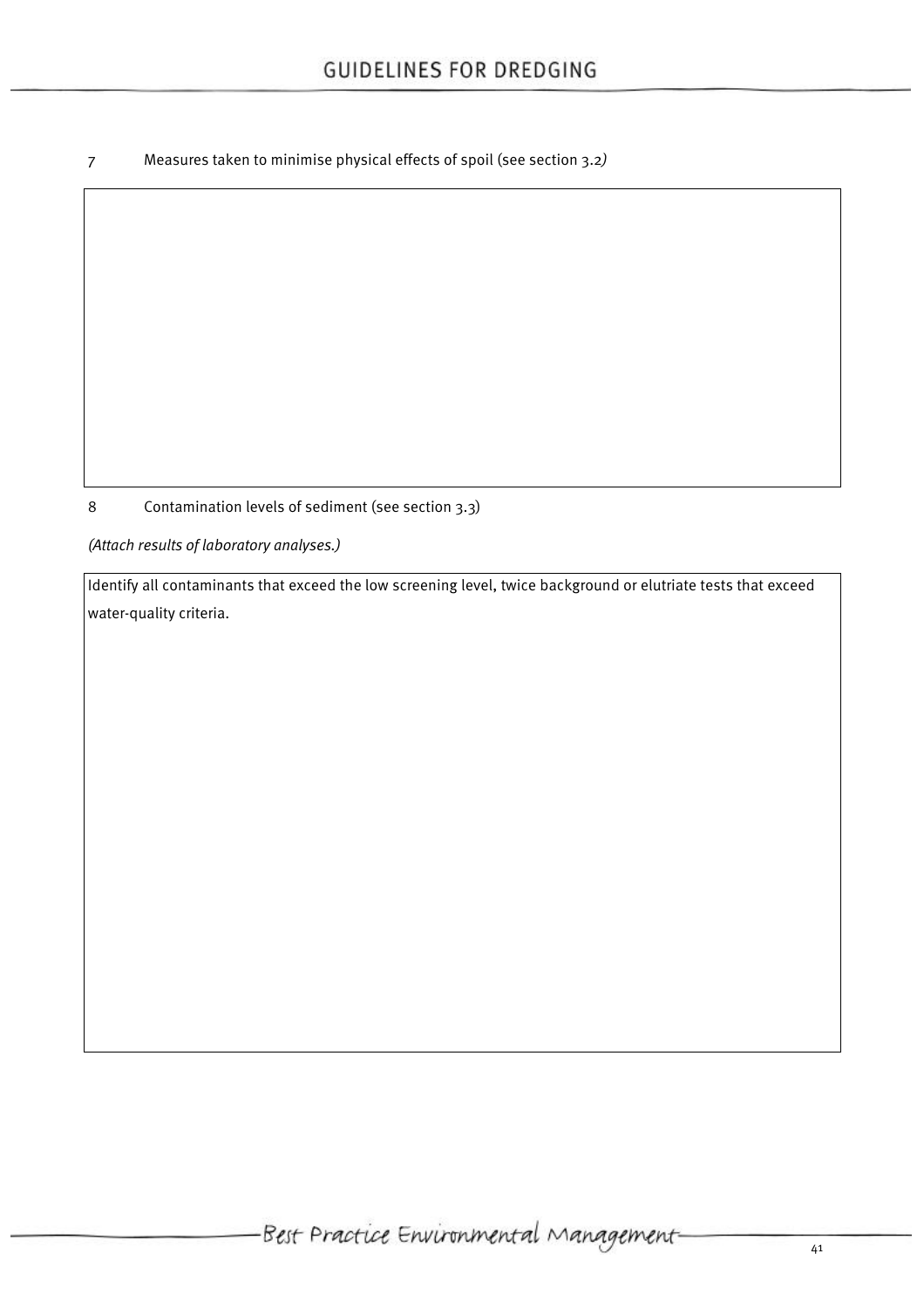9 Measures taken to minimise effects on water quality (see section 3.4)

10 Justification for dredging and disposal methods (see section 3.5)

11 Environment improvement plan *–* consideration of turbidity, noise and odour (see sections 3.6, 3.7 and 4.2)

Where possible, responses to exceedances of criteria should be indicated.

12 Monitoring studies proposed (see section 3.8)

Except for monitoring that forms part of the EIP, monitoring will usually only be required for large dredging proposals.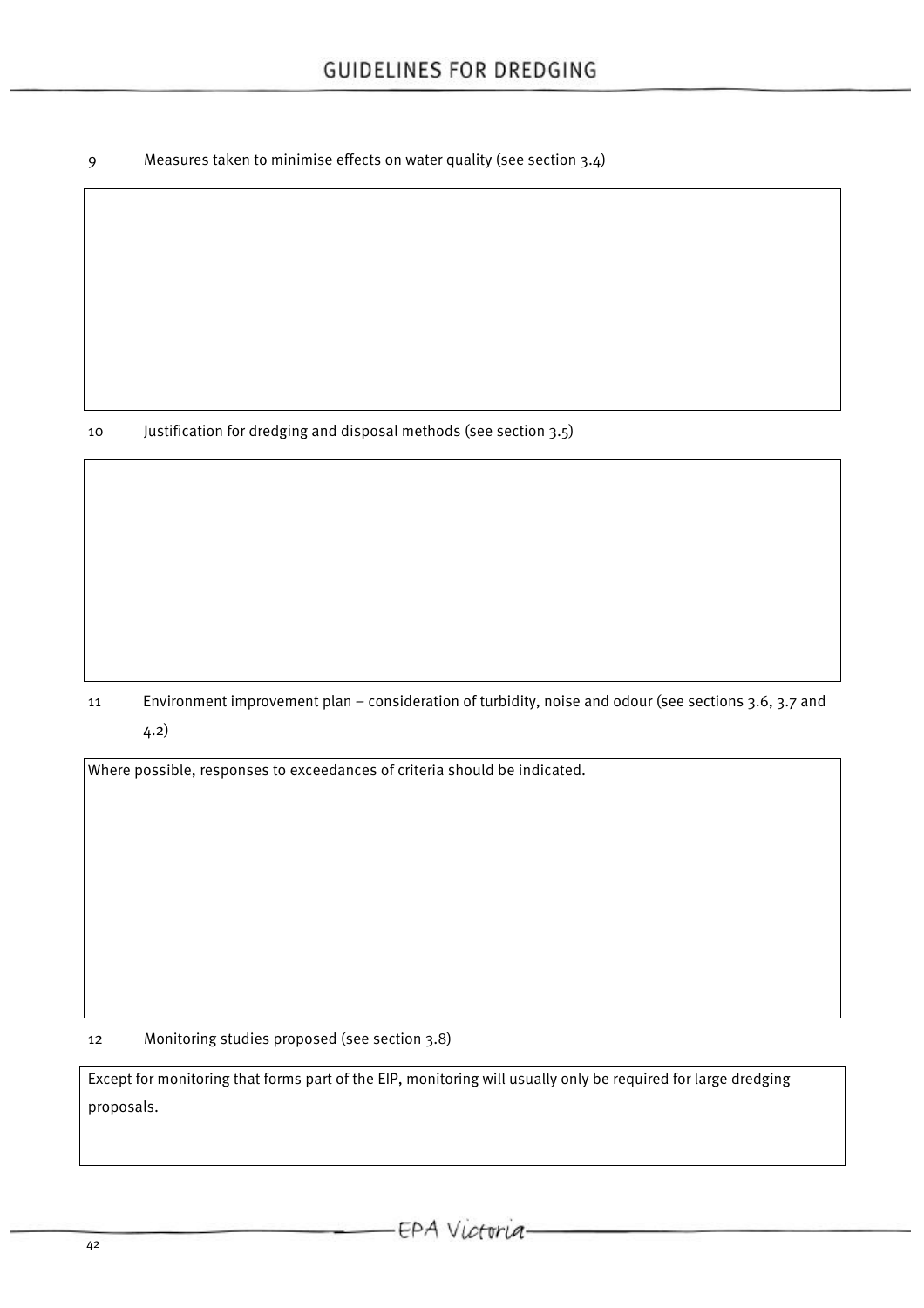### **APPENDIX 2: DREDGING OPERATIONS AND IMPACTS**

### **Dredging Technology and its Appropriate Use**

The main types of dredges used throughout the world are cutter suction dredges (CSD), trailing suction hopper dredges (TSHD) and grab dredges. CSDs are used principally for removing hard sediments in capital dredging projects, while TSHDs are used mostly for maintenance dredging of soft sediments in shipping channels. Grab dredges have much lower rates of production than suction dredges and are used principally in confined areas such as alongside wharfs.

### *Cutter Suction Dredger*

CSDs are typically mounted on a barge and consist of a rotating cutter head with an adjacent suction pipe that collects a slurry of cuttings and water which it pumps through a discharge pipeline to its destination. In Victoria, several small CSDs are used to maintain boating access to small rivers in Port Phillip Bay and elsewhere, and large CSDs are used occasionally for capital dredging projects.

The action of the suction near the cutter means that most of the sediment removed by the cutter is captured. A variable proportion of sediment may be missed and fall to the seafloor below the cutter. These losses are usually small and consist primarily of solid sediment. As the economics of dredging is greatly affected by losses near the cutter and by overdredging, their minimisation is a primary concern for the dredging contractor. As high dredge efficiency and low turbidity at the cutter head are closely linked, it is uncommon for turbidity near the cutter head to cause environmental concern. Where

very low turbidity is required near the cutter head or where contaminated sediments are dredged, the cutter head may be replaced with other intake systems (for example, sweep head suction head, see Seurynck and deVos 1997).

The site of discharge is the source of most environmental concern with CSDs. Typically, runoff water is controlled by the use of bunds and sluice boxes to enable settlement of solids and to improve water quality before it is discharged. Where sand is pumped, the resulting turbidity is typically confined to a small area near the discharge; spoil remains at the site of discharge. Where silts and clays are pumped, turbidity and spoil stability are more problematic. Clays, if pumped significant distances, may fluidise and therefore should not be pumped long distances into unbunded areas, either on land or on the seafloor. Dredging of the Geelong Channel during 1997 involved pumping of fine clay sediments over distances of greater than 1 km and created very fluid spoil that had a very low angle of repose and covered much larger areas than desirable.

### *Trailing Suction Hopper Dredger*

A TSHD consists of a self-propelled ship with a large hopper. The vessel is equipped with one or two suction pipes which end with a draghead. The dragheads are lowered to the seabed and a slurry of sediment and water is pumped through them into the hopper. Dredged material settles in the hopper and the water drains off through a controllable hopper overflow system. Settlement of material in the hopper is dependent upon grain size, therefore, loading times can vary markedly for different sediments. The dredger usually deposits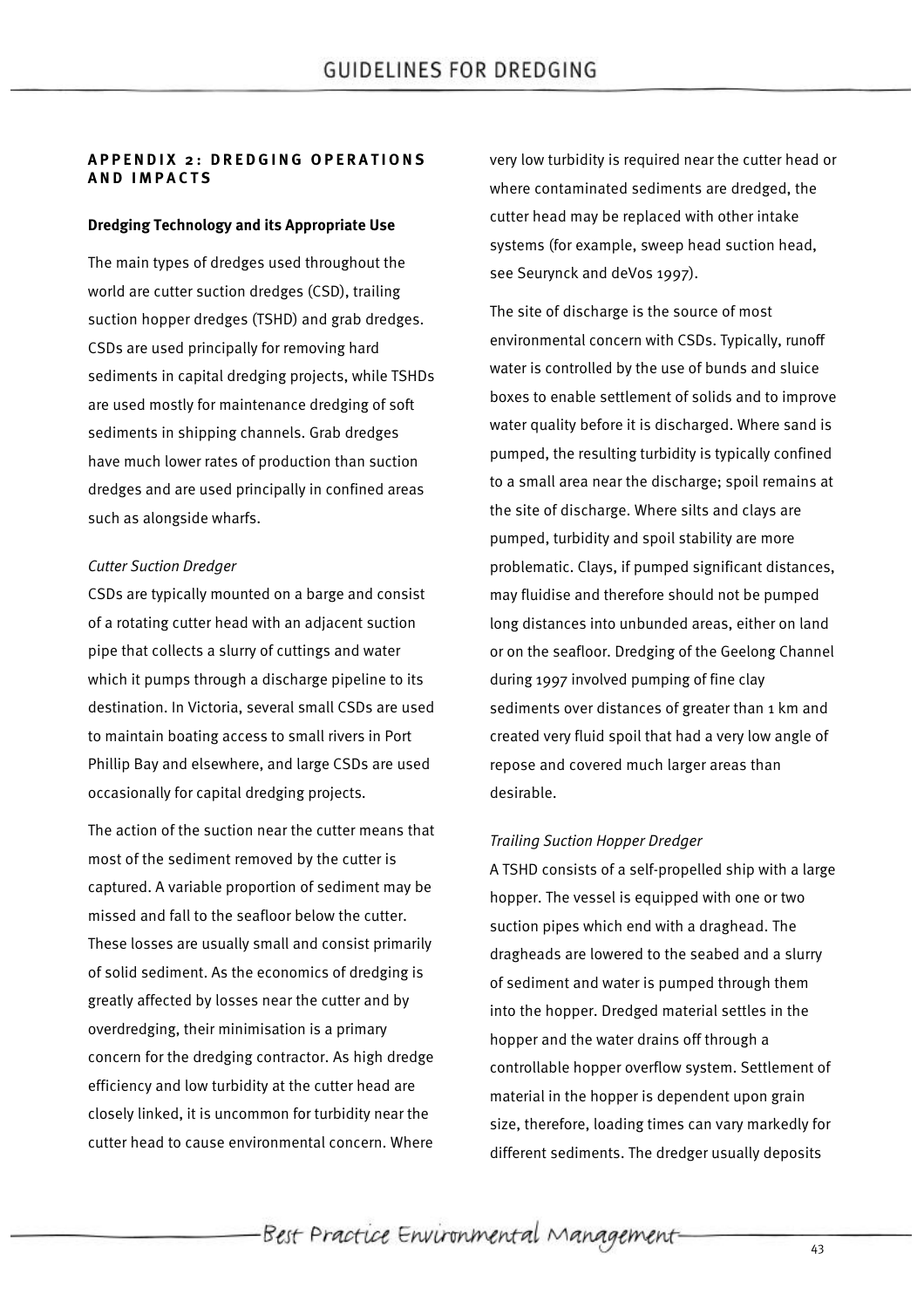the contents of the hopper on a spoil ground through doors or valves in the bottom of the hopper. Split hulled vessels are common for smaller dredgers of this type. Most modern TSHDs are also fitted with pump ashore equipment and are able to discharge the hopper load through a floating pipeline connected to the bow of the dredger. TSHDs have been used to maintain shipping channels in Port Phillip Bay and Western Port. The April Hamer is a purpose-built side-casting dredger, designed to operate in shallow water and maintain access to Bass Strait at Lakes Entrance. This dredger is not built with a hopper but discharges the dredged material directly abeam by use of a swivelling boom.

During dredging, TSHDs create turbid plumes as a result of the intake bypass, overflow and turbulence caused largely by the ship's propeller. The bypass system is designed to prevent water being discharged into the hopper at the commencement and conclusion of dredging. A sensor in the dredge line switches the discharge over the side of the vessel when the sediment concentration falls below a threshold value. Overflow occurs once the hopper is full and is used to increase the sediment load. Overflow creates a turbid plume on the surface particularly when fine sediments are dredged. Technical information to support the need for restrictions on overflow is limited (Palermo and Randall 1990).

Overflow is of greatest environmental concern where fine sediments are dredged as they create the largest plume. Consequently, overflow of fine sediments is not usually permitted by environmental agencies. When fine sediments are dredged (for example, Yarra River shipping channels), there is also no economic advantage to overflowing these sediments as there is negligible settlement in the hopper, so the sediment concentration in the intake and the overflow are similar. When sand is dredged (for example, South Channel), increasing overflow results in appreciable economic benefits as settlement in the hopper means there is a large differential between the sediment load in the intake and any overflow. Also, the hopper load is increased.

Restrictions on the overflow of fine sediments are justified on both environmental and economic grounds. But restrictions on overflow to minimise turbidity must, on occasions, be balanced against a longer period of turbidity if hopper loads are reduced. Modern TSHDs discharge overflow at keel level, rather than above water level, to reduce turbidity and dispersal of fine sediments.

Measurements in Chesapeake Bay indicate that 12 per cent of the load transported in a TSHD was redistributed, but the resulting sedimentation caused minimal impact (see 'Direct effects' in appendix 2). Turbidity also increases when sediment is dumped. Studies of spoil dumped from TSHDs dumping sediments similar to those dredged from the Yarra, indicate that all but one to four per cent of the sediment remains on the site where it is dumped; the remainder settles at a greater distance over the next 24 hours (Truitt 1988).

### *Grab Dredgers*

A grab dredger consists of a crane mounted on a pontoon. The grab normally discharges into independent hopper barges. Grab dredges may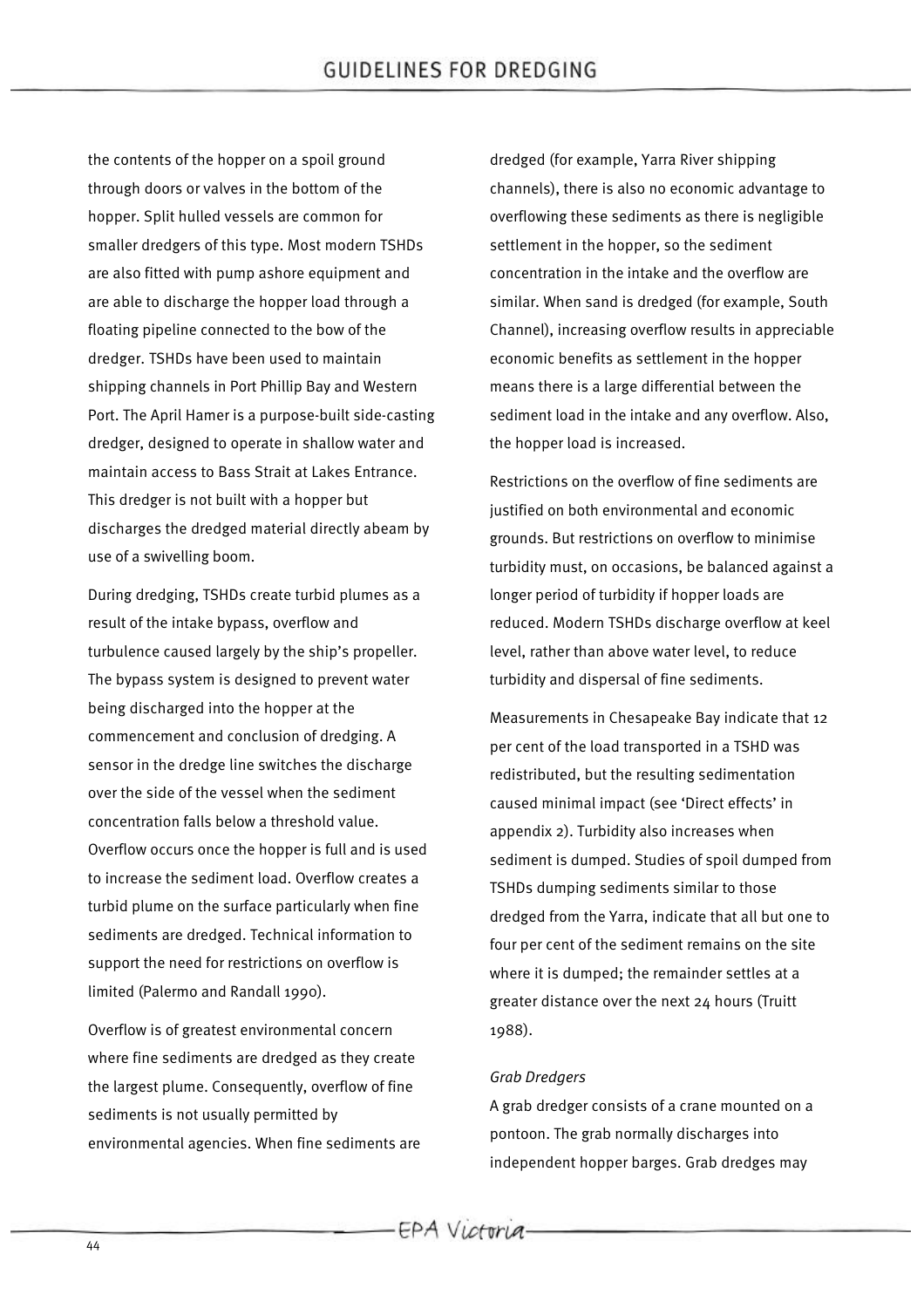cause minimal disturbance and dilution of clays compared to hydraulic methods used by CSDs and TSHDs, but may cause high turbidity in loose silts where a significant fraction of the load may be washed out as the grab is hauled through the water. Grabs are also better able to handle boulders, debris, ropes, chains, and so forth, than are dredges which rely on pumps. They are also well-suited to dredging in confined places such as alongside wharfs, and their depth of operation is limited only by their cable length. Their main disadvantage is that they have slow rates of production.

### *Agitation Dredging*

Agitation dredging involves disturbing seabed or riverbed materials by forcing them into suspension, after which they are moved by natural water flow to be redeposited elsewhere. Suspension of materials may be achieved with water jets, or by raking or pumping. This method may be suitable for fine sediments in channels, but before such methods are adopted it is important to establish the likely pattern of deposition and be satisfied that it will be acceptable.

### *Injection Dredging*

This is a variation on the agitation method. A fixed array of water jet nozzles are lowered to penetrate the seabed from a self-propelled vessel. Pressure injection of water into the near-surface seabed deposits reduces the *in situ* density of the material to the point where it behaves like a liquid and is induced to flow. If the seabed slopes then large masses of sediment may be induced to flow at high rates. Unlike agitation dredging, the object is not to raise the individual sediment grains into the water

column, although this can be achieved, intentionally or otherwise, using the same equipment.

There is evidence that consolidation of certain materials that have been subject to water injection may be hindered, but this process is not fully understood (Bray *et al.*1997).

### *Backhoe Dredger*

The backhoe dredger has most of the advantages and disadvantages of the grab dredger, but can operate more quickly. Unlike a grab dredge, its maximum depth of dredging is limited by the length of its dredging arm.

### *Sweep Bar*

A sweep bar consists of a large steel bar which is dragged across the seabed to level it. The bar is suspended horizontally from a barge and towed by a tug. It is usually used within port areas where grab dredges have been operating to achieve a minimum depth throughout berth areas without unnecessary dredging, but may also be used to remove high points following dredging by TSHDs or other dredges.

### *Stationary Slurry Pumps*

Near the entrance to Portland harbour there is a stationary pump that uses water jets to fluidise sand before the resulting slurry is pumped approximately three km beyond the harbour entrance. The design of this pump/dredge has been patented.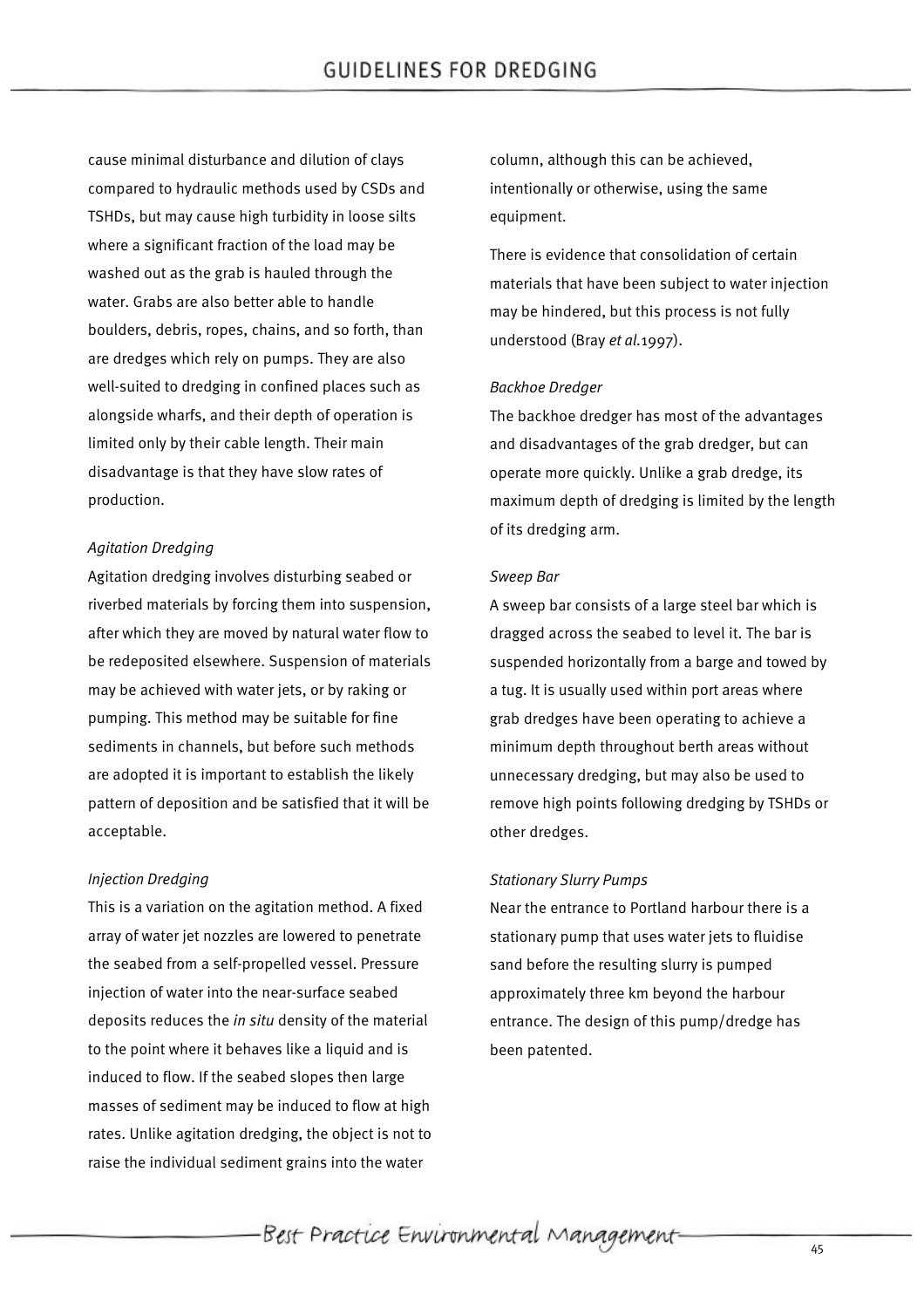### *Special-Purpose Dredges*

There are many specialised dredges that are not readily available in Australia. Descriptions are provided by Bray *et al.* (1997).

### *Dredge Selection*

Since dredging and spoil disposal are usually sitespecific, the ideal dredge varies between dredging projects (Raymond 1984). Dredge selection depends on availability and cost, physical characteristics of sediment, amount to be dredged, depth, distance to disposal site, depth of disposal site, physical environment at dredging and disposal sites, contamination level of sediments, dredging site and method of disposal. The production rate relative to levels of turbidity generated, project duration, background levels of suspended sediment and contamination levels should all be considered when evaluating dredges (Raymond 1984). In evaluating dredges, it is also important that all phases of the dredging operation (excavation, transportation and disposal) are considered as an integrated system.

Typically, CSDs have the least effect on turbidity at the dredging site and TSHDs produce similarly low turbidity when used without overflow. Grab dredges and TSHDs, when used with overflow, produce significantly higher turbidity throughout the water column near the dredging site than do CSDs, and in clay may create surface turbidities two to three times those of CSDs (Raymond 1984).

However, at the disposal site, the reverse may be true. Grab dredges do not disturb the structure of clay sediments as much as CSDs or TSHDs do, which may fluidise sediments by mixing them with water. Fluidisation of clays by CSDs and TSHDs may cause spoil to cover an excessive area, and fluidised spoil may take some time to consolidate thus providing a source of ongoing turbidity until consolidation has occurred. Consequently, suction dredges may be preferred if the vicinity of the dredge site is particularly sensitive, while a grab dredge may be favoured if the vicinity of the spoil site is sensitive.

While sand may be pumped out of TSHDs with few environmental problems, pumping out sediments with a high clay content is not desirable, as fluidisation of clays is increased as the fines are twice mixed with water. This process is undesirable, and while it may be acceptable if sediments can be effectively contained within bunds on the seafloor, bottom dumping of fine sediments is preferable.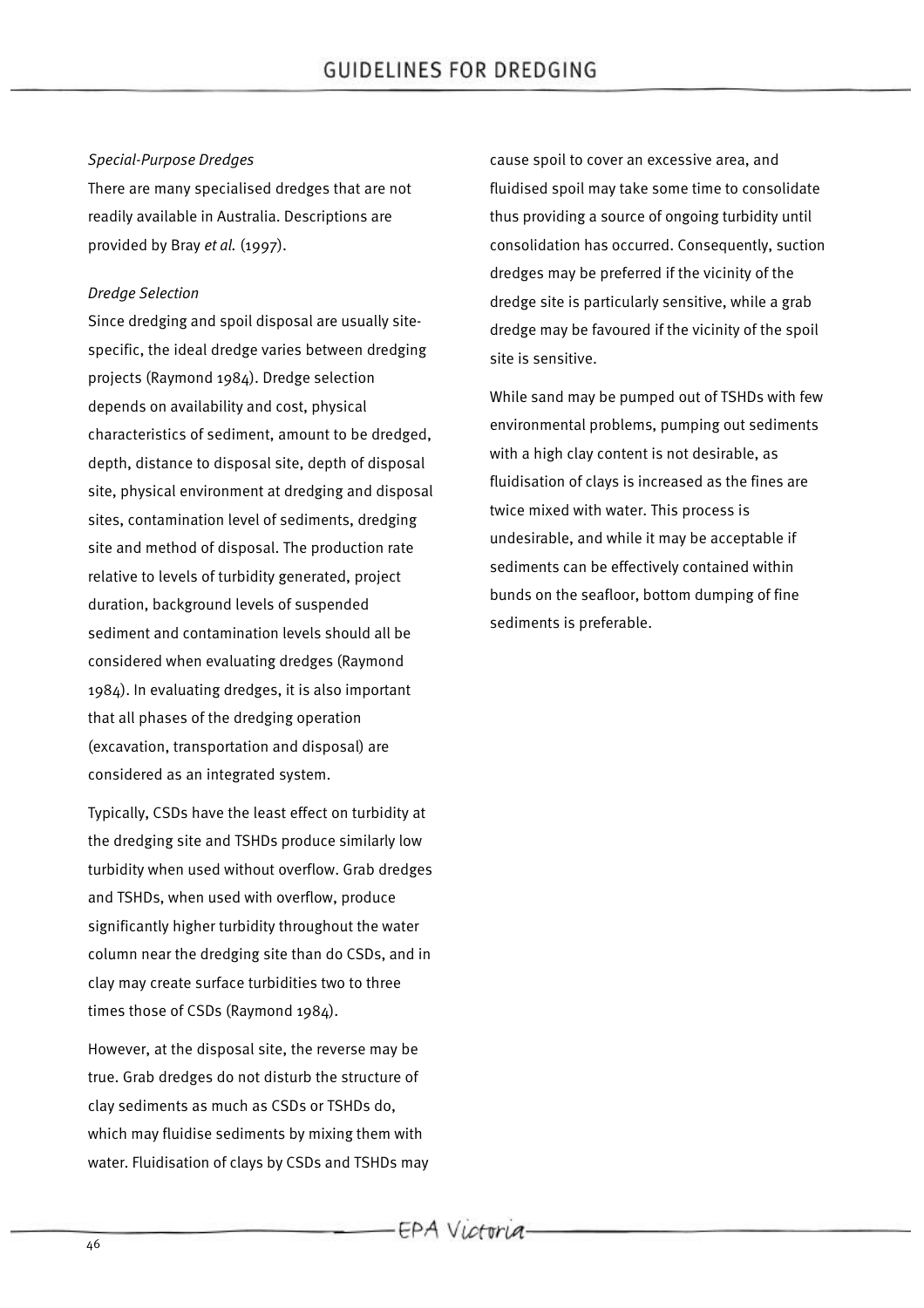| Standard trailer | Small trailer           | Cutter suction | Grab                    | Backhoe                 |
|------------------|-------------------------|----------------|-------------------------|-------------------------|
|                  |                         |                |                         |                         |
|                  |                         |                |                         |                         |
| $\mathbf 1$      | $\mathbf 1$             | $\mathbf 1$    | $\overline{2}$          | $\overline{2}$          |
| $\mathbf{1}$     | $\overline{c}$          | $\mathbf 1$    | $\mathbf{1}$            | $\overline{c}$          |
| $\mathbf 1$      | $\mathbf{1}$            | $\mathbf 1$    | $\overline{2}$          | $\overline{2}$          |
| $\mathbf 1$      | $\mathbf 1$             | $\mathbf 1$    | $\overline{2}$          | $\overline{2}$          |
| $\mathbf 1$      | $\overline{c}$          | $\mathbf 1$    | $\overline{2}$          | $\mathbf 1$             |
|                  |                         |                |                         |                         |
|                  |                         |                |                         |                         |
| $\overline{3}$   | $\mathbf{2}$            | $\mathbf 1$    | $\mathbf{1}$            | $\mathbf 2$             |
| $\mathbf{1}$     | $\mathbf{1}$            | $\mathbf{1}$   | $\mathbf{1}$            | $\mathbf{1}$            |
| $\mathbf 1$      | $\mathbf{2}$            | $\mathfrak{Z}$ | $\mathfrak{Z}$          | $\mathfrak{Z}$          |
|                  |                         |                |                         |                         |
|                  |                         |                |                         |                         |
| $\overline{2}$   | $\overline{2}$          | $\mathbf 1$    | N                       | $\overline{2}$          |
| $\mathbf 1$      | $\mathbf{1}$            | $\mathbf{1}$   | N                       | ${\sf N}$               |
| $\mathbf 1$      | $\mathbf 1$             | ${\sf N}$      | $\mathbf 1$             | $\mathbf 1$             |
|                  |                         |                |                         |                         |
|                  |                         |                |                         |                         |
| $\mathbf 2$      | $\mathbf 1$             | $\mathbf 1$    | $\mathbf{1}$            | $\mathbf 1$             |
| $\mathbf{1}$     | $\mathbf 2$             | $\mathbf 1$    | $\mathbf{1}$            | $\mathbf 2$             |
| $\mathbf{1}$     | $\overline{\mathbf{c}}$ | $\mathbf 1$    | $\mathfrak{Z}$          | $\mathbf 2$             |
| $\mathbf 1$      | $\mathbf 2$             | $\mathbf 1$    | $\mathfrak{Z}$          | $\overline{\mathbf{3}}$ |
|                  |                         |                |                         |                         |
| $\mathbf 1$      | $\mathbf 1$             | $\mathfrak{Z}$ | $\mathbf 2$             | $\mathbf 1$             |
| N                | $\mathfrak{Z}$          | $\mathbf 2$    | $\overline{\mathbf{c}}$ | $\mathbf 1$             |
|                  |                         |                |                         |                         |

# **Table 5: Guidance on selection of appropriate dredges for maintenance dredging (from Bray et al. 1997)**

1=suitable, 2=acceptable, 3=marginal, N=not usually suitable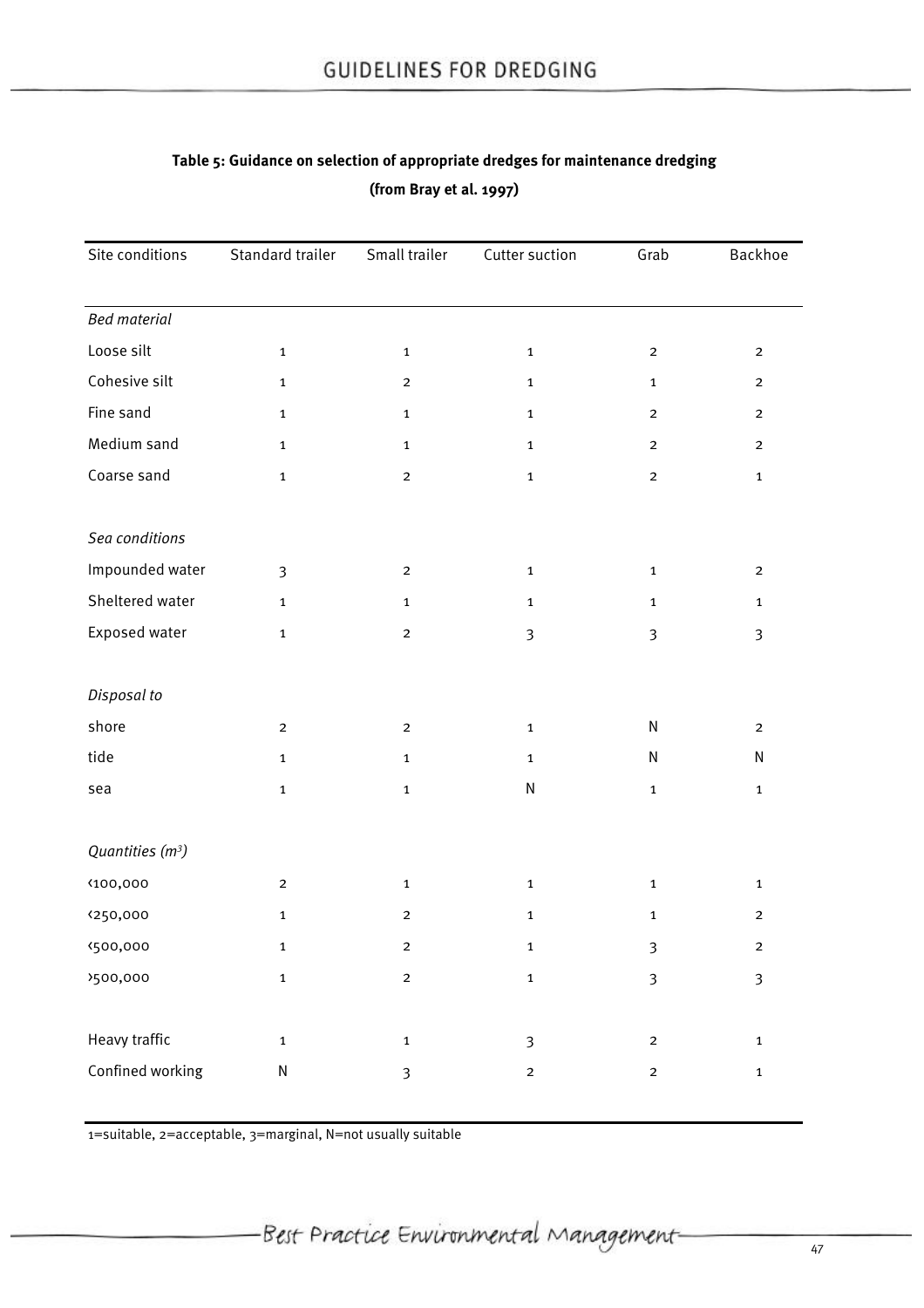| Site conditions              | Standard trailer        | Small trailer           | Cutter suction | Grab           | Backhoe        |
|------------------------------|-------------------------|-------------------------|----------------|----------------|----------------|
| <b>Bed material</b>          |                         |                         |                |                |                |
| Loose silt                   | $\mathbf{1}$            | $\mathbf{1}$            | $\mathbf 1$    | $\overline{2}$ | $\overline{2}$ |
| Cohesive silt                | $\mathbf{1}$            | $\mathbf{1}$            | $\mathbf{1}$   | $\mathbf{1}$   | $\overline{2}$ |
| Fine sand                    | $\mathbf 1$             | $\mathbf 1$             | $\mathbf{1}$   | $\overline{2}$ | $\overline{2}$ |
| Medium sand                  | $\mathbf{1}$            | $\mathbf{1}$            | $\mathbf 1$    | $\overline{2}$ | $\overline{2}$ |
| Coarse sand                  | $\mathbf{1}$            | $\mathbf{1}$            | $\mathbf{1}$   | $\mathbf{1}$   | $\overline{2}$ |
| Gravel                       | $\mathbf 1$             | $\overline{\mathbf{c}}$ | $\mathbf{1}$   | $\mathbf{1}$   | $\mathbf{1}$   |
| Soft clay                    | $\mathbf{1}$            | $\overline{2}$          | $\overline{3}$ | $\mathbf{1}$   | $\overline{2}$ |
| Medium clay                  | $\overline{\mathbf{c}}$ | 3                       | 3              | $\overline{2}$ | $\mathbf{1}$   |
| Stiff clay                   | $\mathfrak{Z}$          | ${\sf N}$               | 3              | 3              | $\mathbf{1}$   |
| <b>Boulders</b>              | ${\sf N}$               | ${\sf N}$               | 3              | $\overline{3}$ | $\mathbf{1}$   |
| Very weak rock               | $\overline{\mathbf{3}}$ | N                       | $\mathbf 1$    | 3              | $\mathbf{1}$   |
| Weak rock                    | N                       | N                       | $\mathbf{1}$   | ${\sf N}$      | $\mathbf{1}$   |
| Moderately weak rock         | N                       | $\mathsf{N}$            | $\mathbf{2}$   | ${\sf N}$      | $\overline{2}$ |
| Pretreated rock              | $\mathbf{2}$            | ${\sf N}$               | 3              | 3              | $\mathbf{1}$   |
| Sea conditions               |                         |                         |                |                |                |
| Impounded water              | N                       | 3                       | $\mathbf{1}$   | $\mathbf{1}$   | $\mathbf{1}$   |
| Sheltered water              | $\mathbf{1}$            | $\overline{2}$          | $\mathbf{1}$   | $\overline{2}$ | $\mathbf{1}$   |
| Exposed water                | $\mathbf{1}$            | $\mathbf 1$             | 3              | 3              | $\overline{2}$ |
| Disposal to:                 |                         |                         |                |                |                |
| shore                        | $\mathbf 1$             | $\overline{2}$          | $\mathbf 1$    | ${\sf N}$      | ${\sf N}$      |
| tide                         | $\mathbf 1$             | $\mathbf 1$             | $\mathbf 2$    | ${\sf N}$      | N              |
| sea                          | $\mathbf 1$             | $\mathbf 1$             | 3              | $\mathbf 1$    | $\mathbf{1}$   |
| Quantities (m <sup>3</sup> ) |                         |                         |                |                |                |
| <100,000                     | $\mathbf{2}$            | $\mathbf 1$             | $\mathbf 1$    | $\mathbf 1$    | $\mathbf 1$    |
| <250,000                     | $\mathbf 1$             | $\overline{\mathbf{c}}$ | $\mathbf 1$    | $\mathbf 2$    | 1              |
| <500,000                     | $\mathbf 1$             | $\mathbf{3}$            | $\mathbf 1$    | $\mathbf{3}$   | $\overline{c}$ |

# **Table 6: Guidance on selection of appropriate dredges for capital dredging (from Bray et al. 1997)**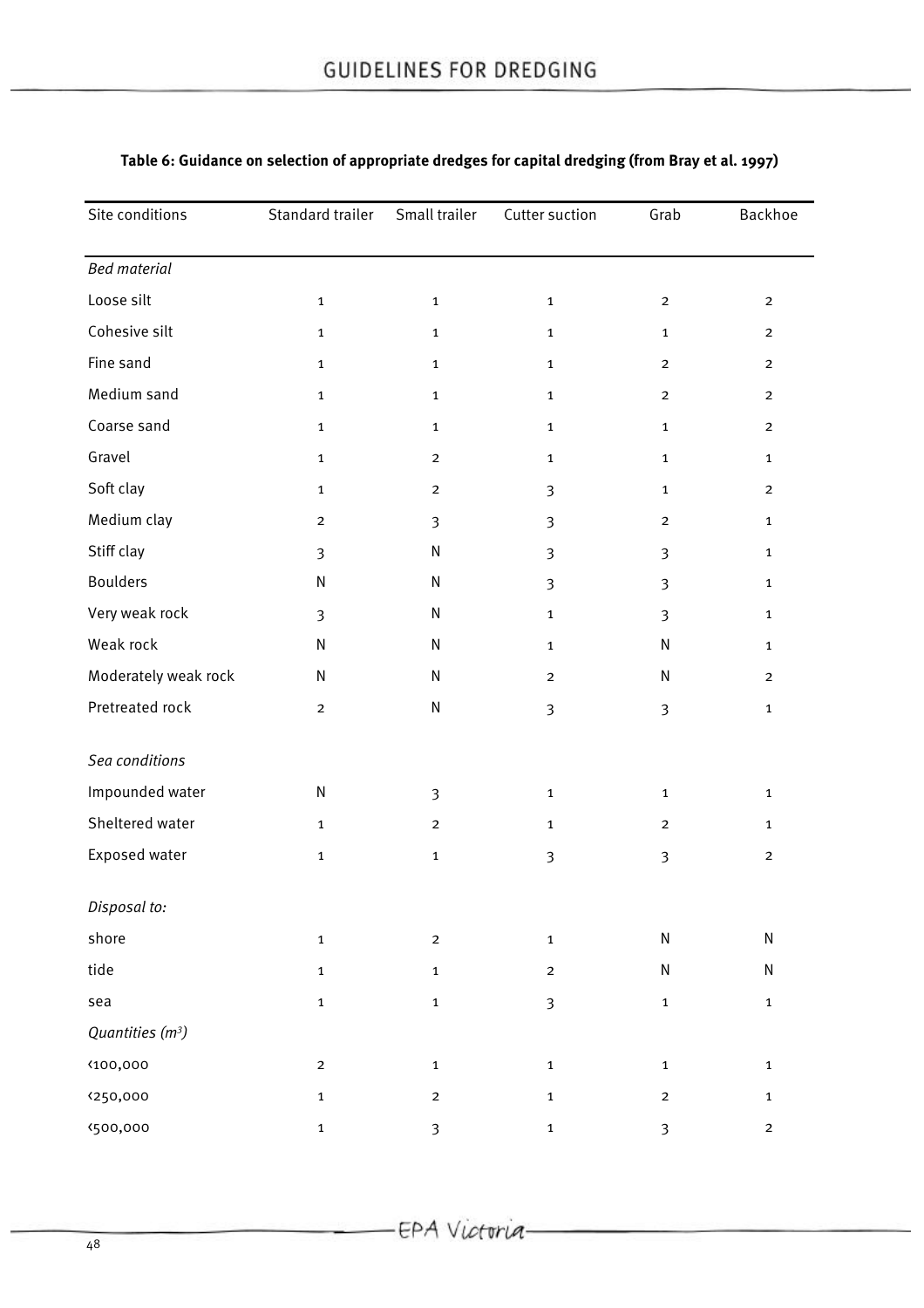# **GUIDELINES FOR DREDGING**

| >500,000         | 1 |   |                |   |   |
|------------------|---|---|----------------|---|---|
| Heavy traffic    | 1 |   | $\overline{2}$ | 2 | 2 |
| Confined working | ર | ર | ₹              |   |   |

1=suitable, 2=acceptable, 3=marginal, N=not usually suitable

Similarly, dredging of contaminated sediments with a CSD may create a major materials-handling problem at the discharge point due to the large amount of water entrained with the sediment.

A summary of the conditions suitable for use of dredges of different types for maintenance and capital dredging are summarised in tables 6a and 6b.

#### **Impacts of Dredging and Spoil Disposal**

The main environmental effects of dredging are usually those at the site of the dredging and where the spoil is deposited. While these direct impacts are often the most significant, indirect effects are often the main focus of environmental concern. The most significant indirect environmental impacts occur where fine sediments are dredged, causing turbidity which may result in an extended reduction in light levels in a habitat with light-dependent species, or where the sediment contains toxic materials that are released by dredging.

The particle size of sediments at the dredge site and the disposal site are of critical importance in understanding their likely impact. Sandy sediments typically pose few dredging problems. Sand settles quickly (fall velocity of sand is  $~10$  mm.s<sup>-1</sup> compared to mud  $\sim$  0.3 mm.s<sup>-1</sup>), and it is unlikely to move from the disposal site unless subject to extremely high

wave energy or currents. Sand particles also have limited surface area compared to muds, so they rarely contain significant quantities of contaminants. In addition, sandy sediments usually occur naturally in areas of high wave energy (close to or on the beach), so animals that inhabit these sediments are probably better able to recolonise abiotic sediments as large scale natural movement of sediments are common in such habitats during storms.

### *Direct Effects*

Where sediments and their associated biota are removed, dredging causes impacts at the site of dredging, Inevitably, there are also impacts where spoil is discharged, and often in the process of transferring spoil between the dredge and spoil sites. A layer of spoil greater than 10 cm deep is usually deep enough to bury and kill most of the fauna. As the thickness of spoil is usually much greater than this, few organisms survive beneath freshly deposited spoil (Maurer *et al.* 1982). Impacts are greatest where spoil and substrate differ in particle size. Where dredging causes a change in physical conditions in channels or spoil grounds through a change in depth or change in sediment type, biological communities may never return to their pre-impacted state.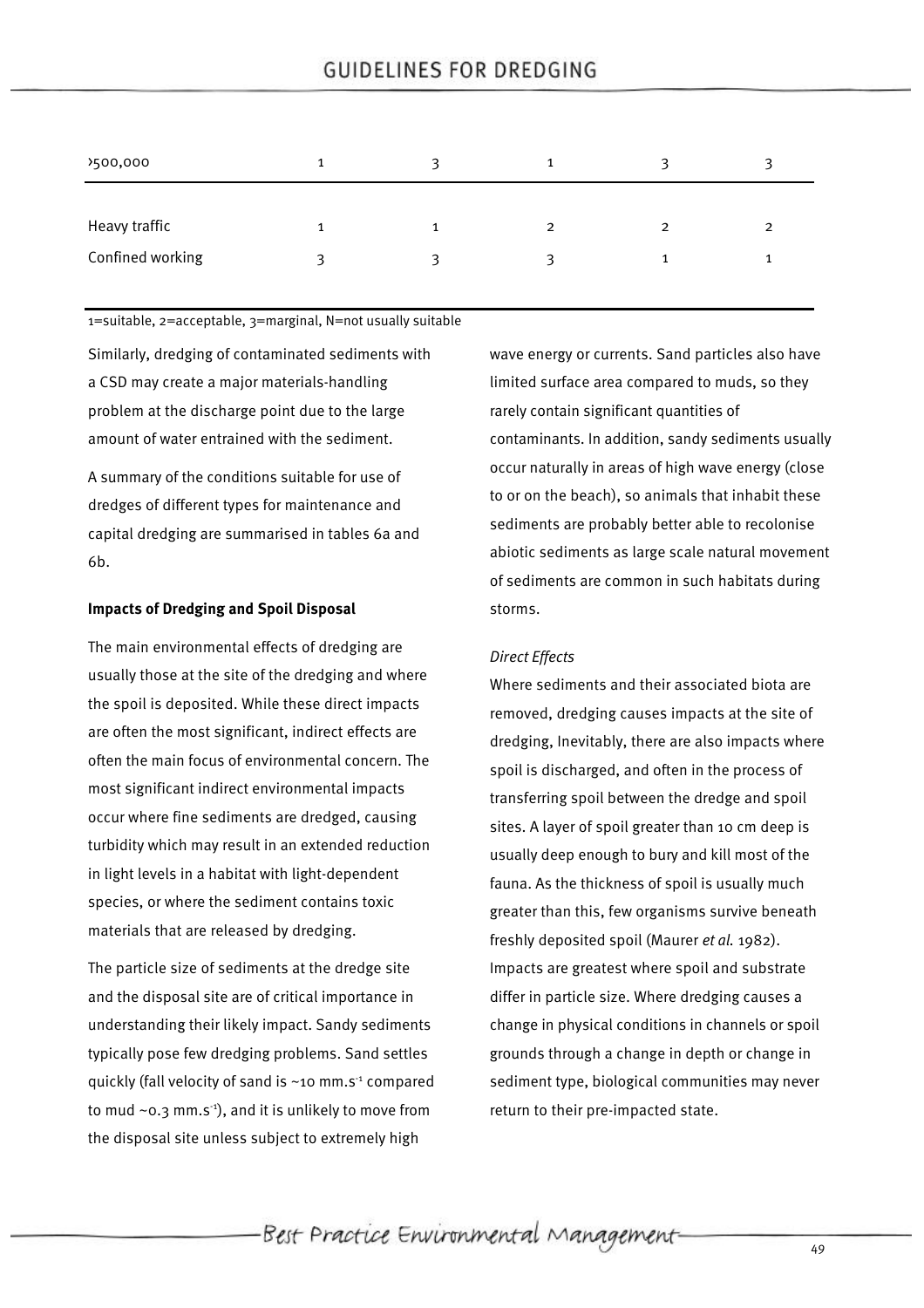Unfortunately, there are few adequately controlled studies of the recovery of biological communities in dredged channels or on spoil grounds. Minimal recolonisation of a small dredged channel in New York occurred within 11 months (Kaplan *et al.* 1975) while full recovery of a dredged channel in Florida had not occurred in 10 years (Taylor and Saloman 1968, cited in Kaplan *et al.* 1975). In Chesapeake Bay, recolonisation of spoil grounds occurs 'within months to a year and a half, depending on the type of communities' (Nichols *et al.* 1990), while full recovery of macrobenthic community at 60 m depth off Canada took more than two years (Harvey *et al.* 1998). Qualitative studies on two spoil grounds, upon which 2.6 to 3.8 million  $m^3$  of spoil were deposited in Florida showed significant recovery of macrofauna and fish over eight to 16 months, but complete recovery was expected to take several years and was not monitored (Amson 1988). Comparisons of benthic communities on dredged and undredged regions of Botany Bay suggest that where dredging exposed different sediments, a different benthic community re-established and stabilised in two to four years (SPCC 1979). In estuaries subject to frequent natural disturbances such as floods, spoil grounds may be similar to adjacent control sites within five months (Flemer *et al.* 1997). Qualitative studies of spoil grounds in Western Port (Watson 1974) indicated considerable recolonisation occurred in one to two years but full recovery was not expected for four to five years.

### *Indirect Effects*

Turbidity and Sedimentation Turbidity represents a complex composite of several variables that collectively influence the transparency of water. Frequently, it is poorly correlated with measurements of suspended solids (for example Truitt 1988). High levels of turbidity and sedimentation in the vicinity of either the dredge site or the spoil dump site may affect adjacent plant and animal communities. High sediment loads may clog animal gills and high rates of sedimentation may cover macroscopic plants and animals, but in general these impacts do not appear to be large. High turbidity reduces photosynthesis and will reduce plant growth and, in extreme cases, will cause mortality. Prolonged high turbidity will cause plant mortality particularly in the case of seagrass. Seagrass requires higher light levels than most macroscopic algae, and they often occur in fine sediments which cause more persistent turbidity when dredged.

The effect of high sediment loads on benthic animals near areas of spoil generally appears to be small. In Chesapeake Bay, detailed studies of turbidity and associated sedimentation caused by a large trailing suction hopper dredge  $(7,000 \text{ m}^3)$ capacity) working in fine sediments (soft plastic silty clay, less than 20 per cent sand) with extensive overflow indicated 12 per cent of the total material removed was redistributed by turbulence near the draghead and from overflow (Nichols *et al.* 1990). In the overflow discharged 5 m below surface sediment concentration was 169,000 mg/L, but this reduced to 120–840 mg/L 300m behind the vessel (measured at 7 m depth) and reached background levels 5.2 km behind the dredge. With time, the plume width increased from ~140 m after seven minutes to greater than 1,100 m after 63 minutes: resulting in a plume  $5.7 \text{ km}^2$  in area. During several months of dredging, sedimentation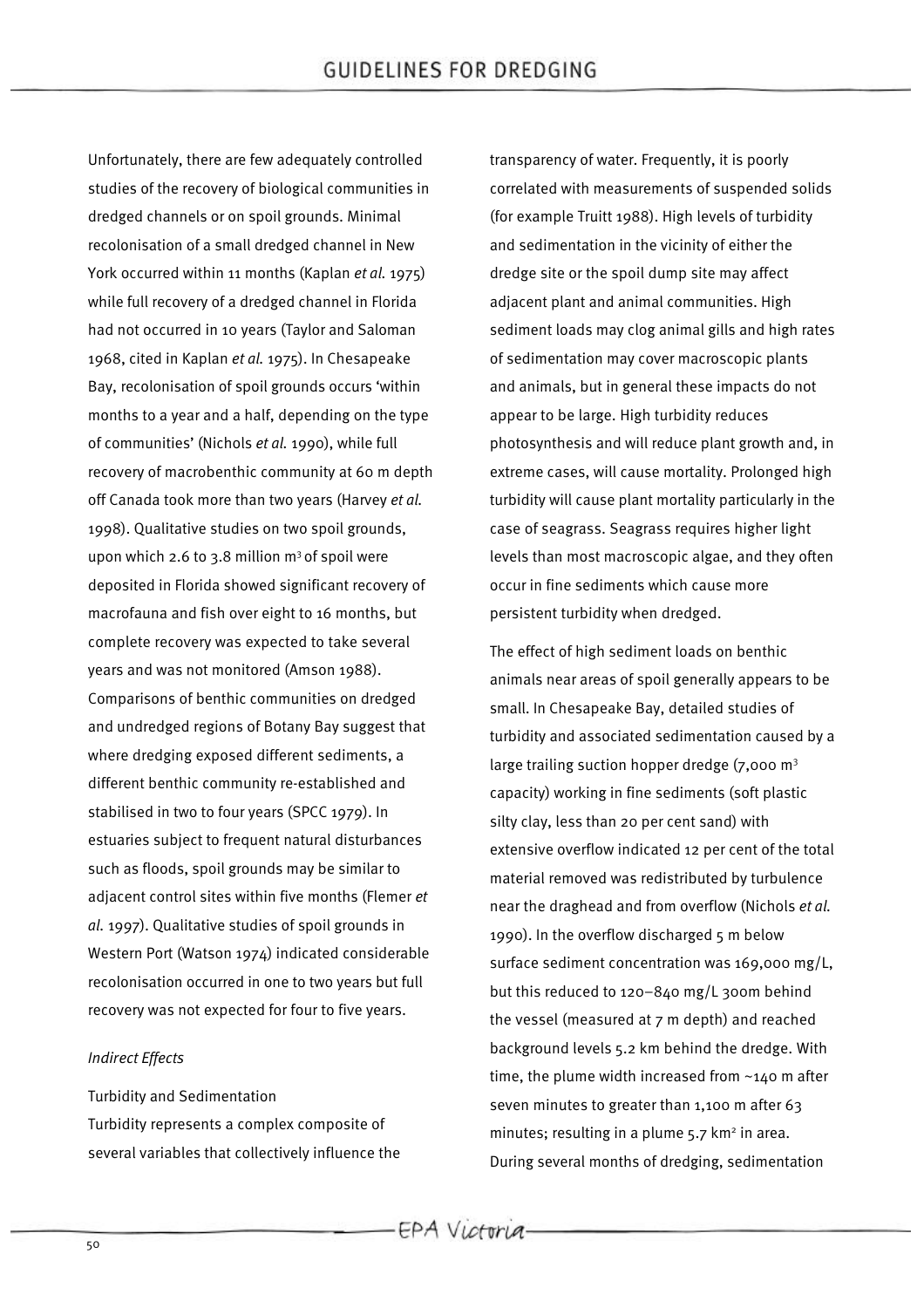adjacent to the channel formed a layer up to 20 cm thick, but thickness decreased to 10–11 cm at 200m,  $5-8$  cm at 400 m and  $3-7$  cm at 640m from the channel. Benthic communities adjacent to these channels showed no evidence that their distribution patterns could be related to the thickness of the layer of dredged material or the distance from the channel. The minimal impact of sedimentation on benthos was attributed to the uncontaminated nature of the sediments, the similarity of channel sediments and those adjacent to the channel, that sedimentation occurred over several months and that the community was largely comprised of short-lived mobile fauna (Nichols *et al.* 1990).

Other estimates of the plume area of TSHDs are comparable to those found in Chesapeake Bay. In fine sediments in Geelong Channel during 1997, the areas of plumes from a 9,000 m<sup>3</sup>-capacity TSHD with keel level discharge, were measured daily near the dredge and over the spoil ground. Both areas were estimated by plotting the 10 NTU turbidity contour around the area where the TSHD operated, as well as over the spoil ground, but the period between the dredging and spoil disposal and the measurement of turbidity varied. The plume area around the dredge was  $3,200$  m<sup>2</sup> (median) 19,000  $m^2$  (mean),  $440.000 \text{ m}^2$  or 0.44 km<sup>2</sup> (maximum). The plume over the spoil ground measured 970  $m<sup>2</sup>$ (median), 690,000 m2 (mean), 40 km2 (maximum). Studies conducted with a  $7.000$  m<sup>3</sup> capacity TSHD in sandy sediments (790 μm) in Hong Kong (Demas 1995) indicated the plume was 100–300 m wide and approximately 700 m long. After 10 minutes, the suspended solids never exceeded 70 mg/L,

decayed to less than 40 mg/L in 20 minutes and within an hour were at background levels.

In Port Phillip Bay, measurements of impacts of scallop dredges on benthic infauna also suggest that soft sediment communities can withstand high rates of sedimentation. Behind scallop dredges, many animals were physically removed from the sediment, the turbidity was two to three orders of magnitude greater than occurs during storms (Black and Parry 1994) and sedimentation rates were greater than 13cm/three days (Parry, unpublished data). But mortality rates were still only ~20–30 per cent for most infauna (Currie and Parry 1996). Most of the mortality is likely to have been due to burial by the grader-like action of scallop dredges rather than high rates of sedimentation.

Rice 1984 (cited in Amson 1988) found the 10-day survival and growth rates of sponges and corals were unaffected by suspended sediment loads of up to 199 mg/L. Other studies (summarised by Engler *et al.* 1991) have shown lethal concentrations of suspended sediment to be an order of magnitude or greater than observed in the field during dredging operations. Most animals have apparently evolved means of dealing with moderate rates of sedimentation during storms, and are able to withstand higher than natural rates of sedimentation caused by dredging.

Impacts of turbidity on plants are of great concern when light is reduced for an extended period. A month of higher turbidity than normal was enough to cause significant seagrass loss in Chesapeake Bay (Moore *et al.* 1997). Seagrasses appear particularly vulnerable to increases in turbidity as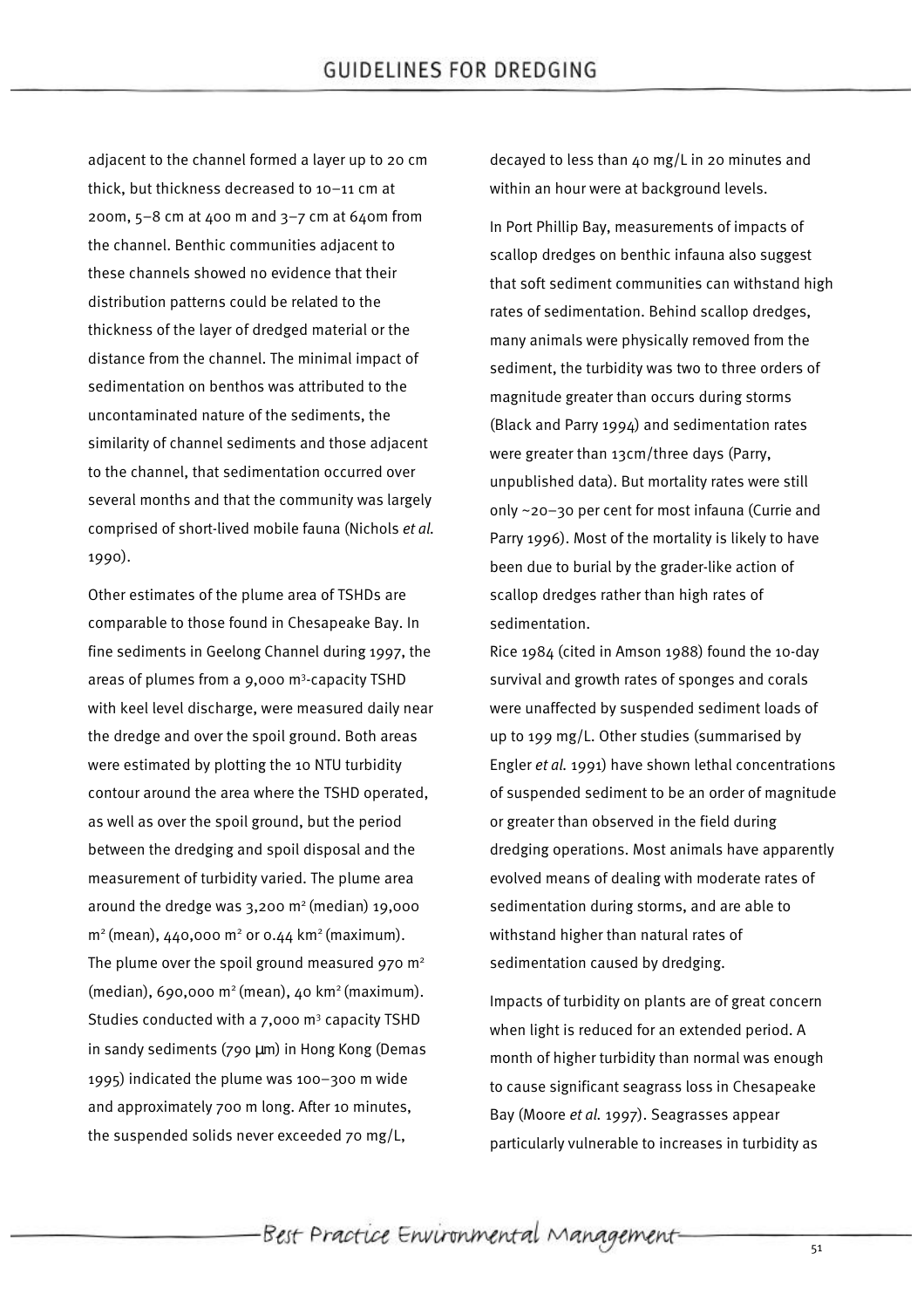they require a much higher percentage of incident light than required by most other groups of marine plants (Dennison *et al.* 1993). However, when seagrasses are subject to low light levels, their epiphytes typically die first. This appears to be due to the high light requirements of ephemeral epiphytic algae and the greater capacity of seagrasses to store energy reserves in their rhizomes (Masini *et al.* 1990). In Victoria, the subtidal seagrass *Heterozostera tasmanica* is probably the species most vulnerable to a decrease in water clarity. Nearly complete shading of *H*. *tasmanica* caused 100 per cent mortality within two months during summer and within four months during winter (Bulthuis 1983). As light probably limits the depth at which *H*. *tasmanica* occurs, any reduction in light due to dredging is likely to cause greater mortality in deep populations.

Lengthy periods of moderately elevated turbidity may cause accumulation of muddy pseudofaeces on mussels which may reduce their marketability and weaken their attachment to mussel ropes. Increased suspended sediment concentrations may affect trophic interactions in plankton (Cuker 1993) and change the feeding behaviour of fish (Barrett *et al.* 1992). Fish may also avoid highly turbid rivers on their upstream migrations (Rowe and Dean 1998). Laboratory studies on six species of juvenile fish that migrate through New Zealand estuaries indicate that all could feed at a wide range of turbidities from 0–640 NTU. Whitebait (*Galaxias maculatus*) was the most tolerant: its feeding rate was not reduced until turbidity exceeded 320 NTU, while the banded kokopu (*G*. *fasciatus*) was the most sensitive; its feeding rate declined above 20 NTU – close to the turbidity avoided by this species

in flume tank tests (Rowe and Dean 1998). Ecological changes caused by turbidity are only likely to be significant when turbidity is elevated over a large area for an extended period. The significance of changes should be judged against natural background changes in turbidity, but only limited data on turbidity in marine and estuarine waters in Victoria are available.

Turbidity is a conspicuous result of dredging and in fine anaerobic sediments a temporary black oil-like scum may result. After reviewing studies assessing impacts of turbidity, Engler *et al.* (1991) concluded that in many situations the main effect of dredgingrelated turbidity is its aesthetic impact.

### *Effects on Phytoplankton*

As phytoplankton populations require less light than seagrass, and are more ephemeral than macroalgae, impacts of turbidity on phytoplankton would not normally be measurable. Given the usual scale of dredging and the rapid dilution and mixing in the water column, impacts on phytoplankton would usually be expected to be smaller than the effects of natural phenomena, such as storms, which impact far larger areas.

Dredging may encourage blooms of toxic algal species such as *Alexandrium catenella* and *A*. *tamarense*, which cause paralytic shellfish poisoning (PSP), a disease potentially fatal in humans. PSP is caused by eating shellfish that have consumed toxic algae. Dredging may also encourage the noxious diatom *Rhizosolenia cf chunii*, which can have a devastating effect on the economics of mussel farming as it causes mussels to become too bitter to market. Despite these possibilities, there is no unequivocal evidence that

-EPA Victoria.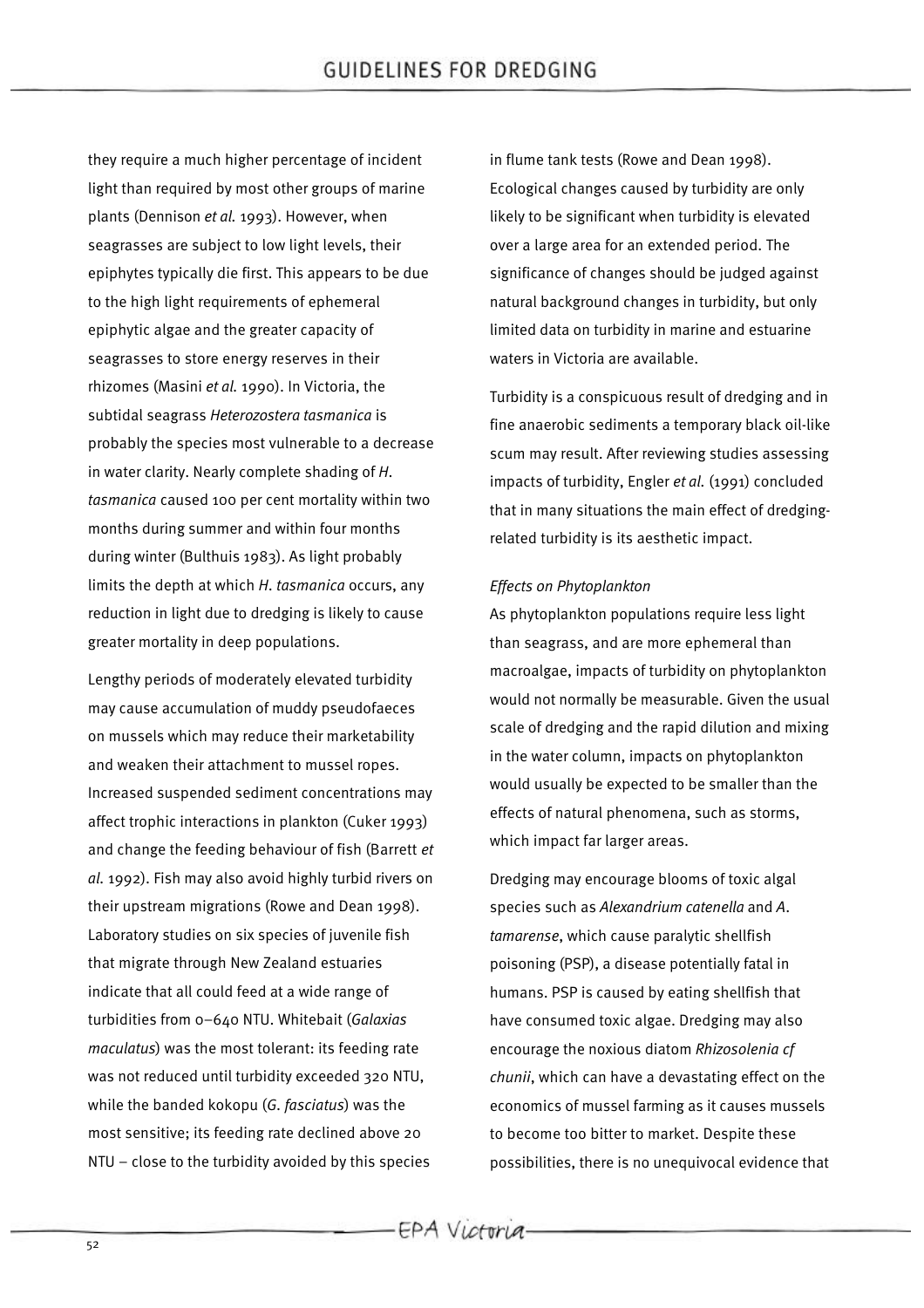dredging increases the risk or duration of algal blooms. Nutrient release or disturbance of *Alexandrium* cysts by dredging could both increase the risk of algal blooms, but turbidity caused by dredging reduces light so may lessen the risk of blooms.

*Alexandrium catenella* blooms have only been recorded in Hobsons Bay during summer (December to mid-April), and cysts are known to be abundant near the Yarra mouth but to decrease in abundance towards the Westgate Bridge (Arnott *et al.* 1994). Cysts collected near the Westgate Bridge were successfully germinated, but those taken near Holden Dock and further upriver could not be germinated. Cysts are abundant in Hobsons Bay but appear rare on and near the Port of Melbourne spoil ground (Arnott *et al.* 1994). Where toxic algal cysts are present on the dredge site, the spoil should ideally be placed in an environment where the cysts will not survive to act as a new source of blooms.

In July 1993, a single bloom of *Alexandrium tamarense* was recorded in Port Phillip Bay; this resulted in a two-week closure of the harvesting of farmed-mussels (Arnott, personal communication). *Rhizosolenia cf chunii* blooms may occur throughout Port Phillip Bay and usually occur between late July and late September (Parry *et al.* 1987, Arnott, personal communication). It is not known whether this species has cysts, so the mechanism by which dredging may affect blooms is unclear.

#### *Release of Contaminants*

Where sediments contain contaminants these may be released by dredging. Most contaminants of concern are of two broad types: organic compounds and heavy metals. Many organic compounds, while

man-made, are degraded by bacteria, and only those which are both toxic and slow to degrade are of major concern. Such compounds include polycyclic aromatic hydrocarbons (PAHs), organochlorine pesticides, polychlorinated biphenyls (PCBs) and petroleum hydrocarbons. Heavy metals cannot be degraded, but most organisms have biochemical processes for detoxifying them, presumably because significant levels of heavy metals occur naturally in sediments from normal geological weathering processes. The natural occurrence of heavy metals also complicates the assessment of the toxicity of heavy metals to benthic organisms. Heavy metals are not always bio-available, as they occur in the mineral matrix, as insoluble sulphides or in chelated forms, which are unlikely to cause ecological problems.

Internationally, sediment quality guidelines have been derived either from databases of contaminant concentrations that cause toxic effects, or by using a multiplier of background levels for judging the acceptability of spoil. The first approach has strong scientific support, as the chosen levels are based on levels observed to cause biological effects and is largely adopted in these guidelines. Guidelines derived from the second approach are more difficult to justify as the multiplier used is arbitrary. However, where background levels are low in relation to known toxic concentrations, it is still important that contaminated sediment is not dispersed unnecessarily widely. This cautious approach is justified as the long term effects of contaminated sediments are uncertain because toxicity-based criteria do not account for bioaccumulation, and because there have been few

-Best Practice Environmental Management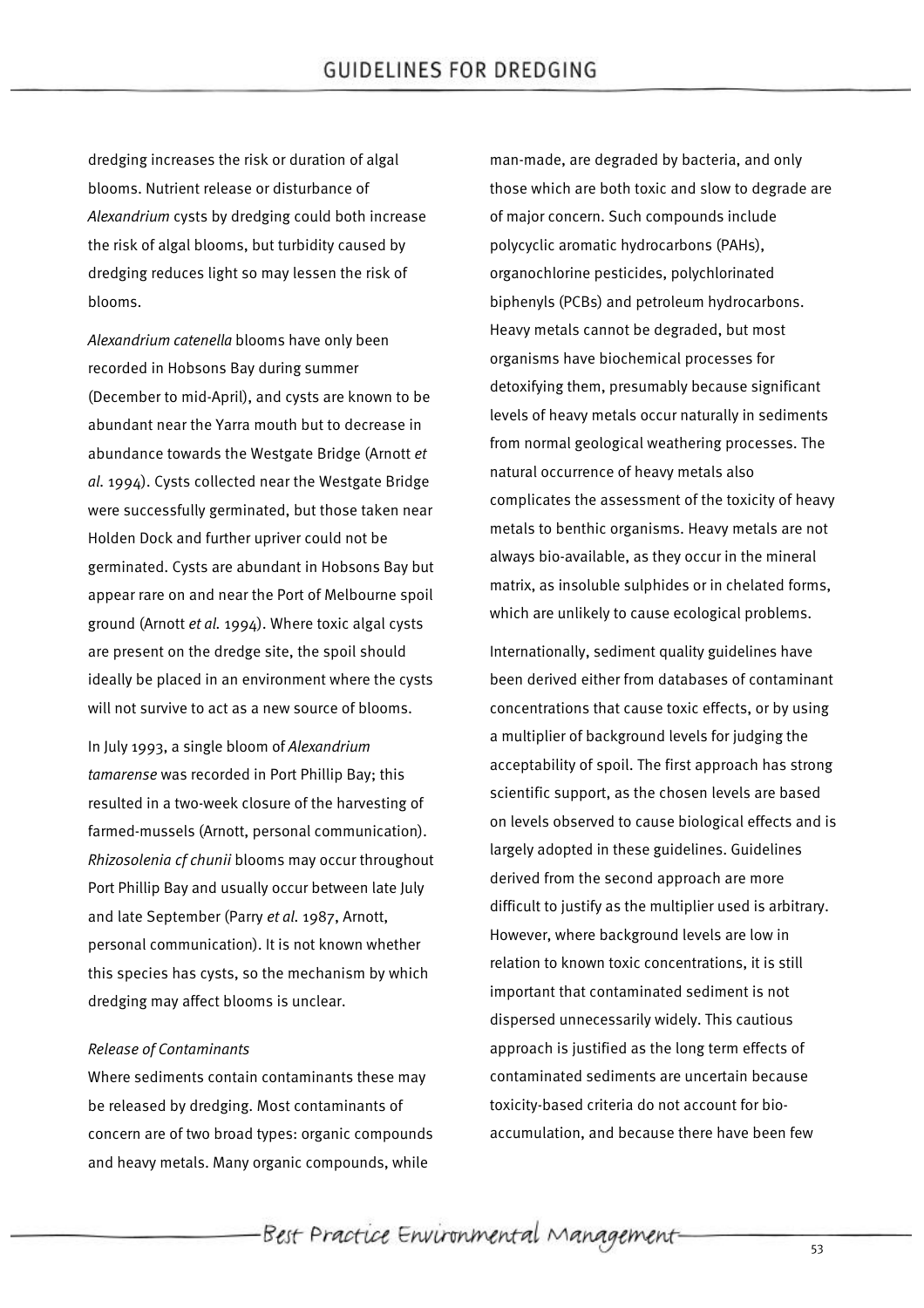actual measurements made of toxicity in Australian marine organisms.

There are several means of reducing the environmental impact of contaminated spoil. Spoil may be treated to remove contaminants, it may be disposed of in special enclosed facilities on land, it may be disposed of in containment facilities by burial in the seabed or by covering it on the seabed, and finally, it may be mixed with less contaminated material and disposed of to a spoil ground. These alternatives are listed in order of decreasing cost. Additionally, the last alternative is the least environmentally satisfactory means of dealing with contaminants.

Disposal of contaminated dredge material (CDM) is a significant international problem. While contaminated sediments constitute only a small percentage of the total volume dredged in the USA and Europe, they represent a disproportionate share of the total cost of dredging projects. In the USA, the traditional approach to dealing with CDM has been to construct containment areas on land (Truitt *et al.* 1989). In Holland where large volumes of contaminated sediment are dredged from ports subject to inputs from rivers draining the Ruhr and other industrial areas, a number of large onland facilities have been constructed. The Slufter Dam is the largest of these. It encloses an area of 260 hectares and has a storage capacity of 150 million m<sup>3</sup> of CDM. The Slufter accommodates most of the 10 million  $m^3$  of moderately contaminated sediment dredged annually in Rotterdam. Very heavily contaminated sediment is disposed to the nearby Papegaaiebek disposal facility, which has a

capacity of 1.5 million  $m<sup>3</sup>$  and is lined with highdensity polyethylene plastic (Bray *et al.* 1997).

The cost of treating contaminated spoil is high but decreasing (PIANC 1996). Contaminated spoil typically contains a mixture of contaminants and variation in the strength of bonds between contaminants and sediments means that treatment of CDM is difficult and very project-specific. Most techniques are still in the experimental phase. Successful treatment is likely to require good preliminary research and pilot studies before the appropriate treatment is determined (PIANC 1996).

Land disposal is usually less expensive than treatment, but five to 10 times more expensive than conventional disposal to an open water spoil ground (Truitt *et al.* 1989). More recently, less expensive means of containing CDM have been developed by covering CDM on the seafloor beneath a capping of clean material.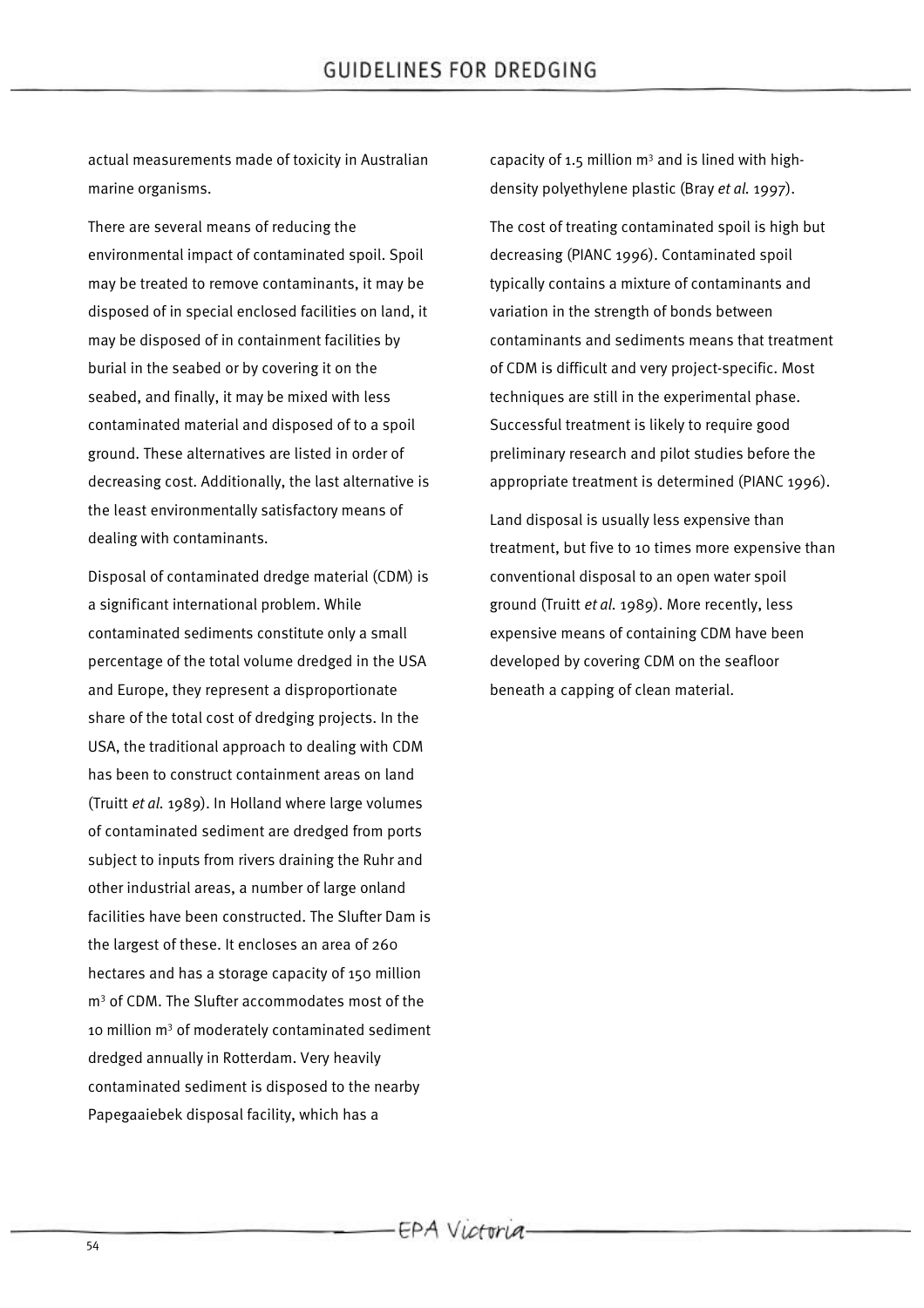# APPENDIX 3: TECHNICAL GUIDELINES FOR ASSESSMENT OF CHEMICAL CONTAMINATION OF DREDGED SEDIMENTS

### **Contents**

| Stage 1 - Review of existing information and preliminary documentation of sediment contamination57 |  |
|----------------------------------------------------------------------------------------------------|--|
|                                                                                                    |  |
|                                                                                                    |  |
|                                                                                                    |  |
|                                                                                                    |  |
|                                                                                                    |  |
|                                                                                                    |  |
|                                                                                                    |  |
|                                                                                                    |  |
|                                                                                                    |  |
|                                                                                                    |  |
|                                                                                                    |  |
|                                                                                                    |  |
|                                                                                                    |  |
|                                                                                                    |  |
|                                                                                                    |  |
|                                                                                                    |  |
|                                                                                                    |  |
|                                                                                                    |  |
|                                                                                                    |  |
|                                                                                                    |  |
|                                                                                                    |  |
|                                                                                                    |  |
|                                                                                                    |  |
|                                                                                                    |  |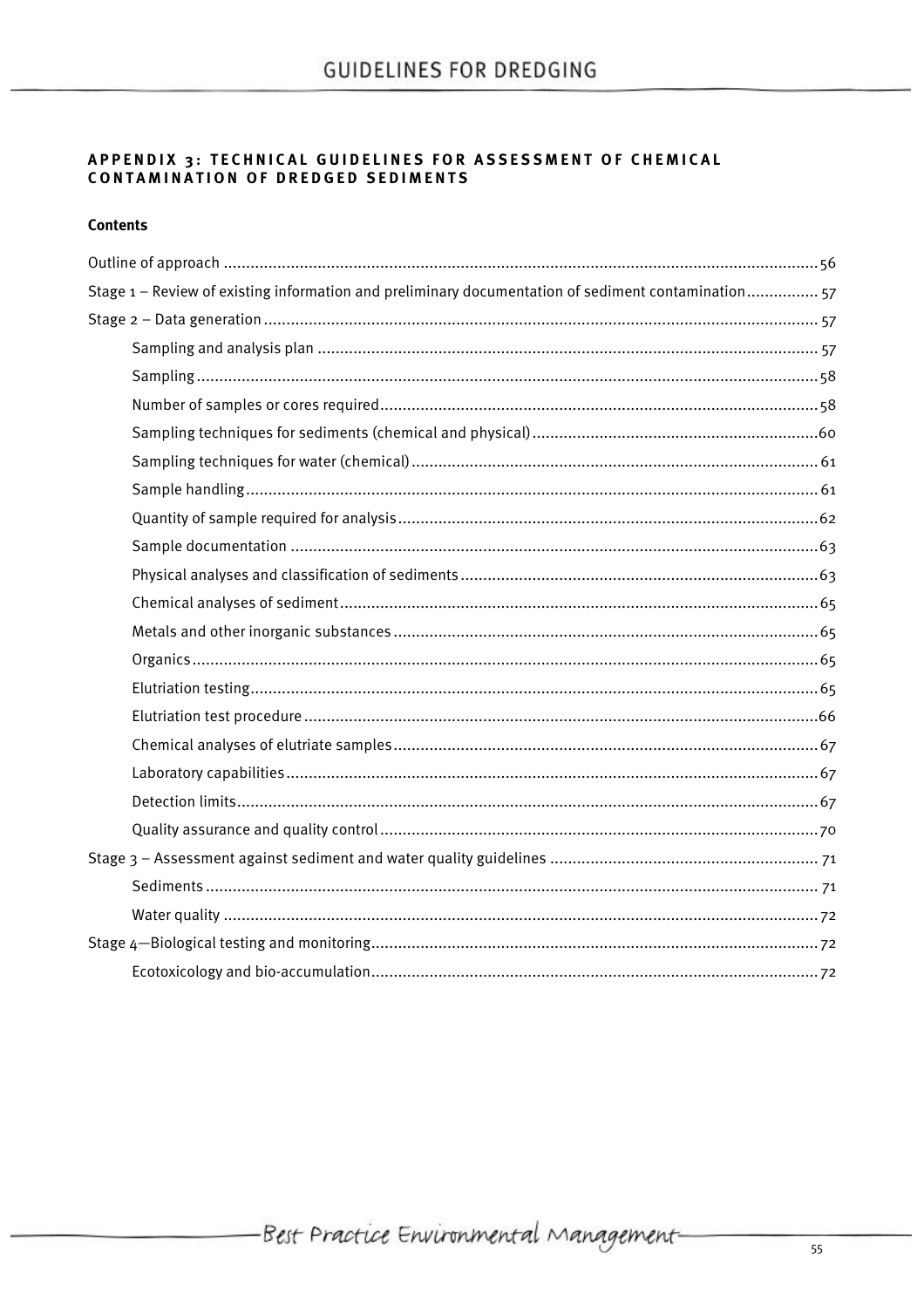### **TECHNICAL GUIDELINES FOR ASSESSMENT OF CHEMICAL CONTAMINATION OF DREDGED SEDIMENTS (APPENDIX 3).**

### **Outline of Approach**

The technical procedures used to obtain the required data for assessing the contaminant status of dredging proposals are divided into four sequential stages, outlined in figure 2.



### **Figure 2: Flowchart for assessment of contamination status of sediments to be dredged**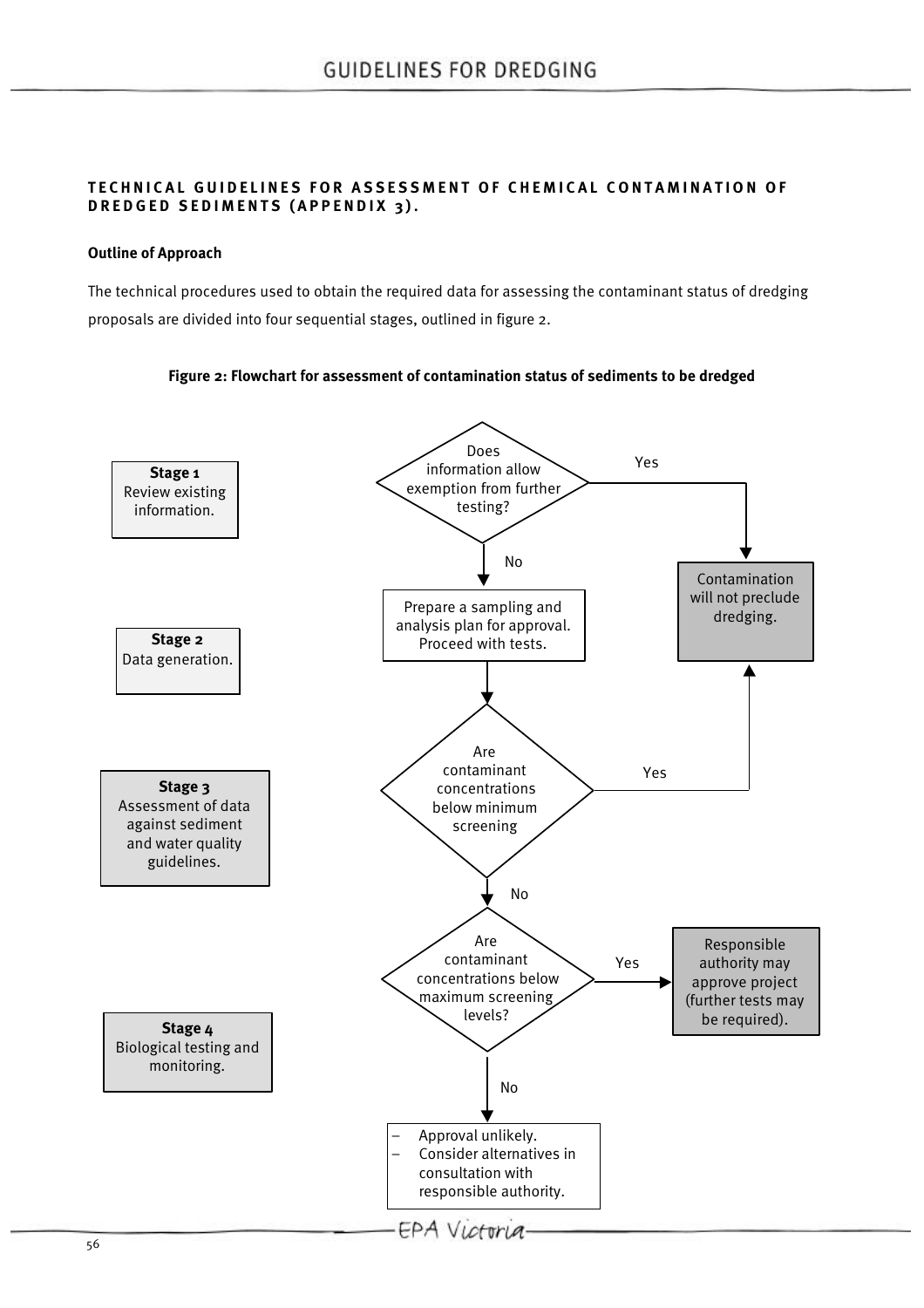### **Stage 1 – Review of Existing Information and Preliminary Documentation of Sediment Contamination**

The collection and review of existing data on the sediments to be dredged allows an initial assessment of whether additional data is required. The quality of existing data should be assessed. If a substantial body of recent environmental data exists, fewer samples may be required, the levels of fewer contaminants may need to be measured, or the project may be exempt from further contaminant testing.

Depending on the scale of the project and the advice from the responsible authority, the following information may need to be collected and interpreted.

- Review data from previous studies, including those in scientific literature, environment and planning studies, unpublished consultants' reports, and dredging investigations that may be archived in relevant government departments.
- Compile a synopsis of dredging-site history, including:
	- knowledge of past contamination and distribution and concentration of contaminants
	- assessment of homogeneity of sediments. Reduced sampling effort may be justified where sediments are well mixed by frequent dredging (every one to two years), high currents, wave action or shipping traffic.
- Identification of the contaminants of concern by reference to the site history and the contaminants listed in tables 11 and 12.
- For large dredging proposals in areas of contaminated sediment a review of existing information on the pre-disposal levels of contaminants in biota, particularly those eaten by humans, may be required. If existing information is inadequate, surveys of the marine biota at the disposal site and appropriate control sites may be required. Biota may be collected directly or suitable indicator species may be deployed at disposal and control sites (Phillips and Rainbow 1995).

Unless the Stage 1 investigation shows that sufficient information is available to make a decision about disposal, additional information will need to be obtained following the procedures detailed in Stage 2.

### **Stage 2 – Data Generation**

### *Sampling and Analysis Plan*

A sampling and analysis plan should be prepared and, where necessary, discussed with EPA prior to commencement of fieldwork. The level of detail included in the plan should match the scale of the dredging and the expected level of contamination. The plan builds on the information obtained from Stage 1 and should include the following key elements.

• An outline of the dredging proposal, including the area(s) to be dredged, the depth(s) of dredging, the type(s) of sediment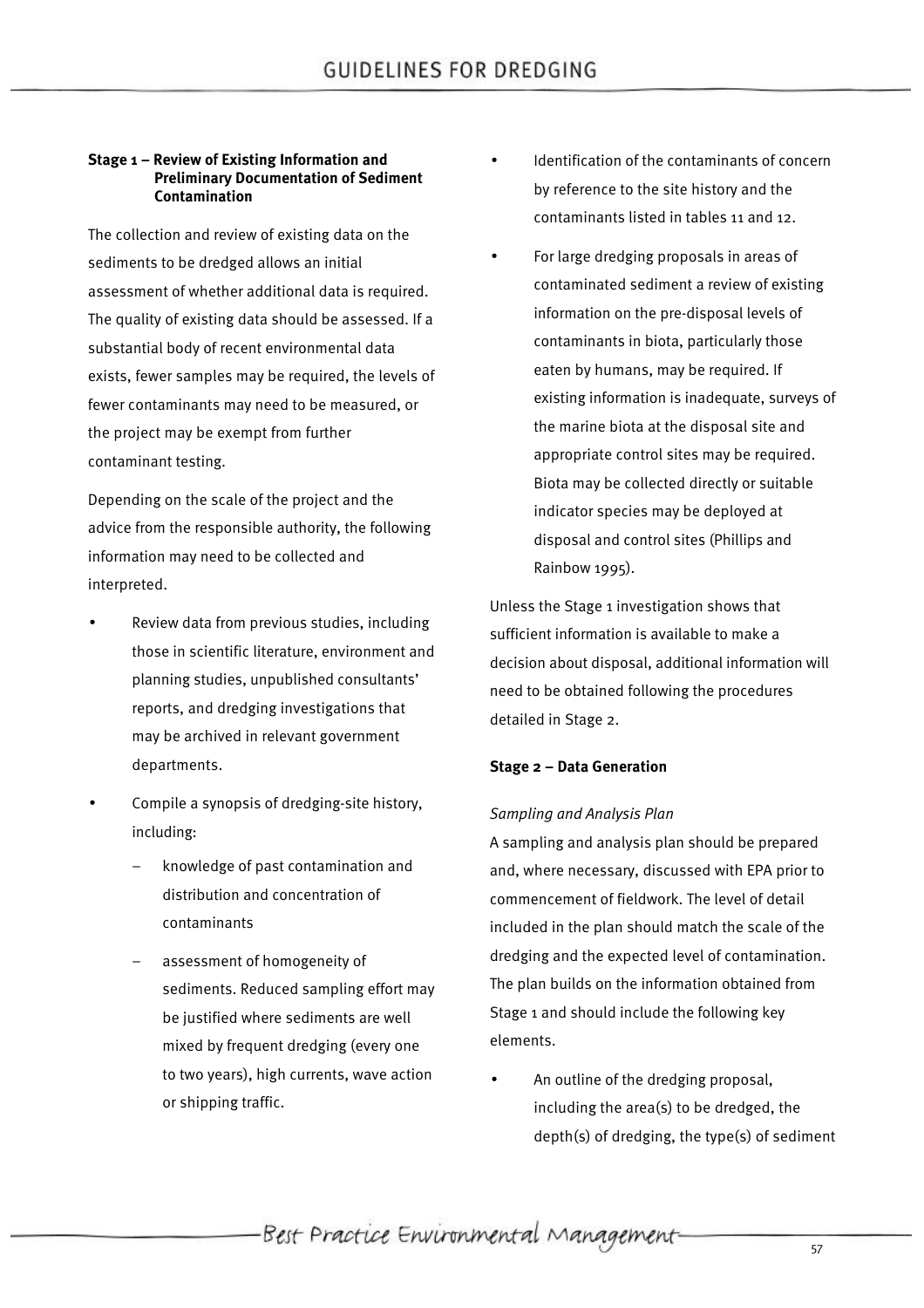involved and the final amount of material (in cubic metres) that will require disposal.

- Map(s) showing the dredge and disposal area(s) and the proposed sampling locations, including the proposed length of cores and the depth intervals to be subsampled from cores.
- The contaminants to be measured and the sampling sites selected will depend on the previous history of the area, consideration of environmental factors (for example, currents) that may have affected the distribution of contaminants and advice from EPA.

### *Sampling*

The quality of the final results can be no better than the quality of the sampling program. Samples should be representative of vertical and horizontal variation and variability in the properties of materials to be dredged, using the correct methods and precautions to avoid contamination. Without due care, analytical data will be rendered invalid (ANZECC 1992a).

*Number of Samples or Cores Required*

The appropriate number of sampling sites depends on the variability of sediments and their pollutant content. Sediments from areas with a uniform geomorphology and distant from point sources of pollution require fewer samples than near-shore sediments with complex geomorphology and close to point sources of pollution. The number of samples required typically increases with the volume of material to be dredged. EPA's basic guidelines are summarised in table 7 (EPA 1992; USEPA 1991; ANZECC 1996). If initial tests indicate

that contamination may be a concern, further samples may be required.

It is recommended that proponents collect at least twice as many samples as they plan to analyse initially. These additional samples need not be analysed unless the results indicate that contaminant concentrations are of concern. Taking additional samples during the first collection trip adds little to the overall cost, whereas an additional field collection can add significantly to costs.

A stratified random sampling-procedure is recommended and should be used unless circumstances favour some other design (USEPA 1991; ANZECC 1998). The following general scheme is one that could be used, but technical advice on the scheme that best suits particular circumstances should be sought.

The area to be dredged may be divided into segments that are representative of that area. The size of segments depends on a number of factors, such as the expected distribution of contaminants. Contamination may, for example, be greater in fine-grained sediments that accumulate in turning basins or inside channel bends and may change with depth. If sub-surface strata are clearly defined and known to predate industrialisation, minimal sampling of these may be appropriate. The sampling design will be affected by the depth of cut of the dredge, sampling limitations and the results of pilot studies for large dredging projects (Baudo 1990).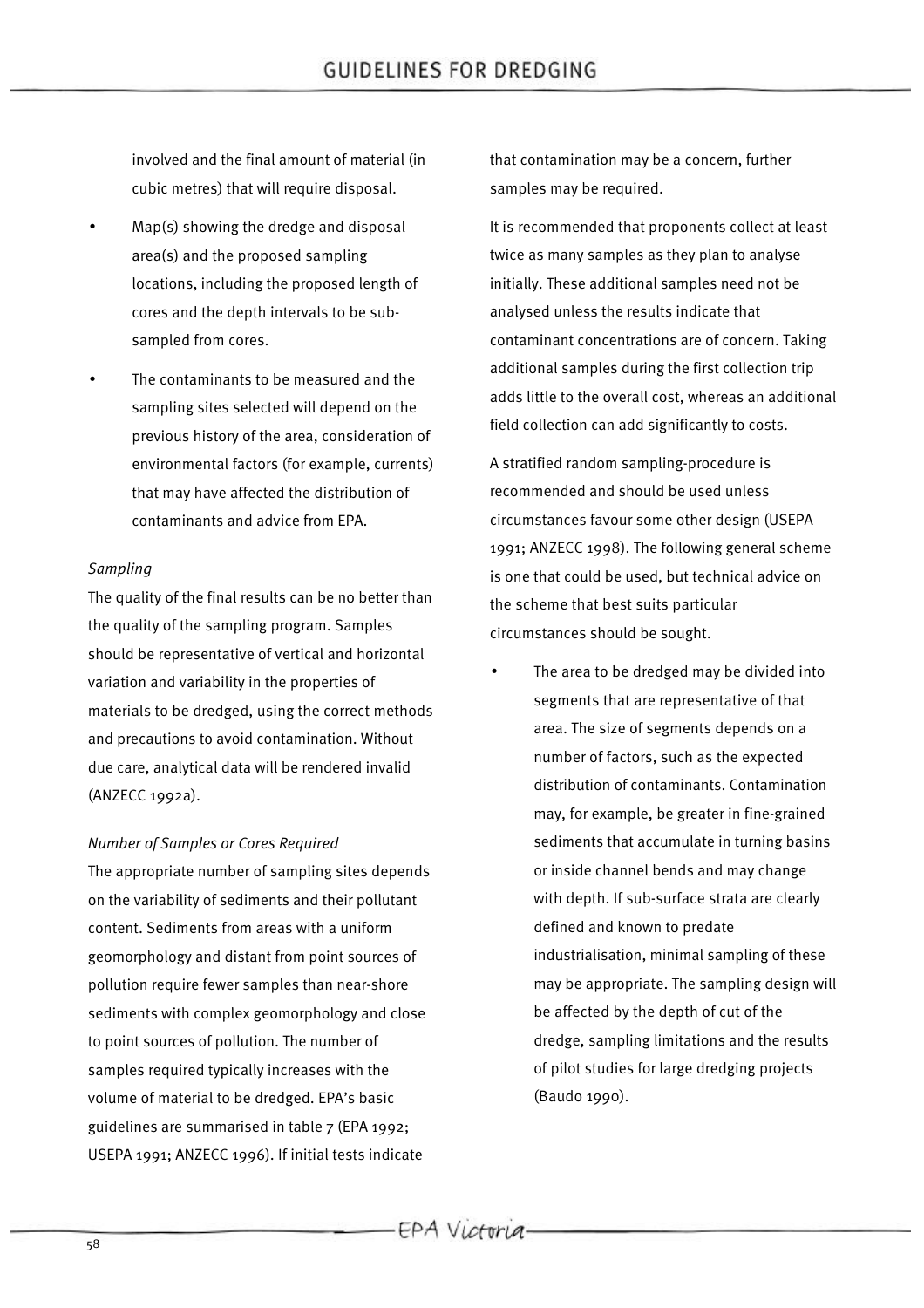• Sampling locations should be randomly distributed within each segment.

Segments that are thought to contain contaminants at concentrations exceeding the allowable

concentrations listed in table 12, may need to be sampled more intensively than uncontaminated segments. The results should then be reported as volume-weighted geometric means.

# **Table 7: Typical number of sediment cores to be sampled for dredging proposals removing different volumes of material**

| Volume of material to be dredged (m <sup>3</sup> ) | No. of cores<br>required at<br>dredging site <sup>a</sup> | No. of cores<br>required at<br>disposal site <sup>b</sup> |
|----------------------------------------------------|-----------------------------------------------------------|-----------------------------------------------------------|
|                                                    |                                                           |                                                           |
| up to 25,000                                       | 3                                                         | 3                                                         |
| $25,000 - 100,000$                                 | $4 - 6$                                                   | 3                                                         |
| $100,000 - 500,000$                                | $6 - 10$                                                  | 6                                                         |
| $500,000 - 2,000,000$                              | $10 - 20$                                                 | 6                                                         |
| for each 1,000,000 above 2,000,000                 | additional 10                                             |                                                           |

a In certain circumstances, samples may be composited. This allows the analysis of sediments from more sites for the same cost.

b Not required when the disposal site is well characterised. Only surface samples are needed to assess grain size and background contamination. If the disposal site is new, samples may be collected within the disposal area, otherwise samples must be collected from reference sites adjacent to the spoil ground but beyond the influence of any sediments previously disposed.

For large dredging projects, a pilot survey may be needed to define the number of segments and samples per segment. Such a pilot survey may involve the collection of five to 10 per cent of the cores that would be taken in a full-scale study.

Sediment samples must be taken so that they are as representative as possible of the sediment that will be removed by the proposed dredging. For example, if a sediment consists of several strata, a sample should be taken from each major stratum. Otherwise, if the dredging method removes sediment in a 0.3 m layer for each pass, samples should be collected in 0.3 m layers. The top 30 cm

of a core (or the depth of dredging if less than 30 cm) should be homogenised before chemical analysis. A second sample should be taken from the 30–60 cm interval, and below 60 cm cores should be homogenised for analysis in 1 m lengths or greater if it has been demonstrated that the chemical composition is comparatively uniform. Homogenising can be done by any method that ensures that the sample is not contaminated.

Projects having low environmental concern will require fewer samples than similar-sized works of higher concern. The level of concern is considered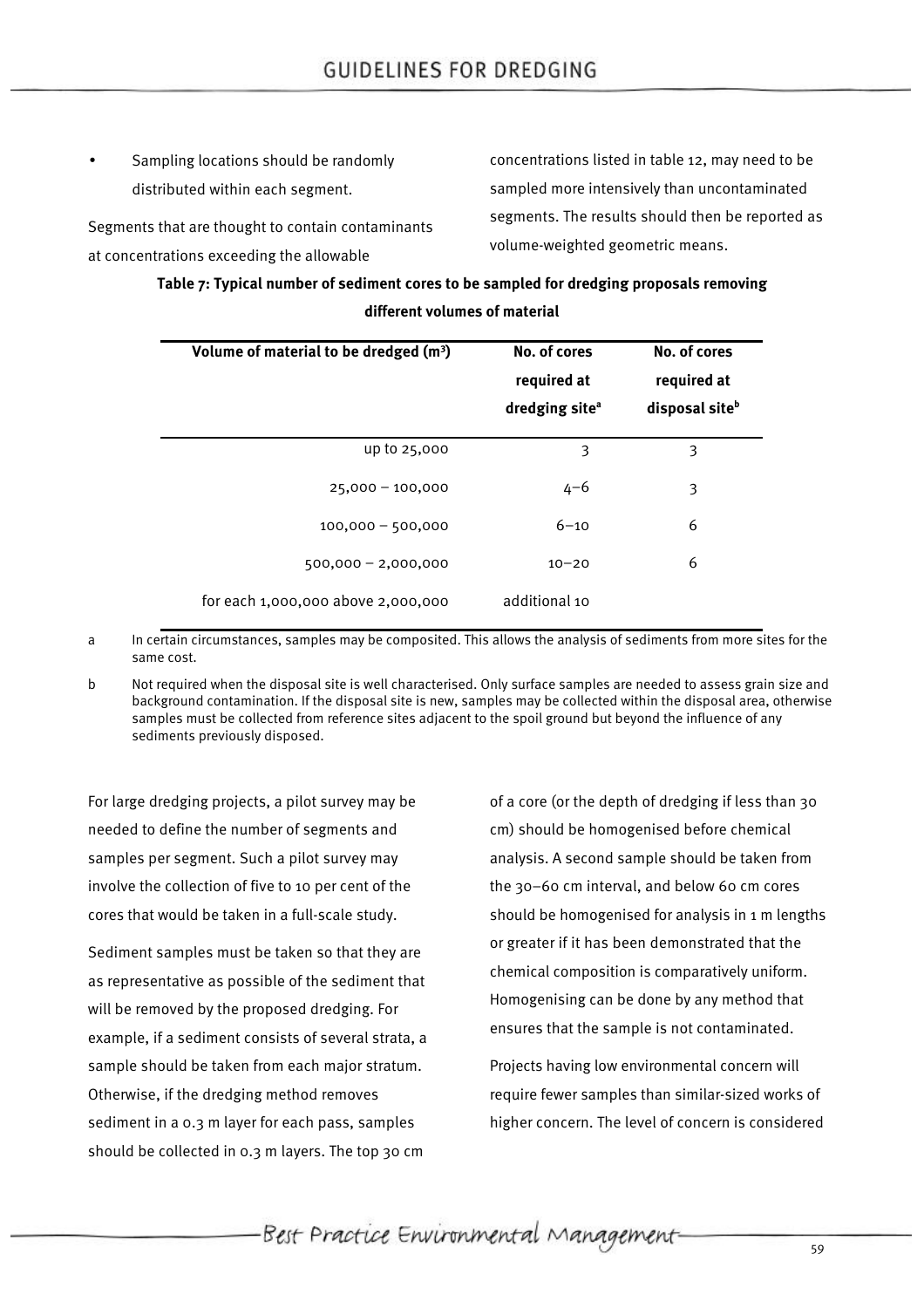by the responsible authority on a case-by-case basis.

### *Sampling Techniques for Sediments (Chemical and Physical)*

Whatever sampling method is used, the proponent or consultant must ensure that the integrity of the samples is not compromised by contamination during the course of sampling and that the sample is representative of the depth profile being tested.

For all coring methods, core liners should be at least 50 mm internal diameter in order to provide sufficient sample for analysis and replication. In some instances, replicate cores may need to be taken in order to provide enough material for all tests.

Core liners should be of polycarbonate, appropriately cleaned to avoid contamination of the sample. Grab samplers should be made of stainless steel and free from grease or corrosion. All sampling devices must be washed clean between each sample. Subsamples of sediment must not be taken from the portion of sediment in contact with the sampler.

**Grab sampling** using a van Veen or Smith-McIntyre type grab is appropriate where it can be demonstrated that sediments are well-mixed over the depth range to be dredged. Surface samples can also be collected by divers using SCUBA, grabs or appropriate scoops made of stainless steel, polytetrafluoroethylene or any other noncontaminating material.

**Piston coring** (Davis and Doyle 1969), either with a trigger mechanism or drill string, is suitable where the dredging depth is less than 3 m and sediments are fine. The corer can only be used in calm weather to avoid up and down movement during its descent into the sediment. The operator must ensure that the core enters the sediment vertically.

**Hand-coring** by SCUBA diver is suitable where the dredging depth is less than 1–1.5 m and the sediments are fine and unconsolidated. Handcoring overcomes many of the limitations of mechanical coring techniques, but it is generally limited to water depths of less than 20 m. Hand coring should not be used where the sediments are likely to be so contaminated that skin contact needs to be avoided. Hand-coring can be used at the proposed disposal site(s).

**Vibracoring** can be used for sediments in the range 3–6 m or more, but the operator must ensure that vibration is minimised in fine or unconsolidated sediments, otherwise the upper layers can be greatly disturbed (ANZECC 1998). Vibracoring is an appropriate method for sampling hard clays where other coring techniques may not be successful. Vibracoring of fine unconsolidated sediments is not recommended because of the risk of disturbing and mixing the sample (Hakanson 1992).

**Free-fall corers** cause compaction of the vertical structure of sediments and are not recommended except where samples are not to be sectioned prior to analysis (for example, sediments are well mixed to the required depth). Loss of surface fines can also be a serious problem when coring fine silts and muds because the impact of the corer with the bottom can push this material out of the way. The operators must ensure that the corer enters the sediment vertically.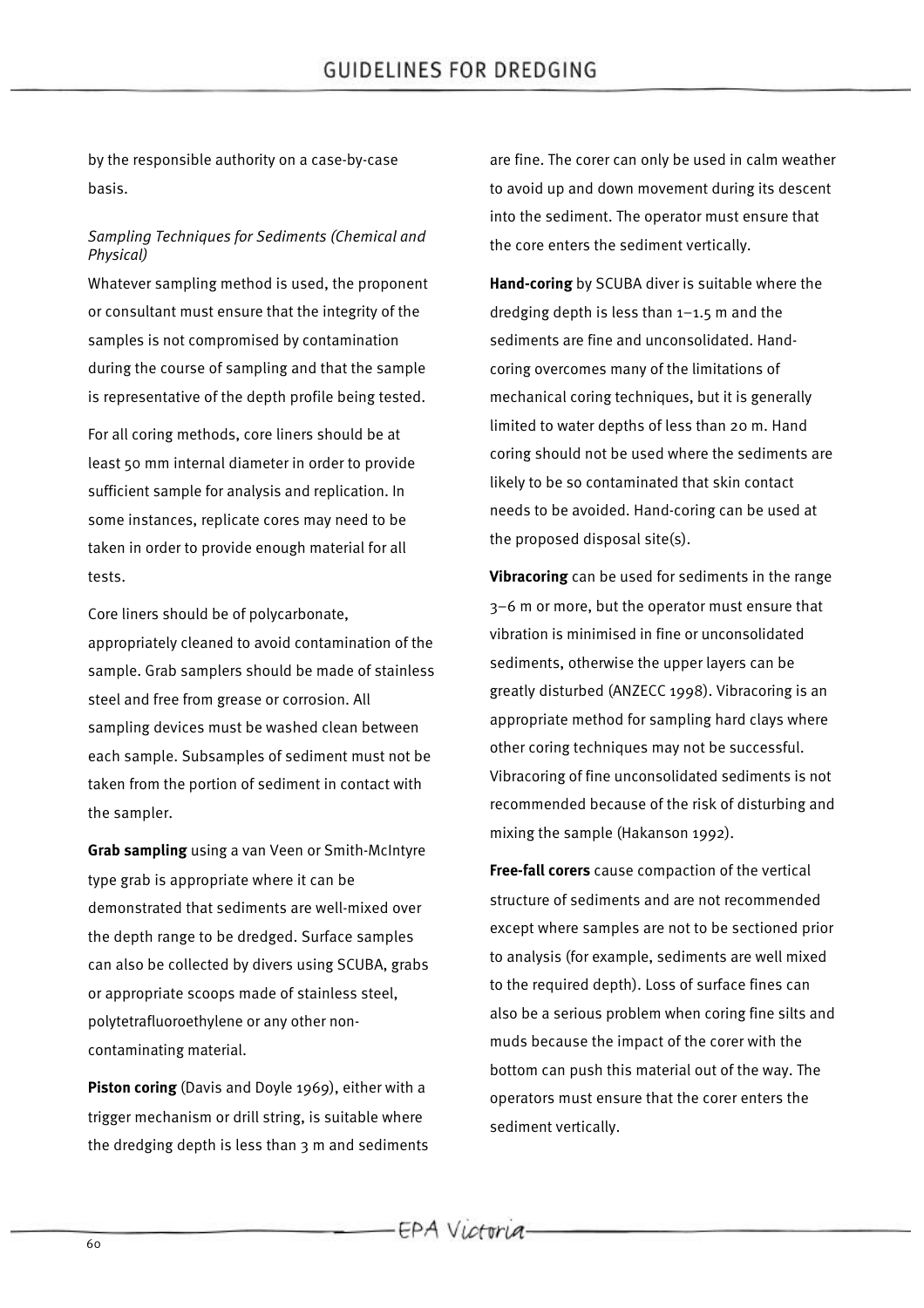**Drilling** can be employed for sampling cores deeper than 6 m.

*Sampling Techniques for Water (Chemical)* Water for elutriation testing should be collected with either a non-contaminating peristaltic or magnetically coupled impeller pump, or with a discrete collection bottle. If a pump is used, the system should be flushed with 10 times the tubing volume of water prior to collecting a sample. The discrete collection bottle should ideally be of the close–open–close type so that only the target water sample comes into contact with the sample. Seals should be coated with polytetrafluoroethylene (PTFE).

It is imperative to limit potential sample contamination from vessels and other apparatus used in sampling to ensure that all components within several metres of the sampling system will be non-contaminating. Operators are referred to the sampling techniques described in USEPA (1995) for details.

Seawater for elutriation tests can be collected from any site that provides uncontaminated seawater.

### *Sample Handling*

Sample handling techniques must ensure that changes that occur as a result of chemical, physical or biological action in the composition of the samples are minimised. It is desirable that sampling is carried out by operators who are accredited for sampling by National Association of Testing Authorities (NATA) to ensure that standard operating procedures and appropriate quality control and quality assurance practices are maintained.

To minimise the generation of spurious data, appropriate procedures to limit sample contamination should be followed at all times. This includes ensuring that samples to be analysed for metals do not come into contact with metals and that samples to be analysed for organic compounds do not come into contact with inappropriate plastics. All sample containers should be appropriately cleaned (acid rinsed for metals, solvent washed for organics). Samples should completely fill the storage container, leaving no air spaces unless the samples are to be frozen, in which case just enough air space should be left to allow for expansion of the sample. The container labels should be waterproof and securely attached to the container. A summary of the collection methods, container type, preservation technique and holding time for each type of analysis is given in table 8.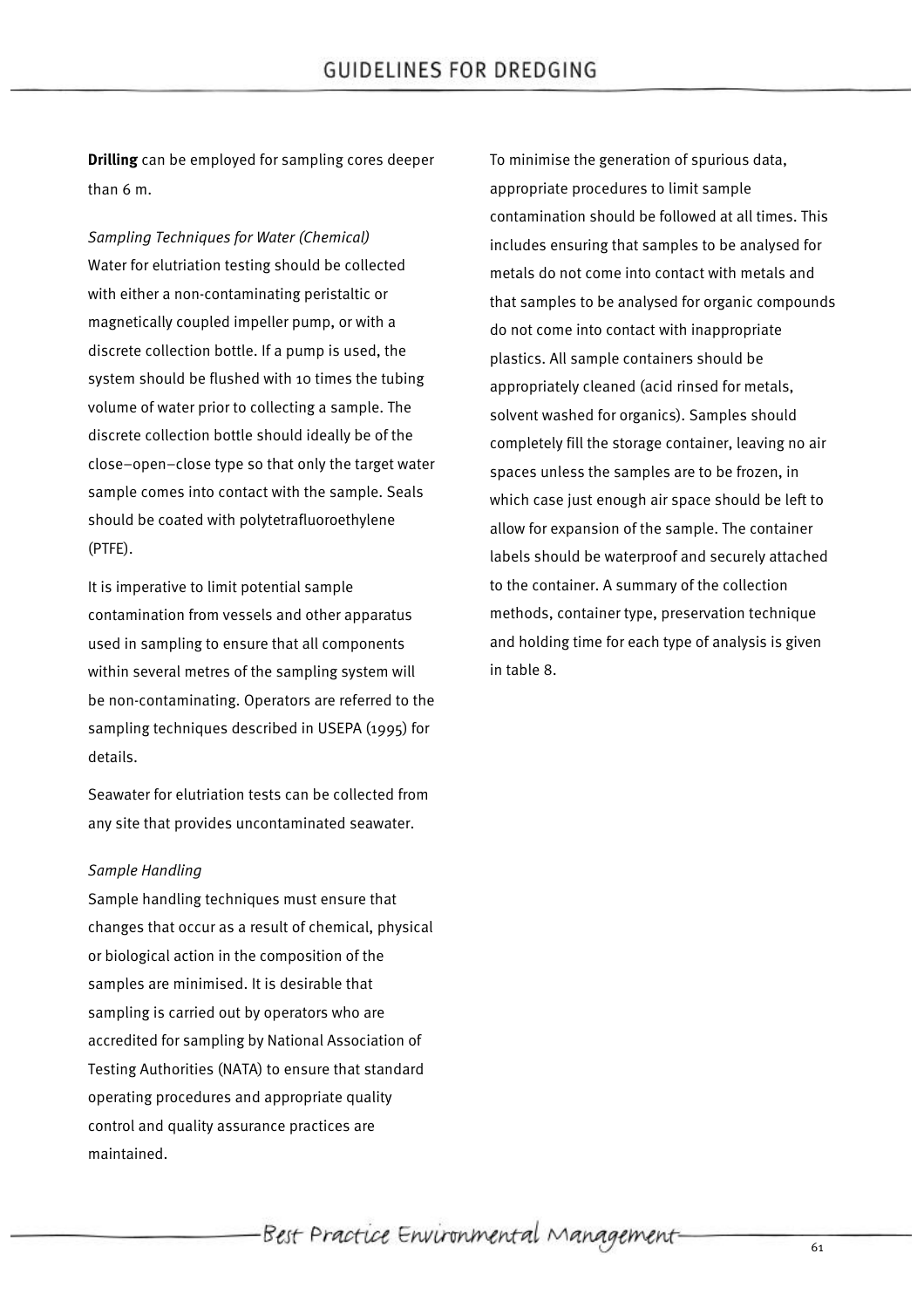| <b>Test</b>                                                                                    | <b>Collection</b><br>method                                        | <b>Container</b>                                                                   | Preservation<br>technique                                                       | <b>Maximum holding</b><br>time                                    |
|------------------------------------------------------------------------------------------------|--------------------------------------------------------------------|------------------------------------------------------------------------------------|---------------------------------------------------------------------------------|-------------------------------------------------------------------|
| <b>Physical</b>                                                                                |                                                                    |                                                                                    |                                                                                 |                                                                   |
| Particle size                                                                                  | Grab/corer                                                         | Polyethylene bag <sup>a</sup>                                                      | Refrigerate @ 4°C                                                               | 6 months                                                          |
| Chemical                                                                                       |                                                                    |                                                                                    |                                                                                 |                                                                   |
| Metals                                                                                         | Grab/corer                                                         | Polyethylene bag <sup>a</sup>                                                      | Freeze with dry ice<br>and store frozen @ -<br>$20^{\circ}$ C                   | $Hg - 30$ days;<br>others 6 months                                |
| Organics:<br>Polychlorinat<br>ed biphenyls<br>Total<br>petroleum<br>hydrocarbons<br>Pesticides | Grab/corer                                                         | Air tight<br>precleaned and<br>solvent rinsed<br>glass jar with PTFE<br>lined lid. | Freeze with dry ice<br>and store frozen in<br>the dark @ -20°C                  | 30 days <sup>b</sup>                                              |
| Nutrients                                                                                      | Grab/corer                                                         | Polyethylene bag <sup>a</sup>                                                      | Freeze with dry ice<br>and store frozen in<br>the dark $@ -20°C$                | 30 days                                                           |
| Total organic<br>carbon                                                                        | Grab/corer                                                         | Heat-treated glass<br>vial with PTFE-<br>lined lid                                 | Freeze with dry ice<br>and store frozen in<br>the dark @ -20°C                  | 10 days <sup>b</sup>                                              |
| Elutriation<br>testing                                                                         | Grab/corer                                                         | Air-tight<br>precleaned and<br>solvent-rinsed<br>glass jar with<br>PTFE-lined lid  | Completely fill and<br>refrigerate in the dark<br>@ 4°C                         | 30 days <sup>b</sup>                                              |
| Water (for<br>elutriation<br>tests)                                                            | Discrete sampler<br>or pump                                        | Acid-washed glass                                                                  | Completely fill and<br>refrigerate in the dark<br>@ 4°C                         | 30 daysb                                                          |
| Tributyltin                                                                                    | Grab/corer                                                         | Polyethylene bag <sup>a</sup>                                                      | Freeze with dry ice<br>and store frozen @ -<br>$20^{\circ}$ C                   | 30 days <sup>b</sup>                                              |
| <b>Biological</b>                                                                              |                                                                    |                                                                                    |                                                                                 |                                                                   |
| Toxic and<br>nuisance<br>algae                                                                 | Grab for<br>cysts/water<br>sampler or<br>plankton net for<br>algae | Cyst samples in<br>polyethylene<br>bags/plankton<br>sample in plastic<br>bottle    | Cyst samples<br>refrigerate at 4°C in<br>the dark/ plankton<br>samples at <20°C | Cyst samples<br>indefinite/ plankton<br>samples less than 6<br>hr |

# **Table 8: Sample collection methods, storage conditions and holding times for the various analyses (from USEPA 1991, ANZECC 1998)**

a=or other appropriate material that has been pre-cleaned.

b=arbitrary time based on the likely time between sampling and analysis.

*Quantity of Sample Required for Analysis* The amount of material required for analysis depends on the determinations required and the analytical procedures adopted by different

laboratories. Recommended minimum quantities are shown in table 9. It is probable that analyses can be undertaken with smaller amounts than indicated in table 9, but as the cost of sampling is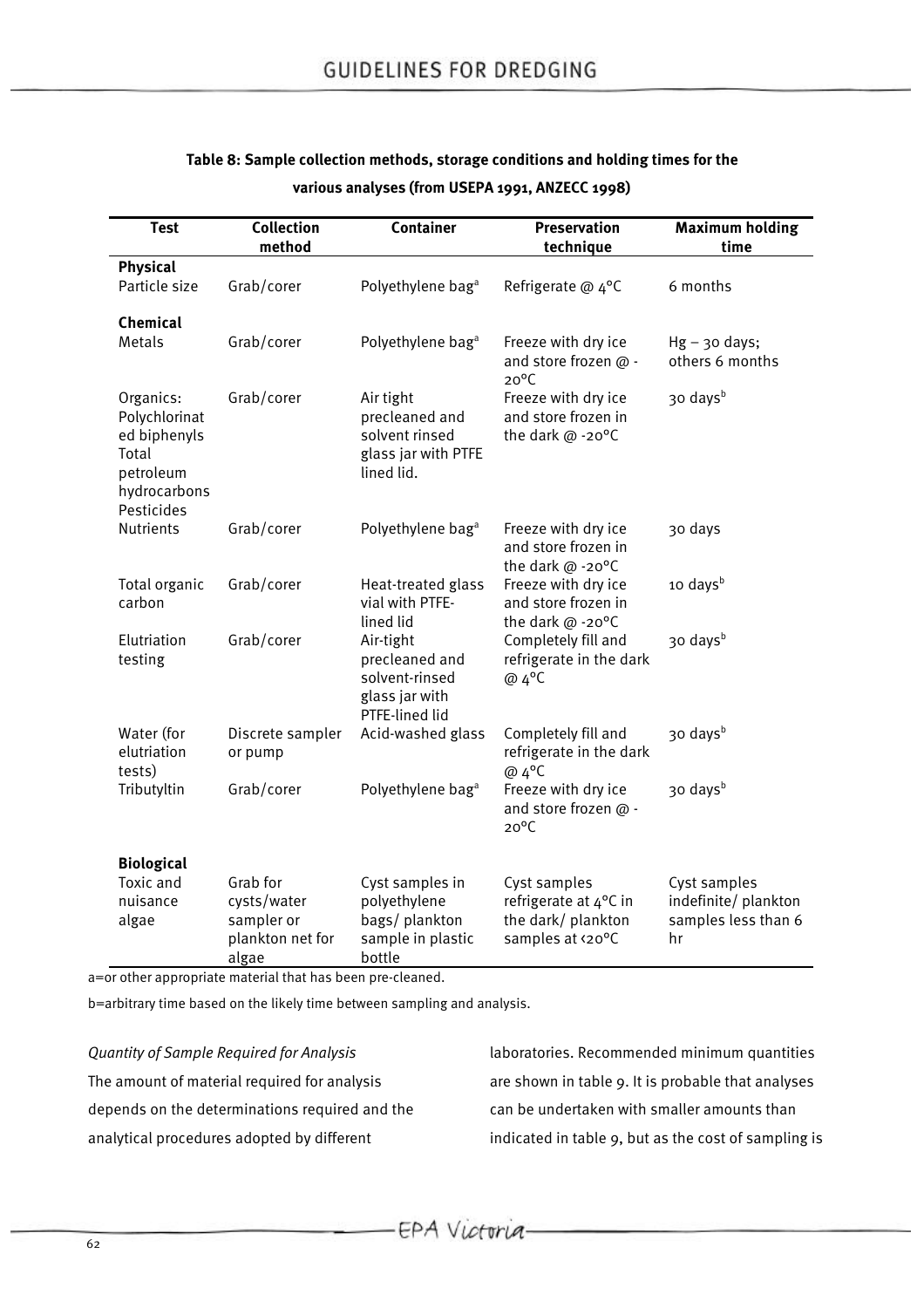comparatively high it is prudent to collect more material than is likely to be needed.

### *Sample Documentation*

A complete record of field procedures, including any circumstances that could affect the final results, should be documented and maintained. Relevant information that should be recorded includes:

time and date of collection:

- name of person who took the sample;
- exact location of site and depth of water;
- depth of core into the sediment;
- sampling method;
- visual inspection of sediment core; and
- environmental conditions (weather, tides, currents).

# **Table 9: Recommended quantities of sediment or water required for various analyses (USEPA 1991; ANZECC 1998)**

| <b>Analytical variables</b>  | <b>Quantity required per test</b> |
|------------------------------|-----------------------------------|
| Organic compounds            | 250g                              |
| Inorganic substances         | 100 <sub>g</sub>                  |
| Miscellaneous analyses       | 100 <sub>g</sub>                  |
| Grain size                   | 200 <sub>g</sub>                  |
| Total organic carbon         | 50g                               |
| Moisture content             | 50 g                              |
| Elutriation testing sediment | 1,000 g                           |
| Elutriation testing water    | $5,000 \text{ ml}^*$              |
| Toxic/nuisance alga          |                                   |
| Cyst samples                 | 100 <sub>g</sub>                  |
| Plankton samples             | 1,000 ml                          |

\* includes additional water for rinsing containers

*Physical Analyses and Classification of Sediments* The following analyses are required on all samples:

- grain size; and
- total solids.

and, where contaminants are measured, the following must also be measured:

total organic carbon and iron.

Settling times of sediment may also be required at the discretion of the responsible authority.

Grain size analysis can be done by wet sieving of the coarse fraction, followed by pipette or hydrometer analysis of the fines (Lewis 1984). Alternatively, the settling tube method can be used (Gibbs 1972). The associated Udden-Wentworth size classes and quantitative measures for particle size gradations are listed in table 10. The general classes of gravel, sand and mud are useful for providing a qualitative textural description of the samples (Lewis 1984).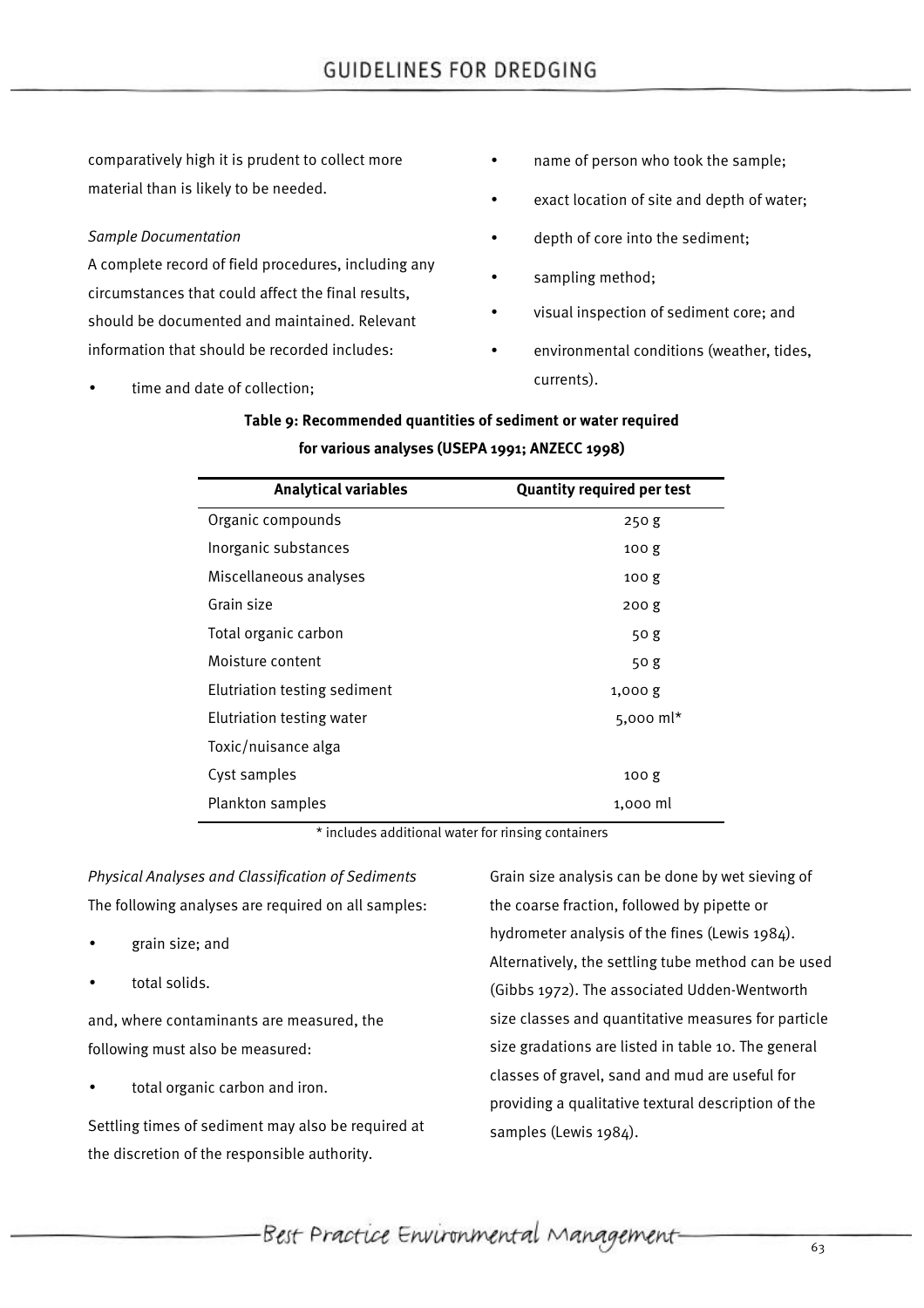Size classification data should be presented in a graphical or tabular format that allows assessment of textural compatibility of sediment from the

dredge and disposal sites as well the settling properties of the material.

# **Table 10: Classification of grain size of sediments based on the Udden-Wentworth grain size scale (Lewis 1984)**

| <b>General classification Wentworth size class</b> |                  | Particle size range |
|----------------------------------------------------|------------------|---------------------|
|                                                    |                  | $(\mu m)$           |
| Gravel                                             | Granule          | <sup>2</sup> ,000   |
| Sand                                               | Very coarse sand | $1,000 - 2,000$     |
|                                                    | Coarse sand      | $500 - 1,000$       |
|                                                    | Medium sand      | $250 - 500$         |
|                                                    | Fine sand        | $125 - 250$         |
|                                                    | Very fine sand   | $63 - 125$          |
| Mud                                                | Coarse silt      | $32 - 63$           |
|                                                    | Medium silt      | $16 - 32$           |
|                                                    | Fine silt        | $8 - 16$            |
|                                                    | Very fine silt   | $4 - 8$             |
|                                                    | Clay             | ∢4                  |

Total solids is the mass of organic and inorganic material remaining after removing the water by drying. Samples may be oven dried at  $105^\circ + 2^\circ C$  or freeze-dried to constant weight. It is used for converting chemical analytical data from wet weight to dry weight basis.

The total organic carbon (TOC) concentration is a measure of the total amount of oxidisable organic material in the sediment. The analytical method for TOC should be based on methods that use hightemperature combustion which converts the organic carbon to carbon dioxide. Inorganic carbon present as carbonates and bicarbonates must be removed prior to the determination.

Iron determinations can be made at the same time as those of other metals using the same analytical method(s). Sediments containing higher iron levels usually contain higher natural levels of other metals, as many naturally occurring heavy metals are deposited with iron oxides/hydroxides. Consequently, iron concentrations can often be used to help interpret the results of other contaminants.

Settling time can be measured during the grain-size analysis if the settling tube or pipette methods are used. Results may be used to predict regions that may be impacted by turbidity plumes during dredging and disposal operations (ANZECC 1998). However, during disposal, much of the sediment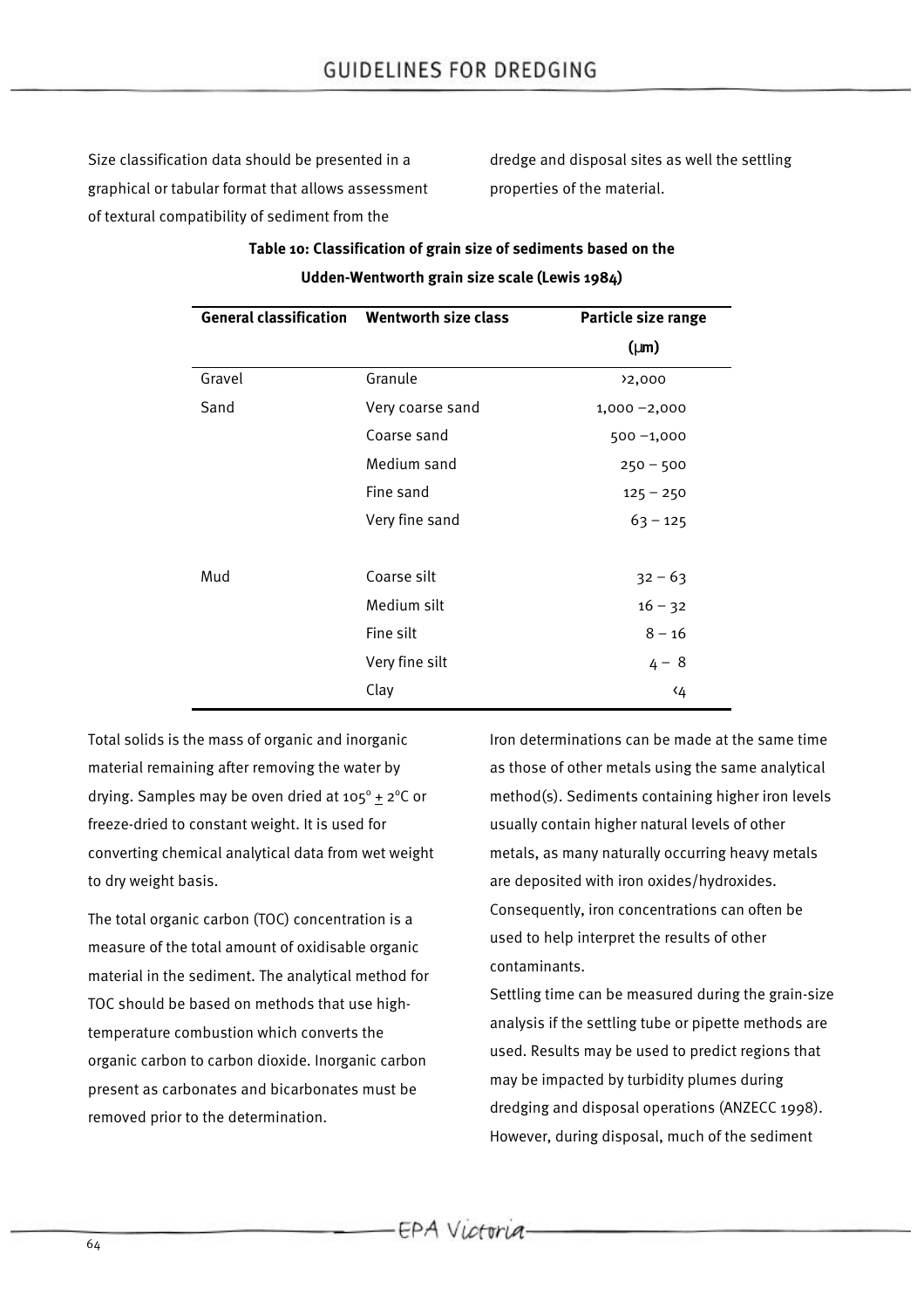falls as a result of a density difference with seawater; settling time measurements are only directly relevant to well-dispersed sediments. Additional physical characterisation of the material may be required depending on the outcome of the preliminary investigation (Stage 1) or at the discretion of the responsible authority.

#### *Chemical Analyses of Sediment*

The chemical and biological contaminants that are most commonly measured are listed in tables 10 and 11. The contaminants that are to be determined depend on the outcome of the preliminary investigation (Stage 1). Typically, measurements of only a few of the contaminants in tables 10 and 11 will be required. However, the responsible authority may require additional contaminants to be measured if it is suspected that these are present. Laboratory methods, including quality assurance and quality control procedures, must be appropriate for the low concentrations expected in marine sediments and elutriated samples. Analyses should be performed on whole sediment after removal of gravel-sized (greater than 2 mm) material by sieving. This sieving may not be required for samples that consist primarily of sands and muds. Results are to be reported for whole sediment on a dry weight basis. Samples should be homogeneous before subsamples are taken for analysis.

#### *Metals and Other Inorganic Substances*

Most of the available toxicity data on impacts of metals on benthic biota is based on values obtained from hot concentrated acid extraction methods (Long *et al.* 1995). It is current international practice to use hot concentrated acid extraction procedures to determine the concentrations of metals and metalloids in sediments for environmental assessments (ANZECC 1998). Various strong acid-leaching methods are available (for example, USEPA 1986 – method 3050A; Agemian and Chau 1976; Kimbrough and Wakakuwa 1989). These yield comparable results for sediment trace metals, except for chromium (Zwolsman *et al.* 1996). Additional methods are described in other scientific publications, but if these methods are used they must be validated (Juniper 1995).

### *Organics*

Detailed procedures for the analyses of contaminants in solids are given in *Test Methods for Evaluating Solid Wastes* (USEPA 1986) and *Reference Methods for Marine Pollution Studies* (UNEP/IOC/IAEA 1992). Appropriate analytical methods are also described in other scientific publications, but if these methods are used they must be validated (Juniper 1995). Analyses must be performed on wet samples, since drying will result in loss of volatile contaminants (UNEP/IOC/IAEA 1992). The procedure for extracting the organic compounds must take into account the fact that the samples are wet (eg use of water-miscible solvents).

#### *Elutriation Testing*

The elutriate test is carried out to determine the concentrations of organic and inorganic contaminants that could be released into the water column from sediments during their disposal, and their possible release into pore water within the sediments. If a total analysis of the sediment material demonstrates that individual contaminants

Best Practice Environmental Management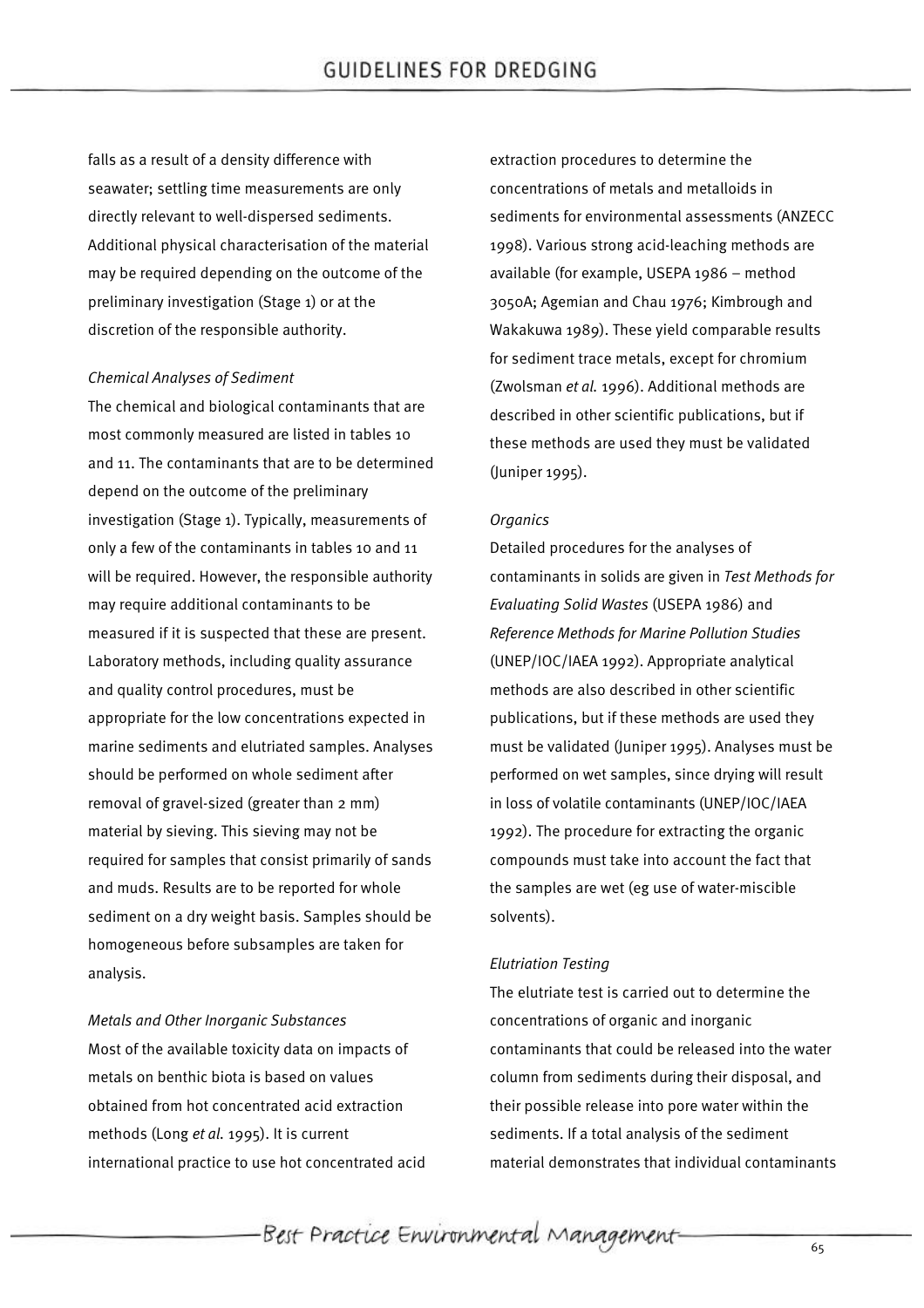are below the minimum screening level (table 12), then an elutriation test is not required. If the minimum screening level is exceeded, the need for elutriate tests should be discussed with EPA (see section 3.4). Should an elutriation test be required, the elutriate should be analysed for iron as well as those contaminants selected by EPA.

### *Elutriation Test Procedure*

The elutriation procedure is based on USEPA standard elutriation test (USEPA 1991), modified as described below.

All laboratory equipment must be thoroughly cleaned by washing with detergent, rinsed with copious quantities of tap water, soaked overnight with 10 per cent hydrochloric acid, rinsed with copious quantities of tap water again, then thoroughly rinsed with either distilled or de-ionised water before use.

Clean seawater (salinity =  $33-35$  and dissolved oxygen  $\sim$ 5 ml  $l^{-1}$ ), free of contaminants (contaminant concentrations should be below the detection limits listed in table 11), should be used for the test. The elutriation test should use water with a similar salinity to that at the disposal site but free of contaminants. The water must be collected using clean sampling techniques (USEPA 1995).

Preservatives should not be added to sediment samples or the water before the test is carried out. Sediment samples may be frozen and water to be used for the elutriation test may be refrigerated  $(4^{\circ}C)$  in the dark. Elutriate tests must be undertaken within 14 days of sample collection; elutriate solutions must be analysed within  $14$  days of preparation.

Wet sediment to be tested should be mixed with unfiltered seawater/fresh water of the correct salinity at a sediment-to-water ratio of 1:4 on a volume basis at a temperature of 20°+2°C. Volumetric displacement may be used to measure the volume of sediment. Vessels used for the elutriation test should be made from borosilicate glass or polytetrafluoroethylene (PTFE). Plastic bottles, other than PTFE must not be used.

 The sediment/water mixture is to be continuously mixed by turning the vessels end over end at a rate of 30+2 revolutions per minute for a period of 30 minutes. Mechanical agitation, using apparatus similar to that described in USEPA (1992b) method 1311, can be used for mixing. After the 30-minute mixing period, the mixture is allowed to settle for one hour.

After the one-hour settling period, the supernatant liquid is siphoned off and filtered through a 1 μm nominal pore size borosilicate glass fibre filter. Glass fibre filters must be precleaned by washing with dichloromethane, air drying, then washing with 1M hydrochloric acid followed by a distilled-water rinse. Filtration may be performed with either pressure or vacuum filtration systems that can accommodate filters with a minimum diameter of 47 mm. Filtration devices must be made of borosilicate glass or PTFE. Several filters may be required, depending on the content of fine, clay sized, particles in the sediment and the amount of elutriate solution required for the various analyses. Prefilters must not be used. At all times care should be taken to avoid contamination of the sample during the filtration step.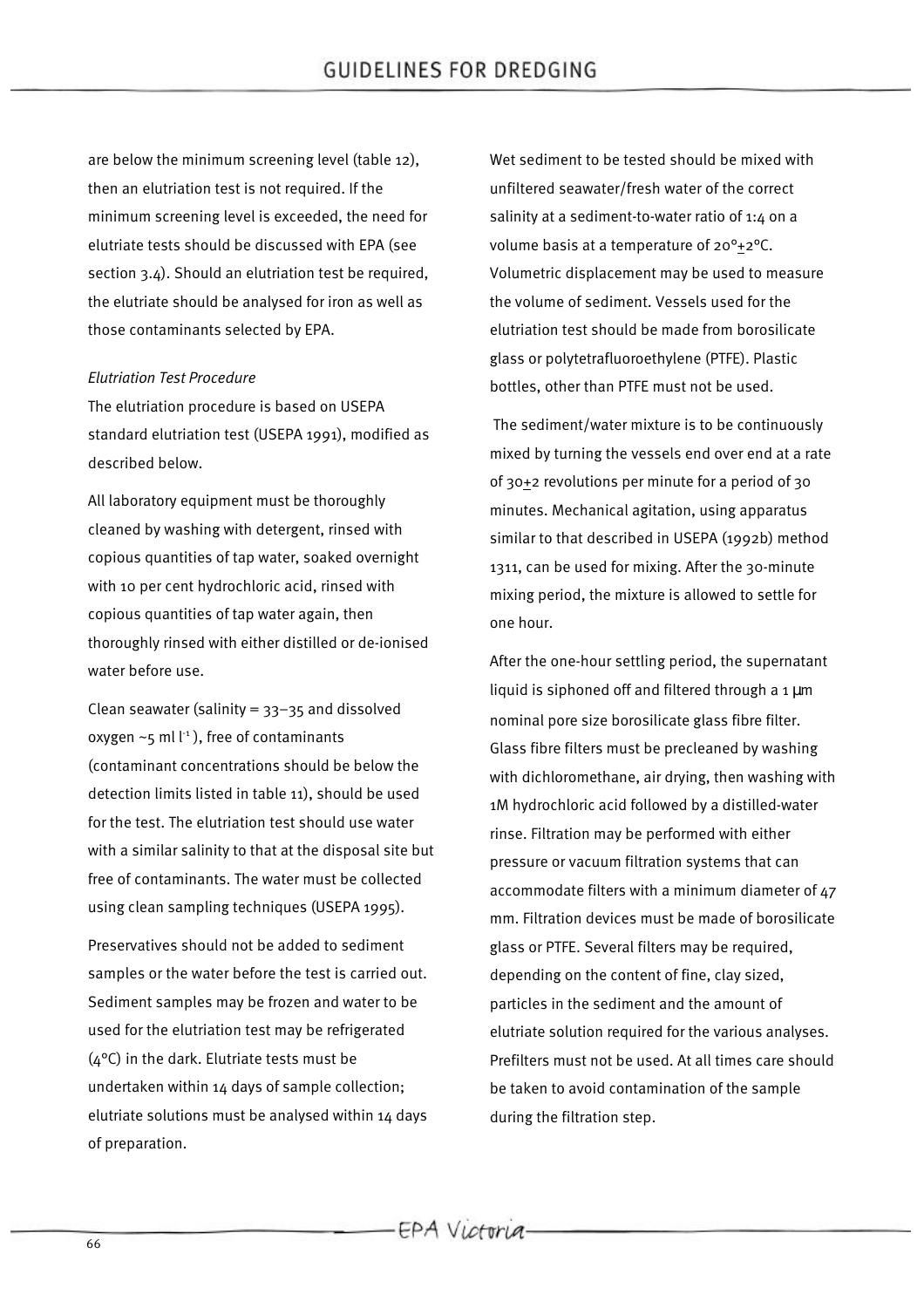The elutriate solutions should be prepared for analysis and analysed as soon as possible, but within no more than 14 days following extraction. Elutriate samples must be preserved for all analytes as required by the appropriate analytical methods

*Chemical Analyses of Elutriate Samples* Detailed procedures for the determination of inorganic variables in waters are described in *Test Methods for Evaluating Solid Waste* SW-846 (USEPA 1986), *Standard Methods for the Analysis of Water and Waste Water* (APHA 1995) and other appropriate standard methods. Additional methods are described in scientific publications. Most of the standard methods require modifications to achieve the necessary detection limits for seawater and these need to be validated (Juniper 1995).

At least 1 L of elutriate should be used for the determination of organic compounds.

The raw seawater used for the elutriate tests does not need to be analysed.

#### *Laboratory Capabilities*

Laboratories performing chemical analyses should have demonstrated expertise and experience in performing chemical analyses on marine samples. Analytical methods for marine samples must account for the effects of the high water content of sediments and the high salt content of the elutriate solutions. Direct application to these samples of methods developed for dry soils and freshwater are not valid.

Usually, laboratories will hold current accreditation and registration by NATA, or approved equivalents, for the specific operations and tests to be determined. When possible, analytical tests should have NATA endorsement and incorporate quality assurance and quality control programs in accordance with the guidelines outlined in this document. Where the responsible authority has reason to suspect the accuracy of chemical analyses, they may require replicate samples to be analysed by another laboratory.

#### *Detection Limits*

The ideal detection limits required for sediments and elutriate solutions are listed in table 11. The detection limits for organics in the elutriate solutions have been set at T/2, where T is the appropriate ANZECC (1992b) or EPA water-quality guideline value (table 12), because of analytical limitations. For inorganics, the detection limits have been set at T/10. Less rigorous detection limits for elutriate solutions may be allowed by the responsible authority if it can be shown that the detection limits listed in table 11 cannot be achieved because, for example, of deficiencies in sample volume.

-Best Practice Environmental Management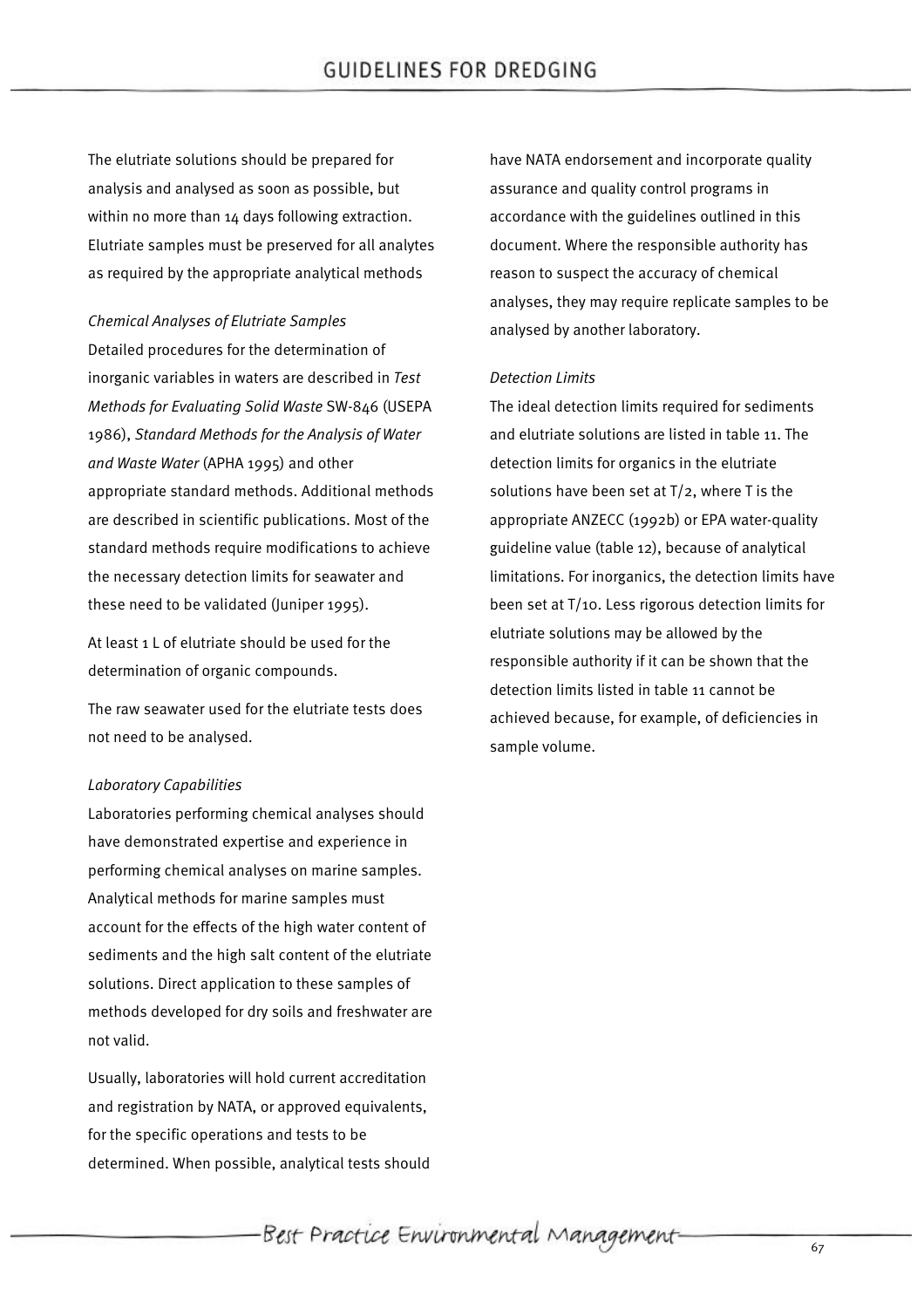# **Table 11: Desirable detection for contaminants in sediment and elutriate samples,**

#### **Indicator Desirable detection limit in sediment (**μ**g g-1 dry weight basis) Desirable detection limit in elutriate solution (**μ**g l-1 ) Sediment characteristics** Total solids % as kg dry sediment per kg wet sediment Particle size Settling times in seawater Total organic carbon Iron 0.1% Textural classification as described in table 11 Settlement time after 50% and 90% of material has settles from suspension in seawater 0.1% 50 **Organic substances** *Organochlorine insecticides* aldrin chlordane dde ddt dieldrin endosulfan endrin heptachlor lindane hexachlorobenzene *Organophosphate insecticides* chlorpyrifos demeton guthion (azinphos-methyl) malathion 0.001 (each compound) 0.005 (each compound) 0.005 0.002 0.007 0.0005 0.001 0.005 0.0015 0.005 0.0015 0.0035 0.0005 0.05 0.005 0.05 Parathion *Triazine herbicides* including: atrazine, hexazinone, metribuzin, prometryn, simazine 0.005 (each compound) 0.004 *Chlorinated Phenols* monochlorophenol 2,4-dichlorophenol trichlorophenol (total) 2,4,5-trichlorophenol tetrachlorophenol pentachlorophenol 0.05 (for each compound) 3.5 0.1 9 8 0.5

#### **based on ANZECC (1992b)**

0.1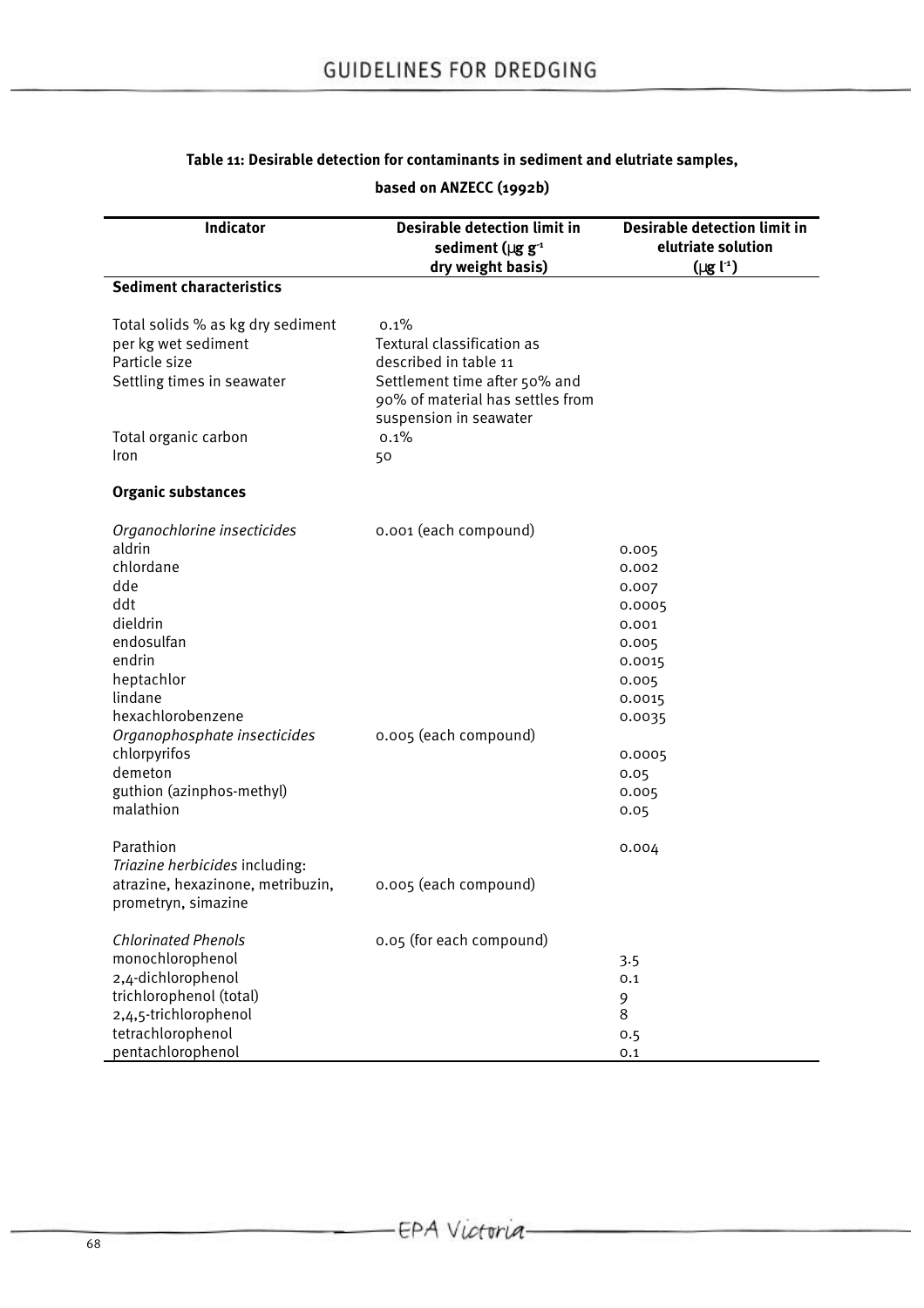| <b>Table 11 Continued</b>                                            | <b>Desirable detection limit in</b><br>sediment ( $\mu$ g g <sup>-1</sup> | <b>Desirable detection limit in</b><br>elutriate solution |
|----------------------------------------------------------------------|---------------------------------------------------------------------------|-----------------------------------------------------------|
| Indicator                                                            | dry weight basis)                                                         | $(\mu g l^{-1})$                                          |
| Polyaromatic hydrocarbons                                            |                                                                           |                                                           |
| polychlorinated biphenyls (pcb)                                      | 0.005                                                                     | 0.002                                                     |
| polychlorinated dibenzo-p-dioxins                                    | 0.00002                                                                   |                                                           |
| Polycyclic aromatic hydrocarbons                                     | 0.01 (each compound)                                                      | 0.15 (each compound)                                      |
| (PAH): naphthalene,                                                  |                                                                           |                                                           |
| acenaphthylene, acenaphthene,<br>fluorene, phenenthrene, anthracene, |                                                                           |                                                           |
| fluoranthene, pyrene,                                                |                                                                           |                                                           |
| benz[a]anthracene, chrysene,                                         |                                                                           |                                                           |
| benz[b]fluoranthene,                                                 |                                                                           |                                                           |
| benz[k]fluoranthene,                                                 |                                                                           |                                                           |
| benzo[a]pyrene, benzo[ghi]perylene,                                  |                                                                           |                                                           |
| dibenz[ah]anthracene, indeno[1,2,3-                                  |                                                                           |                                                           |
| cd]pyrene                                                            |                                                                           |                                                           |
| Petroleum hydrocarbons                                               |                                                                           |                                                           |
| total petroleum hydrocarbons                                         | 10                                                                        | 1                                                         |
| (sediments)                                                          |                                                                           |                                                           |
| soluble aromatic hydrocarbons                                        |                                                                           |                                                           |
| (elutriates)                                                         |                                                                           |                                                           |
| Organometallic                                                       |                                                                           |                                                           |
| Tributyl tin (as tin)                                                | 0.0003                                                                    | 0.0003                                                    |
| <b>Inorganic compounds</b>                                           |                                                                           |                                                           |
| Metals                                                               |                                                                           |                                                           |
| arsenic (As)                                                         | 0.5                                                                       | 0.5                                                       |
| cadmium (Cd)                                                         | 0.1                                                                       | 0.2                                                       |
| copper (Cu)                                                          | 0.5                                                                       | 0.5                                                       |
| chromium (Cr)                                                        | 0.5                                                                       | 0.5                                                       |
| mercury (Hg)                                                         | 0.01                                                                      | 0.01                                                      |
|                                                                      |                                                                           |                                                           |
| nickel (Ni)                                                          | 0.5                                                                       | 1.5                                                       |
| lead (Pb)<br>selenium (Se)                                           | $\mathbf{1}$                                                              | 0.5                                                       |
| silver (Ag)                                                          | 0.01<br>0.1                                                               | $\overline{7}$<br>0.1                                     |
| zinc(Zn)                                                             | 0.5                                                                       | 2.0                                                       |
| Non-metals                                                           |                                                                           |                                                           |
| cyanide (Cn)                                                         | 0.01                                                                      | 0.5                                                       |
| ammonia (undissociated)                                              | 0.1                                                                       | 0.8                                                       |
| sulphide                                                             | 0.1                                                                       | 0.02                                                      |
| fluoride                                                             |                                                                           | 150                                                       |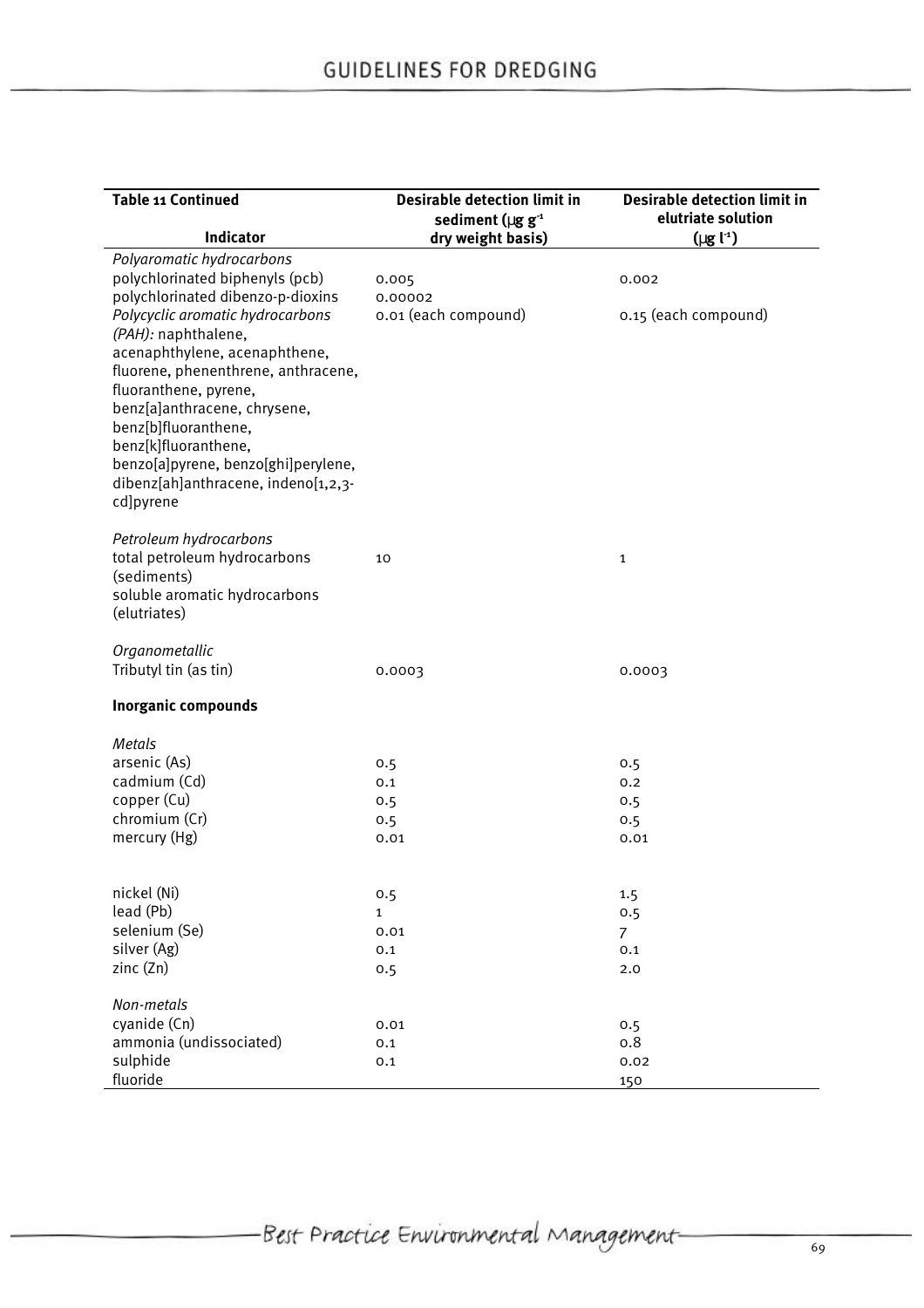| <b>Table 11 Continued</b><br><b>Indicator</b>  | <b>Desirable detection limit in</b><br>sediment ( $\mu$ g g <sup>-1</sup><br>dry weight basis) | <b>Desirable detection limit in</b><br>elutriate solution<br>$(\mu g l^{-1})$ |  |
|------------------------------------------------|------------------------------------------------------------------------------------------------|-------------------------------------------------------------------------------|--|
| <b>Other</b>                                   |                                                                                                |                                                                               |  |
| pH<br>pE                                       | 0.1 units<br>0.1 units                                                                         | 0.1<br>$0.1$ ml $1^{-1}$                                                      |  |
| dissolved oxygen<br>radionuclides <sup>*</sup> | 0.1 ml $l^{-1}$<br>1 Becquerels $g-1$                                                          | 12 Becquerels l <sup>-1</sup>                                                 |  |

Where there is the possibility of contamination of the sediment or water with radionuclides then the responsible authority may require appropriate investigations to be undertaken. Naturally occurring K<sup>40</sup> is the major contributor to the total radioactivity of sediments. K is mainly in clay minerals and the highest values are about 1 Bq  $s_1$  dry weight. Where there is a contribution by thorium in heavy minerals, such as is found in commercially exploited beach sands, the activity can be higher; and these should be subject to control when they occur. Seawater of salinity 35 contains  $K^{40}$  at 12 Bq  $l^4$  – this is the maior contributor to the radiation. The limits for total radioactivity in seawater cannot be below this (J.D. Smith 1997, pers comm 1997).

#### *Quality Assurance and Quality Control*

Results for quality control samples should ideally be reported for each batch of 10 to 20 samples. ANZECC (1998) emphasises that quality assurance practices should include the following procedures for the analyses of all water and sediment samples.

- Incorporation of one laboratory blank. Results for blanks should be at or close to the detection limit of the method used. The statement of analytical results should note whether results were corrected for the blank values.
- One container blank in cases where volatile compounds are required.
- For metals, one standard reference material (for example, BCSS-1 for sediment; USEPA quality control samples for elutriates). The values obtained should be within the certified range, where results lie outside this

range analyses should be qualified as either high or low.

- For organics, one sample spiked with variables being determined (or surrogate spike for organochlorine compounds). Recoveries should be between 60 and 125 per cent.
- One triplicate sample to determine the precision of analysis. Three uniquely labelled samples should be collected in the field and their standard deviation and co-efficient of variation documented.
- One sample should be analysed from a previous batch (if more than one batch is involved) to determine the variation between batches.

The responsible authority may approve an alternative quality assurance strategy, particularly where fewer than 10 samples are to be analysed.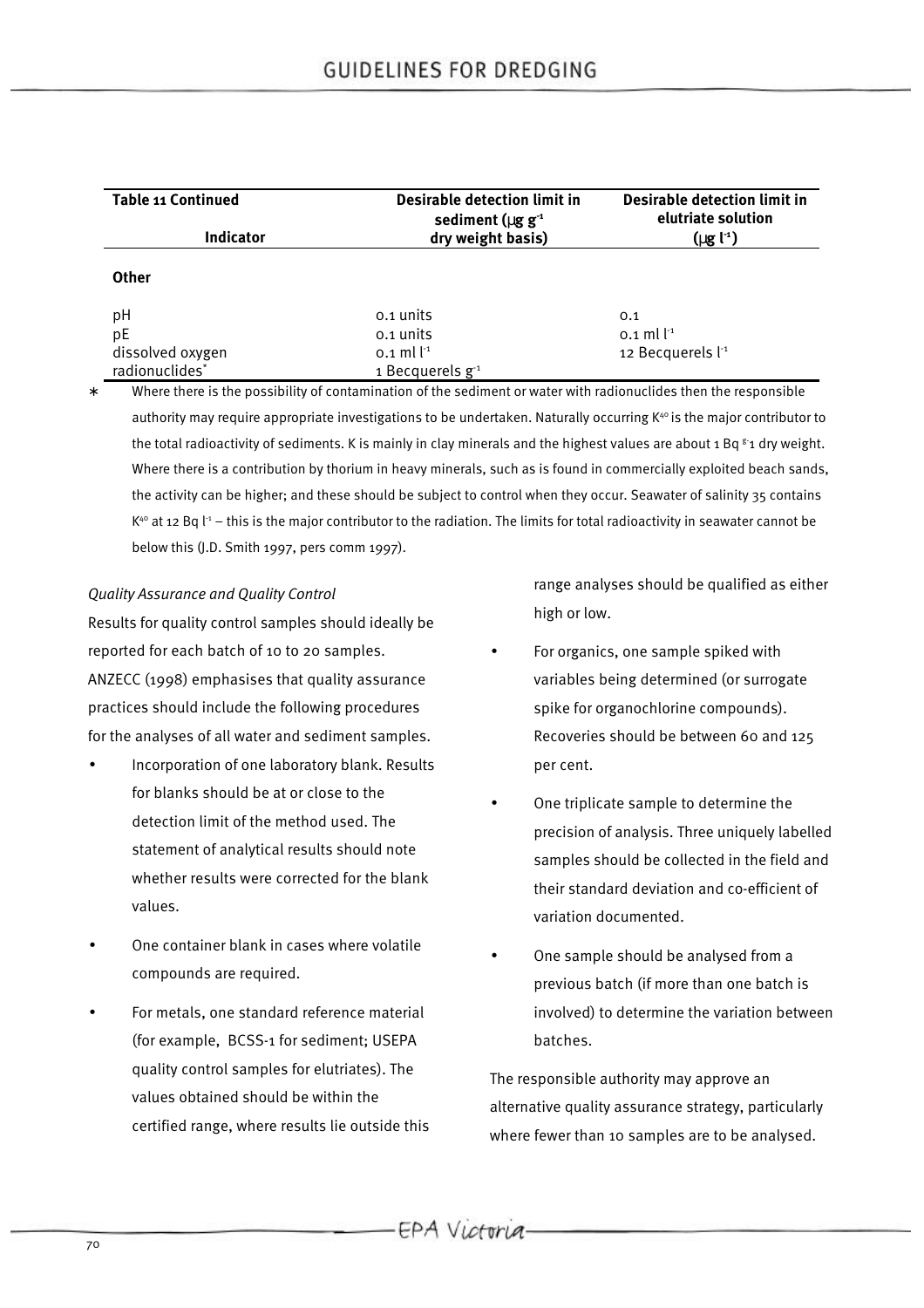#### **Stage 3 – Assessment Against Sediment and Water Quality Guidelines**

#### *Sediments*

The assessment of the contamination status of dredged sediments is made on the basis of whether the concentrations of contaminants comply with the appropriate sediment and elutriate guideline concentrations. Figure 2 provides a summary of the sequential decision-making process and is based on the following scheme.

- If the geometric mean concentrations of all contaminants in the sediment to be dredged are less than the minimum screening level, or twice the background where this applies, the sediment is considered clean. The allowable concentrations based on levels found to cause toxic effects (ANZECC 1998), and values that are twice the background concentration of uncontaminated sediments in Port Phillip Bay are listed in table 12.
- If the geometric mean concentration of one or more of the contaminants in the sediment to be dredged lies between the allowable concentration and the maximum screening level listed in table 12, sediment is classified as moderately contaminated. Until suitable toxicity tests are developed for local species, the acceptability of moderately contaminated spoil for unconfined sea disposal will be determined based on the practicality and likely cost of the alternatives, as well as the likelihood of significant toxicity based on the number of contaminants and the extent to which the low screening level is exceeded by each. Once suitable toxicity

tests are developed for local species, direct measurement of sediment toxicity will be required; decisions regarding the suitability of such sediments for unconfined disposal will be based on the results of sediment toxicity tests.

If the geometric mean concentration of one or more contaminants in the sediment to be dredged lies above the maximum concentrations listed in table 12, the responsible authority may not approve the proposal. The proponent should investigate the cost and feasibility of all possible alternatives to unconfined sea disposal. The proponent may also negotiate with the responsible authority regarding additional tests which could be performed to assist with an assessment decision. Such tests may include ecotoxicity and bio-accumulation studies outlined in Stage 4.

Once suitable sediment toxicity tests are developed for local species, toxicity tests are likely to be required for all sediments classified as moderately or highly contaminated. There are no tests yet approved for this purpose in Australia, but they are currently being developed.

Where the high screening level is exceeded, the sediment is considered highly contaminated and disposal at sea is unlikely to be acceptable unless extensive testing indicates it is not toxic, either directly or through bio-accumulation. Alternatively, rather than undertake extensive chemical and biological testing, proponents dealing with contaminated sediment may elect to consider land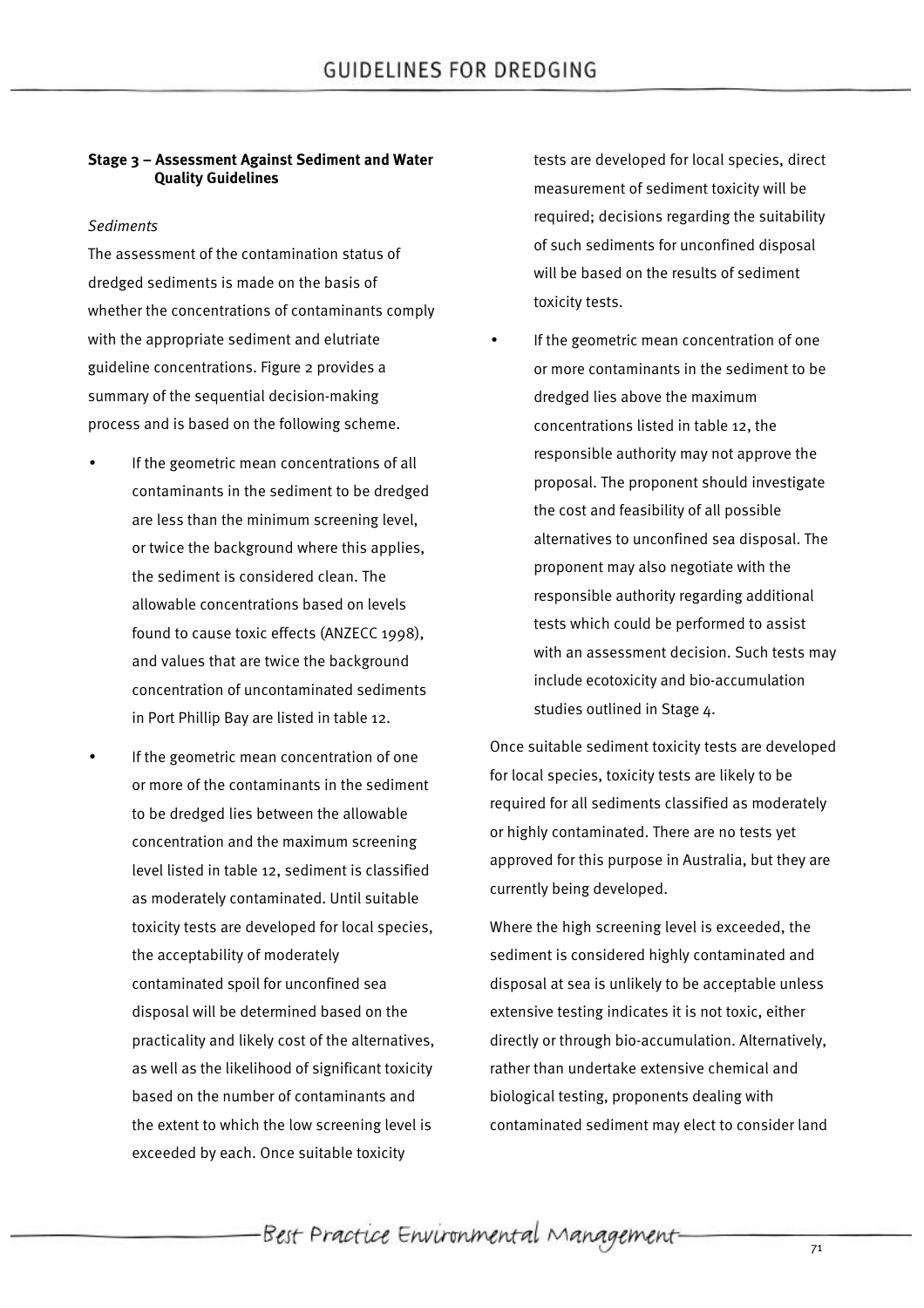or other disposal options as described in section 3.5.

# *Water Quality*

Elutriate tests will be required when there is inadequate information to demonstrate that relevant water-quality criteria will not be exceeded after allowing for mixing that occurs within four hours of dumping (see section 3.4).

# **Stage 4—Biological Testing and Monitoring**

# *Ecotoxicology and Bio-Accumulation*

There may be circumstances where toxicity and bioaccumulation tests are needed to assess a dredging proposal. At the discretion of the responsible authority, tests may be required for any of the following:

- Toxicity of elutriate to biota, involving watercolumn bio-assays (elutriation test) in order to determine the potential toxicity/impact of dissolved and suspended contaminants on organisms in the water column. The test organisms should be representative of sensitive water-column organisms occurring at the disposal site(s).
- Toxicity of dredge spoil to infauna (bottomdwelling organisms), to determine the potential toxicity of the dredged materials to benthic organisms at the disposal site(s). The test organisms should ideally represent sensitive infaunal organisms occurring at the disposal site.
- Bio-availability and bio-accumulation of contaminants such as heavy metals and organics that are present in many marine

systems, either from natural weathering processes (for example, metals) or from anthropogenic inputs (for example, metals, organochlorine insecticides). These substances may bio-accumulate in the tissues of animals, either by respiration, ingestion or sorption, to levels which threaten the health of organisms or their consumers.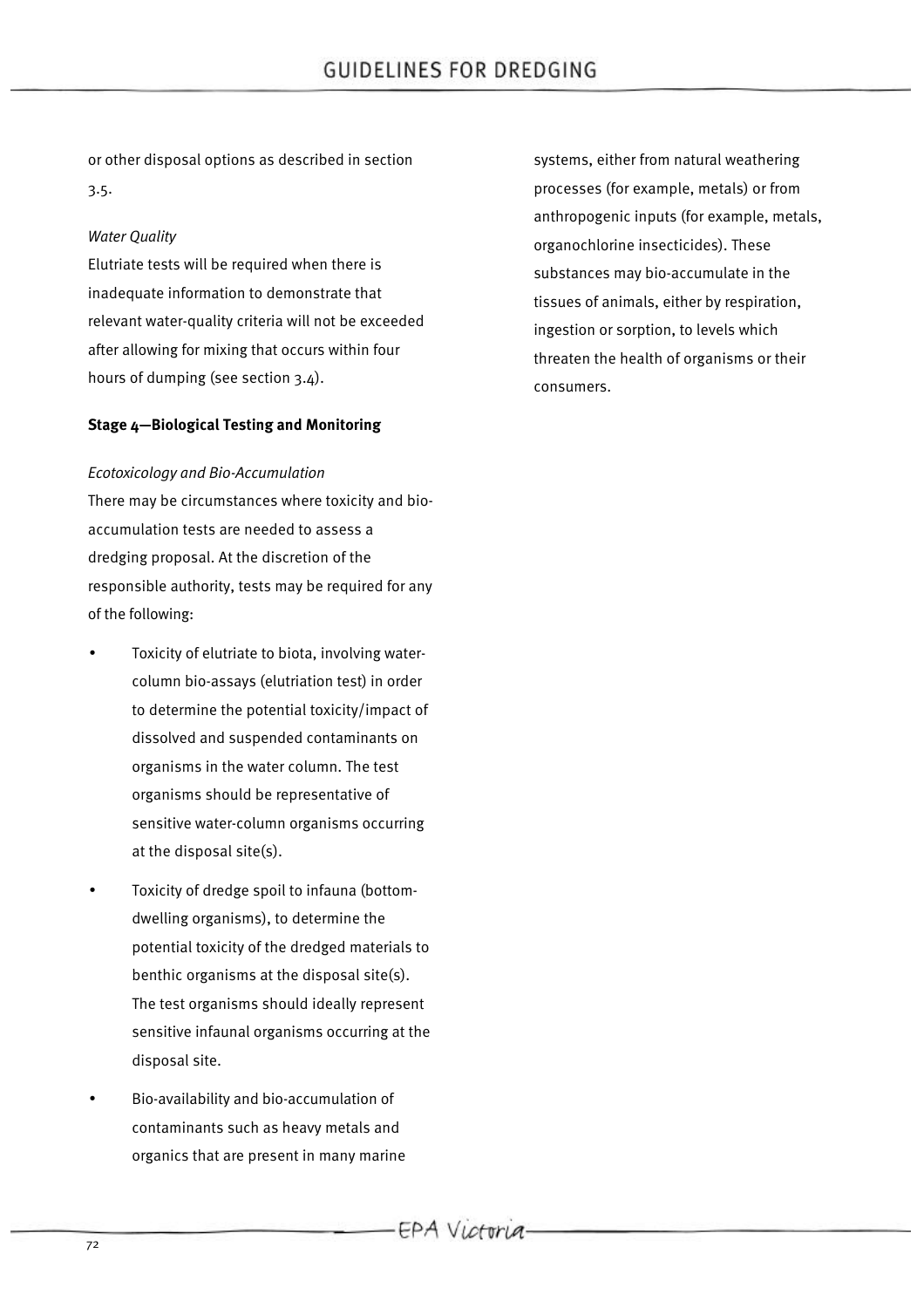**Table 12: Minimum and maximum screening levels for contaminants for sediments (ANZECC 1998, ANZECC - ARMCANZ, 2001) and twice background levels for selected contaminants in Port Phillip Bay. Water-quality guidelines for elutriate solutions are also shown. Consult the responsible authority for contaminants not listed**

| Indicator                                                                                      | <b>Minimum</b><br>screening<br>level<br>$\mu$ g g <sup>-1</sup> dry<br>weight | <b>Maximum</b><br>screening<br>level<br>$\mu$ g g <sup>-1</sup> dry<br>weight | <b>Twice background</b><br>level (2 x central<br><b>Port Phillip Bay</b><br>sediments) <sup>a</sup><br>$\mu$ g g <sup>-1</sup> dry weight | <b>Water-quality</b><br>guideline <sup>b</sup><br>$\mu$ g L <sup>-1</sup> |
|------------------------------------------------------------------------------------------------|-------------------------------------------------------------------------------|-------------------------------------------------------------------------------|-------------------------------------------------------------------------------------------------------------------------------------------|---------------------------------------------------------------------------|
| Organic substances*                                                                            |                                                                               |                                                                               |                                                                                                                                           |                                                                           |
| Organochlorine insecticides<br>aldrin<br>chlordane<br>DDE                                      | 0.0005<br>0.0022                                                              | 0.006<br>0.027                                                                | 0.002<br>0.002                                                                                                                            | 0.03<br>(freshwater)                                                      |
| DDD<br><b>DDT</b>                                                                              | 0.002                                                                         | 0.02                                                                          | 0.004                                                                                                                                     | 0.006<br>(freshwater)                                                     |
| total DDT<br>dieldrin<br>endrin                                                                | 0.0016<br>0.00002<br>0.00002                                                  | 0.046<br>0.008<br>0.008                                                       | 0.006<br>0.002                                                                                                                            | 0.004                                                                     |
| heptachlor<br>lindane<br>hexachlorobenzene<br>Organophosphorus insecticides                    | 0.0032                                                                        | 0.001                                                                         | 0.002                                                                                                                                     | 0.01 (freshwater)<br>0.05                                                 |
| chlorpyrifos                                                                                   |                                                                               |                                                                               | 0.04 (each<br>compound)                                                                                                                   | $2 \times 10^{-8}$                                                        |
| guthion (azinphos-methyl)<br>malathion<br>parathion                                            |                                                                               |                                                                               |                                                                                                                                           | 0.01 (freshwater)<br>0.002<br>(freshwater)<br>0.0007<br>(freshwater)      |
| Triazine herbicides including:<br>atrazine, hexazinine,<br>metribuzin,<br>promethryn, simazine |                                                                               |                                                                               | o.2 (each<br>compound)                                                                                                                    | o.2 (freshwater)                                                          |
| Chlorinated phenols<br>monochlorophenol<br>trichlorophenols                                    |                                                                               |                                                                               | 0.006 (each<br>compound)                                                                                                                  | 160 (freshwater)<br>3 (freshwater)                                        |
| tetrachlorophenols                                                                             |                                                                               |                                                                               | 0.002 (each<br>compound)                                                                                                                  | 10 (freshwater)                                                           |
| pentachlorophenols                                                                             |                                                                               |                                                                               | 0.006 (each<br>compound)                                                                                                                  | 11                                                                        |
| PCBs & Dioxins<br>polychlorinated biphenyls<br>$(PCB)$ – total                                 | 0.023                                                                         | 0.18                                                                          |                                                                                                                                           |                                                                           |
| polychlorinated dibenzo-p-<br>dioxins                                                          |                                                                               |                                                                               | 0.000356                                                                                                                                  |                                                                           |

-Best Practice Environmental Management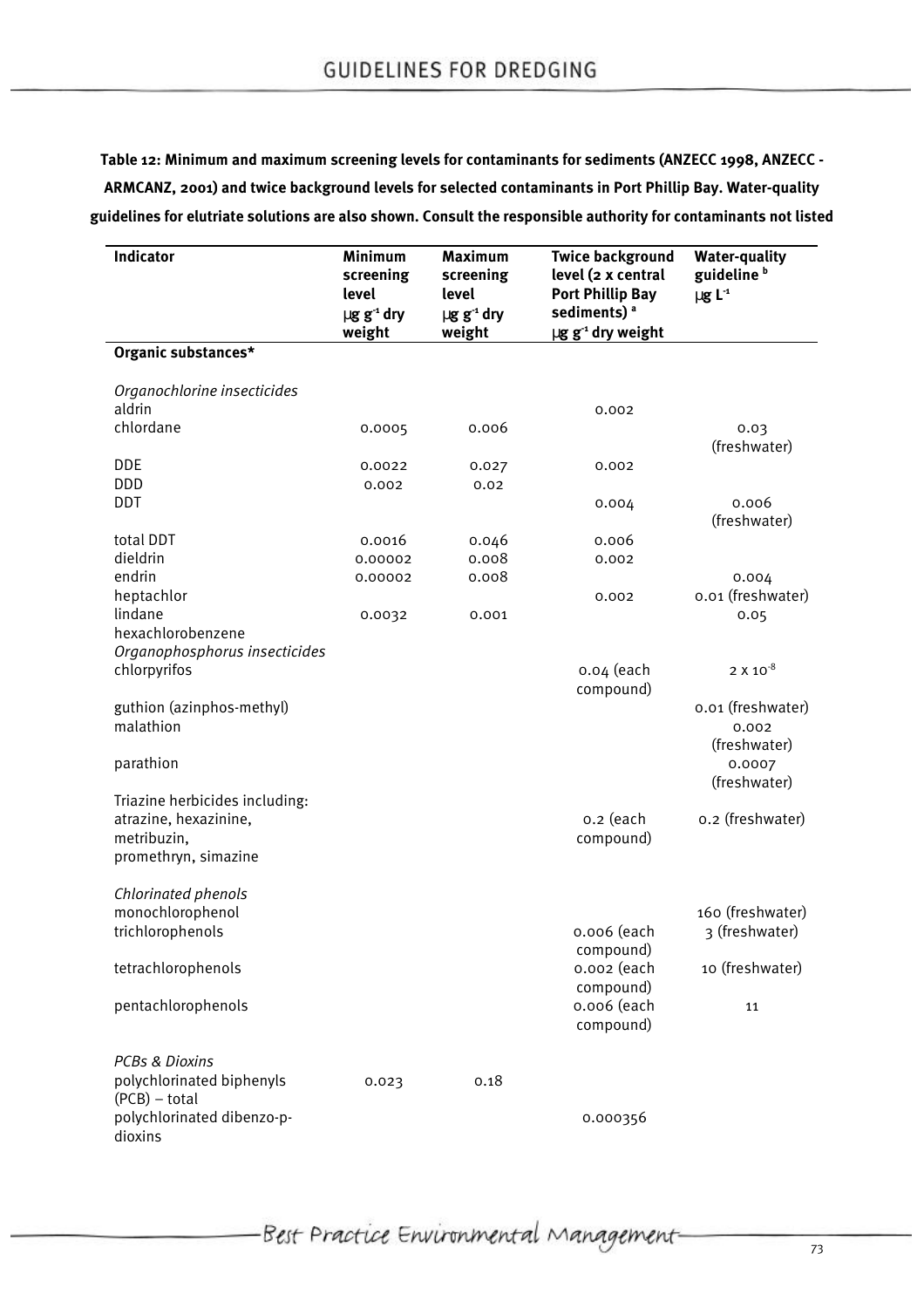| Table 12 continued                    | Minimum<br>screening                  | <b>Maximum</b><br>screening           | <b>Twice background</b><br>level (2 x central            | <b>Water-quality</b><br>guideline <sup>b</sup> |
|---------------------------------------|---------------------------------------|---------------------------------------|----------------------------------------------------------|------------------------------------------------|
| <b>Indicator</b>                      | level                                 | level                                 | <b>Port Phillip Bay</b>                                  | $\mu$ g L <sup>-1</sup>                        |
|                                       | $\mu$ g g <sup>-1</sup> dry<br>weight | $\mu$ g g <sup>-1</sup> dry<br>weight | sediments) <sup>a</sup><br>µg g <sup>-1</sup> dry weight |                                                |
|                                       |                                       |                                       |                                                          |                                                |
| Polycyclic aromatic                   |                                       |                                       |                                                          |                                                |
| hydrocarbons (PAH):                   |                                       |                                       |                                                          |                                                |
| naphthalene                           | 0.16                                  | 2.1                                   | 0.02                                                     | 50                                             |
| acenaphthalene                        | 0.044                                 | 0.64                                  | 0.02                                                     |                                                |
| acenaphthene                          | 0.016                                 | 0.5                                   | 0.01                                                     |                                                |
| fluorene                              | 0.019                                 | 0.54                                  | 0.01                                                     |                                                |
| phenanthrene                          | 0.240                                 | 1.5                                   | 0.03                                                     |                                                |
| anthracene                            | 0.085                                 | 1.1                                   | 0.02                                                     |                                                |
| 2-methylnaphthalene                   | 0.070                                 | 0.37                                  | 0.02                                                     |                                                |
| low molecular weight PAHs             | 0.552                                 | 3.16                                  |                                                          |                                                |
| fluoranthene                          | 0.600                                 | 5.1                                   | 0.07                                                     |                                                |
| pyrene                                | 0.665                                 | 2.6                                   | 0.07                                                     |                                                |
| benzo[a]anthracene                    | 0.261                                 | 1.6                                   | 0.04                                                     |                                                |
| chrysene                              | 0.384                                 | 2.8                                   | 0.05                                                     |                                                |
| benzo[a]pyrene                        | 0.430                                 | 1.6                                   | 0.05                                                     |                                                |
| dibenz[a,h]anthracene                 | 0.063                                 | 0.260                                 | 0.06                                                     |                                                |
| high Molecular weight PAHs            | 1.7                                   | 9.6                                   |                                                          |                                                |
| indeno[1,2,3-cd]pyrene                |                                       |                                       | 0.06                                                     |                                                |
| benzo[ghi]perylene                    |                                       |                                       | 0.06                                                     |                                                |
| benz[b]fluoranthene                   |                                       |                                       | 0.07                                                     |                                                |
| benz[k]fluoranthene                   |                                       |                                       | 0.06                                                     |                                                |
| <b>Total PAHs</b>                     | 4.00                                  | 45.0                                  | 0.4                                                      |                                                |
|                                       |                                       |                                       |                                                          |                                                |
| Petroleum hydrocarbon                 |                                       |                                       |                                                          |                                                |
| total petroleum hydrocarbons<br>(TPH) |                                       |                                       | 29                                                       |                                                |
| soluble aromatic hydrocarbons         |                                       |                                       |                                                          | 3 (freshwater)                                 |
| Miscellaneous organics                |                                       |                                       |                                                          |                                                |
| Tributyl tin (as tin)                 | 0.005                                 | 0.07                                  |                                                          | 0.0004                                         |
| <b>Inorganic substances</b>           |                                       |                                       |                                                          |                                                |
| Metals                                |                                       |                                       |                                                          |                                                |
| arsenic (As)                          |                                       |                                       |                                                          |                                                |
|                                       | 20                                    | 70                                    | 20                                                       |                                                |
| cadmium (Cd)<br>copper (Cu)           | 15                                    | 10                                    | 0.30                                                     | 0.70                                           |
|                                       | 65                                    | 270                                   | 13                                                       | 0.30                                           |
| chromium (Cr)                         | 80                                    | 370                                   | 79                                                       | 0.14                                           |
| mercury (Hg)                          | 0.15                                  | 1.0                                   | 0.12                                                     | 0.10                                           |
| nickel (Ni)                           | 21                                    | 52                                    | 46                                                       | 14                                             |
| lead (Pb)                             | 50                                    | 220                                   | 24                                                       | 2.2                                            |
| selenium (Se)                         |                                       |                                       | 0.50                                                     |                                                |
| silver (Ag)                           | $\mathbf 1$                           | 3.7                                   | 128                                                      | 0.8                                            |
| zinc(Zn)                              | 200                                   | 410                                   |                                                          | $\overline{7}$                                 |
| Non-metals                            |                                       |                                       |                                                          |                                                |
| cyanide (Cn)                          |                                       |                                       |                                                          | $\overline{2}$                                 |
| ammonia (NH4)                         |                                       |                                       |                                                          | 490                                            |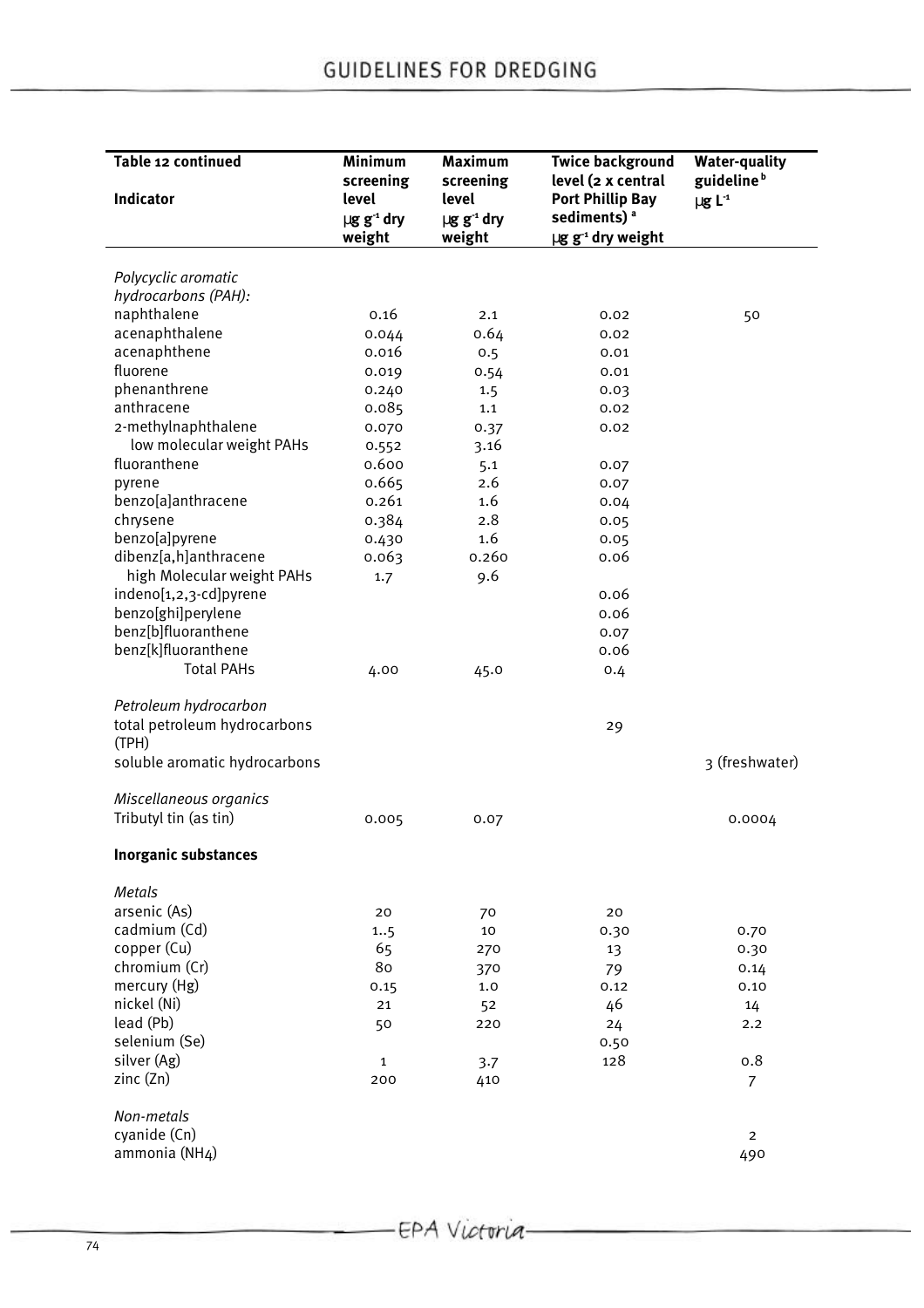| Table 12 continued                         | <b>Minimum</b><br>screening                    | <b>Maximum</b><br>screening                    | <b>Twice background</b><br>level (2 x central                                            | <b>Water-quality</b><br>guideline <sup>b</sup> |
|--------------------------------------------|------------------------------------------------|------------------------------------------------|------------------------------------------------------------------------------------------|------------------------------------------------|
| <b>Indicator</b>                           | level<br>$\mu$ g g <sup>-1</sup> dry<br>weight | level<br>$\mu$ g g <sup>-1</sup> dry<br>weight | <b>Port Phillip Bay</b><br>sediments) <sup>a</sup><br>$\mu$ g g <sup>-1</sup> dry weight | $\mu$ g L <sup>-1</sup>                        |
| <b>Other</b><br>radionuclides <sup>c</sup> | 2 Becquerel<br>$g-1$                           | 2 Becquerel<br>$g-1$                           |                                                                                          |                                                |

Screening levels for all organic contaminants are normalised to 1% organic carbon. If the sediment content is markedly different from 1%, the guideline value should be adjusted. More organic carbon in sediment reduces the toxicity of organic contaminants.

a Background levels were compiled from Bremner et al. (1990), Maunsell (1993), EPA (1995c), EPA (1995d), Fabris et al. (1994), Maunsell (1995). For organic compounds, such as organochlorine, organophosphate insecticides and herbicides, the values listed are twice the detection limits quoted in EPA (1995d).

b Values are from the NWQMS (ANZECC - ARMCANZ; 2001).

c Where there is the possibility of contamination of the sediment with radionuclides, the responsible authority may require further investigations to be undertaken. Naturally occurring K40 is the major contributor to the total radioactivity of sediments. The K is mainly in clay minerals and the highest values are about 1 Bq.g-1 dry weight. Where there is a contribution by thorium in heavy minerals, such as is found in commercially exploited beach sands, the activity can be higher; these should be subject to control when they occur (J.D. Smith 1997, Chemistry Department, University of Melbourne, pers comm).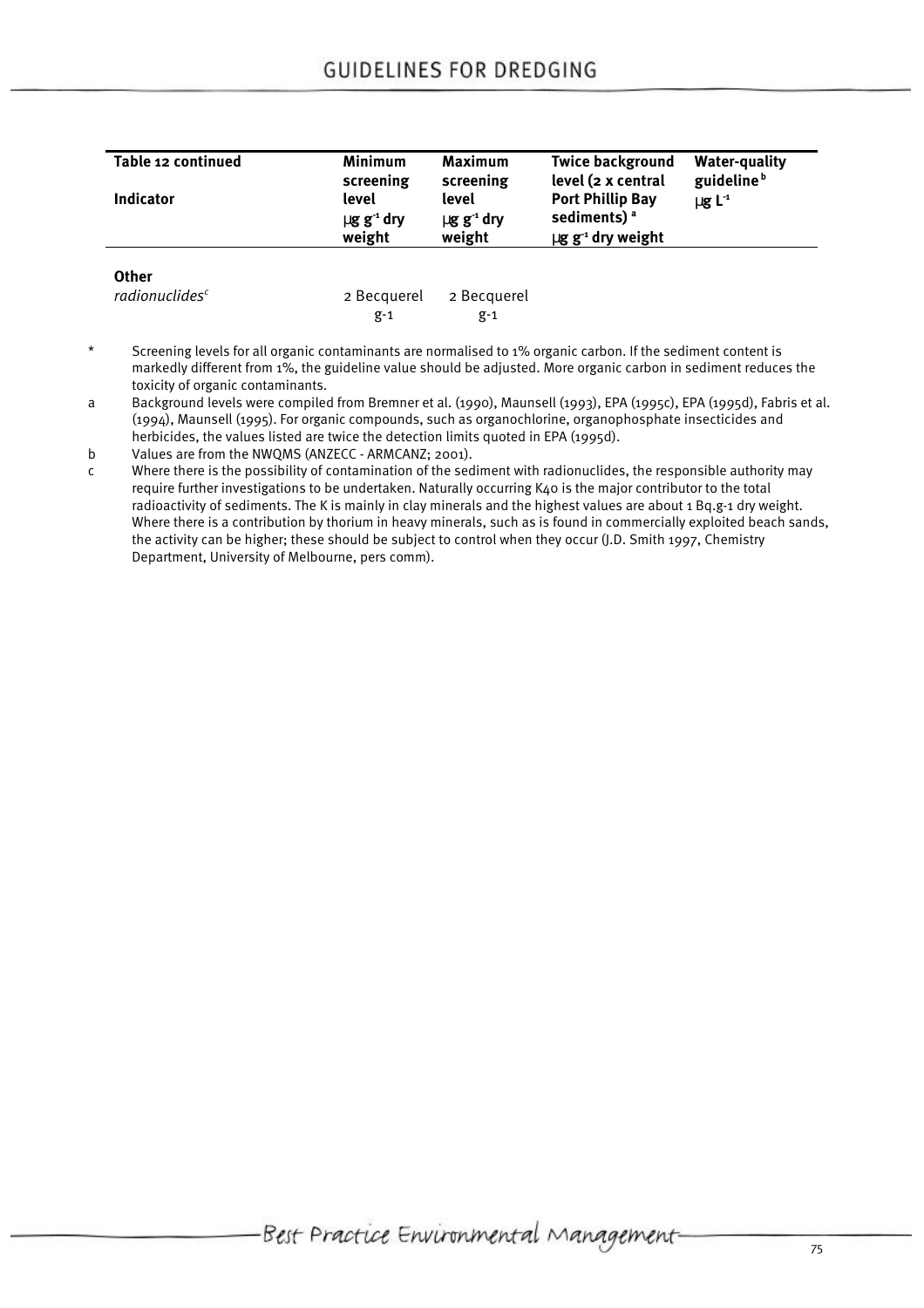#### **APPENDIX 4: ESTIMATED NUTRIENT RELEASE BY DREDGING**

Dredging releases water held within the sediment, and this pore water typically contains higher levels of nutrients than in the water column above. The ecological influence of these additional nutrients depends on background concentrations in the water column as well as on the amount of nutrient released during dredging. This in turn depends on the rate of dredging, depth of dredging, the proportion of pore water released at the disposal site and the rate of dilution of the released pore water. The amount of nutrient in the sediments depends on the porosity of the sediments and the concentration of nutrients in the pore water. The model below estimates nutrient release by

dredging. The numerical example is a near worstcase scenario based on dredging with a large dredge, similar to that used to deepen the Geelong Channel in 1997. Nutrient release with smaller dredges, and so forth, can be estimated directly from the model.

#### **Model**

summarised in table 13.

Mass of nutrient released/day = pore water concentration ( $\mu$ mol.L<sup>-1</sup>) × volume dredged/day (L)  $\times$  porosity  $\times$  proportion of pore water released  $\times$ formula weight…………………………...Equation (1) Representative nutrient concentrations in pore water for different regions of Port Phillip Bay are

| Nutrient      | Corio Bay      | Werribee and | Central Port | Hobsons | Eastern Sandy    |
|---------------|----------------|--------------|--------------|---------|------------------|
|               |                | Geelong Arm  | Phillip Bay  | Bay     | Port Phillip Bay |
| $NH_{A}$ -N   | 50             | 50           | 20           | 200     | 30               |
| $NO2+NO3 - N$ | $\overline{2}$ | 1            | $\mathbf{1}$ | 1       | 1                |
| $POA - P$     | 25             | 25           | 10           | 50      | 10               |
| $SiO4-Si$     | 100            | 100          | 100          | 300     | 100              |

**Table 13: Nutrient concentrations in pore water (**μ**mol.L-1) from different regions of Port Phillip Bay, representative values from Nicholson et al. 1996**

Release rates of nutrients/day (table  $14$ ) were estimated using the model in Equation (1), the nutrient concentrations in table 1, and the following assumptions:

| Volume dredged/day                        | 10,000 $ m3$ |
|-------------------------------------------|--------------|
| Depth dredged                             | 1 M          |
| Proportion of pore water released at site | 0.50         |
| Porosity                                  | 0.8          |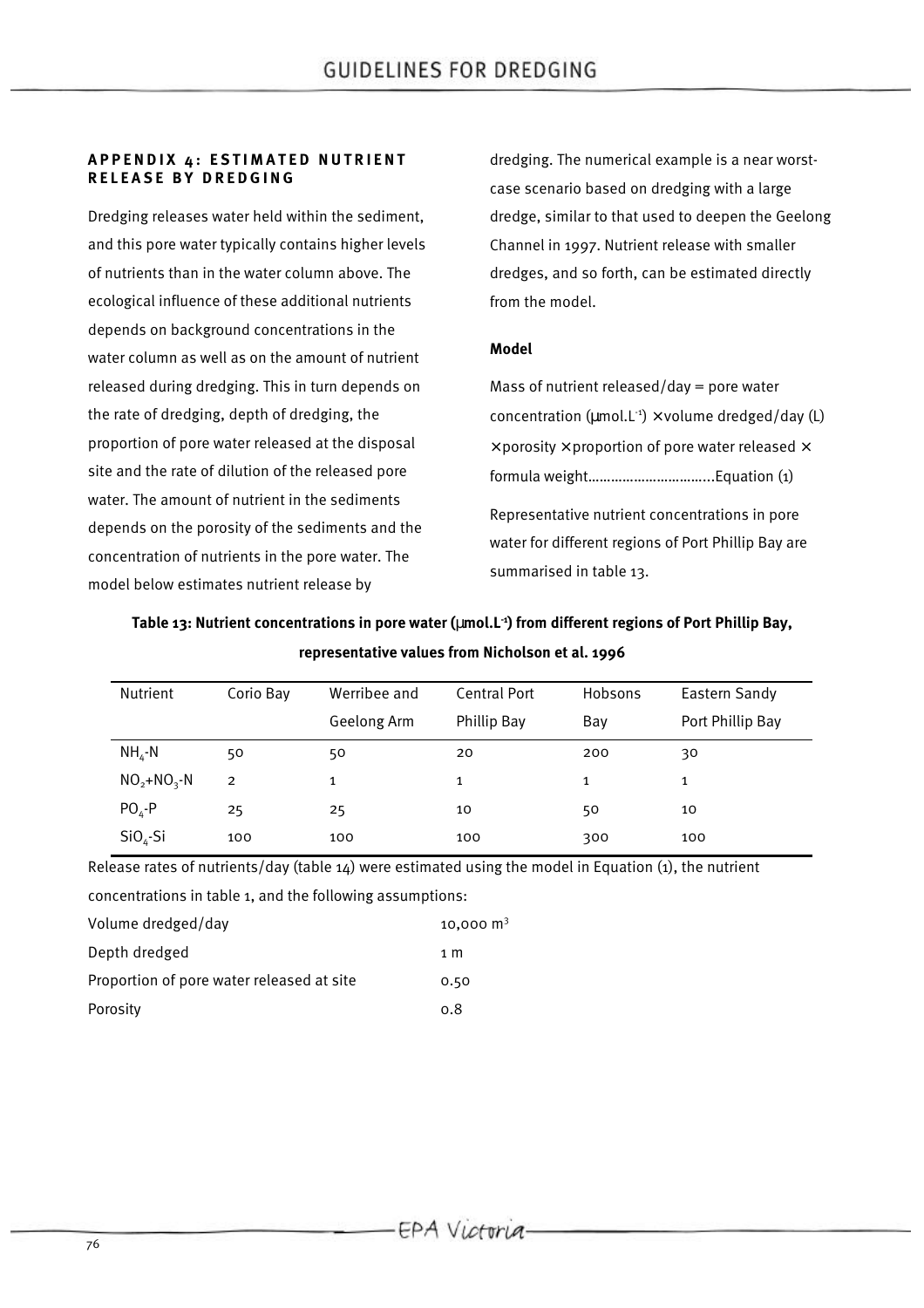| Nutrient      | Corio Bay | Werribee and | <b>Central Port</b> | Hobsons | Eastern Sandy    |
|---------------|-----------|--------------|---------------------|---------|------------------|
|               |           | Geelong Arm  | Phillip Bay         | Bay     | Port Phillip Bay |
| $NH_{A}$ -N   | 2.8       | 2.8          | 1.1                 | 11.2    | 1.7              |
| $NO2+NO3 - N$ | 0.1       | 0.1          | 0.1                 | 0.1     | 0.1              |
| $POA - P$     | 3.1       | 3.1          | 1.2                 | 6.2     | 1.2              |
| $SiO_{A}$ -Si | 11.2      | 11.2         | 11.2                | 33.6    | 11.2             |

**Table 14: Estimated release rates of nutrients (kg/day), using data from table 1, equation 1, and the assumptions on the previous page**

The above values may be compared to nutrients in Port Phillip Bay–Werribee Treatment Plant and the Yarra River. Release rates from these sources are summarised in table 15. The increase in concentration of nutrients in the water column following disposal of dredge spoil depends upon the rate of dilution, which depends on a range of oceanographic factors such as currents, mixing, waves, etc. Approximate estimates of increased nutrient concentrations in the water column following dredging for different areas of Port Phillip Bay are summarised in table 16, using the release rates summarised in table 14. Estimates are near worst-case scenarios, and are estimated below by assuming that spoil is disposed in an area 500 m $\times$ 

200 m and in a depth of 15 m, so that pore water released from the spoil is well mixed throughout the water column.

The model assumes:

| depth of water over disposal site 15 m              |                               |  |  |  |  |  |
|-----------------------------------------------------|-------------------------------|--|--|--|--|--|
| area of disposal site                               | 500 $m \times$ 200 m          |  |  |  |  |  |
| dilution volume                                     | 1,500,000 $\,$ m <sup>3</sup> |  |  |  |  |  |
| concentration increase/day = Nutrient release       |                               |  |  |  |  |  |
| rate/volume of receiving water $\times$ formula     |                               |  |  |  |  |  |
|                                                     |                               |  |  |  |  |  |
| Increased nutrient levels described in table 16 may |                               |  |  |  |  |  |
| be compared to background levels of these           |                               |  |  |  |  |  |

nutrients, which are summarised in table 17.

**Table 15: Typical release rates (kg/day) of nutrients from major sources in Port Phillip Bay, Longmore et al. 1996**

| <b>Nutrient</b> | Western<br>Western Treatment |               | Yarra River |
|-----------------|------------------------------|---------------|-------------|
|                 | Treatment                    | Plant, winter |             |
|                 | Plant, summer                |               |             |
| $NH_{A}$ -N     | 1,500                        | 11,300        | 430         |
| $NO2+NO3-N$     | 400                          | 600           | 1,500       |
| $POA-P$         | 1,000                        | 2,800         | 923         |
| $SiO4-Si$       | 2,900                        | 3,700         | 10,684      |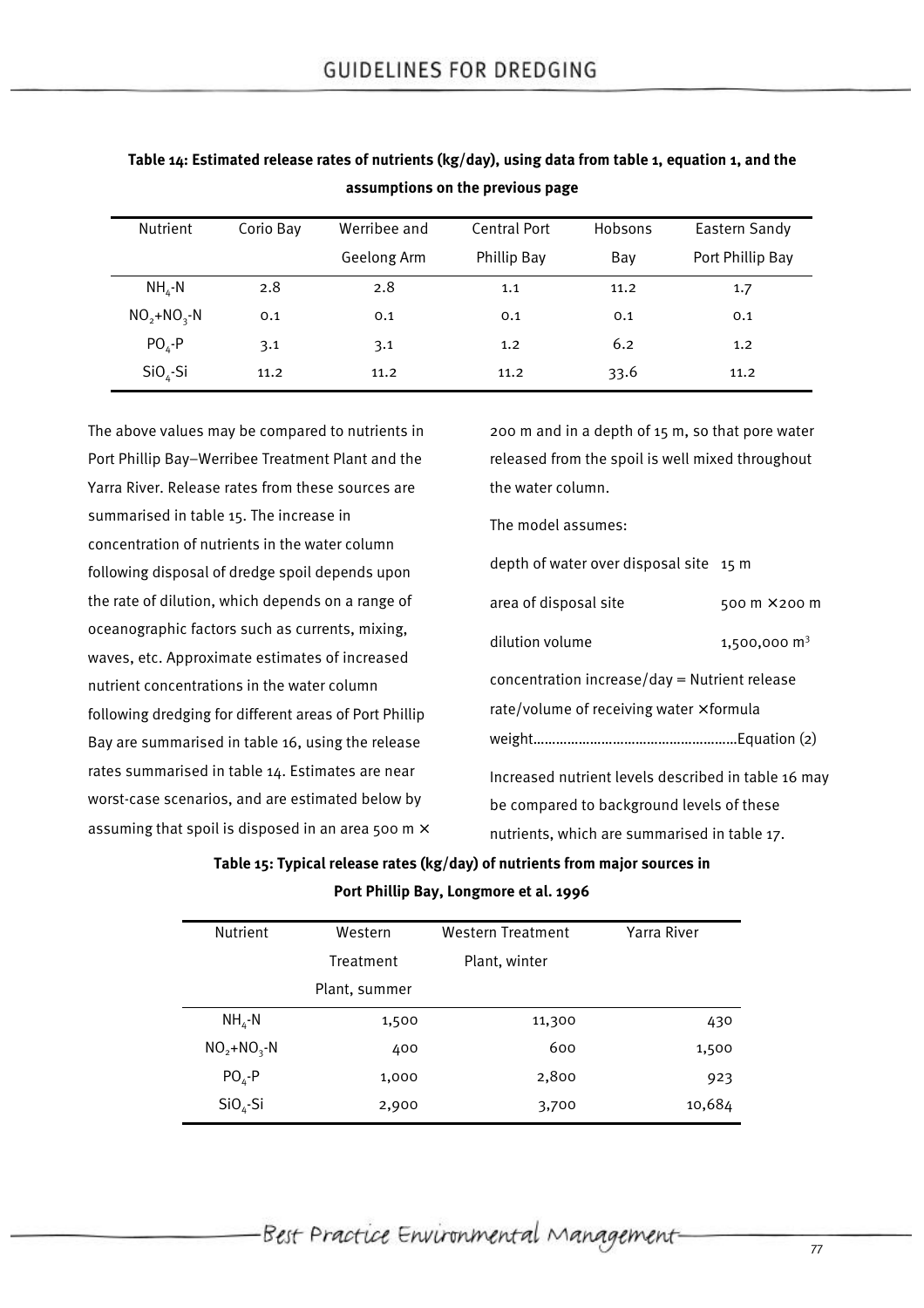|                  | Phillip Bay, using Equation 2 and the assumptions on the previous page |              |              |         |                           |  |
|------------------|------------------------------------------------------------------------|--------------|--------------|---------|---------------------------|--|
| <b>Nutrient</b>  | Corio Bay                                                              | Werribee and | Central Port | Hobsons | <b>Eastern Sandy Port</b> |  |
|                  |                                                                        | Geelong Arm  | Phillip Bay  | Bay     | Phillip Bay               |  |
| NH <sub>a</sub>  | 1.8                                                                    | 1.8          | 0.7          | 7.4     | 1.1                       |  |
| $NO2+NO3$        | 0.14                                                                   | 0.00         | 0.00         | 0.00    | 0.00                      |  |
| PO <sub>4</sub>  | 2.2                                                                    | 2.2          | 0.9          | 4.0     | 0.9                       |  |
| SiO <sub>4</sub> | 7.5                                                                    | 7.5          | 7.5          | 22      | 7.5                       |  |

**Table 16: Increase in concentration (**μ**g L-1 d –1 of the element) in the water column for different regions of Port Phillip Bay, using Equation 2 and the assumptions on the previous page**

**Table 17: Range of mean concentrations (**μ**g L-1 d –1 of the element) for nutrients in different regions of Port Phillip Bay, Longmore et al. 1996. ND = not determined.**

| <b>Nutrient</b>  | Corio Bay | Werribee and | Central Port | Hobsons | <b>Eastern Sandy Port</b> |
|------------------|-----------|--------------|--------------|---------|---------------------------|
|                  |           | Geelong Arm  | Phillip Bay  | Bay     | Phillip Bay               |
| NH <sub>a</sub>  | ND        | $8.4 - 28.5$ | $6.7 - 7.1$  | 15.1    | $5.9 - 7.7$               |
| $NO2+NO3$        | ND        | $2.4 - 10.9$ | $0.4 - 1.8$  | 17.9    | $1.1 - 6.2$               |
| PO <sub>4</sub>  | ND        | 86-99        | $55 - 62$    | 82      | $36 - 74$                 |
| SiO <sub>4</sub> | ND        | 118-133      | 143-146      | 275     | 81-196                    |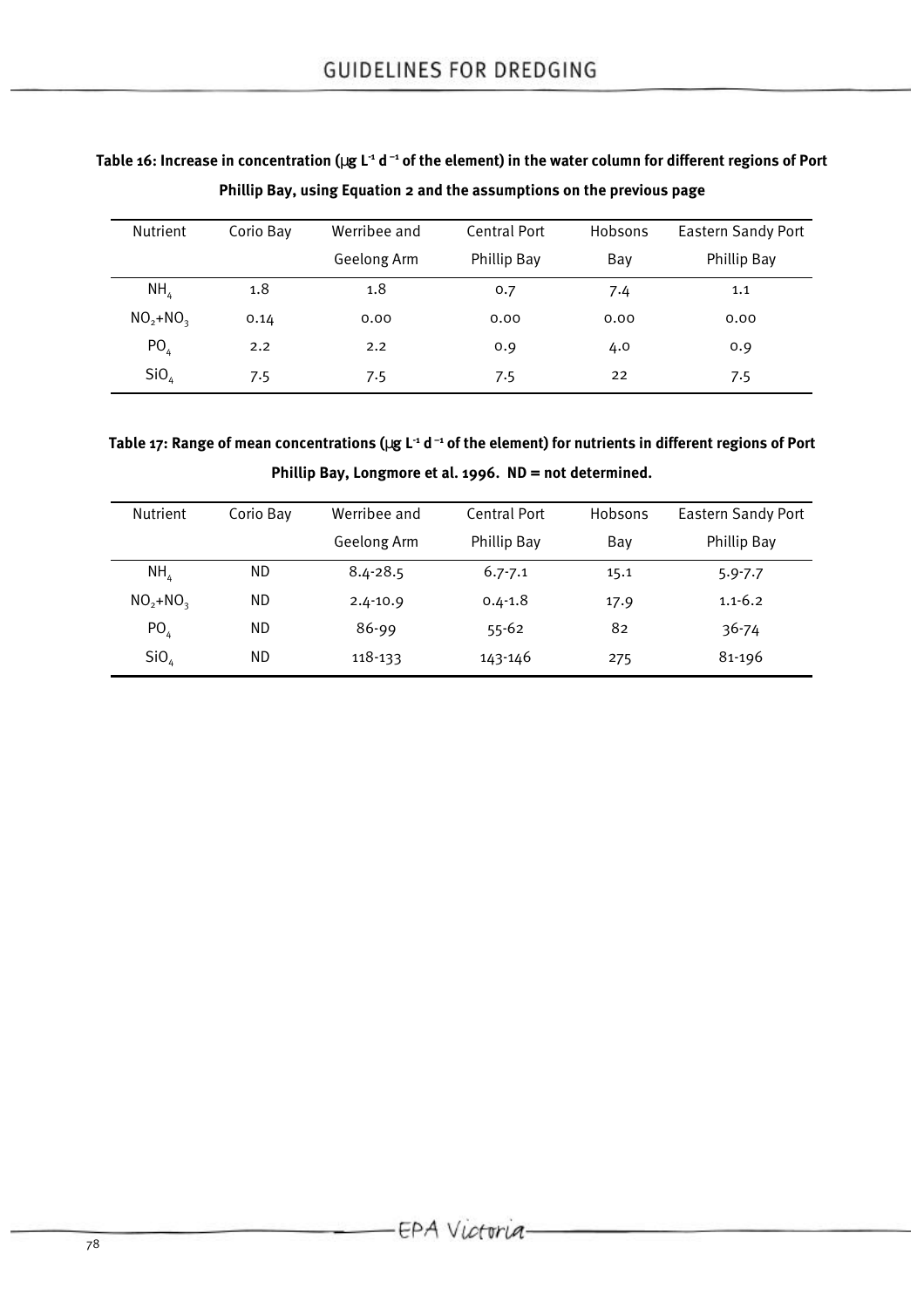#### **APPENDIX 5: ESTIMATED MAXIMUM SUSTAINED TURBIDITY TO MAINTAIN SEAGRASS HEALTH**

Seagrass is dependent upon sufficient light being available for its survival. While seagrass stores reserves in its rhizomes to enable it to withstand periods of low light, if these reserves are used up the seagrass will die; recovery of seagrass beds may be extremely slow. The subtidal seagrass *Heterozostera tasmanica* is the species most likely to be impacted by increases in turbidity, except in the Gippsland Lakes, where the seagrass *Zostera* spp. is the dominant subtidal seagrass.

To predict the effect of turbidity on seagrass, both the light requirement of seagrass and the relationship between turbidity and light transmission must be established. Only approximate estimates of both these relationships are available currently.

#### **Light requirement of seagrass**

The light requirement of seagrass may be established experimentally or from measurements of the light intensities at the maximum depth to which seagrass is found, although the latter approach assumes that light limits the depth distribution of seagrass. Experimental studies suggest that *Heterozostera tasmanica* survives at light levels estimated to be between five and 13 per cent of surface radiation (Bulthuis 1983).

# By definition:

Attenuation coefficient  $\times$  depth = ln (l<sub>o</sub>/l<sub>d</sub>), where  $I =$  intensity of PAR at the surface  $(I_0)$  and at depth d (I<sup>d</sup> )………………...Equation (1)

Serving as a case study, background measurements of the attenuation of photosynthetically active radiation (PAR) from three studies in seagrass habitats in the Geelong Arm are summarised in table 18. Measurements have been made at a 10 m site near Clifton Springs (A. Longmore, MAFRI, unpublished data), at 21 sites throughout the Geelong Arm (VCA 1997) and at nearshore sites at Clifton Springs, Avalon and Point Henry (Black *et al.* 1994).

If seagrass requires a mean value of 10 per cent of surface radiation, the attenuation coefficient of 0.3 means this light level (10 per cent) reaches 3.3 m (see Equation 1), which is approximately the depth to which *Heterozostera* is found in the Geelong Arm. Alternatively, if seagrass requires only five per cent of surface radiation, then if seagrass occurs to a depth of 3.3 m the mean attenuation co-efficient in the Geelong Arm must be 0.39. The latter scenario appears less likely, as most seagrass species require more than 10 per cent light for survival; typically, they require nearly 20 per cent for survival (Dennison *et al.* 1993). The measured values of mean light attenuation in the Geelong Arm are all less than 0.39.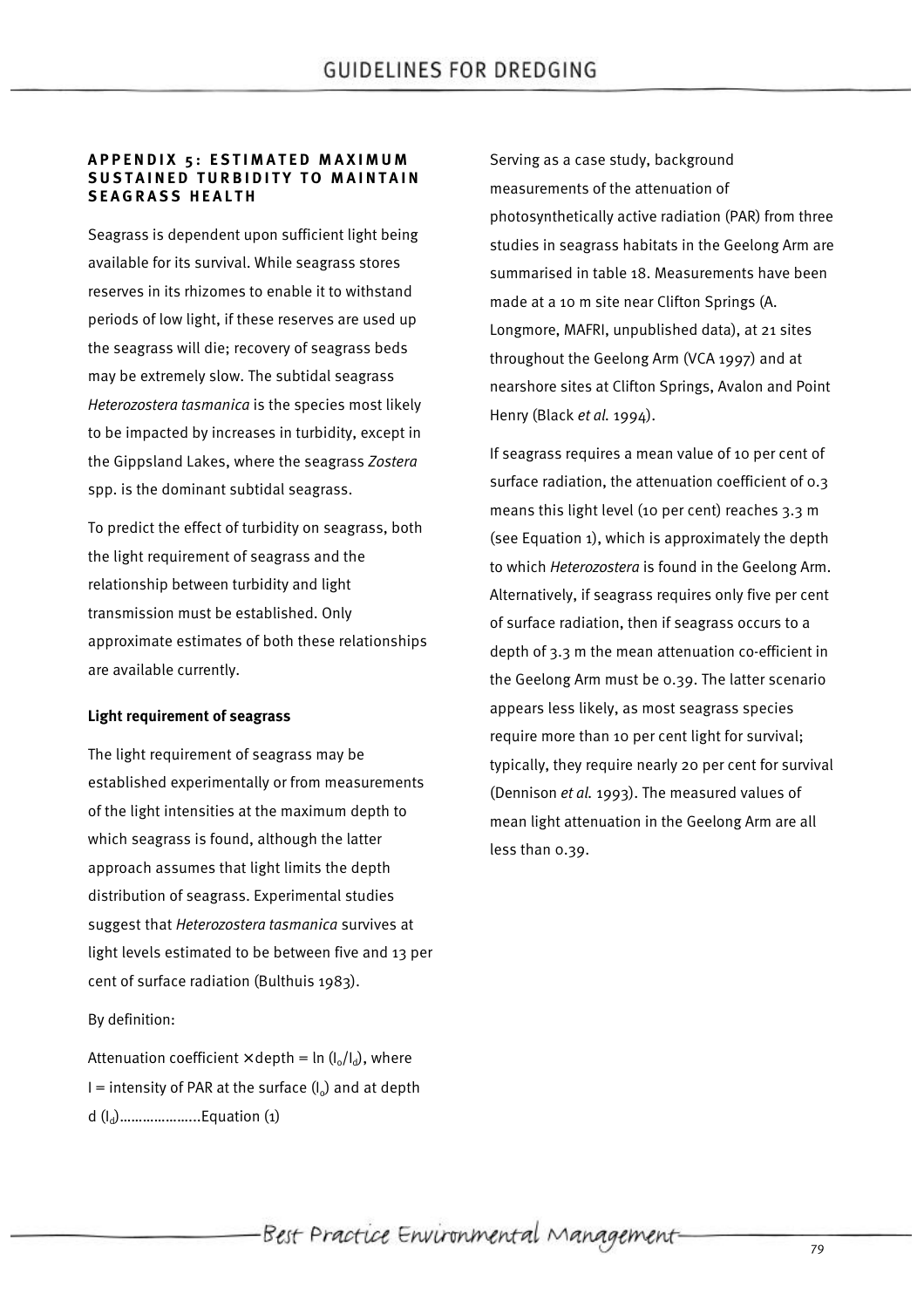| Attenuation            | No. of | Frequency of    | Duration of       | Source              |
|------------------------|--------|-----------------|-------------------|---------------------|
| coefficient            | sites  | measurements    | measurements      |                     |
| 0.30 (median)          |        | 2 weekly        | Aug 1990-Jul 1996 | A. Longmore, MAFRI, |
| 0.4 (80th percentile)  |        |                 |                   | unpublished data    |
| $\sim$ 0.3 (mean)      | 3      | Continuous      | Jan 1994–Apr 1994 | Black et al. 1994   |
| 0.35 $\pm$ 0.05 (mean) | 21     | $\sim$ 2 weekly | Feb 1996-Dec 1996 | VCA(1997)           |

#### **Table 18: Background measurements of attenuation coefficient for PAR in Geelong Arm**

#### **Relationship Between Turbidity and PAR**

The relationship between attenuation coefficient for PAR and turbidity was established by C. Gibbs (EPA, unpublished data) by measuring both parameters over a wide range of turbidities in the plume of three ships passing along the Geelong shipping channel during early 1996. The resulting curve, based on those values where turbidity did not change significantly with depth, was used to calculate the relationship between light attenuation and turbidity.

Attenuation co-efficient =  $0.276 + 0.028 \times$  turbidity (NTU)………………….. Equation (2)

The relationship between turbidity and attenuation coefficient was also estimated by measurements obtained during dredging of the Geelong Channel in 1997 (table 3.1, VCA 1998).

Attenuation coefficient =  $0.263 + 0.055 \times$  turbidity (NTU)……………..…..Equation (3)

Equations (2) and (3) give similar predictions of light attenuation at low turbidities but they diverge considerably at high values of turbidity. If the mean background attenuation coefficient is 0.30, then these equations imply that the mean background

turbidity is 0.9 NTU (Equation 1) or 0.7 NTU (Equation 2).

The only measurements of background turbidity in the Geelong Arm were obtained between February 1996 and December 1996. Measurements were taken at 21 sites at approximately two weekly intervals and continuous measurements were obtained at seven sites throughout this period (VCA 1997). The mean turbidity at the seven continuously monitored stations was 0.47 NTU, and at the other 21 stations, 0.55 NTU; the mean turbidity at different sites varied between 0.2 and 0.9 NTU. The frequency distribution of turbidity at the seven continuously monitored sites is shown in table 19.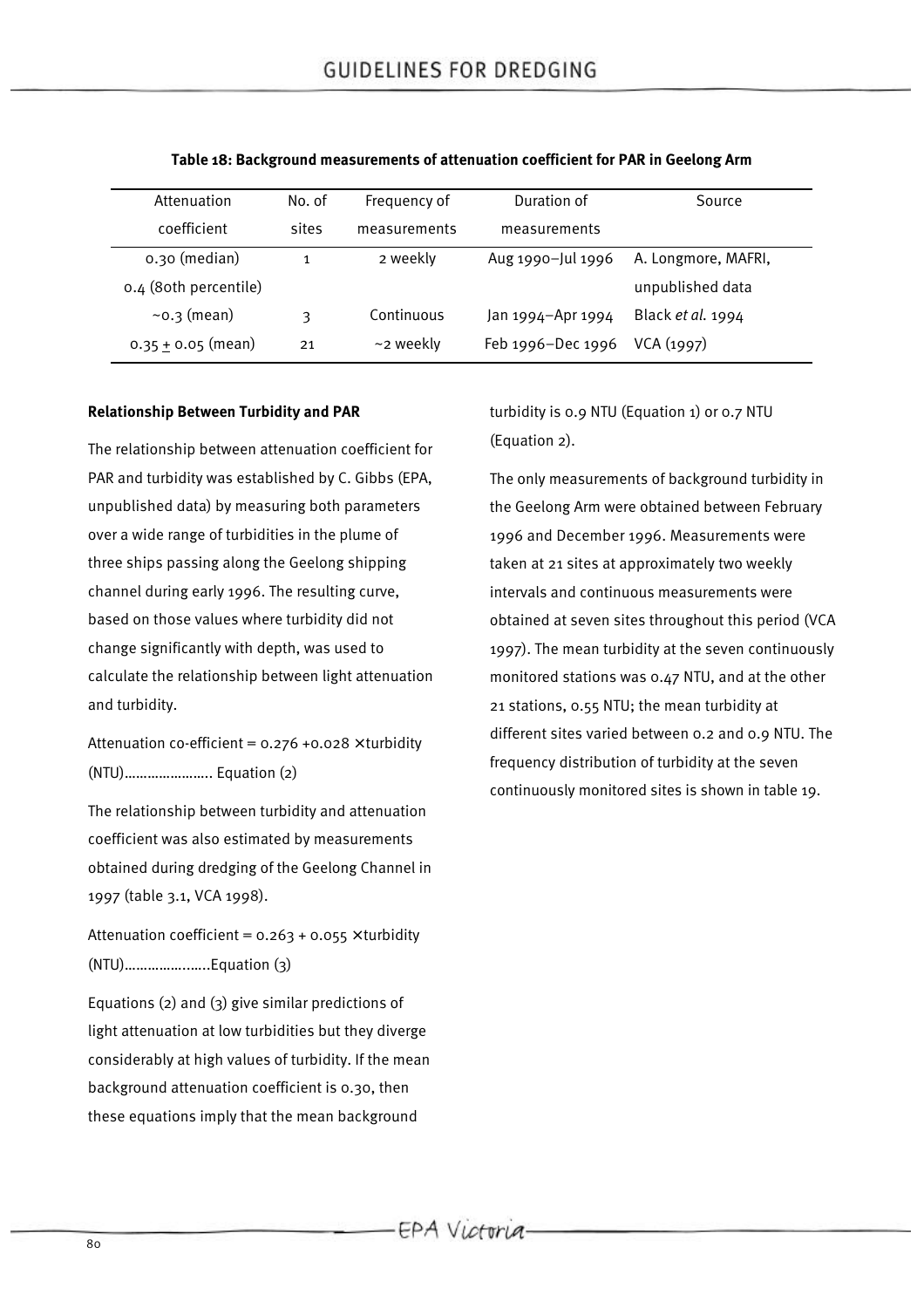|                        | <b>NTU</b> |         |         |       |
|------------------------|------------|---------|---------|-------|
| <b>Site</b>            | $0 - 1$    | $1 - 2$ | $2 - 5$ | $5^*$ |
| Avalon pile            | 87.7       | 2.9     | 3.8     | 5.6   |
| Inner spoil ground     | 95.1       | 2.1     | 1.1     | 1.8   |
| Moolap pile            | 82.1       | 13.5    | 2.2     | 2.2   |
| Outer spoil ground     | 84.7       | 7.6     | 4.2     | 3.6   |
| Point Richards pile    | 63.2       | 20.2    | 7.6     | 9.0   |
| Sweeney Bay pile       | 80.2       | 11.9    | 3.9     | 4.1   |
| West Point Wilson pile | 91.5       | 4.3     | 2.2     | 2.0   |

**Table 19: Frequency distribution of turbidity at 7 sites monitored continuously (15 min intervals) between February 1996 and December 1996**

#### **Development of Criteria to Protect Seagrass**

If an environmentally acceptable decrease in light over seagrass beds reduces the maximum depth at which seagrass survives by 0.5 m from 3.3 m–2.8 m, this corresponds to an attenuation coefficient of 0.36, or an increase in mean attenuation coefficient of 0.06. This corresponds to an increase in mean turbidity of 2.14 (based on Equation 2), or 1.09 (based on Equation 3).

Therefore, the following turbidity criteria can be developed for the Geelong Arm.

|                                | Turbidity (NTU) |
|--------------------------------|-----------------|
| Background (mean)              | $0.5 - 0.9$     |
| Acceptable increment in        | $1.1 - 2.1$     |
| mean (seagrass requires 10%    |                 |
| ambient light)                 |                 |
| Acceptable mean turbidity      | $1.6 - 3.0$     |
| over seagrass                  |                 |
| Suggested trigger turbidity to | 5               |

change dredging operations

Development of criteria to protect seagrass must acknowledge that seagrass tolerates periods of naturally high turbidity and can withstand some increase in the frequency of turbid events. Turbidity from dredging is unlikely to be continuous at any particular site due particularly to changes in wind and tidal conditions but also due to changes in dredge location and dredging rate.

During the dredging at Geelong in 1997, similar data to those above were converted into the following operational criteria. Two lines were established, one, the action line, approximately followed the edge of seagrass beds (approx the 3.3 m contour), and the other, the warning line, followed 200 m on the seaward side of this line. If turbidity exceeded five NTU on the warning line EPA was contacted. If the turbidity exceeded five NTU on the action line as a result of dredging activity (based on dredging location, wind direction and plume position), dredging ceased at that location. Note the value of five NTU assumes that the distribution of turbidity

Best Practice Environmental Management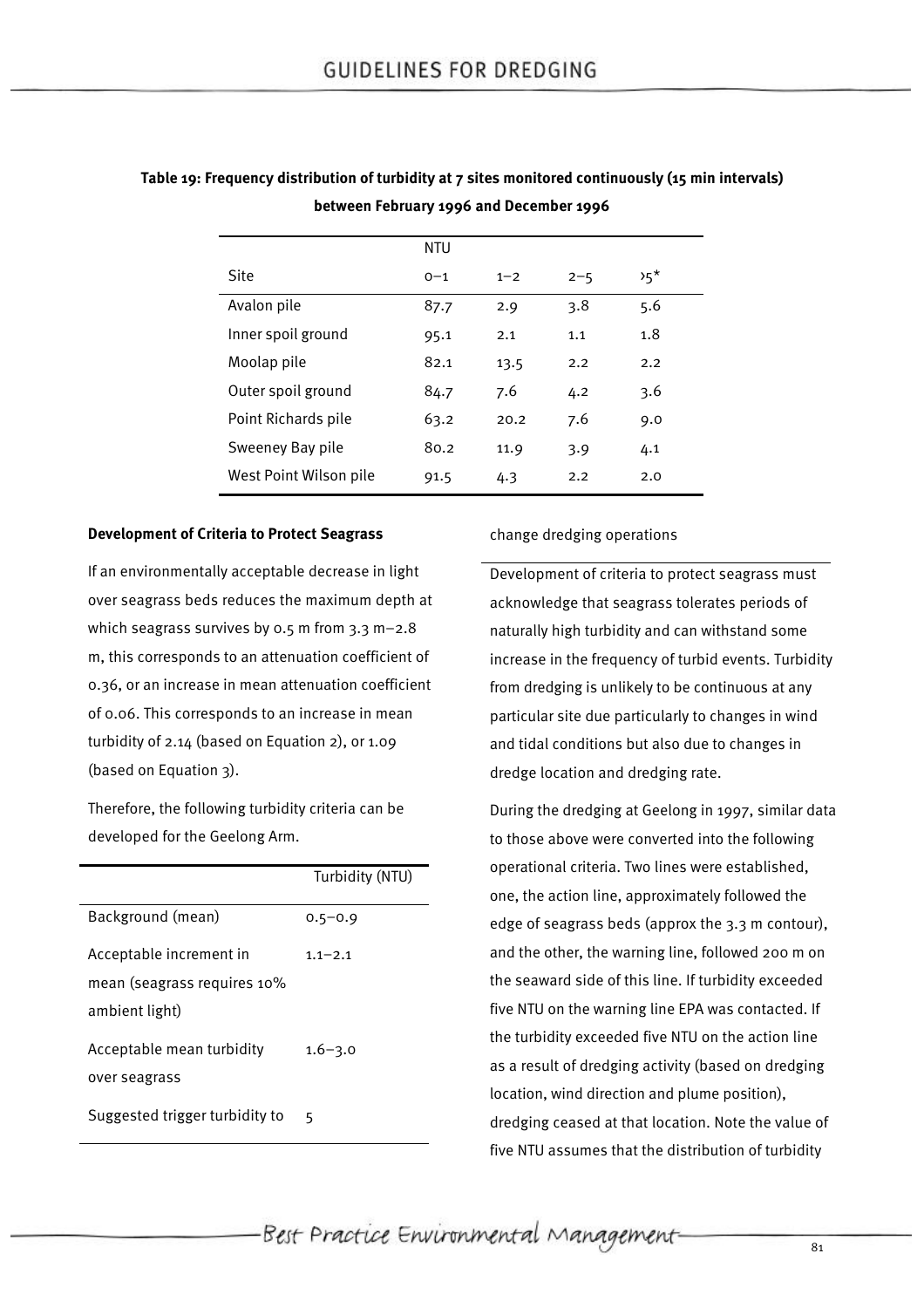through time remains similar to that prior to dredging and makes some allowance for natural exceedances of values of five NTU. This criterion was effective at protecting seagrass, but dredginginduced turbidity exceeded five NTU over seagrass beds only rarely. Such a criterion is unlikely to be effective if five NTU was exceeded frequently. Clearly, more accurate data is required on the light requirements of seagrass, natural background values of turbidity and the effect of sediment on light penetration and turbidity. Unfortunately, the last two relationships appear to vary significantly with the sediment type, so relationships must be established under a range of circumstances.

The large variation in sediment particle size in natural sediment suspensions causes suspended solids to be poorly correlated with turbidity and light attenuation (for example, VCA 1997 1998). But there is a tight linear relationship between turbidity and suspended solids in simulated dredged sediment. C. Gibbs (EPA, unpublished data) mixed different amounts of sediment from sediment cores in Corio Bay with seawater, then allowed them to stand for 15 minutes before turbidity and suspended solids were measured. The following relationship was established.

Suspended solids (mg/L) =  $1.2 \times$  turbidity (NTU)……………………………. Equation (4)

This site-specific relationship was used to provide engineering criteria based on suspended solids.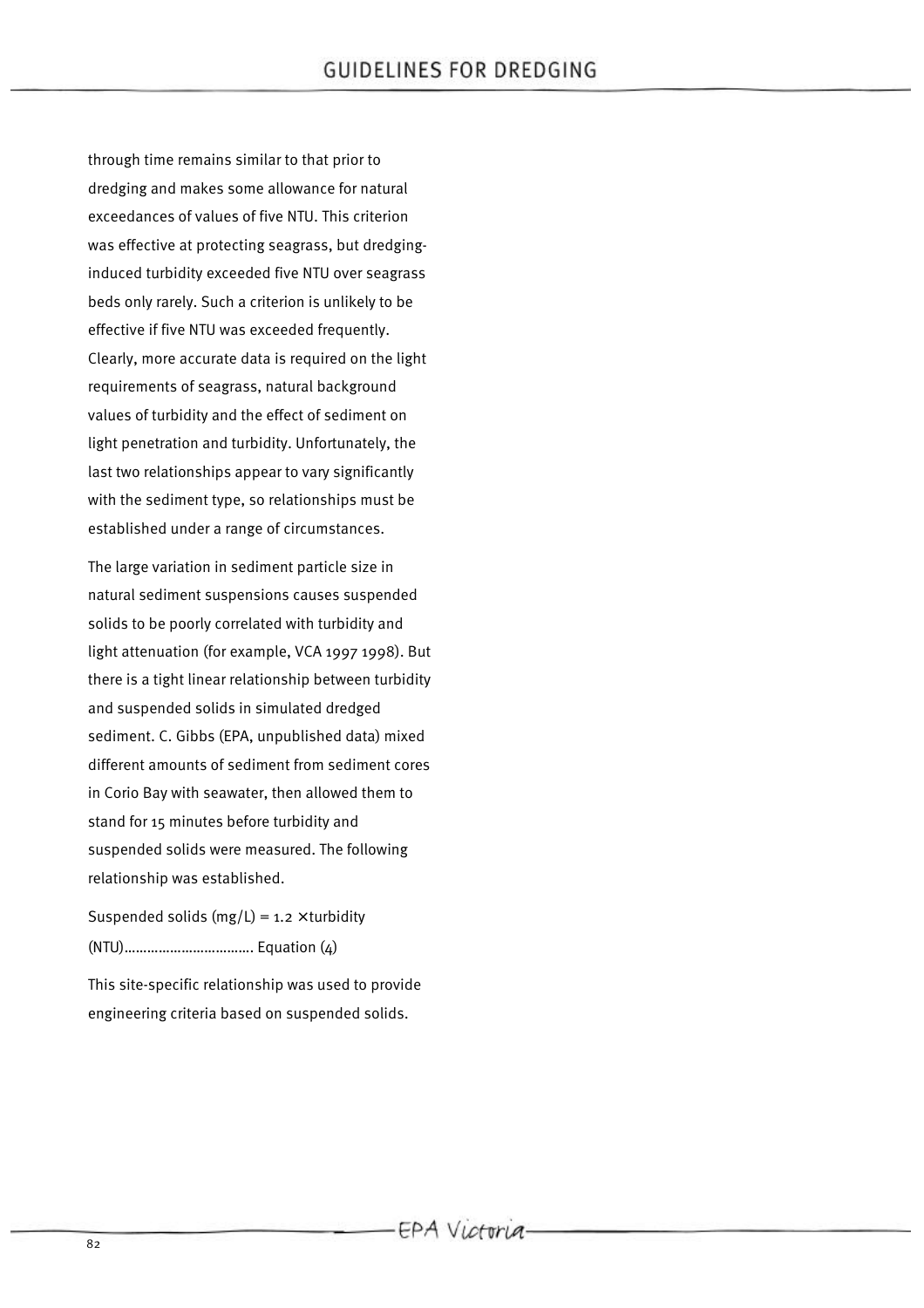#### **APPENDIX 6: IMPLICATIONS OF FISH LIFE HISTORIES FOR DREDGING PRACTICES IN PORT PHILLIP BAY**

#### **Introduction**

Most species of fish are widely dispersed during all their life-history stages and hence are never exceptionally vulnerable to site-specific impacts. But where there is a concentration of eggs, larvae, breeding adults or juveniles in particular locations, these areas should not be impacted during critical periods.

This report summarises the breeding times and preferred breeding locations and habitats of all fish of commercial, recreational and conservation significance in coastal Victoria and particularly in Port Phillip Bay. The seasons in which dredging may have greater impacts at a particular location are identified, to the extent that current information allows.

The four main habitat types in Port Phillip Bay are seagrass, reef, soft sediments and estuaries. The fish species that occur in each habitat are summarised in table 20 and their biology is described below. The months in which each species may be particularly vulnerable to sitespecific impacts are summarised in table 21.

Several species are more vulnerable during particular seasons, as most of a life-history stage (eggs, larvae, juveniles or adults) are concentrated in a restricted habitat type or a specific geographic region. Few fish populations are likely to be seriously impacted by dredging, but impacts on three species should be avoided where possible. Snapper is a very important recreational species. Its spawning grounds may be vulnerable to

extensive dredging during the period between November and March. The Australian grayling and the Tasmanian mudfish are both considered vulnerable and are listed on the *Flora and Fauna Guarantee*, but the Tasmanian mudfish occurs in very few Victorian estuaries. There have been periods when both the broad-finned galaxias and the spotted galaxias have been considered potentially threatened (Koehn 1990), but they are not listed on the *Flora and Fauna Guarantee*. The estuarine habitat requirements of all these migratory species needs further investigation. The salinity preferences, food and other habitat requirements of these galaxias are unknown, as is their tolerance of disturbance by dredging. There is wide variation in the tolerance of turbidity by juvenile fish that migrate through estuaries, but most species have a wide tolerance (Rowe and Dean 1998).

#### **Species Mostly Found in Seagrass Habitats**

**King George whiting (Sillaginodes punctatus)** Latestage larvae, approximately 20 mm in length, enter Port Phillip Bay at an age of 100 to 170 days between September and November (Jenkins *et al.* 1996). The only known spawning area is the nearshore coastal waters of South Australia, a distance of approximately 800 km from Port Phillip Bay (Jenkins and May 1994). Currents may transport larvae from South Australia to Victorian bays.

Within Port Phillip Bay, sparse seagrass in the Portarlington area may be of disproportionate importance as King George Whiting larvae settle out principally in this area then move into the Geelong Arm within a few months in search of food in the sandy patches between seagrasses (PPBFMPBP

Best Practice Environmental Management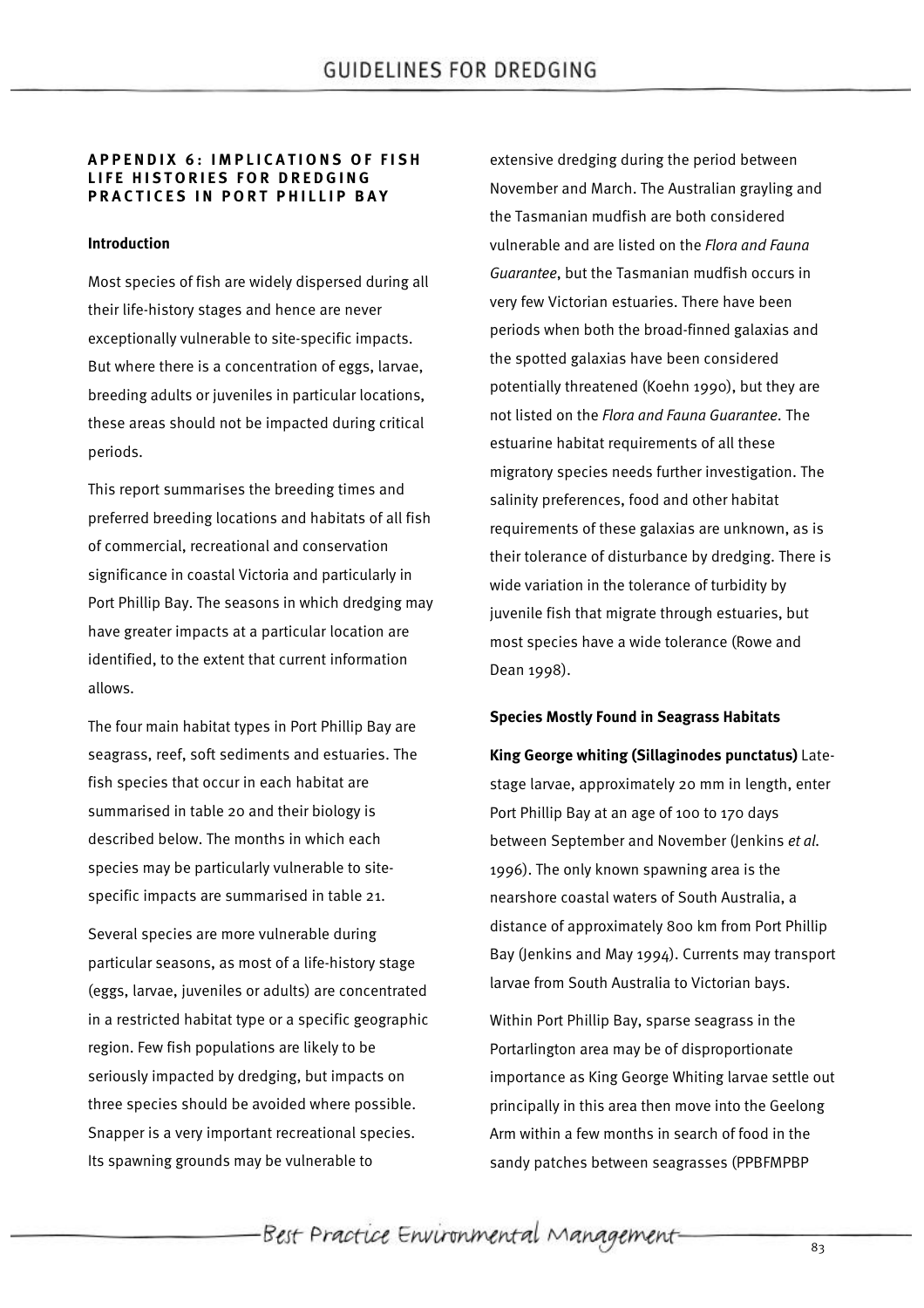1996). Studies in Western Port indicated juveniles depend upon seagrass flats and their associated macrofauna throughout the first three years of life. Postlarvae (greater than 20 mm) are found in dense seagrass from August to September through to December to January when they move onto bare mudflats adjacent to seagrass to feed on ghost shrimp (Parry *et al.* 1990; Klumpp and Nichols 1983; Robertson 1977).

**Silver trevally (Usacaranx georgianus)** This species is abundant in coastal and estuarine waters, usually in schools (Hutchins and Swainston 1986). Juveniles usually inhabit estuaries and bays, while adults are pelagic over deeper areas of the continental shelf (Parry *et al.* 1990; Edgar *et al.* 1982). They are a summer spawning species which release eggs in both estuarine and offshore waters. Juveniles move into inshore and estuarine areas at approximately three months of age (four cm length) and begin to move offshore when they reach approximately 20 cm length (PPBFMPBP 1996). The juveniles occur preferentially in beds of macrophytes (Parry *et al.* 1990), while older fish have been caught in coastal waters as deep as 110 m (Winstanley 1981).

| Table 20: Habitats for marine and estuarine fish of commercial, recreational and |  |
|----------------------------------------------------------------------------------|--|
| conservation importance in Victorian coastal waters                              |  |

| Species              |           | Habitat                          |               |           |
|----------------------|-----------|----------------------------------|---------------|-----------|
|                      | Seagrass  | Reef                             | Soft sediment | Estuary   |
| King George whiting  | $+$       |                                  |               |           |
| Silver trevally      | $\ddot{}$ |                                  |               |           |
| Southern sea garfish | $\ddot{}$ |                                  |               |           |
| Southern calamari    | $+$       | $\ddot{}$                        |               |           |
| Australian salmon    | $\ddot{}$ |                                  | $\ddot{}$     |           |
| Elephant shark       | $\ddot{}$ |                                  | $\ddot{}$     |           |
| Yank flathead        | $\ddot{}$ |                                  | $\ddot{}$     |           |
| Yellow-eye mullet    | $\ddot{}$ |                                  | $\ddot{}$     |           |
| Red mullet           | $\ddot{}$ | $\ddot{}$                        | $\ddot{}$     |           |
| Rock flathead        | $\ddot{}$ | $\begin{array}{c} + \end{array}$ | $\ddot{}$     |           |
| Gummy shark          |           | $\ddot{}$                        |               |           |
| Snapper              |           | $\begin{array}{c} + \end{array}$ |               |           |
| Angel shark          |           | $\ddot{}$                        | $\ddot{}$     |           |
| Common gurnard perch |           | $\ddot{}$                        | $\ddot{}$     |           |
| Mulloway             |           | $\ddot{}$                        | $\ddot{}$     | $\ddot{}$ |
| Greenback flounder   |           |                                  | +             |           |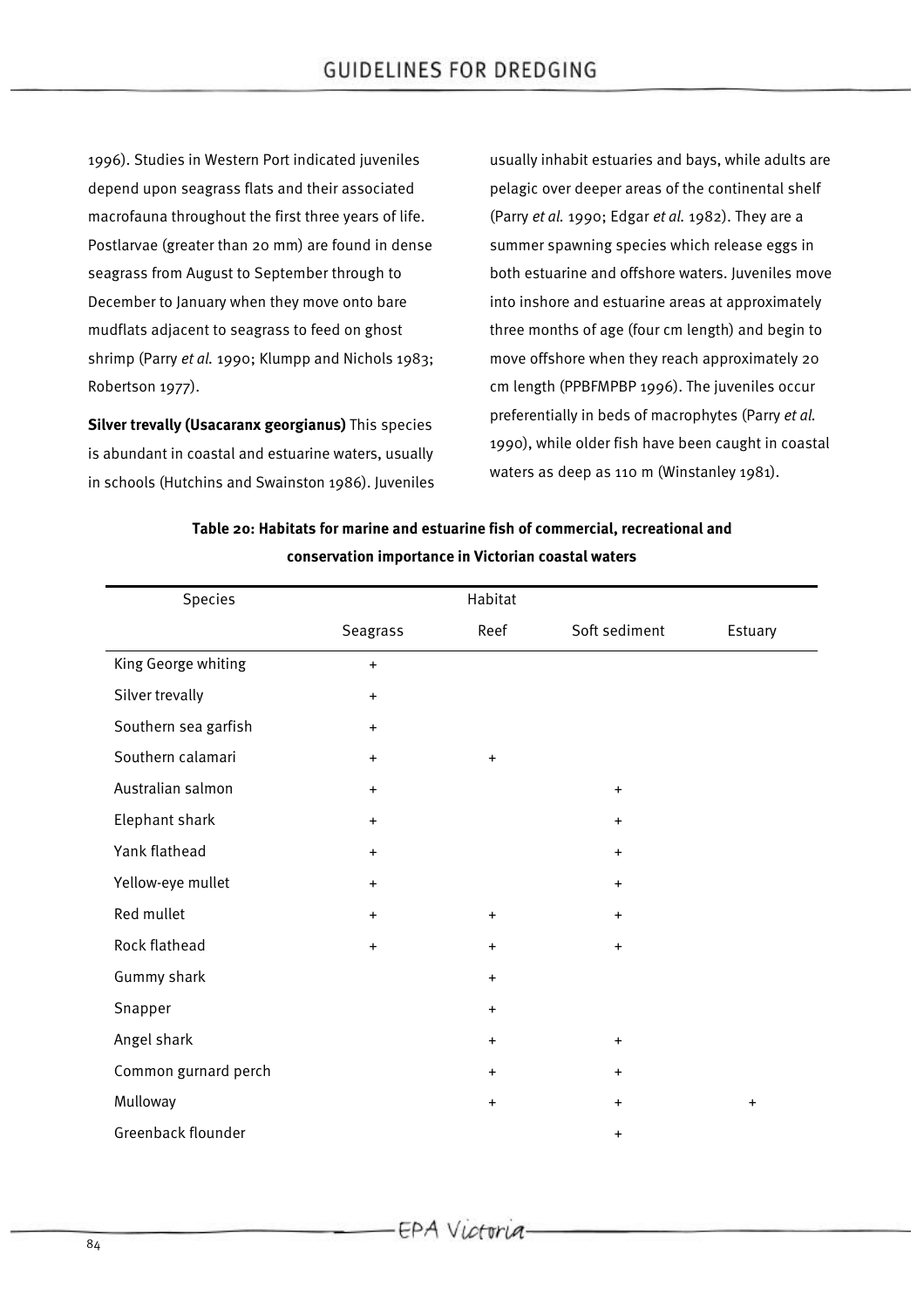| Long-snouted flounder     |          |         | $\ddot{}$     |           |
|---------------------------|----------|---------|---------------|-----------|
| <b>Table 20 Continued</b> |          |         |               |           |
| Species                   |          | Habitat |               |           |
|                           | Seagrass | Reef    | Soft sediment | Estuary   |
| Sand flathead             |          |         | $\ddot{}$     |           |
| Australian grayling       |          |         |               | $\ddot{}$ |
| <b>Black bream</b>        |          |         |               | $\ddot{}$ |
| Broad-finned galaxias     |          |         |               | $\ddot{}$ |
| Common galaxias           |          |         |               | $+$       |
| Long-finned eel           |          |         |               | $\ddot{}$ |
| Pouched lamprey           |          |         |               | $\ddot{}$ |
| Sea mullet                |          |         |               | $+$       |
| Short-finned eel          |          |         |               | $\ddot{}$ |
| Short-headed lamprey      |          |         |               | $\ddot{}$ |
| Southern anchovy          |          |         |               | $\ddot{}$ |
| Spotted galaxias          |          |         |               | $+$       |
| Tasmanian mudfish         |          |         |               | $\ddot{}$ |
| Tupong                    |          |         |               | $\ddot{}$ |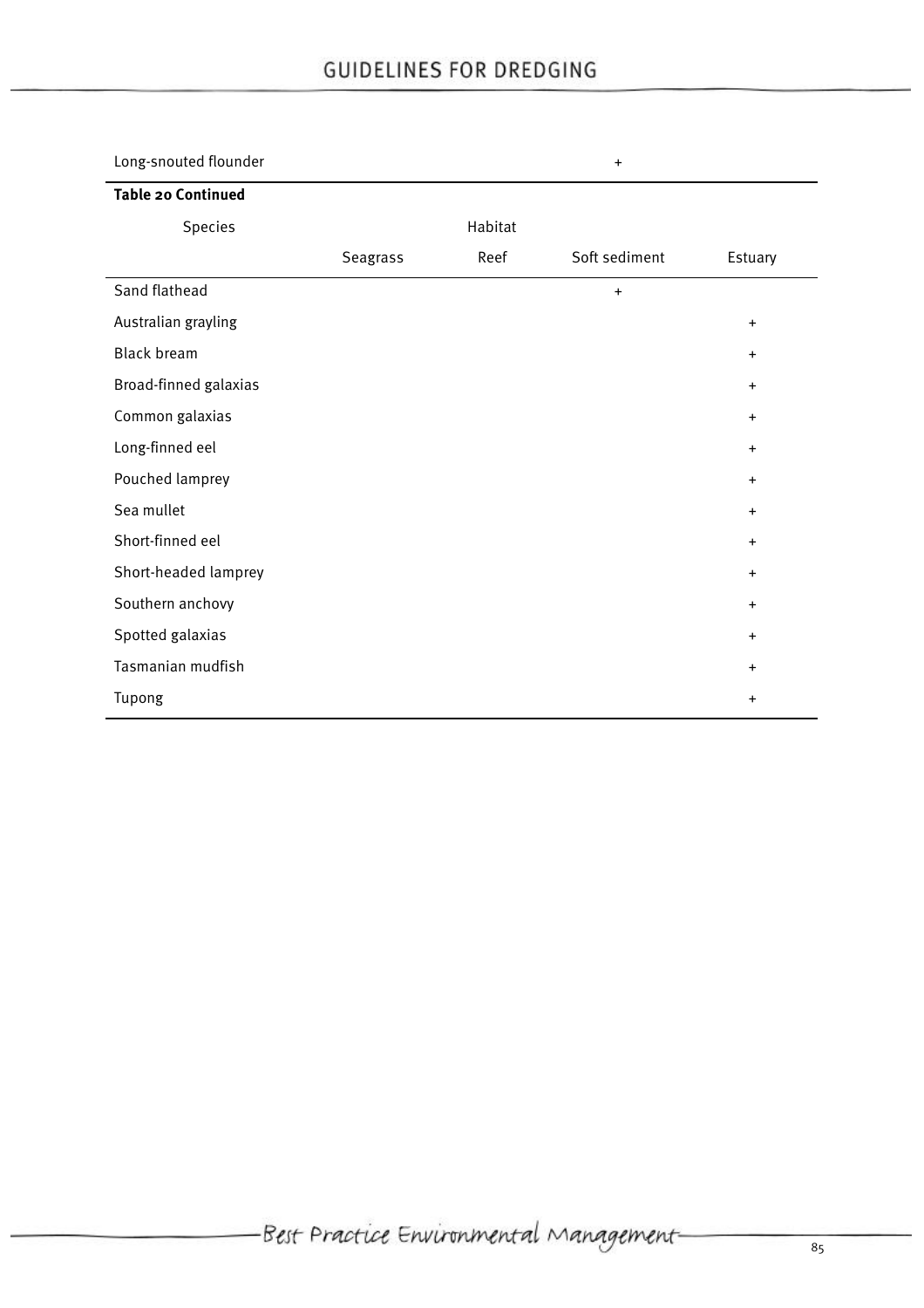**Table 21. Months in which the eggs (E), larvae (L), juveniles (J) and adults (A) of marine and estuarine fish in Victoria may be vulnerable to dredging impacts. Bold type indicates life-history phases which are more vulnerable as they may be confined to a small area or period.**

|                          | Jan         | Feb | Mar | Apr          | May | Jun                                            | Jul                                        | Aug                | <b>Sep</b>  | <b>Oct</b>  | Nov         | <b>Dec</b>  |
|--------------------------|-------------|-----|-----|--------------|-----|------------------------------------------------|--------------------------------------------|--------------------|-------------|-------------|-------------|-------------|
| <b>Seagrass habitats</b> |             |     |     |              |     |                                                |                                            |                    |             |             |             |             |
| King George whiting      | $\int$      |     |     |              |     |                                                |                                            | J                  | J           | J           | J           | J           |
| Silver trevally          |             |     |     |              |     | $\mathsf{I}$                                   | $\mathbf{J}$                               | $\int$             |             |             |             |             |
| Southern sea garfish     | J           |     |     |              |     |                                                |                                            |                    |             | E           | $\mathsf E$ | J           |
| Southern calamari        |             |     |     |              |     |                                                |                                            |                    | E           | E           |             |             |
| Australian salmon        |             |     |     |              |     |                                                |                                            | J                  | J           | J           |             |             |
| (western)                |             |     |     |              |     |                                                |                                            |                    |             |             |             |             |
| Australian salmon        | E           | E   | E   |              |     |                                                |                                            |                    |             |             | $\mathsf E$ | E           |
| (eastern)                |             |     |     |              |     |                                                |                                            |                    |             |             |             |             |
| Elephant shark           | $\mathsf E$ | E   | E   | E            | E   | $\mathsf E$                                    | E                                          | E                  | E           | Е           | $\sf E$     |             |
| Yank flathead            |             |     |     |              |     |                                                |                                            |                    |             | $\mathsf E$ | $\mathsf E$ | $\mathsf E$ |
| Yellow-eyed mullet*      | E           |     |     |              |     |                                                |                                            |                    |             |             | E           | $\mathsf E$ |
| <b>Reef habitats</b>     |             |     |     |              |     |                                                |                                            |                    |             |             |             |             |
| Red mullet               |             |     |     |              |     |                                                |                                            |                    |             |             |             |             |
| Rock flathead            |             |     |     |              |     |                                                |                                            |                    |             |             | $\mathsf E$ | $\mathsf E$ |
| Blacklip abalone         |             |     |     |              |     |                                                |                                            |                    |             |             |             | Ε           |
| Gummy shark              | J           |     |     |              |     |                                                |                                            |                    |             |             | J           | J           |
| Snapper                  | E           | E   | E   |              |     |                                                |                                            |                    |             |             | E           | E           |
| Angel Shark              |             |     |     |              |     |                                                |                                            |                    |             |             |             |             |
| Common gurnard           |             |     |     |              |     |                                                |                                            |                    |             |             |             |             |
| perch                    |             |     |     |              |     |                                                |                                            |                    |             |             |             |             |
| Mulloway                 | E?          | E?  |     |              |     |                                                |                                            |                    | E?          | E?          | E?          | E?          |
| Soft-sediment            |             |     |     |              |     |                                                |                                            |                    |             |             |             |             |
| habitats                 |             |     |     |              |     |                                                |                                            |                    |             |             |             |             |
| Greenback flounder       |             |     |     |              |     | $\mathsf{E}% _{0}\left( \mathsf{E}_{0}\right)$ | $\mathsf{E}% _{0}\left( \mathsf{E}\right)$ | $\mathsf E$        | $\mathsf E$ | $\mathsf E$ |             |             |
| Long-snouted             |             |     |     | $\mathsf{E}$ | E   | E                                              | E                                          | $\mathsf{E}% _{0}$ | E           | $\mathsf E$ |             |             |
| flounder                 |             |     |     |              |     |                                                |                                            |                    |             |             |             |             |
| Sand flathead            |             |     |     |              |     |                                                |                                            |                    | $\mathsf E$ | $\mathsf E$ |             |             |
| Scallop                  |             |     |     |              |     |                                                |                                            | $\mathsf E$        | E           | $\mathsf E$ |             |             |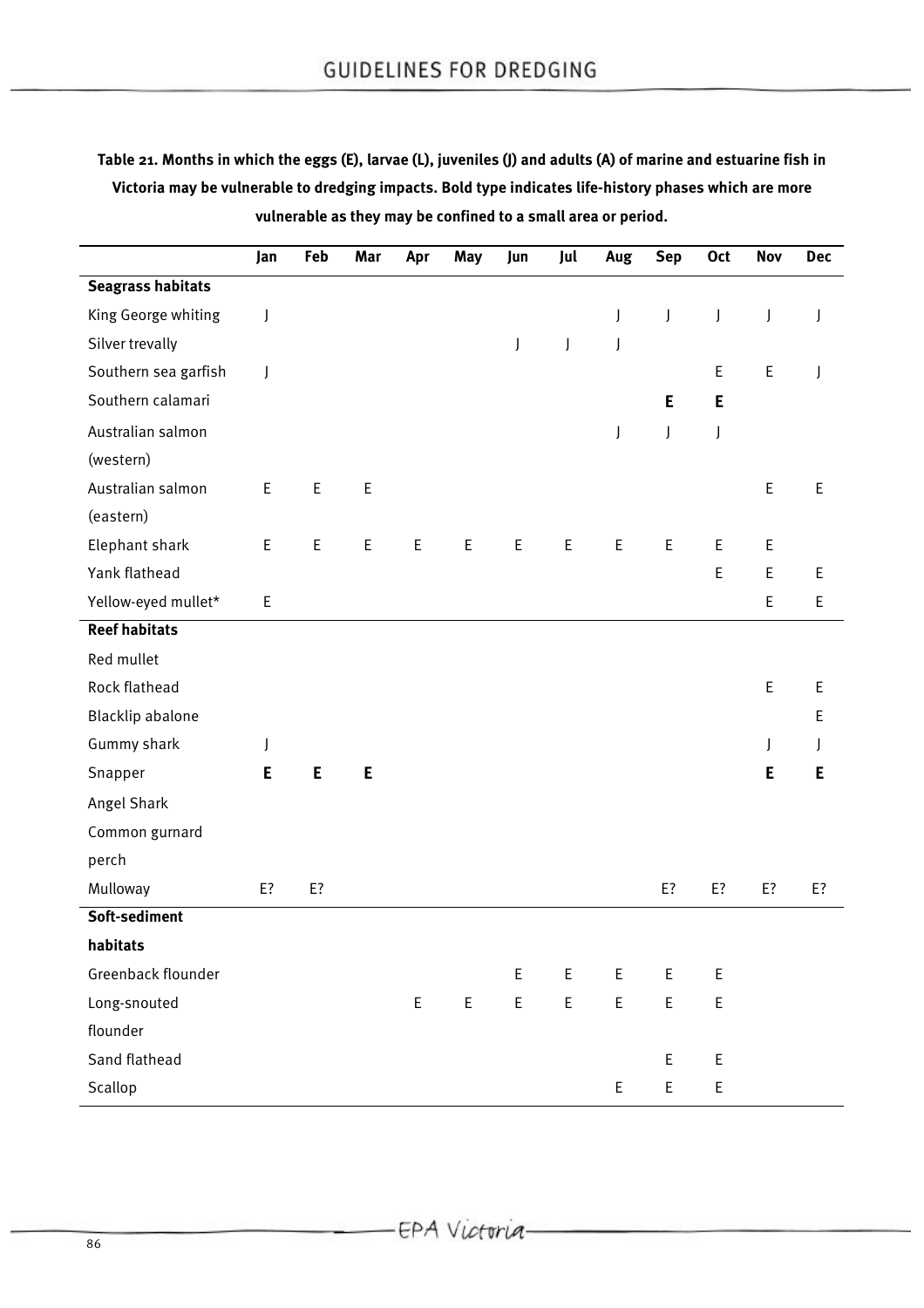# **Table 21 Continued**

|                           | Jan  | Feb         | Mar | Apr          | May         | Jun          | Jul          | Aug     | <b>Sep</b>           | Oct         | Nov         | <b>Dec</b>  |
|---------------------------|------|-------------|-----|--------------|-------------|--------------|--------------|---------|----------------------|-------------|-------------|-------------|
| <b>Estuarine habitats</b> |      |             |     |              |             |              |              |         |                      |             |             |             |
| Australian grayling       |      |             |     | $\mathsf E$  | $\mathsf E$ | $\mathsf{J}$ | $\mathbf{J}$ |         |                      | J           |             |             |
| <b>Black bream</b>        |      |             |     |              |             |              |              |         |                      | E           | E           | E           |
| Broad-finned galaxias     |      |             |     |              | L?          | L?           | L?           |         | J                    | J           |             |             |
| Common galaxias           |      |             |     |              |             | Α            | A?           | A       |                      |             |             |             |
| Long-finned eel           | $A+$ | $A+$        |     | $\mathsf{I}$ | J           |              |              |         |                      |             |             | A           |
| Pouched lamprey           |      |             |     |              |             |              | J            | J       | $A+$                 | $A+$        | A           |             |
| Sea mullet                |      |             | E?  | E?           | $E$ ?/J     | $E$ ?/J      | $E$ ?/J      | $E$ ?/J | $E$ ?/J              | J           |             |             |
| Short-finned eel          | Α    | Α           |     |              | J           | J            |              |         |                      |             |             | A           |
| Short-headed              |      |             |     |              |             |              |              | J       | $A+$                 | A           | A           |             |
| lamprey                   |      |             |     |              |             |              |              |         |                      |             |             |             |
| Southern anchovy          | E    | $\mathsf E$ | E   |              |             |              |              |         |                      | $\mathsf E$ | $\mathsf E$ | $\mathsf E$ |
| Spotted galaxias          |      |             |     |              | L?          | L?           |              |         |                      |             |             |             |
| Tasmanian mudfish         |      |             |     |              |             |              | L?           | L?      | $\lfloor ?+ \rfloor$ | J           |             |             |
| Tupong                    |      |             |     | A            | A           | $A+$         | $A+$         | $A+$    |                      |             |             |             |

\*Spawning location is unknown. If inshore in localised sites eggs are potentially vulnerable to dredging impacts, but if offshore eggs are not at risk.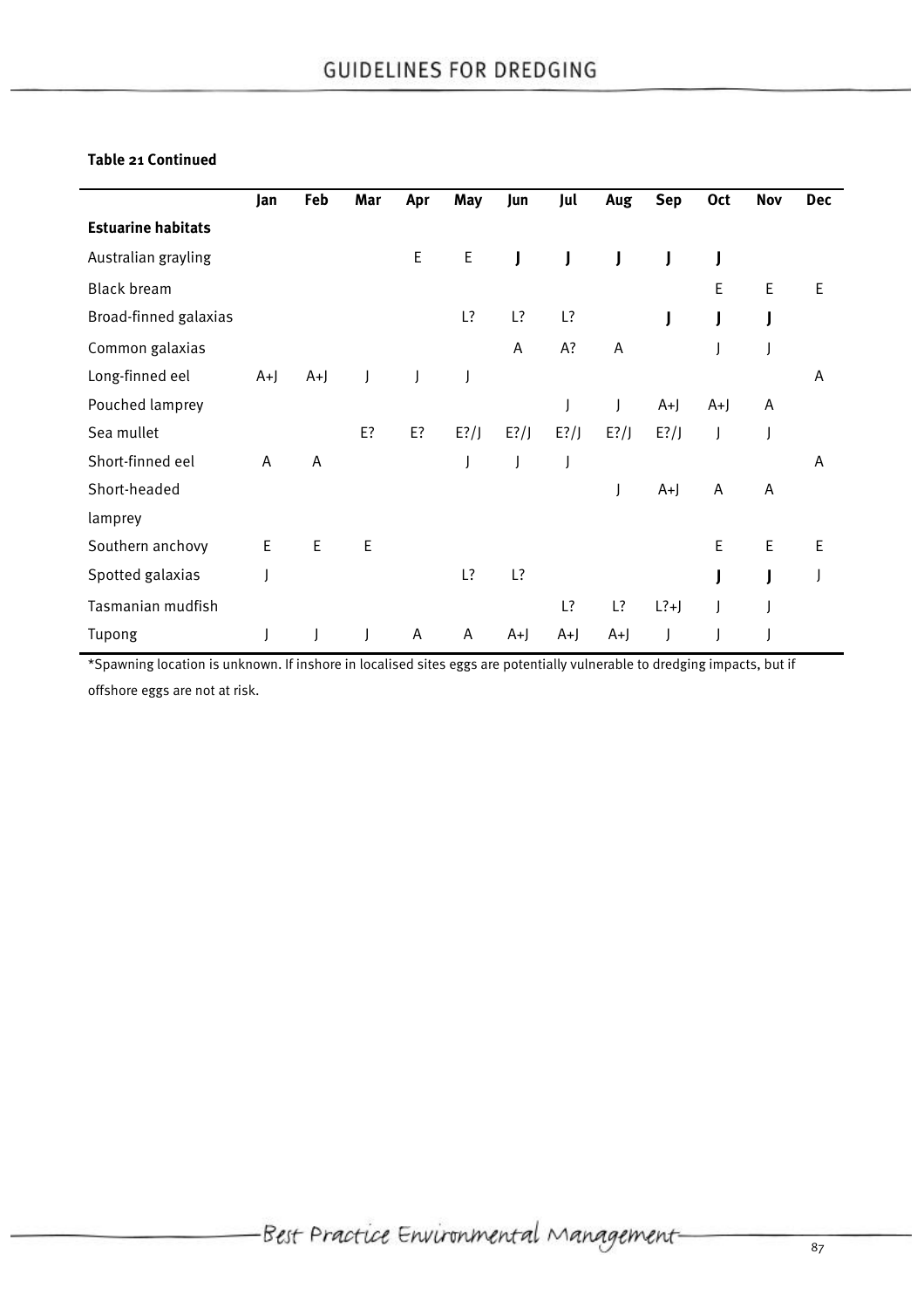**Southern sea garfish (Hyporhamphus melanochir)**

This is the most abundant species of garfish found in Victorian waters. It may spawn in either marine or estuarine environments between October and March, with the most intense activity during October and November (PPBFMPBP 1996; Ling 1958). The eggs, which are large and clear, have adhesive filaments for attachment to aquatic vegetation at the bottom of shallow, sheltered bays, hence, seagrass beds are an essential habitat (Collette 1974). Juveniles are found in estuaries, but they rarely move more than  $3$  to  $4$  km from the estuary mouth (Parry *et al.* 1990).

## **Species Mostly Found in Seagrass and on Reef Habitats**

#### **Southern calamari (Sepioteuthis australis)**

Southern calamari inhabit vegetated and reef areas of Port Phillip Bay throughout the year. Although principally a demersal species, they have often been observed at the surface. During late winter and spring, large numbers of calamari aggregate in the Port Phillip Heads region to spawn and attach their egg masses to algae on reefs and to seagrass. A fixed substrate and a food supply for the larvae are the two most important factors determining the site of spawning (Hall and MacDonald 1986; Parry *et al.* 1990). The highest catches of calamari are taken during September and October, this being the peak spawning period (Nicholson 1992).

#### **Species Mostly Found in Seagrass and on Soft Sediment Habitats**

**Australian salmon, western subspecies (Arripis trutta esper)** The western subspecies is the predominant form in the Port Phillip Bay region. Mature individuals reproduce in the coastal waters off south-western Australia between February and May (Robertson 1982). Recruitment within Port Phillip Bay appears to proceed from late August through to October. Robertson (1982) found the earliest captures of 0+ aged individuals in Western Port to have a mean length of approximately 6 cm. At this size, juveniles are unlikely to be susceptible to dredging impacts.

**Australian salmon, eastern subspecies (Arripis trutta marginata)** Individuals of this subspecies between the ages of 0+ and 3+ have been found to inhabit Port Phillip Bay areas, although they contribute significantly lower numbers to the Bay's salmon population than does the western subspecies. They are thought to breed in coastal waters off Gippsland and southern NSW, and spawn between November and April (Stanley 1978).

**Elephant shark (Callohynchus milii)** Also referred to as Elephant fish. A common demersal inhabitant found over sand or mud, in shallows and deeper waters down to at least 120 m. More common in offshore waters. Females enter shallow bays in summer to deposit eggs in muddy channels and seagrass areas. Eggs are encapsulated in chitinous cases, which are flat and elongate with an ovalshaped chamber (Gomon *et al.* 1994). Young hatch after about eight months and move out to deeper water (Kuiter 1996).

**Yank flathead (Platycephalus speculator)** Yank flathead is widely distributed in Port Phillip Bay (Parry *et al.* 1995) but is less abundant than sand flathead and makes only a small contribution to commercial landings of flathead (Parry *et al.* 1990). Spawning occurs between October and December in the Bay (Brown 1977); eggs are probably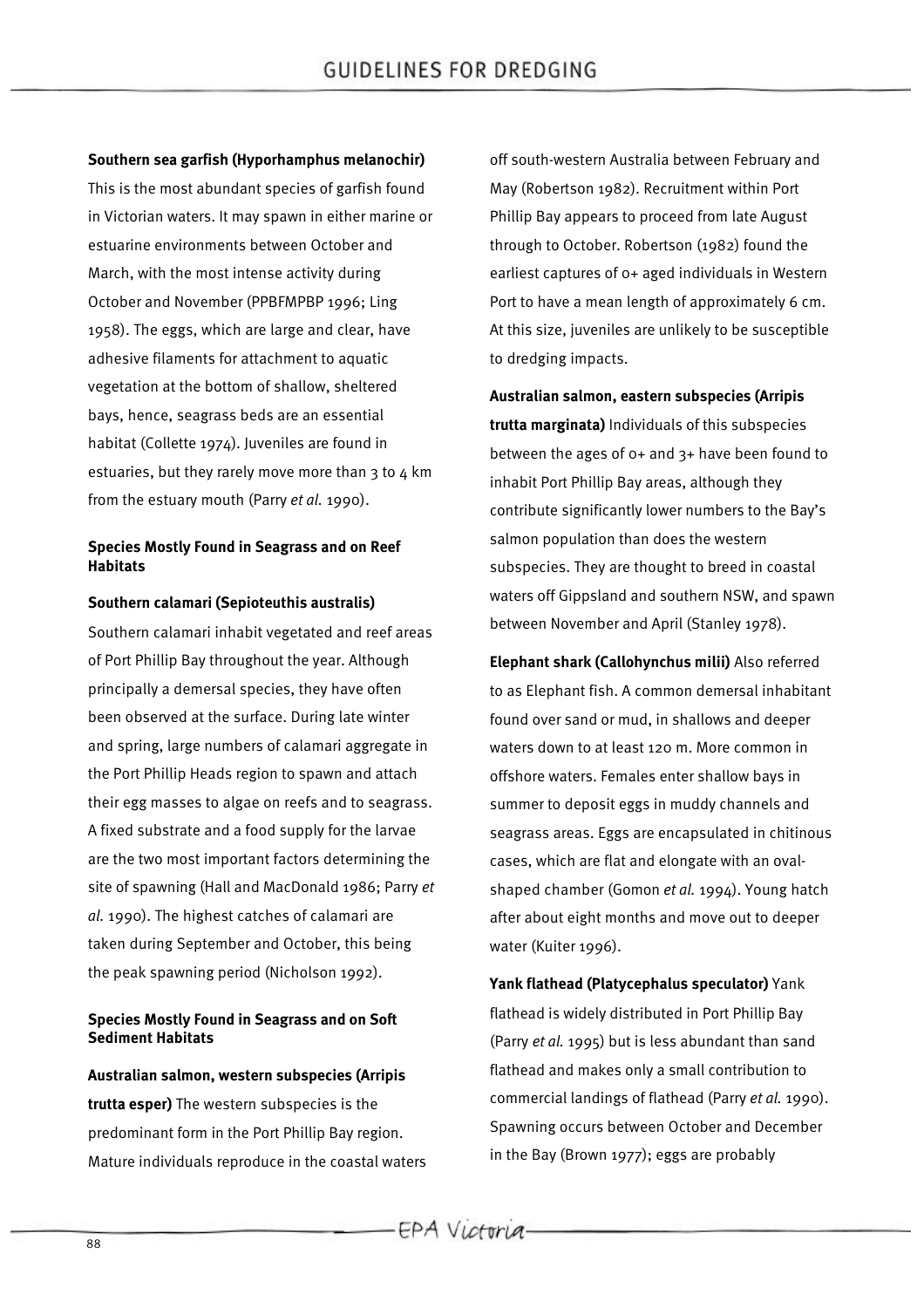planktonic. They are an inshore coastal species known to occur on sandy bottoms and in seagrass beds, particularly in shallow protected bays at depths to approximately 30 m (Hutchins and Swainston 1986; Gomon *et al.* 1994; Brown and Davies 1991).

**Yellow-eyed mullet (Aldrichetta forsteri)** Early juveniles are extremely abundant in Port Phillip Bay, however, larvae are rare or absent (Jenkins 1986). Spawning occurs during late spring and early summer (Parry *et al.* 1990; Hall and MacDonald 1986) and migration into nursery areas usually occurs at a late larval or early juvenile stage (Jenkins 1986). The location of spawning grounds in Victoria is unknown, but there is some evidence from reproductive condition that spawning occurs offshore (Jenkins 1986). An alternative explanation for the absence of larvae is that spawning is very localised within the Bay and that larvae have not yet been detected due to limited spatial sampling (Jenkins 1986). If this were the case, the species may be susceptible to the impacts of dredging if dredging were to occur in or close to that one localised area.

# **Species Found in Seagrass, Soft Sediment and Reef Habitats**

**Red mullet (Upeneichthys porosus)** This species occurs on sand, sponge and bryozoan-covered bottoms, on seagrass beds and at the edges of shallow reefs in coastal waters and bays to depths of just more than 40 m (Gomon *et al.* 1994; Edgar *et al.* 1982). Adults spawn in the marine or estuarine environments and the juveniles occur in estuarine habitats (Parry *et al.* 1990). The time of spawning is unknown.

#### **Rock flathead (Platycephalus laevigatus)** In

Victorian waters, the species is found only in bays and inlets west of, and including, Corner Inlet (Hall and MacDonald 1986). There is no information on rock flathead spawning in Port Phillip Bay, but rock flathead from Corner Inlet are known to spawn from November to December (Nicholson 1992; Klumpp and Nichols 1983). In Western Port, they use sand areas as a nursery habitat until the juveniles reach approximately 20 mm in size, following which seagrass beds are used (Edgar and Shaw 1995). Algae-covered reefs have also been shown to be an important (PPBFMPBP 1996; Parliament of Victoria 1991).

#### **Species Mostly Found on Reef Habitats**

**Gummy shark (Mustelus antarcticus)** ovulate from October to December and give birth to live young (pups) approximately 13 months later. Juveniles are commonly found in Port Phillip Bay but they appear to be widely distributed and no well-defined nursery areas have been identified (Parry *et al.* 1990). Winstanley (1981) records their preferred habitat as low-profile reefs and sponge- and bryozoan-covered substrates, but they have been taken over both seagrass and sandy areas in Port Phillip Bay (Brown and Davies 1991).

**Snapper (Chrysophrys auratus)** is a predatory demersal fish, found in areas as diverse as the shallow waters of estuaries and bays to the edge of the continental shelf at depths in excess of 200 m (MacDonald 1982). Snapper generally migrate into shallow water for spawning, which is concentrated well inside the Bay, mostly on reefs between St Kilda and Ricketts Point (Parry, personal

-Best Practice Environmental Management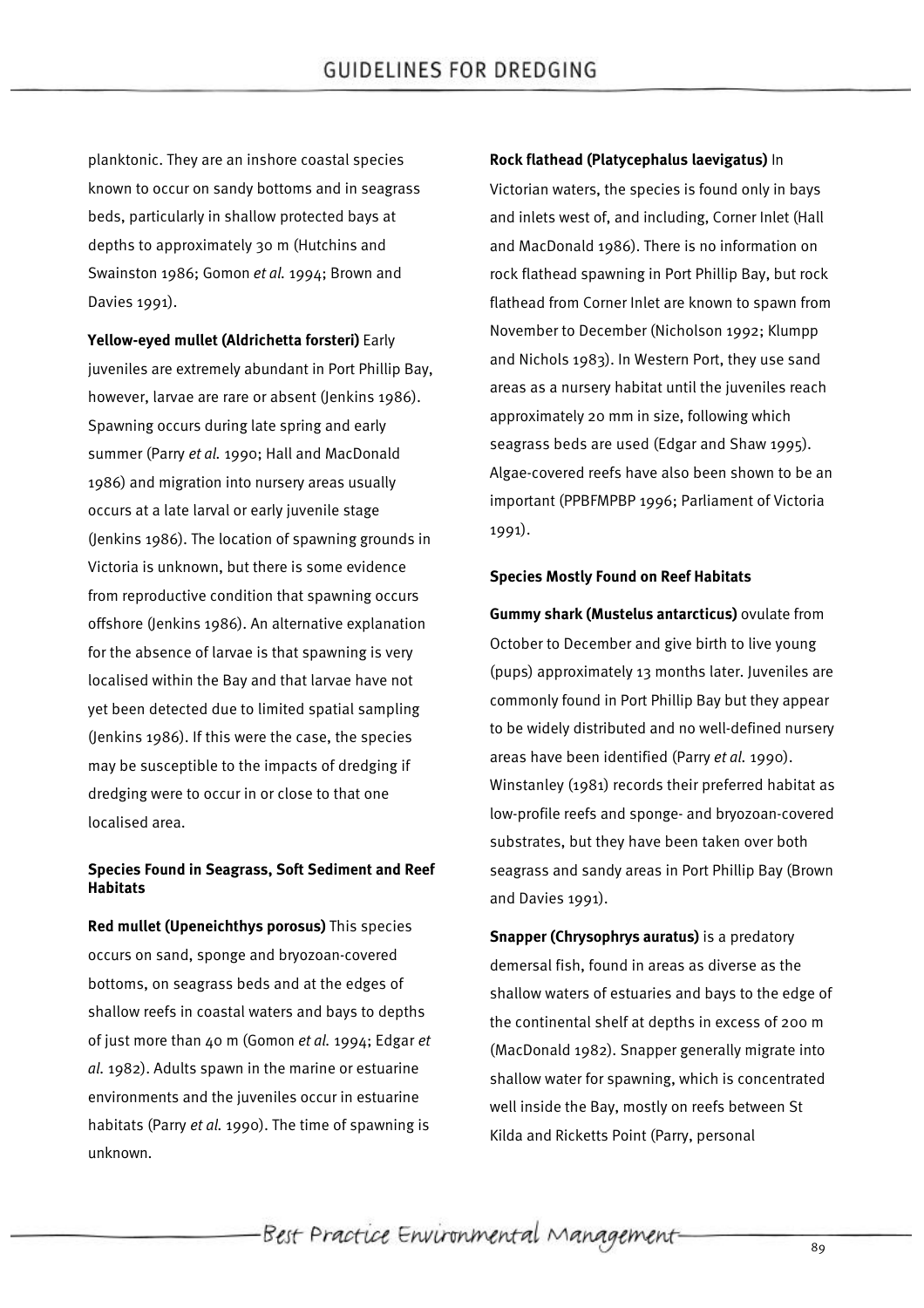communication). Snapper and flathead eggs are abundant in the north-eastern region of the Bay over summer (Jenkins 1986; PPBFMPBP 1996). Ripe gonads or spawning activity are observed from late October until early March.

They have been noted to be serial spawners (Jenkins 1986; MacDonald 1982; Nicholson 1992), with the number of batches spawned varying between five and 60 and increasing with the length of the individual (Crossland 1977a, 1977b).There are two stocks of snapper; the western stock which extends from central Victoria (Western Port) to eastern South Australia and includes Port Phillip Bay, and the eastern stock which extends from eastern Victoria (Mallacoota) to northern New South Wales (Sanders 1974). Adults (4+ years) of the western stock migrate seasonally into the Bay during spring, returning west in late autumn (Nicholson 1992; Parry *et al.* 1995; Winstanley 1981). Juveniles appear to be resident in the Bay for at least the first two years of life (Parry, personal observation).

## **Species Mostly Found on Reef and Soft Sediment Habitats**

**Angel shark (Squatina australis)** is usually sighted lying motionless on sandy bottoms near reefs (Hutchins and Swainston 1986). It buries itself in sand in shallow to deep coastal waters along reef fringes (Kuiter 1996). A demersal inhabitant over sand or rock at depths between 15 and 256 m, but mainly down to about 100 m. It is a live-bearing species (Gomon *et al.* 1994), but the time of birth is unknown.

**Common gurnard perch (Neosebastes scorpaenoides)** Also referred to as the ruddy gurnard perch, it is the most common inshore representative of this genus, usually found in shallow depths on sandy patches and particularly sponge areas among rocky reefs (Kuiter 1993; Gomon *et al.* 1994). Most common in Bass Strait waters from shallow estuaries to deep offshore reefs less than ~140 m. The time of spawning in Port Phillip Bay is unknown.

**Mulloway (Argyrosomus hololepidotus)** (also referred to as Jewfish) are usually seen offshore on seamounts or in large caves with islands, hovering in schools in shelter or currents (Kuiter 1996). The species undertakes seasonal movements along the coast as well as in and out of estuaries, possibly in response to the seasonal movements of their prey, such as pilchards (Gomon *et al.* 1994). The species is presumed to spawn in inshore waters; larvae and juveniles use nearshore areas and estuaries as nursery areas. The time of spawning in southeastern Australian waters is not known. Based on growth and age estimates of *A*. *hololepidotus* in South Africa, it appears that the species spawns in spring–summer in the Hawkesbury River on the south-eastern Australian coast (Gray and McDonall 1993). Historically large (~2 m length) fish were taken in Hobsons Bay (A. McAdam, personal communication, 1996) and small fish still occur in the Yarra estuary (Walker *et al.* 1997).

# **Species Mostly Found on Soft Sediment Habitats**

#### **Greenback Flounder (Rhombosolea tapirina)**

Spawning occurs offshore during periods of protracted cold water between June and October (Jenkins 1986; May and Jenkins 1992). Settlement is continuous from July to October which suggests relatively continuous spawning or discontinuous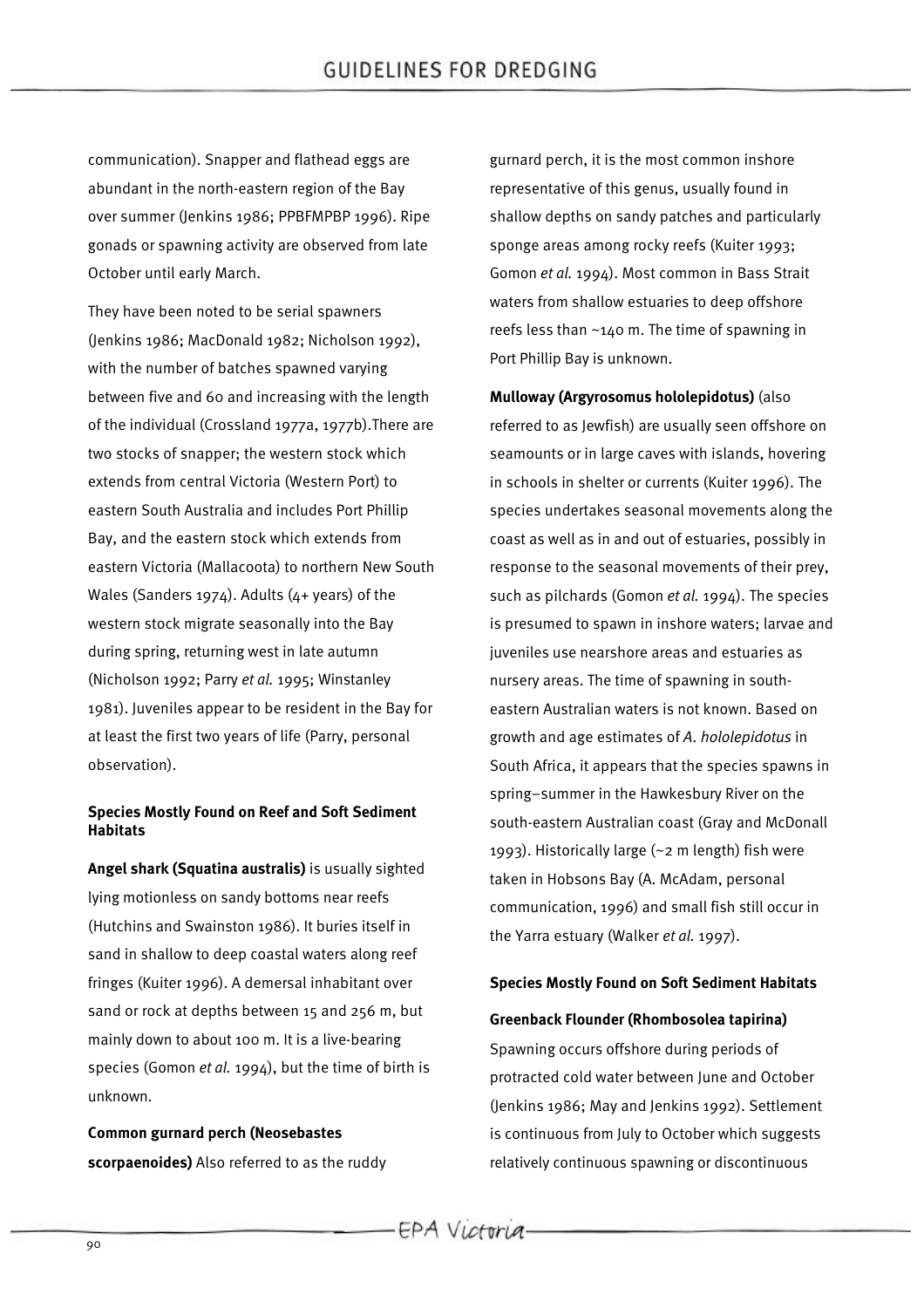spawning with a variable duration of larval life (May and Jenkins 1992). *R. tapirina* show similar seasonal migration between depth zones as the longsnouted flounder, being more abundant in deep water throughout the winter/spring period and in shallow water in summer/autumn (Parry *et al.* 1995). Swan Bay supports higher populations than Port Phillip Bay. It is an example of a nursery area which provides conditions of enhanced rates of growth and possibly survival. Metamorphosing larvae migrate to shallow, unvegetated habitats, which are utilised in the early juvenile stage (Edgar and Shaw 1995; Jenkins *et al.* 1993). Adult *R*. *tapirina* have also been found in close association with seagrass beds (PPBFMPBP 1996; Klumpp and Nichols 1983; Brown and Davies 1991).

#### **Long-snouted flounder (Ammotretis rostratus)** are

commonly referred to by fisherman as sole. Spawning occurs over a protracted period of cold water from April to October, with the greatest abundance of eggs being collected in May. Eggs are distributed throughout the Bay (Jenkins 1986). Throughout the period summer to autumn, the species is most abundant in shallow regions, whereas there is a greater abundance in deeper regions in winter/spring, suggesting that they migrate seasonally between these regions (Parry *et al.* 1995). They are associated with unvegetated habitats throughout their postsettlement lives (Edgar and Shaw 1995), with adults being most abundant towards the entrance of the Bay (Anon. 1973).

**Sand flathead (Platycephalus bassensis)** are bottom-dwelling, non-migratory fish which have the highest biomass of any fish in Port Phillip, except in shallow regions (Officer and Parry 1996). Spawning in Port Phillip Bay is mainly during September– October, but their preferred breeding habitats are unknown (PPBFMPBP 1996; Nicholson 1992). They occur in unvegetated habitats throughout their postsettlement lives (Edgar and Shaw 1995). This species is most abundant on the muddy bottom of the central basin of the Bay at depths of 15 to 25 m (Anon. 1973; PPBFMPBP 1996; Nicholson 1992; Hall and MacDonald 1986; Parry *et al.* 1995).

#### **Species Mostly Found in Estuarine Habitats**

Estuaries in Port Phillip Bay are limited in extent and most have been severely modified and are dredged regularly. The Yarra forms the largest estuary in Port Phillip Bay; this has been deepened and altered extensively for port development.

**Australian grayling (Prototroctes maraena)** The grayling was described by Lake (1971) as one of the four most seriously threatened freshwater fishes on the Australian continent and more recently was described by Koehn and O'Connor (1990) as vulnerable. This species is included on NRE's *List of Threatened Fauna of Victoria* 1995 and is listed as threatened fauna under the *Flora and Fauna Guarantee Act*. The Australian grayling is a schooling species and is the largest native salmoniform fish inhabiting coastal drainages of south-eastern Australia and Tasmania (Bishop and Bell 1978).

Spawning in this species is short and synchronised, with most fish having completed their spawning phase within a period of two to three weeks (Harvey and Harrington 1989; Berra 1984). Gonadal development begins in mid March, peaks in late April and declines in early May. Grayling may reach

Best Practice Environmental Management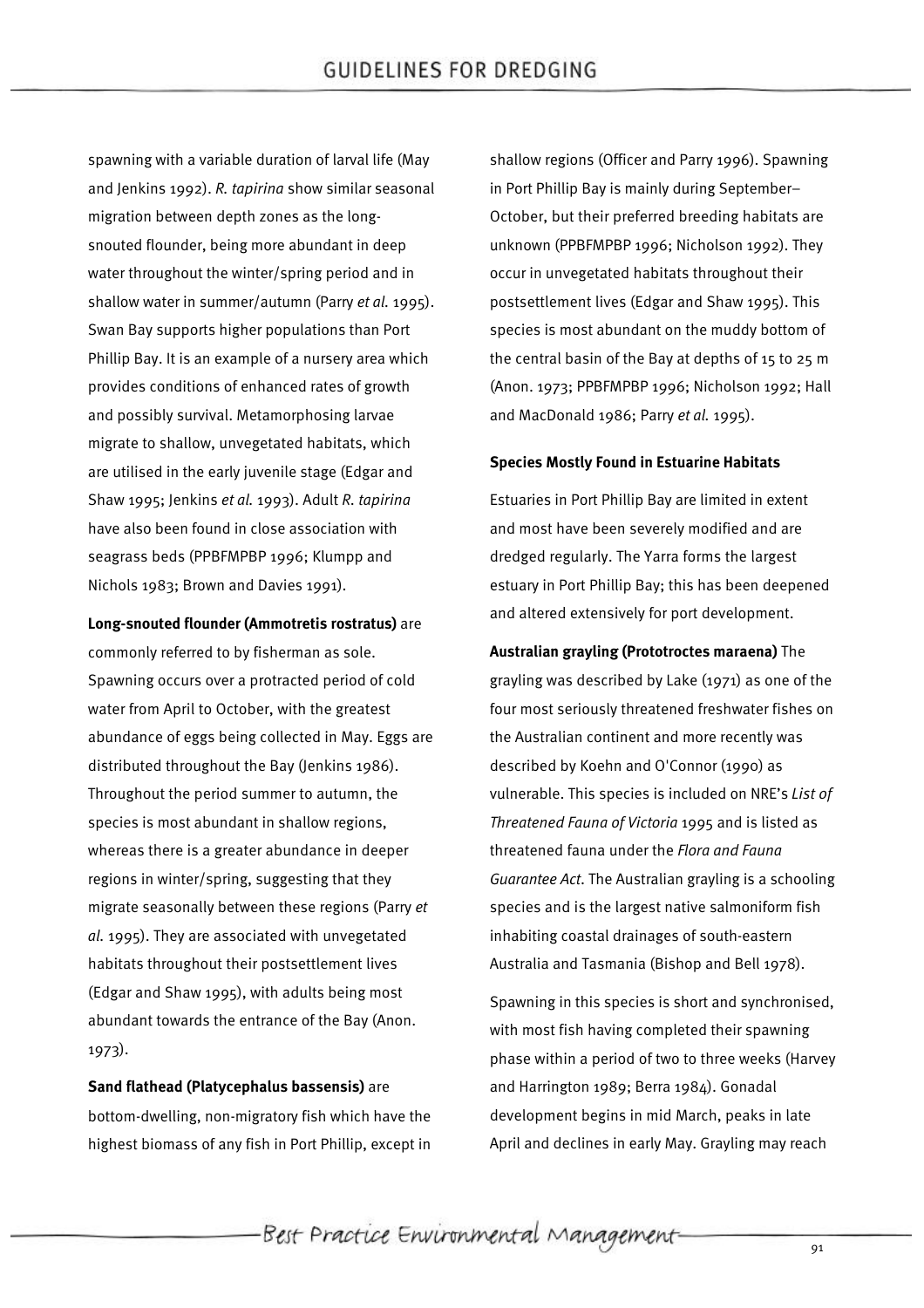a stage of maturity close to spawning, but will not spawn until conditions are suitable. Spawning, which may be triggered by an increase in water levels (Jackson and Koehn 1988), occurs in freshwater, where the eggs settle in the small spaces between the gravel of the stream bed. Following hatching two to three weeks later (Michaelis 1985), the young are swept downstream to brackish water in estuaries or into the ocean. The newly hatched larvae remain in the estuary or ocean for the next six months (Bacher and O'Brien 1989).

In October to November, they return to freshwater where they spend the remainder of their lives. Small grayling (47–51 mm SL) were collected in estuarine waters from the mouth of the Arthur River (15 October 1978) and near the mouth of the Pieman River (18 October 1978) (Jackson and Koehn 1988). Thus, the time at which this species is most vulnerable to dredging activities is the six months following spawning, from May to November, when the juveniles are located in estuaries and the ocean (Berra 1982; Bishop and Bell 1978).

Castelnau (1873) reported that this species, once plentiful in the Yarra River, had all but disappeared, but it has been recorded in the upper reaches of the Yarra in more recent times (McDowall 1976, Koehn, personal communication, 1997). However, the apparent scarcity of this species in the Yarra may be due to the absence of comprehensive sampling for grayling in these waters (Bell *et al.* 1980).

**Black bream (Acanthopagrus butcheri)** Also known as southern bream (Kuiter 1993). This species occurs in estuarine and coastal waters entering

rivers with low salinities, but apparently prefers brackish conditions (Gomon *et al.* 1994). Spawning occurs between October and early December and has been shown to take place in the salt wedge of the Gippsland Lakes estuary, although some spawning may occur in freshwater habitats upstream from the salt wedge (Parry *et al.* 1990). Studies of black bream in the Nicholson River shows that their preferred spawning habitat is among shoreline growth of *Zostera* spp. which provides both good cover and nursery area (McCarraher 1986).

#### **Broad-finned galaxias (Galaxias brevispinus)**

Adults spawn in freshwater in autumn or early winter. Larvae go to sea after hatching. Late larval and early juvenile stages migrate upstream from September to November. The conservation status of this species is potentially threatened (Koehn and O'Connor 1990), but it is not included on NRE's *List of Threatened Fauna of Victoria* 1995.

**Common galaxias (Galaxias maculatus)** Adults migrate to estuaries to spawn. Larvae are washed to sea and have been found in the Barwon estuary during freshwater floods during June and August. Juveniles (often termed whitebait – although southern anchovies are also sold in Victoria under this common name) migrate back to freshwater from September to November and from late October to November in the Barwon River. Shoals of juveniles move upstream primarily during daylight, when they move in the upper levels of the water column in the shadow of the river bank with the incoming tide (Koehn and O'Connor 1990).

**Long-finned eel (Anguilla reinhardtii)** Has a similar life history to the short-finned eel (below). Seaward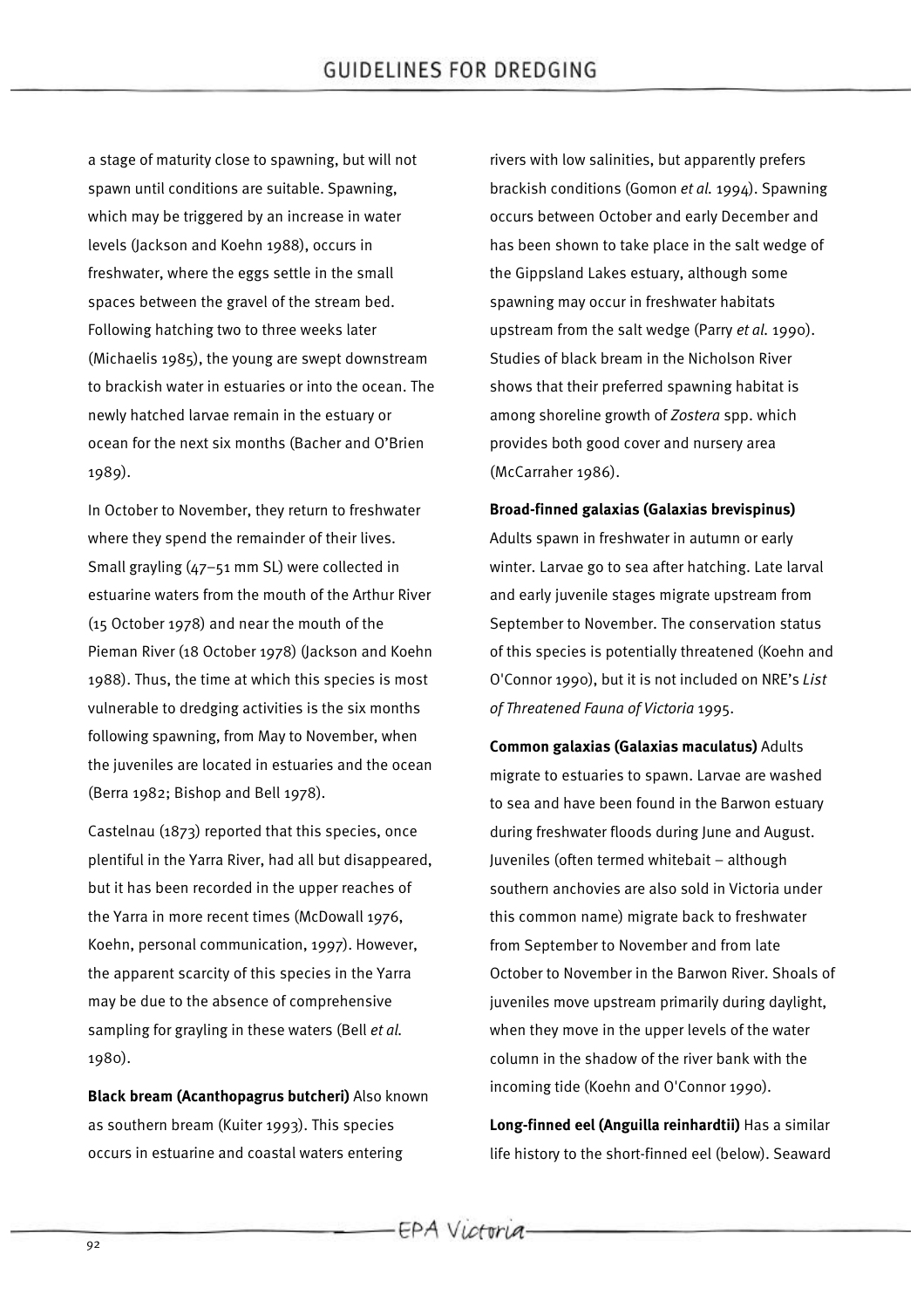migrations of adults (silver eels) peak on the last quarter moon phase between dusk and mid-night before the moon rises. Mature adults leave the Barwon River estuary in December through to February (Koehn and O'Connor 1990). Glass eels enter estuaries between January and late May.

**Pouched lamprey (Geotria australis)** has a similar life-history to short-headed lamprey (below). They spawn in freshwater from October to December and metamorphose into downstream migrants between February and late June, after which they migrate to sea. Adults migrate to their freshwater spawning grounds from mid September to late November (Koehn and O'Connor 1990).

**Sea mullet (Mugil cephalus)** lives in estuarine to nearly fresh waters as adults (Gomon *et al.* 1994). Sexually mature sea mullet congregate in large schools in estuaries during late summer and early autumn and may remain in the estuary for some time before moving out to sea to spawn (Parry *et al.* 1990). In south-western Australia they are known to spawn from March to September (Chubb *et al.* 1981). The spawning site in Port Phillip Bay is uncertain. Eggs and larvae drift from the spawning ground for two to three months until they are 20–30 mm long when they enter estuaries. Juveniles proceed up the estuary and into freshwater where they remain for at least two years (Parry *et al.* 1990)

**Short-finned eel (Anguilla australis)** Adults spawn in deep water off the Queensland coast. Larvae are carried from the spawning grounds by the east Australian current and migrate into estuaries as glass eels. They migrate further upstream and metamorphose into brown elvers and then silver eels, which may live in freshwater for 20 years,

before migrating seawards. Seaward migrations peak on the last quarter moon phase between dusk and mid-night before the moon rises. Mature adults leave the Barwon River estuary from December to February (Koehn and O'Connor 1990). Glass eels enter estuaries from May in eastern Victoria to late October in the west, and between May and July in the Barwon River (Koehn and O'Connor 1990).

**Short-headed lamprey (Mordacia mordax)** Adult lampreys are external parasites of marine fish while their larvae occur in freshwater where they burrow in sand and filter feed on microscopic algae, diatoms and detritus. Adults ascend coastal streams to spawn in freshwater from July to January with a peak between early September and late November, after which they probably die. Juveniles migrate to sea predominantly at night, mostly between August and September (Koehn and O'Connor 1990).

**Southern anchovy (Angraulis australis)** Schools of southern anchovies are most often encountered in surface waters, although they can be found at depths of up to 20 m (Hall and MacDonald 1986). Anchovies require areas with some freshwater input for successful spawning and the survival of young fish. Because of this, Hobsons Bay at the mouth of the Yarra River is probably the most important spawning and nursery area for anchovies in Victorian waters (Parliament of Victoria 1991). Spawning takes place mainly from late spring to early autumn (October to March) in the Bay. A peak abundance of eggs occurs in January (Arnott and McKinnon 1985). Concentrations of anchovy eggs are greatest in the northern areas of the Bay, and peak concentrations decline significantly towards

-Best Practice Environmental Management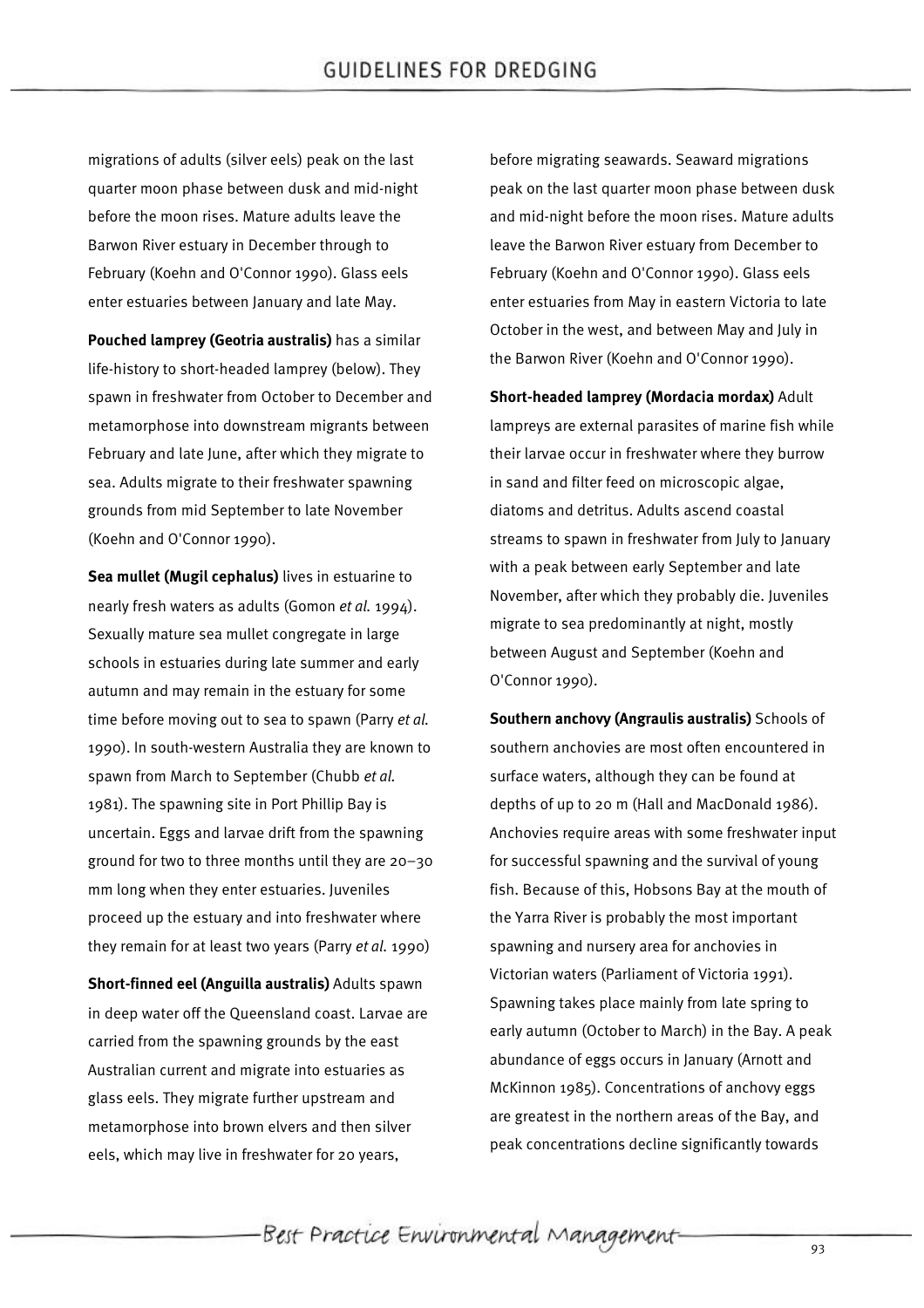the southern areas of the Bay (Neira and Tait 1996). Hence, juveniles are found furthest from the open ocean, individuals two years and older are found closer to the sea in areas such as Geelong, and the older fish (greater than 2.5 years) are found towards the mouth of the Bay where there is a tendency to develop a two-phase life involving both the Bay and open sea waters, migrating out to sea in winter and returning in the spring (Blackburn 1950). This tendency increases with age.

**Spotted galaxias (Galaxias truttaceus)** Adults spawn in their typical freshwater habitat in early May to early June. Larvae are probably washed to sea. Juveniles return to freshwater in late October to early January with the peak in November and during mid October in the Barwon River. The conservation status of this species is potentially threatened (Koehn and O'Connor 1990). This species was included on NRE's *List of Threatened Fauna of Victoria* 1995, but was not included in NRE's most recent listing of *Threatened Vertebrate Fauna in Victoria–1999*.

**Tasmanian mudfish (Galaxias cleaveri)** This species is only recorded in Victoria from Wilsons Promontory and near Lorne. The lifecycle of this species is not well-known, but they appear to spawn in late winter to early spring; they return to freshwater in spring when they are two months old. The conservation status of this species is 'vulnerable' (Koehn and O'Connor 1990). This species is included on NRE's *List of Threatened Fauna of Victoria* 1995 and is listed as threatened fauna under the *Flora and Fauna Guarantee Act*.

**Tupong (Pseudaphritis urvilli)** Adults migrate downstream into estuaries to spawn between April and mid August in the Gellibrand River. Juveniles remain in lower reaches under tidal influence for nine months, after which there is a gradual movement upstream towards the middle reaches (Koehn and O'Connor 1990).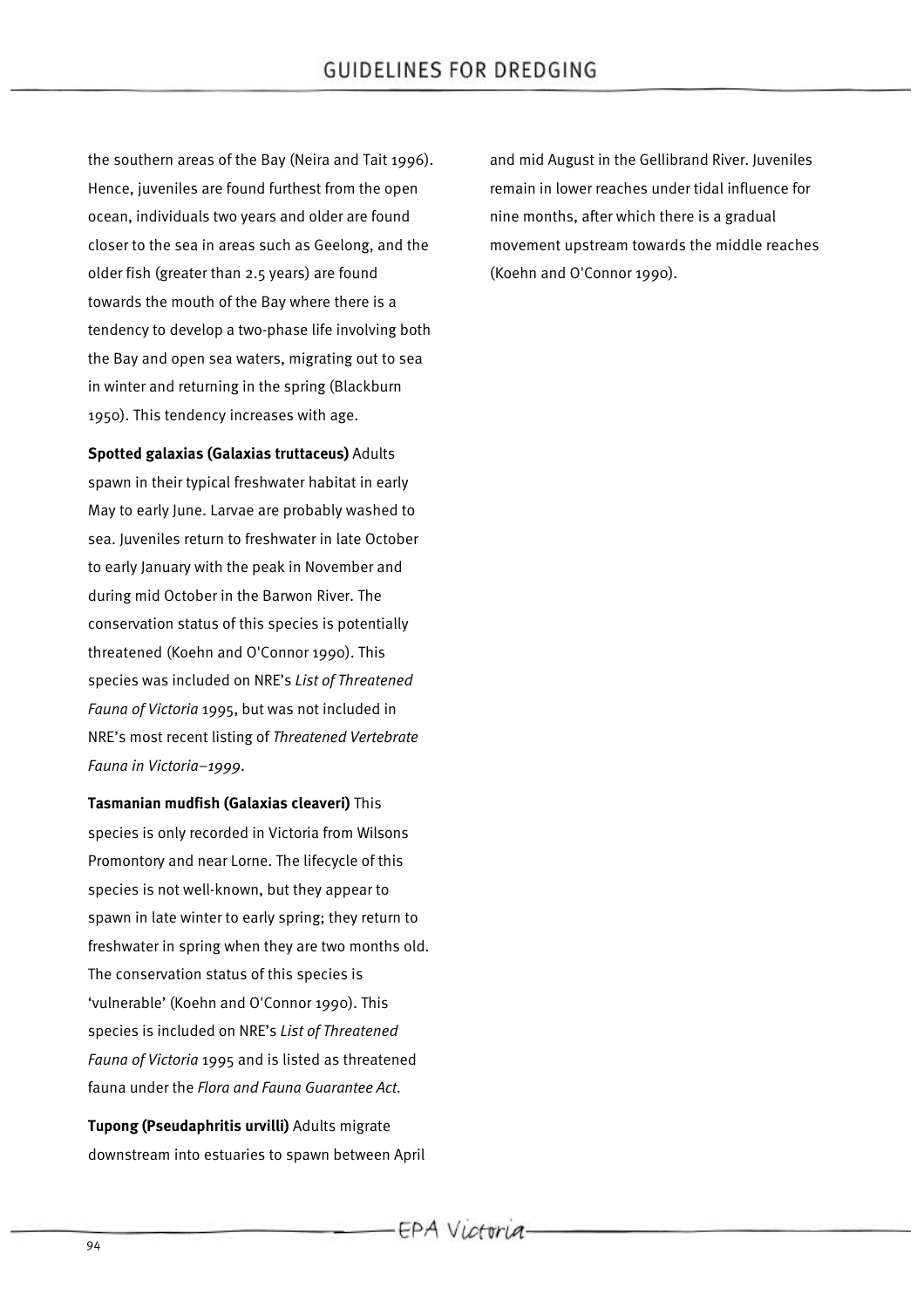#### **APPENDIX 7: CHECKLIST OF ISSUES REQUIRING CONSIDERATION FOR LAND DISPOSAL**

Onshore disposal is preferable where spoil is seriously contaminated, and when fine sediments could otherwise impact sensitive environments such as seagrass habitats.

## **1. Sediment Contamination**

- Classify dredge spoil on the basis of chemical contaminants, as described in table 12 and *Classification of Wastes* (EPA Publication 448).
- When chemical contaminants exceed the low screening level, and toxicity or other tests indicate that levels are of concern, an assessment of the costs and benefits of a range of disposal options, including land disposal should be conducted.
- When concentrations of chemical contaminants exceed the maximum screening level proponents **will** be required to assess the costs and benefits of a range of disposal options, including land disposal.
- Prior to land disposal spoil must be dry enough for removal by spade.
- If the spoil is classified prescribed industrial waste the management requirements outlined in *Classification of Wastes* (EPA Publication 448) must be followed.

#### **2. Acid Sulfate Soils**

• Prior to dredging, an assessment of the potential for dredge spoil to be classified as acid sulfate soil in accordance with *Industrial Waste Management Policy (Waste Acid Sulfate Soil)* 1999 should be conducted.

- Dredge spoil that is classified as acid sulfate soil will require management in accordance with the Policy.
- Procedures for the identification, assessment and management of acid sulfate soil are described in *Acid Sulfate Soil and Rock* (EPA Publication 655).

## **3. Establish a Suitable Dewatering Facility**

For land disposal to be practical using a cutter suction dredge, a dewatering facility must be established that is:

- Within approximately 1 km of the dredging, or within 3 km, if the additional expense of a booster station is justified.
- Large enough for containment bunds suitable for dewatering to be constructed.
- Able to be secured so that quicksand-like properties of fines present no safety risks.
- Sited and operated so that seawater maybe discharged back into the sea or an estuary rather than into a freshwater stream

#### **4. Control Water Quality of Discharge**

The turbidity of water discharged from a dewatering facility should be controlled by increasing the length of travel of water, to maximise settlement of solids within the discharge area, and by use of silt screens when necessary.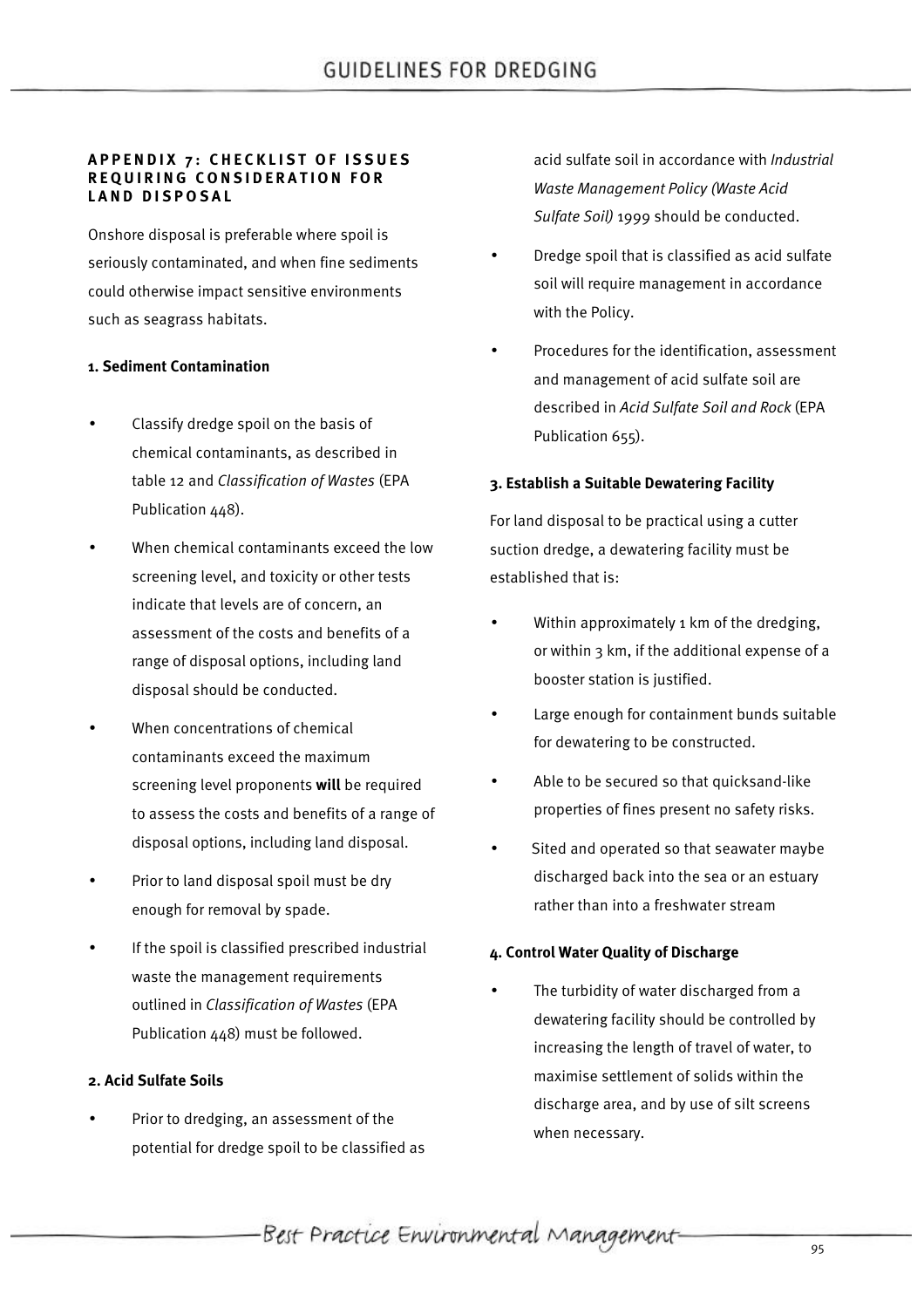- The turbidity of the discharge should be monitored to ensure that excessive sediment is not discharged.
- Monitoring should be intensive initially and be reduced if turbidity is effectively controlled by settlement within the bund.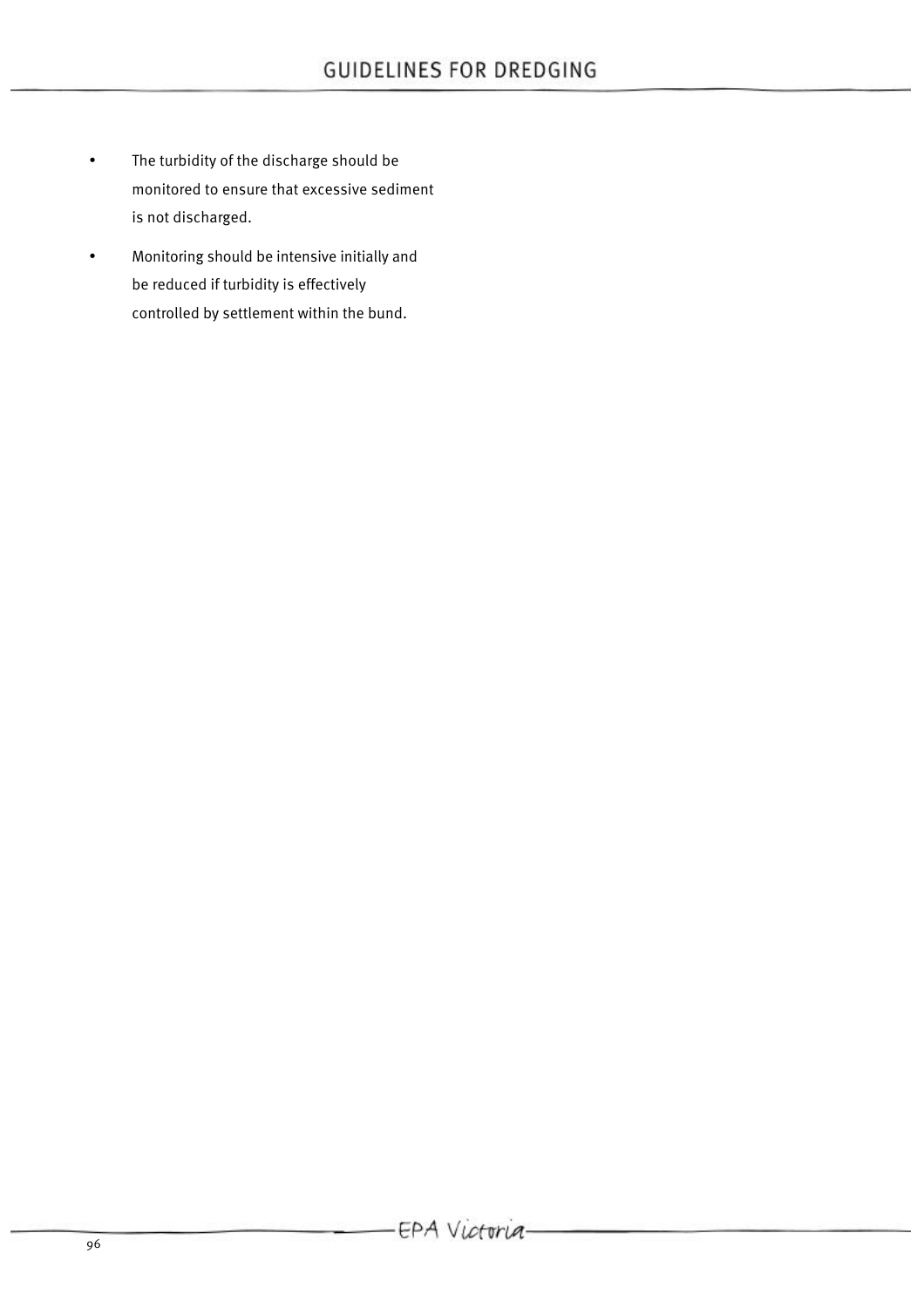#### **APPENDIX 8: FORMAT FOR SUBMISSION OF ELECTRONIC MONITORING DATA TO EPA**

EPA has compiled a database of monitoring data for dredging projects that have been undertaken in Victorian waters. In order to maintain and update the database EPA requests that all proponents submit their monitoring data to EPA when an application is made for *Coastal Management Act* 1995 consent.

The data will be available to proponents when they are compiling the site history information required for dredging consent. The following tables outline the format to be used. An electronic version of the table is available from the EPA website http:\www.epa.vic.gov.au. Data should be submitted on an Excel Spreadsheet in an electronic format on either a 3.5 inch disk accompanying the *Coastal Management Act* 1995 application or e-mailed to dredge.master@epa.vic.gov.au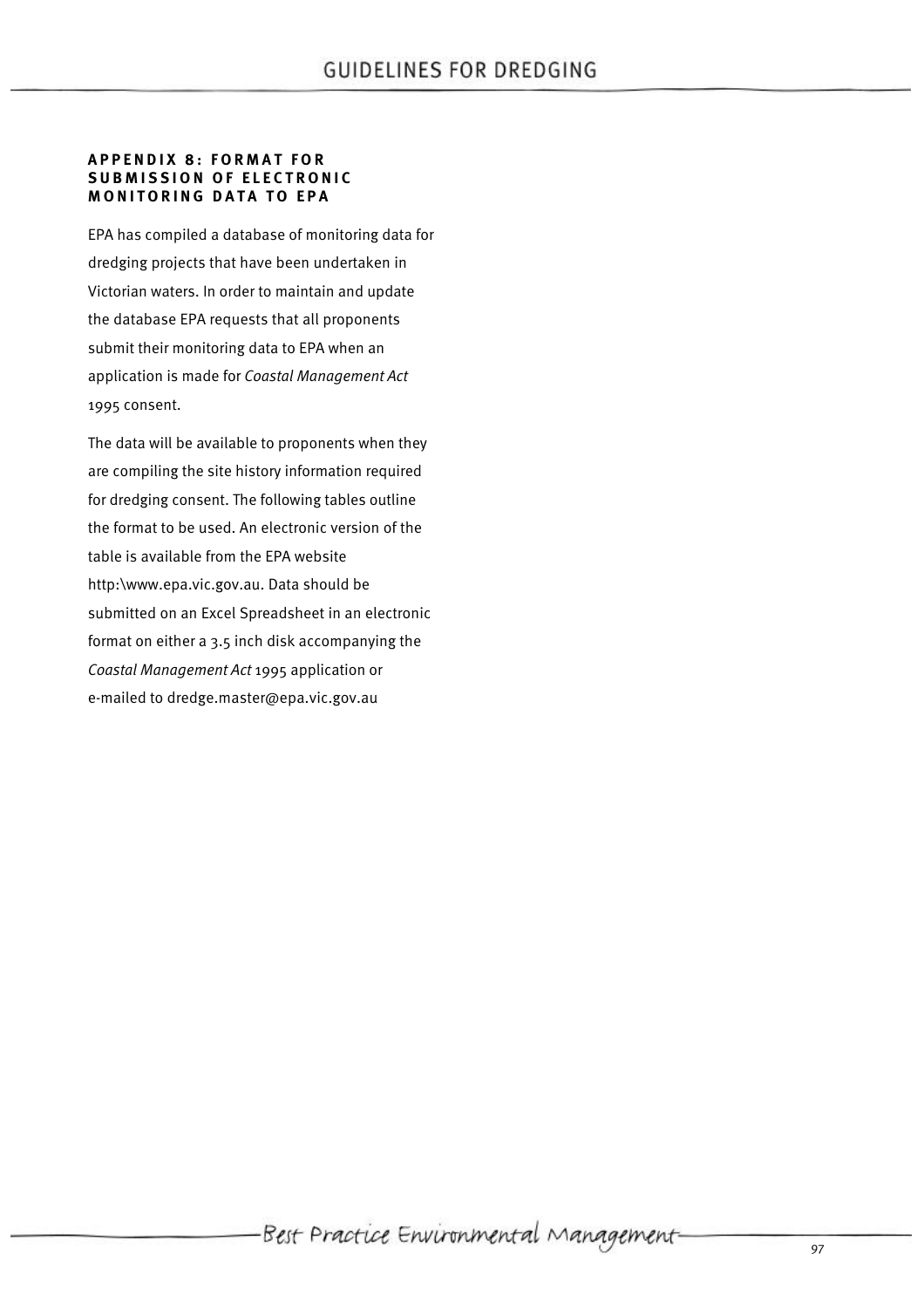# **Table 22: Dredging monitoring database fields**

| ய<br>$\omega$ | ш<br>≂<br>ш<br>⋖<br>○<br>ш<br>Σ<br>$\triangleleft$<br>n | ≃<br>z<br>∽<br>ب<br>≃<br>ш<br>0<br>$\circ$<br>$\cup$<br>ٮ | ш<br>n I<br>띥<br>- UÑ | $\circ$<br>щ<br>Y<br>n | ↺<br>z<br>$\subseteq$<br>Σ<br>ш<br>n | $\propto$<br>ш<br>– | щ<br>≏<br>ഗ<br>$\propto$<br>ᅩ<br>뜻<br>௨<br>ш. | ட<br>S<br>$\sim$<br>щ<br><b>.</b><br>—<br>ð<br>ш<br>≏ | ⋩<br>ٮ<br>–<br>≃<br>⌒<br>$\check{ }$<br>$\infty$ | ĭΥ<br>ш<br>$\circ$<br>ں<br>⇁<br>ے<br>EREI<br>õ<br>Æ,<br>╙<br>꾾 | 55<br>⋖<br>-- | ≘<br>$\propto$<br>ш<br>⊢<br>ய<br>Σ<br>PARA | $\propto$<br>ш<br>ய<br>⋝<br>ఆ | ш<br>S<br>–<br>U | $\propto$<br>ш<br>-<br>╙<br>$\sigma$ | ш<br>$\propto$<br>ш<br>ш<br>≃ |
|---------------|---------------------------------------------------------|-----------------------------------------------------------|-----------------------|------------------------|--------------------------------------|---------------------|-----------------------------------------------|-------------------------------------------------------|--------------------------------------------------|----------------------------------------------------------------|---------------|--------------------------------------------|-------------------------------|------------------|--------------------------------------|-------------------------------|
| 123           | 01/01/99 12:00                                          | AWT/WES                                                   |                       | <b>NORM</b>            | CORE                                 | 12.00               | 12.00                                         | 12.10                                                 | CAAC                                             |                                                                | د             | <b>TBT</b>                                 | 5004                          |                  | $=$                                  | 0.015                         |

| SITE ID:                       | Numeric site identifier (position coordinates must accompany Site Ids - refer to Application Form) |
|--------------------------------|----------------------------------------------------------------------------------------------------|
| <b>SAMPLE DATETIME:</b>        | Datetime of sample collection.                                                                     |
| <b>COLLECTION CONTRACTOR:</b>  | Contractor responsible for sample collection.                                                      |
| <b>SAMPLE REPLICATE:</b>       | Always '1' unless more than one sample taken at same Datetime.                                     |
| <b>SAMPLE QUALITY CONTROL:</b> | List type of QC.                                                                                   |
| <b>SAMPLING METHOD ID:</b>     | Method by which the sample was collected.                                                          |
| <b>TOTAL WATER DEPTH:</b>      | Total water depth (m) of sampling site at time of sample collection.                               |
| <b>UPPER SAMPLE DEPTH:</b>     | Total depth from water surface of upper sediment stratum.                                          |
| <b>LOWER SAMPLE DEPTH:</b>     | Total depth from water surface of lower sediment stratum.                                          |
| LABORATORY:                    | Laboratory responsible for sample analysis.                                                        |
| <b>LABORATORY REFERENCE:</b>   | Responsible laboratory's reference number.                                                         |
| <b>PHASE:</b>                  | Always 'S' to denote sediment.                                                                     |
| <b>PARAMETER ID:</b>           | Parameter analysed.                                                                                |
| <b>PARAMETER METHOD ID:</b>    | Parameter Method includes Limit of Detection and Unit of Measure – refer to table 8.               |
| <b>ANALYSIS DUPLICATE:</b>     | Always '1' unless the parameter was measured more than once from the same sample replicate.        |
| <b>QUALIFIER:</b>              | Associated with Parameter Value. Can be one of either $\lambda$ , =, $\lambda$ .                   |
| <b>PARAMETER VALUE:</b>        | Reported value for Parameter of interest.                                                          |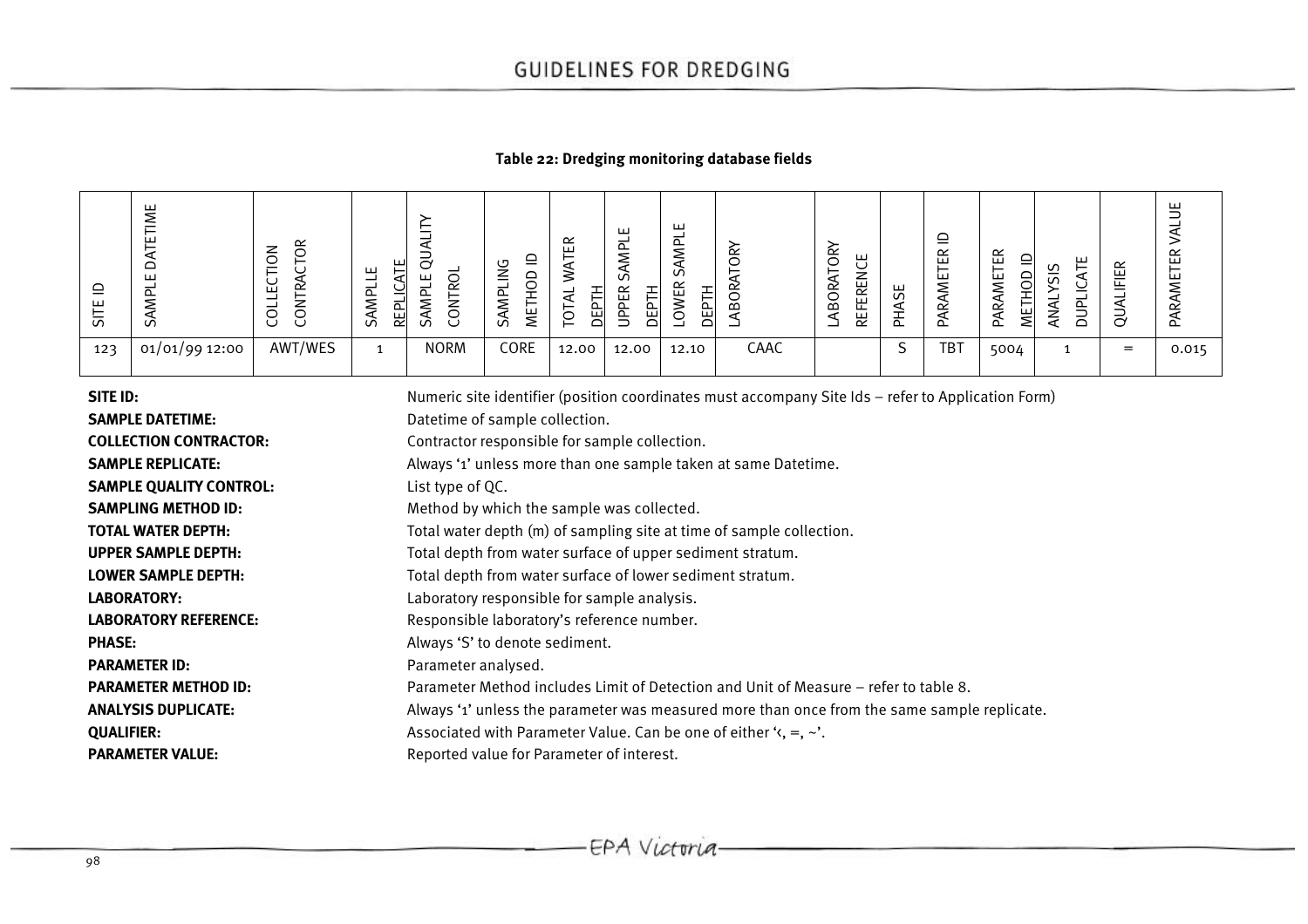#### **GLOSSARY**

#### *Algal bloom*

A large population density of a phytoplankton. Such blooms are normal, but become of concern when the species in bloom is toxic.

## *Anaerobic sediments*

Sediments lacking oxygen. They usually contain high levels of iron sulphide, causing them to be black in colour. Anaerobic sediments release hydrogen sulphide (rotten-egg gas) when exposed to air.

## *BACI*

An experimental design to assess environmental impacts involving measurements **B**efore and **A**fter an impact on both **C**ontrol (unimpacted) and **I**mpacted sites.

#### *Blank*

Sample processed and analysed in the same way as sediments to determine contamination from sample container, reagents and sampling, and analytical process.

# *Background*

Concentration of contaminant that is commonly found in the local *concentration* environment near the dump site prior to spoil disposal. But not the concentration in previously dumped spoil. *Beach renourishment*

The process of adding sand to a beach to alleviate erosion or to improve an amenity.

#### *Benthic community*

The assemblage of organisms that live in and on the seafloor.

### *Bio-available*

Able to enter an organism through its cells, skin, gills or gut and thereby cause an impact. In contrast, contaminants which are not bio-available may, for example, form part of the insoluble crystalline matrix of a mineral and will not impact organisms.

## *Bund*

A wall constructed to retain spoil, etc.

## *Capital dredging*

Dredging to create new channels or to enlarge or deepen existing channels and port areas.

## *Capping*

The deliberate covering of contaminated sediment on the seabed with clean sediment to contain the contamination.

#### *Contaminants*

Substances (elements, compounds, particles, etc.) that are present in the sediments to be dredged and have the potential to cause adverse biological effects.

# *Control site*

A site chosen as part of a monitoring program or experiment to enable background variation to be distinguished from the effects the monitoring or experiment is designed to detect.

# *CMA*

**C***oastal* **M***anagement* **A***ct* 1995

# *CSD*

**C**utter **s**uction **d**redger (see appendix 2).

-Best Practice Environmental Management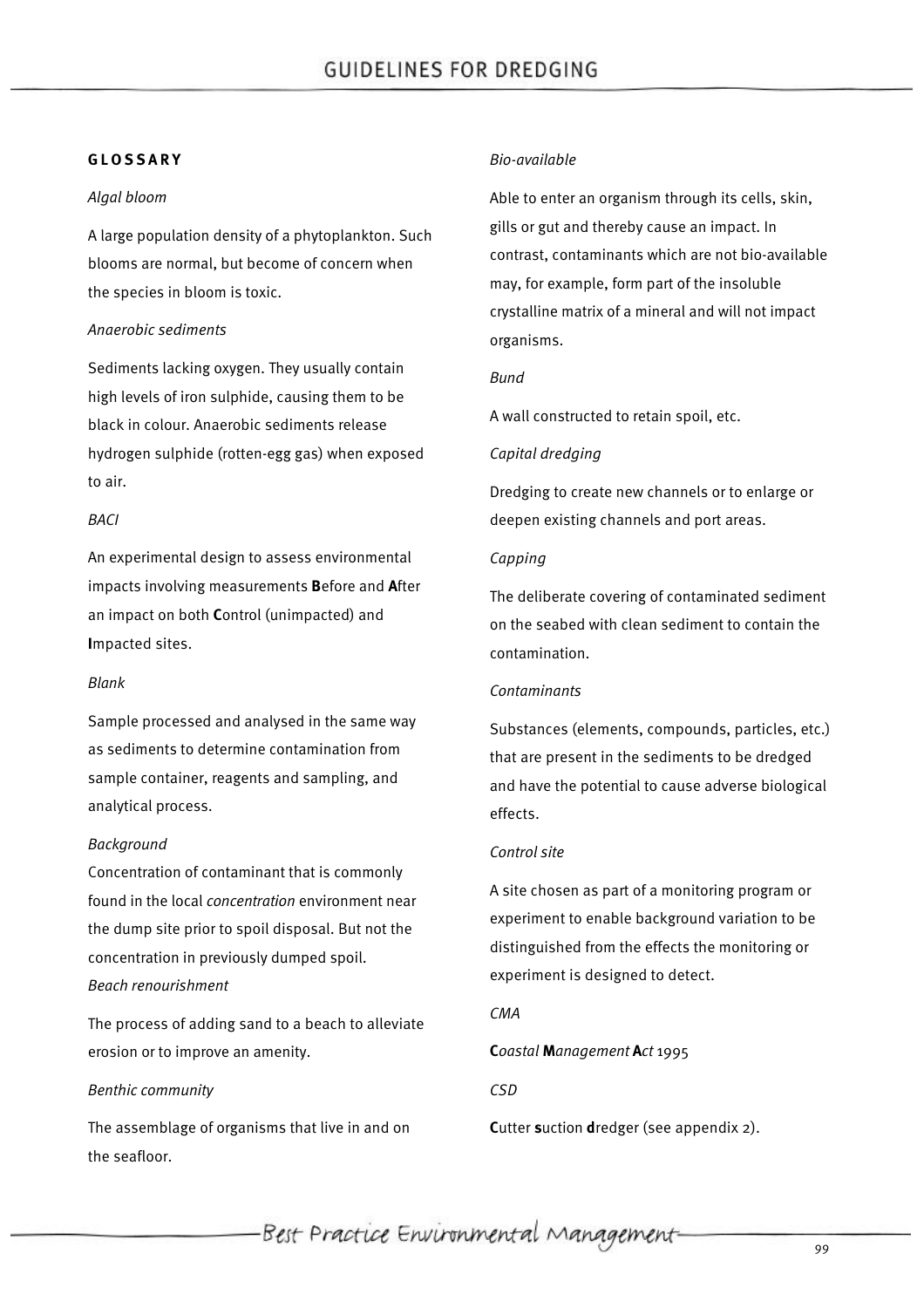### *Demersal fish*

Fish that live near the seabed.

# *Density flow*

The movement of material (eg dredge spoil) under the influence of gravity. Flow properties are typically those of a heavy liquid.

# *Disposal*

The process of placement at sea or on land of material removed from the dredge site.

## *Draghead*

The intake of a trailing suction hopper dredge.

## *Dredging*

The excavation of material to provide and/or increase the dimensions of a waterway, or to obtain subaqueous material, excluding fishing activities such as trawling and shellfish dredging.

#### *Dredging strategy*

See section 2.1.

# *Elutriation test*

Procedure for estimating the concentration of contaminants that could be released during sea dumping. Based on concentration of contaminant in seawater after a mixture of one part sediment is shaken with four times its volume of seawater for an hour and left to settle for a further hour.

# *Fluidisation*

The process that changes the properties of solids (eg clays) so that they behave like liquids.

*Geometric mean*

A measure of the central tendency. The geometric mean of n quantities equals the nth root of the product of the quantities.

#### *Impact*

Environmental change (usually biological) that has occurred as a result of dredging activity. The extent of the change may be considered unacceptable and may require some intervention by regulatory authorities.

## *Low screening level*

Concentration of a substance in the sediment below which toxic effects on organisms are not expected.

## *Macrofauna*

Animals large enough to be retained on a one mm sieve.

## *Maintenance dredging*

Dredging to ensure that existing channels, berths or construction works are maintained at their design specifications.

#### *Material*

Any substance recovered by dredging (also known as spoil or dredge spoil).

# *Maximum screening level*

Concentration of contaminant in sediment above which adverse effects on organisms are likely.

# *NTU*

**N**ephelometric **t**urbidity **u**nits, the most commonly used units for measurement of turbidity.

PAR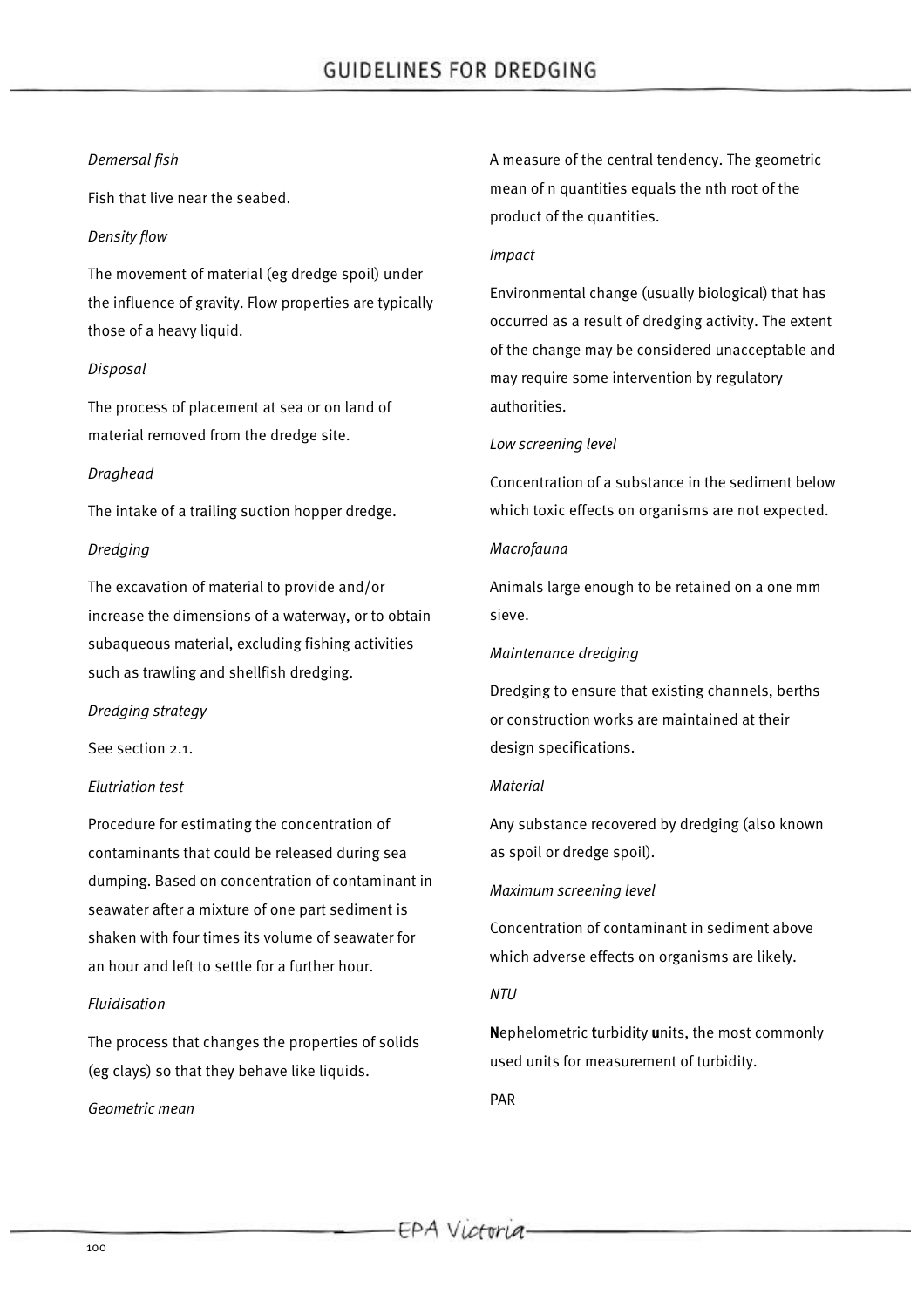**P**hotosynthetically **a**ctive **r**adiation. That part of the spectrum of light able to be used as an energy source by plants.

# *Pollution*

Human introduction, directly or indirectly, of substances or energy into marine environments, including estuaries, resulting in such deleterious effects as harm to living resources, hazards to human health, hindrance to marine activities such as fishing, the impairment of quality for use of seawater and the reduction of amenities.

## *Porosity*

A measure of the space between grains of sediment.

## *Proponent*

The agency or organisation proposing any dredging or disposal operation.

# *Pseudofaeces*

Sediment that is filtered from water by mussels that is not ingested but entrained in mucous strings and expelled. Produced in large quantities in turbid water.

# *Responsible authority*

The Victorian Environment Protection Authority (EPA) and Department of Natural Resources and Environment (NRE) or other organisation to which authority has been delegated to evaluate dredging applications.

#### *Spoil*

Material obtained by dredging.

*Spoil ground*

Location at which dredged material is disposed in an aquatic environment.

#### *Toxicity*

Degree of being poisonous or otherwise harmful to plant, animal or human life.

# *Toxicity testing*

Procedures that evaluate the toxic effects of substances on organisms.

# *TSHD*

**T**railing **s**uction **h**opper **d**redge (see appendix 2).

*Turbidity*

A measure of the clarity of water.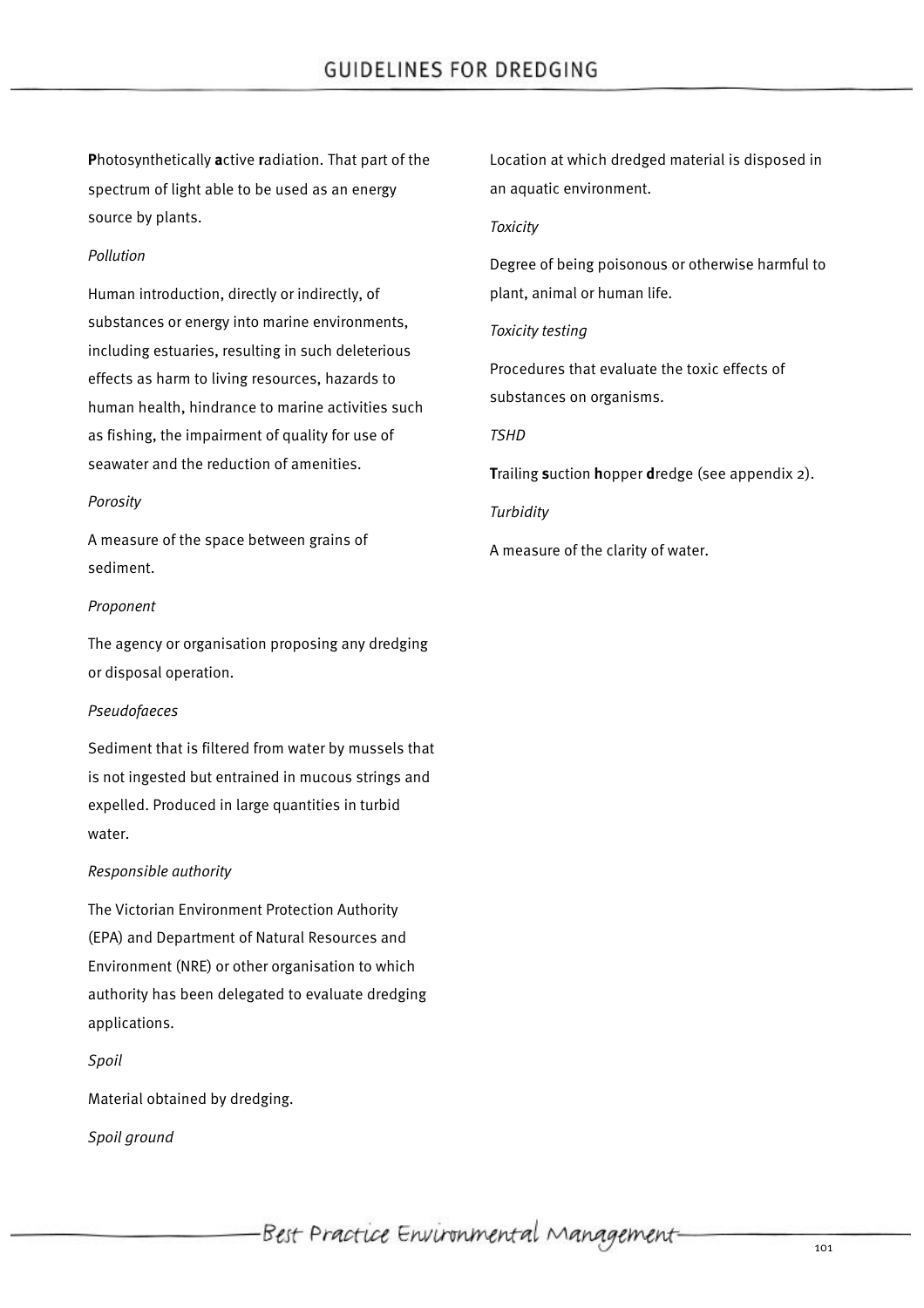# **REFERENCES**

Agemian, H. and Chau, A.S.Y. 1976, 'Evaluation of extraction techniques for the determination of metals in aquatic sediments', *Analyst*, 101: 761–

Alexander, G.R. 1986, 'Sand bed load in a Brook Trout stream', *North American J. Fish. Management* , 6: 9–23.

Amson, J.E. 1988, 'The Tampa Harbor Project: A major monitoring success', *Marine Pollution Bulletin* 19: 637–46.

ANZECC 1992a, *Australian and New Zealand Guidelines for the Assessment and Management of Contaminated Sites*, Australian and New Zealand Environment and Conservation Council.

ANZECC 1992b, *Australian Water Quality Guidelines for Fresh and Marine Waters*, Australian and New Zealand Environment and Conservation Council.

ANZECC 1998, *Draft Ocean Disposal Guidelines*, Australian and New Zealand Environment and Conservation Council.

ANZECC - ARMCANZ, 2001. National Water Quality Management Strategy. Australian and New Zealand Guidelines for Fresh and Marine Water Quality. Volume 1. The guidelines. Australian and New Zealand Environment and Conservation Council and Agriculture and Resource Management Council of Australia and New Zealand. In press.

Anon. 1973, *Environmental Study of Port Phillip Bay*, Report on Phase One 1968–71, Melbourne and Metropolitan Board of Works, and Fisheries and Wildlife Department of Victoria, Melbourne.

APHA 1995, *Standard Methods for the Examination of Waters and Wastewater,* 19th edn, American Public Health Association.

Arnott, G.H. and McKinnon, A.D. 1985, 'Distribution and abundance of eggs of the anchovy, *Engraulis australis antipodum* Gunther in relation to temperature and salinity in the Gippsland Lakes', *Aust*. *J*. *Mar*. *Freshwat*. *Res*., 36: 433–39.

Arnott, G.H., Conron, S.D., Reilly, J.D., Hill, D.R.A. and Sonneman, J.A. 1994, *Effects of Channelmaintenance Dredging on the Mobilisation and Translocation of Toxic Algal Cysts in Port Phillip Bay*, Victorian Fisheries Research Institute report to Port of Melbourne Authority.

Bacher, G.J. and O'Brien, T.A. 1989, 'Salinity tolerance of the eggs and larvae of the Australian Grayling *Prototroctes maraena* Gunther (Salmoniformes: Prototroctidae)', *Aust*. *J*. *Mar*. *Freshwat*. *Res*., 40: 227–30.

Barrett, J.C., Grossman, C.D. and Rosenfeld, J 1992, 'Turbidity-induced Changes in Reactive Distance of Rainbow Trout', *Trans. Amer. Fish. Soc.* , 121: 437–43.

Baudo, R. 1990, 'Sediment sampling, mapping and data analysis', in Baudo, R, Giesy, J.P. and Muntau, H (editors), *Sediments: Chemistry and Toxicity of In-Place Pollutants*, Lewis Publishers, Michigan.

Bell, J.D., Berra, T.M., Jackson, P.D., Last, P.R. and Sloane, R.D. 1980, 'Recent records of the Australian Grayling *Prototroctes maraena* Gunther (Pisces: Prototroctidae) with notes on its distribution', *Aust*. *Zool*., 20: 419–31.

Berra, T.M. 1982, 'Life history of the Australian Grayling *Prototroctes maraena* (Salmoniformes: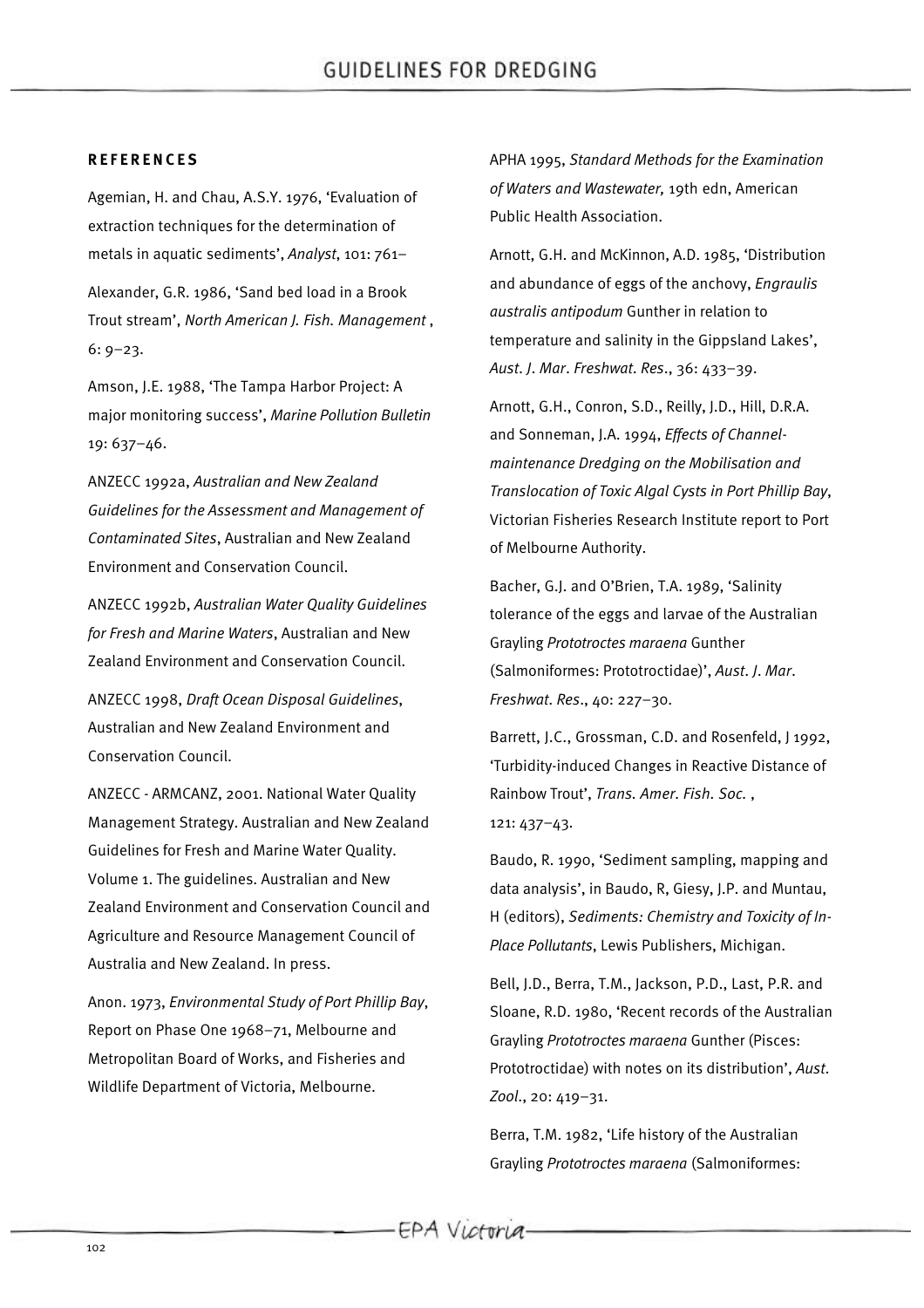Prototroctidae) in the Tambo River, Victoria, *Copeia* 1982 (4): 795–805.

Berra, T. M. 1984, 'Reproductive anatomy of the Australian Grayling *Prototroctes maraena*' Gunther', *J*. *Fish*. *Biol*., 25: 241–51.

Bishop, K.A. and Bell, J.D. 1978, 'Aspects of the biology of the Australian Grayling *Prototroctes maraena* Gunther (Pisces: Prototroctidae)', *Aust*. *J*. *Mar*. *Freshwat*. *Res*, 29: 743–61.

Black, K.P. and Parry, G.D. 1994, 'Field measurements of natural sediment transport rates and the sediment disturbance due to scallop dredging in Port Phillip Bay', *Mem*. , Queensland Museum, 36: 315–26.

Black, K., Hatton, D., Turnbull, J. and You, B. 1994, *Turbidity and Light Level Monitoring in Seagrass Beds at Avalon and Clifton Springs*, Report by Victorian Institute of Marine Sciences for Marine Science and Ecology, Maunsell and Port of Geelong Authority. 43 pp.

Bray, R.N., Bates, A.D. and Land, J.M. 1997, *Dredging: A Handbook for Engineers*, Arnold, London.

Bremner, A.J., Chiffings, A.W., Dews, P.A., Dexter, P.D., Fella, L., Holland, B.J., Stokes, K.W. and Thornton, P. 1990, 'Indicative study of dioxins and furans in Melbourne sewage system, and their possible discharge to Port Phillip Bay, Melbourne Board of Works', *EES Report*, No. 90/009 (volumes 1 and 2).

Blackburn, M. 1950, 'A biological study of the anchovy, *Engraulis australis* (white) in Australian waters', *Aust*. *J*. *Mar*. *Freshwat*. *Res*. 1: 3–84.

Brown, I.W. (1977). *Ecology of Three Sympatric Flatheads (Platycephalidae) in Port Phillip Bay, Victoria*, PhD, Monash University.

Brown, V. and Davies, S. 1991, *The Environmental Quality of North-Western Port Phillip Bay*, Melbourne Water Environmental Services Branch, Series No. 91/005.

Bulthuis, D.A. 1983, 'Effects of light reduction on density and growth of the Seagrass *Heterozostera tasmanica* (Martens ex Aschers) den Hartog in Western Port', Victoria, *Australia. J. Exp. Mar. Biol. Ecol*. , 67: 91–103.

Carr, Marshall and Day 1995, *Point Lillias Environment Effects Statement*, Appendix 13, Noise Impact Assessment.

Castelnau, F. de 1873, Notes on the edible fishes of Victoria, in *International Exhibition Essays*, *London International Exhibition of 1873 (Melbourne, 1872, 73)*, Mason, Firth and McCutcheon, Melbourne.

Chapman, P.M. , Anderson, B., Carr, S., Engles, V., Green, r., Hameed, J., Harmon, M., Haverland, P., Hyland, J., Ingersoll, C., Long, E., Rodgers, J., Salazar, M., Sibley, P.K., Smith, P.J., Swartz, R.C., Thompson, B., and Windom, H*.* 1997, 'General guidelines for using the sediment quality triad', *Mar. Poll. Bull* 34: 368–372.

Chubb, C.F. *et al.* 1981, 'Age structure, growth rates and movements of Sea Mullet, *Mugil cephalus* L., and Yellow-eye Mullet, *Aldrichetta forsteri* (Valenciennes), in the Swan–Avon river system, Western Australia', *Aust*. *J*. *Mar*. *Freshwat*. *Res*., 32: 605–28.

Best Practice Environmental Management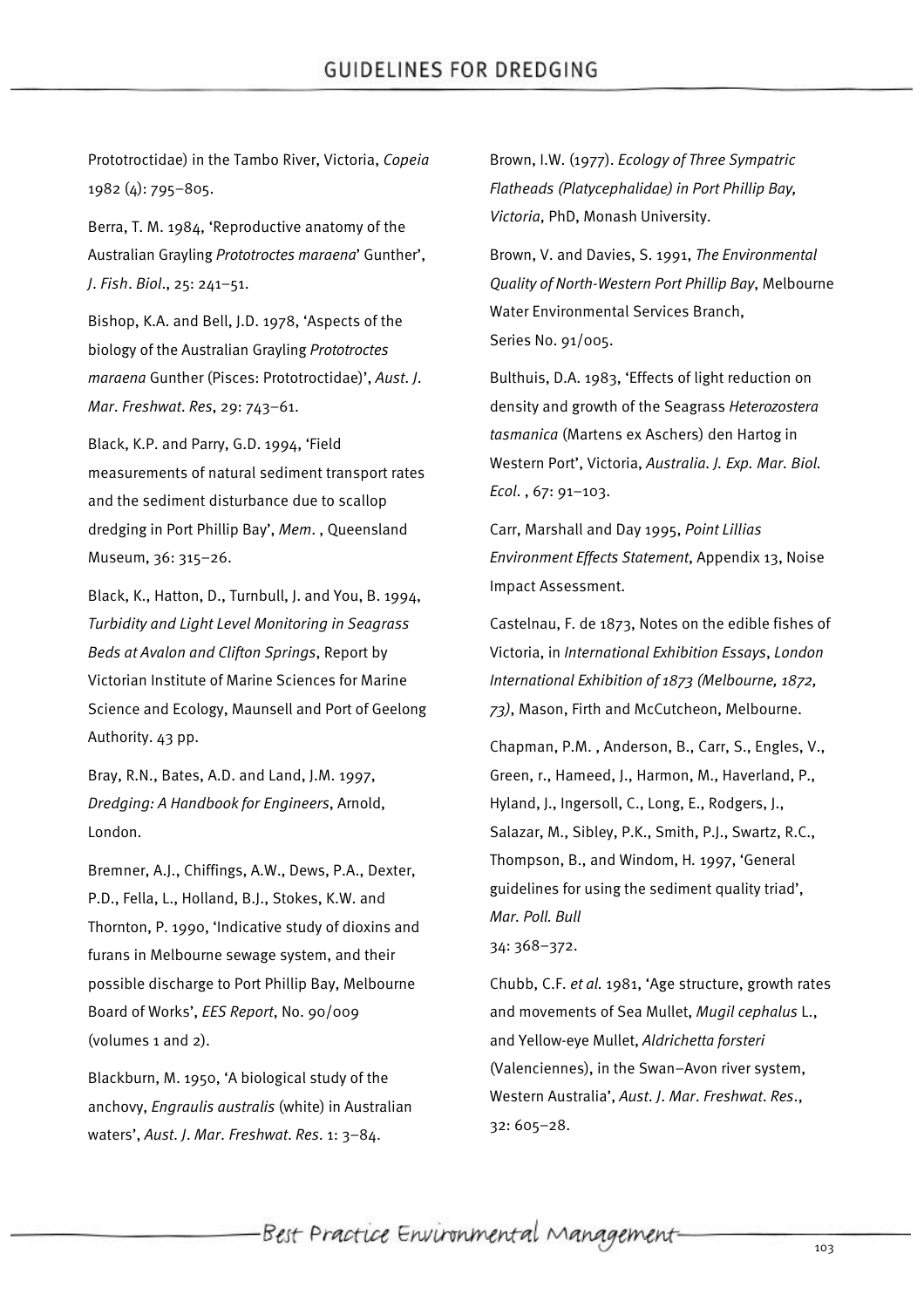Collette, B.B. 1974, 'The garfishes (Hemiramphidae) of Australia and New Zealand', *Rec. Aust. Mus.* 29  $(2): 11-105.$ 

Crossland, J. 1977a, 'Seasonal reproductive cycle of Snapper *Chrysophrys auratus* (Forster) in the Hauraki Gulf', *NZ J*. *Mar*. *Freshwat*. *Res*., 11(1): 37– 60.

Crossland, J. 1977b, 'Fecundity of the Snapper *Chrysophrys auratus* (Pisces: Sparidae) from the Hauraki Gulf', *N*.*Z*. *J*. *Mar*. *Freshwat*. *Res*.,  $11(4): 767 - 75.$ 

Cuker, B.E. 1993, 'Suspended clays alter trophic interactions in plankton', *Ecology*, 74: 944–53.

Currie, D.R. and Parry, G.D. 1996, 'Effects of scallop dredging on a soft sediment community: A largescale experimental study', *Marine Ecology Progress Series*, 134: 131–50.

Davis, R.B. and Doyle, R.W. 1969, 'A piston cores for upper sediment in lakes', *Limnology and Oceanography*, 14: 643–48.

Demas 1995, *Suspended Solids Concentration in Dredging Plumes*, Final report, prepared by Demas Consulting Engineers, the Netherlands.

Dennison, W.C. 1987, 'Effects of light on seagrass photosynthesis, growth and depth distribution', *Aquatic Botany*, 27: 15–26.

Dennison, W.C., Orth, R., Moore, K., Stevenson, J., Carter, V., Kollar, S., Burgstrom, P. and Batiuk, R. 1993, 'Assessing water quality with submersed aquatic vegetation', *Bioscience*, 43: 86–94.

Donze, M. (editor) 1990, *Aquatic Pollution and Dredging in the European Community*, Delwell, The Hague.

Edgar, G.J., Last, P.R. and Wells, M.W. 1982, *Coastal Fishes of Tasmania and Bass Strait*, Cat and Fiddle Press, Hobart.

Edgar, G.J., and Shaw, C. 1995, 'The production and trophic ecology of shallow-water fish assemblages in Southern Australia. I. Species richness, size, structure and production of fishes in Western Port, Victoria, *J*. *Exp*. *Mar*. *Biol*. *Ecol*. 194: 53–81.

Engler, R., Saunders, L. and Wright, T. 1991, 'Environmental effects of aquatic disposal of dredged material', *Environmental Professional*, 13: 317–25.

Environment Australia 2001. EPBC Act Website (www.environment.gov.au/epbc/index.html)

EPA 1988, *State Environment Protection Policy* (*Waters of Victoria)*, *Victorian Government Gazette*, no. S13.

EPA 1992, *Trial Dredge Protocol*, EPA Publication 312, Environment Protection Authority, Victoria.

EPA 1995a, *Report of the Panel of Review into the Trial Dredge Protocol*, EPA Publication 459.

EPA 1995b, *Classification of Wastes*, EPA Publication 448.

EPA 1995c, *Port Phillip Bay Environmental Study Task T7 – Organic Toxicants in Sediments*, EPA Publication 454.

EPA 1995d, *Port Phillip Bay Environmental Study Task T2 – Organic Toxicants in Waters*, EPA Publication 479.

EPA 1997, *Variation of State Environment Protection Policy (Waters of Victoria) – insertion of Schedule*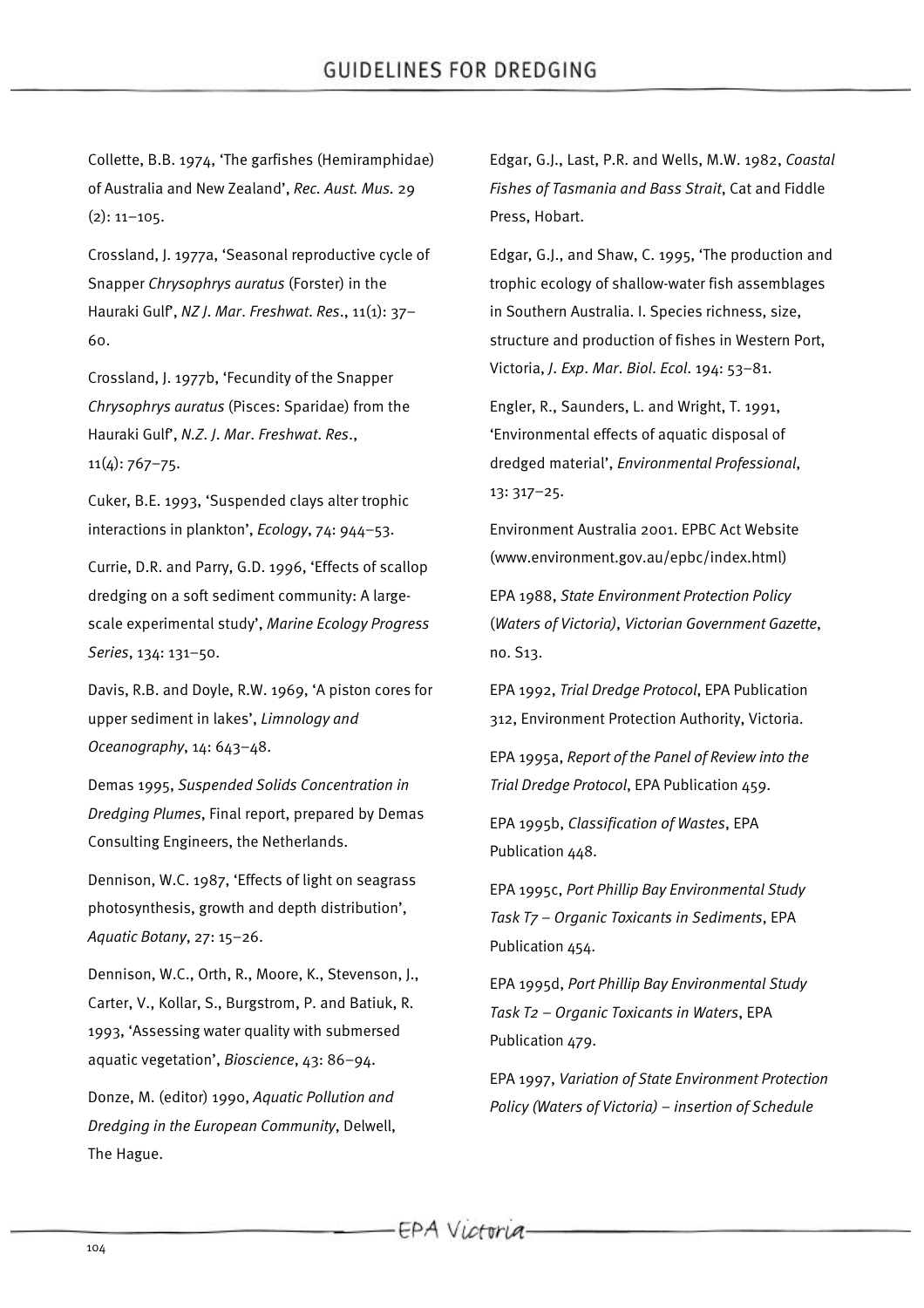*F6*, *Waters of Port Phillip Bay*, *Victorian Government Gazette*, no. S101.

EPA 1998, *Acid Sulfate Soils*, EPA Publication 620.

EPA 2000, *Industrial Waste Management Policy (Prescribed Industrial Waste)*, *Victorian Government Gazette,* no. S 183

Fabris, G.J., Monahan, C.A. and Werner, G.F. 1994, *Characterisation of Toxicants in Sediments from Port Phillip Bay: Metals*, Victorian Fisheries Research Institute Internal Report No. 211.

Fabris, J.G., Monahan, C., Nicholson, G. and Walker, T.I. 1992, 'Total mercury concentrations in Sand Flathead', *Platycephalus bassensis*, *Cuvier* and *Valenciennes*, from Port Phillip Bay, Victoria', *Aust. J. Mar. Freshwat. Res*. 43: 1393–1402.

Flemer, D.A., Ruth, B.F., Bundrick, C.M. and Gaston, G.R. 1997, 'Macrobenthic community colonisation and community development in dredged material disposal habitats off Coastal Louisiana', *Environmental Pollution*, 96: 141–54.

Fredette, T.J. 1994, *Disposal Site Capping Management: New Haven Harbour*, Proceeding of Dredging 1994, ASCE, New York.

Gibbs, R.J. 1972, 'The accuracy of particle-size analyses utilising settling tubes, *J. Sed. Pet.* 42: 141–45.

Gomon, M.F., Glover, J.C. M and Kuiter, R.H. 1994, *The Fishes of Australia's South Coast*, State Print, Adelaide.

Gray, C.A. and McDonall, V.C. 1993, 'Distribution and growth of juvenile Mulloway *Argyrosomus hololepidotus* (Pisces: Sciaenidae) in the

Hawkesbury River, south-eastern Australia', *Aust*. *J*. *Mar*. *Freshwat*. *Res*., 44: 401–09.

Hakanson, L. 1992, 'Assessing sediment quality', in Burton, G.A. (ed.), *Sediment Toxicity Assessment*, Lewis Publishers, Florida.

Hales, L. 1995, 'Accomplishments of the Corps of Engineers Dredging Research Program', *J. Coastal Research* 11: 68–88.

Hall, D.N. and MacDonald, C.M. 1986, *Commercial Fishery Situation Report: Net and Line Fisheries of Port Phillip Bay, Victoria, 1914–84*, Marine Fisheries Report No. 10, Fisheries Division, Victoria.

Harvey, M., Gauthier, D. and Munro, J. 1998, 'Temporal changes in the composition and abundance of the macrobenthic invertebrate communities at dredged material disposal sites in the Anse à Beaufils, Baie des Chaleurs, Eastern Canada', *Marine Pollution Bulletin*, 36: 41–55.

Harvey, M. and Harrington, D.J. 1989, '*Studies on the Spawning and Early Life History of Australian Grayling,* Prototroctes maraena *Gunther, in the Barwon River, Victoria'*, Arthur Rylah Institute for Environmental Research, Technical Report Series No. 84.

Hoedt, F.E. and Dimmlich, W.F. 1994, 'Diet of subadult Australian Salmon *Arripis truttaceus*, in Western Port, Victoria', *Aust*. *J*. *Mar*. *Freshwat*. *Res*., 45: 617–23.

Hutchins, B. and Swainston, R. 1986, *Sea Fishes of Southern Australia*, Swainston Publishing, Western Australia.

Jackson, P.D. and Koehn, J.D. 1988, *A Review of Biological Information, Distribution and Status of*

Best Practice Environmental Management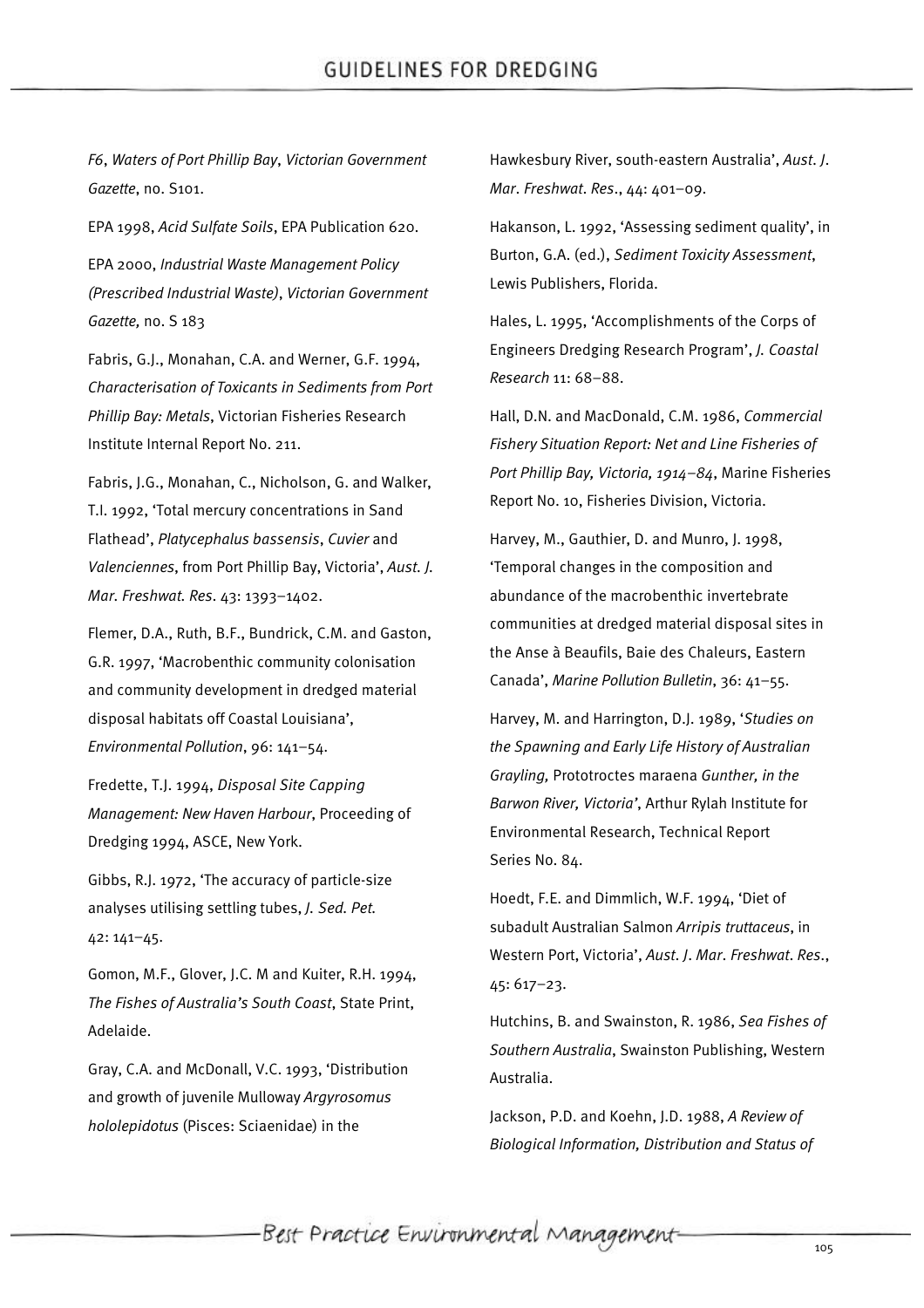*the Australian Grayling (*Prototroctes maraena*) Gunther in Victoria*, Arthur Rylah Institute for Environmental Research Technical Report Series No. 52, Conservation Forests and Lands, Fisheries Division.

Jenkins, G.P. 1986, 'Composition, seasonality and distribution of ichthyoplankton in Port Phillip Bay, Victoria', *Aust*. *J*. *Mar*. *Freshwat*. *Res*., 37: 507–20.

Jenkins, G.P., Shaw, M. and Stewart, B.D. 1993, 'Spatial variation in food-limited growth of juvenile Greenback Flounder *Rhombosolea tapirina*: Evidence from otolith daily increments and otolith scaling', *Can*. *J*. *Fish*. *Aquat*. *Sci*., 50: 2558–567.

Jenkins, G.P. and May, H.M.A. 1994, 'Variation in settlement and larval duration of King George Whiting *Sillaginodes punctata* (Sillaginidae), in Swan Bay, Victoria, Australia', *Bull*. *Mar*. *Sci*., 54 (1): 281–96.

Jenkins, G.P., Wheatley, M.J. and Poore, A.G.B. 1996, 'Spatial variation in recruitment, growth, and feeding of post-settlement King George Whiting *Sillaginodes punctata*, associated with seagrass beds of Port Phillip Bay, Australia', *Can*. *J*. *Fish*. *Aquat*. *Sci*.,

53: 350–59.

Juniper, I. 1995, 'Method validation: an essential element in quality assurance', *NATA News*, December.

Kaplan, E.H. , Welker, J.R., Kraus, M.G. and Court, S. 1975, 'Some factors affecting the colonisation of a dredged channel', *Marine Biology*, 32: 193–204.

Klumpp, D.W. and Nichols, P.D. 1983, 'A study of food chains in seagrass communities ii, food of the Rock Flathead *Platycephalus laevigatus* Cuvier, a

major predator in a *Posidonia australis* seagrass bed', *Aust*. *J*. *Mar*. *Freshwat*. *Res*., 34: 745–54. Koehn, J.D. and O'Connor, W. 1990, *Biological Information for Management of Native Freshwater Fish in Victoria*, Department Conservation and Environment, Melbourne.

Kuiter, R.H. 1993, *Coastal Fishes of South-Eastern Australia*, Crawford House Press, NSW.

Kuiter, R.H. 1996, *Guide to Sea Fishes of Australia*, New Holland Publishers, Australia.

Lake, J.S. 1971, *Freshwater Fishes and Rivers of Australia*, Thomas Nelson, Melbourne.

Lewis, D.W. 1984, *Practical Sedimentology*, Hutchinson Ross Publishing, New York.

Ling, J.K. 1958, 'The Sea Garfish *Reporhamphus melanochir* (Cuvier and Valenciennes) (Hemiramphidae), in South Australia: Breeding, age determination, and growth rate', *Aust*. *J*. *Mar*. *Freshwat*. *Res*., 9: 60–110.

Long, E.R., MacDonald, D.D., Smith, S. L. and Calder, F.D. 1995, 'Incidence of adverse biological effects within ranges of chemical concentrations in marine and estuarine sediments', *Environ. Man,* 19: 81–97.

Longmore, A.R., Cowdell, R.A. and Flint, R. 1996, *Nutrient Status of the Water in Port Phillip Bay*, CSIRO Port Phillip Bay Environmental Study, Technical Report 24.

MacDonald, C.M. 1982, *Life History Characteristics of Snapper* Chrysophrys auratus *(Bloch and Scheider, 1801) in Australian Waters*, Fisheries and Wildlife Paper 29, Fisheries and Wildlife Division, Victoria.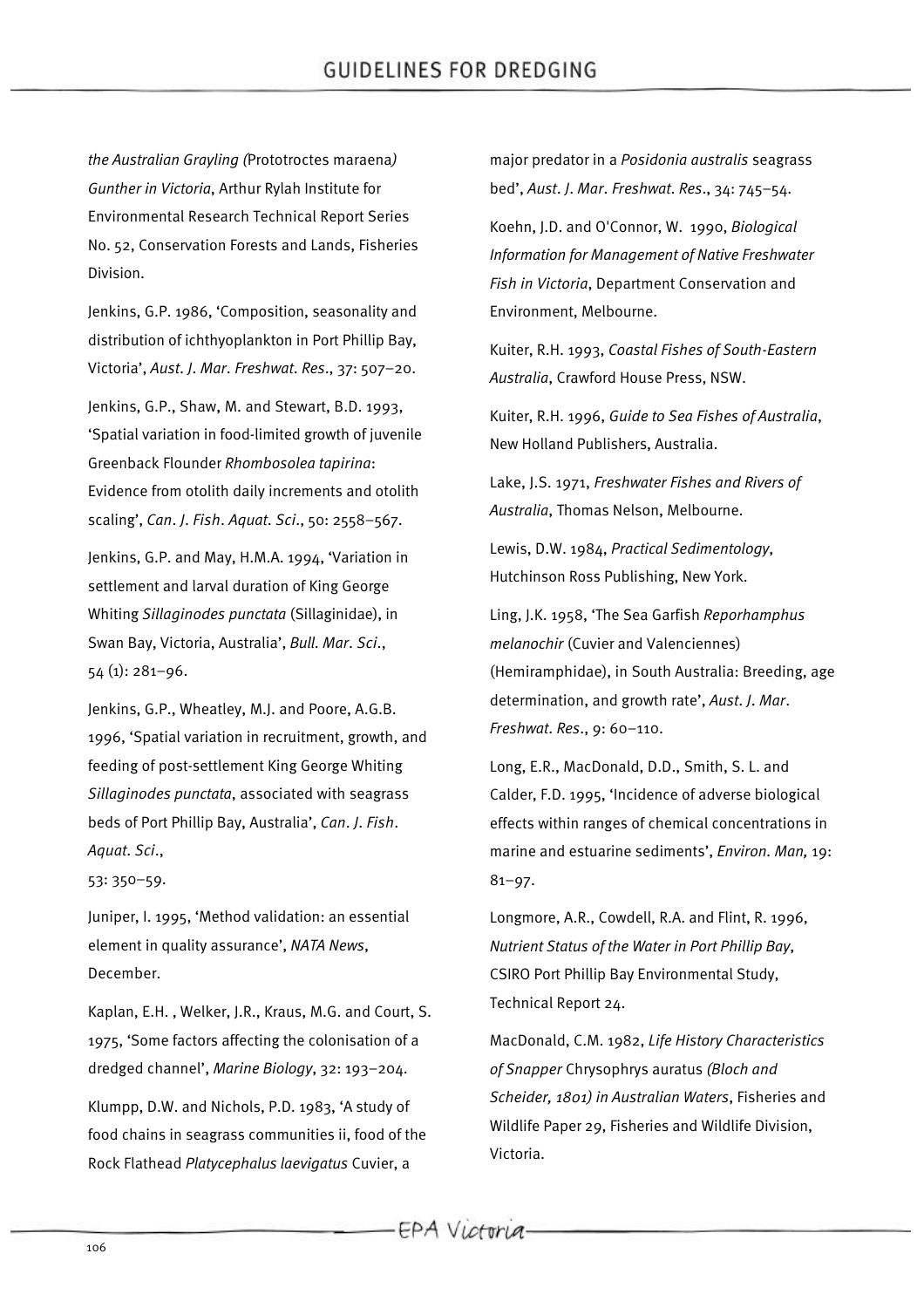Malcolm, W.B. 1960, 'Area of distribution, and movement of the western subspecies of the Australian 'Salmon' *Arripis trutta esper* Whitley', *Aust*. *J*. *Mar*. *Freshwat*. *Res*., 11(3): 282–325.

Masini, R.L., Cary, J.L., Simpson, C.J. and McComb, A.J. 1990, 'Effects of light and temperature on the photosynthesis of seagrasses, epiphytes and macroalgae and implications for management of Albany Harbours' WA EPA Technical Series No. 32.

Maunsell 1993, *Channel Improvement Program*, Environment Effects Statement and Appendices.

Maunsell 1995, *Point Lillias Port and Liquid Chemical Storage Facility*, Environment Effects Statement and Appendices.

Maurer, D., Keck, R.T., Tinsman, J.C., and Leatham, W.A. 1982, 'Vertical migration and mortality of benthos in dredged material: III Polychaeta', *Mar. Environ. Res* 6: 49–68.

May, H.M.A. and Jenkins, G.P. 1992, 'Patterns of settlement and growth of juvenile Flounder *Rhombosolea tapirina* Determined from Otolith Microstructure', *Mar*. *Ecol*. *Prog*. *Ser*., 79: 203–14.

McCarraher, D.B. 1986, *Distribution and Abundance of Sport Fish Populations in Selected Victorian Estuaries, Inlets, Coastal Streams and Lakes, 2, Gippsland Region*, Arthur Rylah Institute for Environmental Research Technical Report Series No. 44.

McDowall, R.M. 1976, 'Fishes of the family Prototroctidae (Salmoniformes)', *Aust*. *J*. *Mar*. *Freshwat*. *Res*., 27: 641–59.

Michaelis, F.B. 1985, *Threatened Fish: Report on the Threatened Fish of Inland Waters in Australia*,

Australian National Parks and Wildlife Service Report, Series No. 3.

Moore, K.A., Wetzel, R.L. and Orth, R.J. 1997, 'Seasonal pulses of turbidity and their relations to eelgrass (*Zostera marina* L.) survival in an estuary', *J. Exp. Mar. Biol. Ecol* 215: 115–34.

Neira, F.J. and Tait, S.E. 1996, *Ichthyoplankton Survey in Port Phillip Bay (Victoria) 1995–96: Preliminary Results*, Progress Report No. 1, Marine and Freshwater Resources Institute.

Nichols, M., Diaz, R.J. and Schaffner, L.C. 1990, 'Effects of hopper dredging and sediment dispersion, Chesapeake Bay', *Environ. Geol. Water Sci.*, 15: 31–43.

Nicholson, G.J. 1992, *The Present State of Knowledge on Fish Stocks and Commercial and Recreational Fisheries in Port Phillip Bay, Victoria, and Their Interaction with Nutrients and Toxicants*, Technical Report No. 7, CSIRO, Port Phillip Bay Environmental Study, Melbourne.

Niemi, G.J., DeVore P., Detenbeck, N., Taylor, D., Lima, A., Pastor, J., Yount, J.D. and Naiman, R.J. 1990, 'Overview of case studies on recovery of aquatic systems from disturbance', *Environmental Management*, 14: 571–87.

Officer, R.A. and Parry, G.D. 1996, *Food Webs of Demersal Fish in Port Phillip Bay*, Technical Report No. 36, CSIRO Port Phillip Bay Environmental Study, Melbourne.

Palermo, M.R. 1991a, 'Design requirements for capping', *Dredging Research Technical Notes* DRP— 5–03, http://eoeml.gtri.gatech.edu/home/markh/ capping/design-note.html

-Best Practice Environmental Management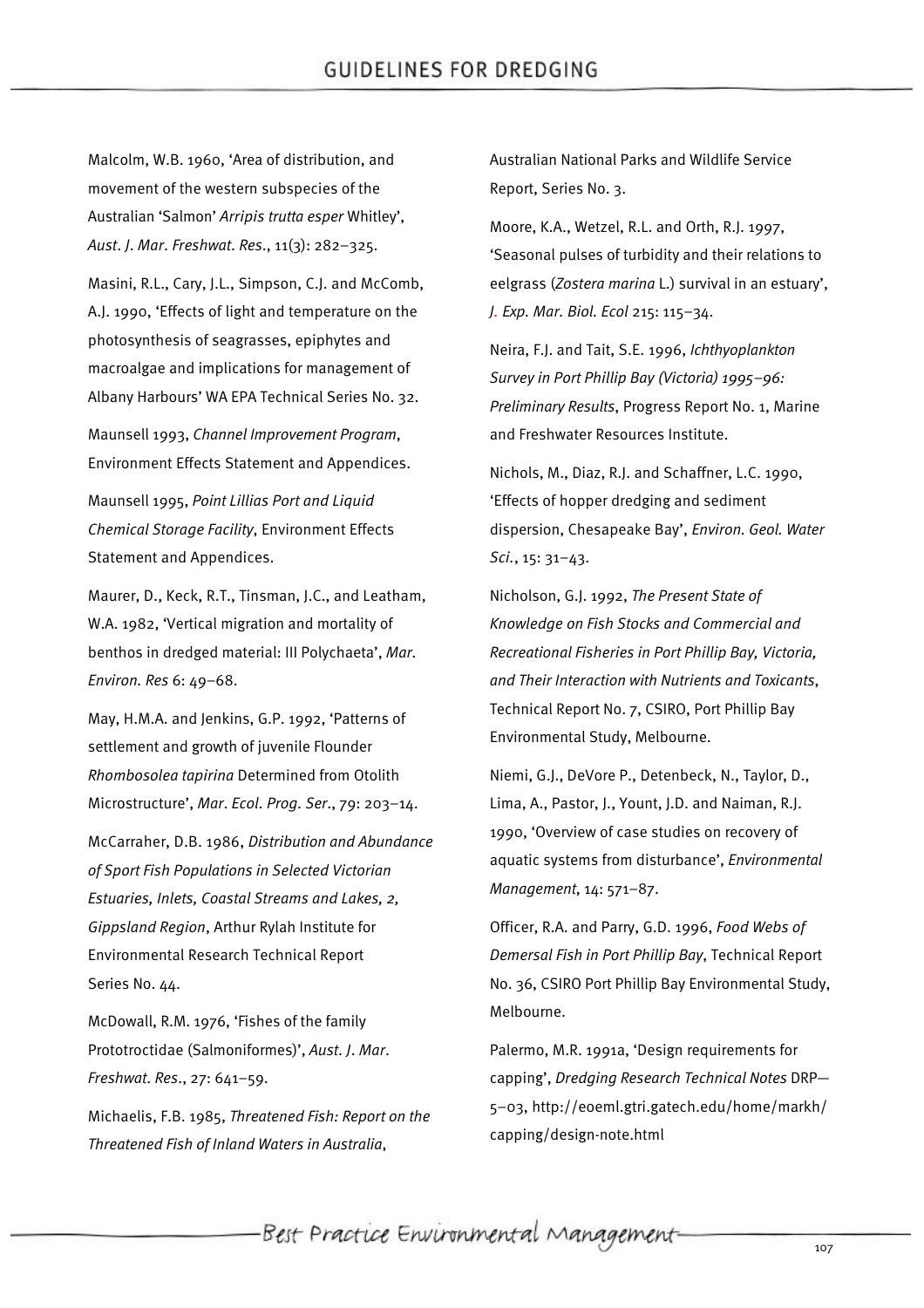Palermo, M.R. 1991b, 'Site selection requirements for capping', *Dredging Research Technical Notes* DRP–5–04, (http://eoeml.gtri.gatech.edu/home/ markh /capping/site-note.html

Palermo, M.R. 1992, 'Equipment and placement techniques for capping', *Dredging Research Technical Notes*, DRP–5–05, http://eoeml.gtri.gatech.edu/home/markh/cappin g/equip-note.html

Palermo, M.R., Clausner, J.E, Rollings, M.P., Williams, G.L., Myers, T.E., Fredette, T.J. and Randall, R.E. 1998, *Guidance for Subaqueous Dredged Material Capping*, US Army Corps of Engineers, Technical Report DOER–1.

Palermo, M.R. and Randall, R.E. 1990, *Practices and Problems Associated with Economic Loading and Overflow of Dredge Hoppers and Scows*, US Army Corps Engineers Technical Report DRP–90–1.

Parliament of Victoria 1991, *Allocation of Fish Resources in Victorian Bays and Inlets*, Victorian Government Printer, Melbourne.

Parry, G.D., Campbell, S.J. and Hobday, D.K. 1990, *Marine Resources off East Gippsland, Southeastern Australia*, Technical Report No. 72, Department of Conservation and Natural Resources, Melbourne.

Parry, G. D., Hobday, D. K., Currie, D. R., Officer, R. A. and Gason, A. S. 1995, *The Distribution, Abundance and Diets of Demersal Fish in Port Phillip Bay*, Technical Report No. 21, CSIRO, Port Phillip Bay Environmental Study, Melbourne.

Parry, G.D. Langdon, J.S. and Huisman, J,M, 1987, 'Toxic Effects of a Bloom of the Diatom *Rhizosolenia chunii* on Shellfish in Port Phillip Bay, *Mar. Biol.* 102: 25–42.

Phillips D.J.H. and Rainbow, P.S. 1995, *Biomonitoring of Trace Aquatic Contaminants*, Chapman and Hall, London.

Phillips, D.J.H., D.J.H., Richardson, B.J., Murray, A.P. and Fabris, J.G. 1992, 'Trace metals, organochlorines and hydrocarbons in Port Phillip Bay, Victoria: A historical review', *Marine Pollution Bulletin*,

25: 200–17.

PIANC 1996, 'Handling and treatment of contaminated dredged material from ports and inland waterways', *CDM* volume 1, PTC I Report of Working Group no. 17, Supplement to *Bulletin* no. 89.

PIANC 1997, *Approach Channels A Guide for Design*, Final report of joint PIANC–IAPH Working Group II–30 in cooperation with IMPA and IALA .

PPBFMPBP 1996, *Port Phillip Bay Fisheries Management Plan Background Paper*, Victorian Fisheries; Natural Resources and Environment, Melbourne.

Raymond, G.L. 1984, *Techniques to Reduce the Sediment Resuspension Caused by Dredging*, US Army Corps Engineers Misc Paper HL–84–3.

Rice, S.A. 1984, *Effects of Suspended Sediment and Burial Upon Survival and Growth of Eastern Gulf of Mexico Corals*, a report by Mote Marine Laboratory to the US Environment Protection Authority, Washington, DC.

Robertson, A.I. 1977, 'Ecology of juvenile King George Whiting *Sillaginodes punctatus* (Cuvier and Valenciennes) (Pisces : Perciformes) in Western Port, Victoria', *Aust*. *J*. *Mar*. *Freshwat*. *Res*., 28: 35– 3.

EPA Victoria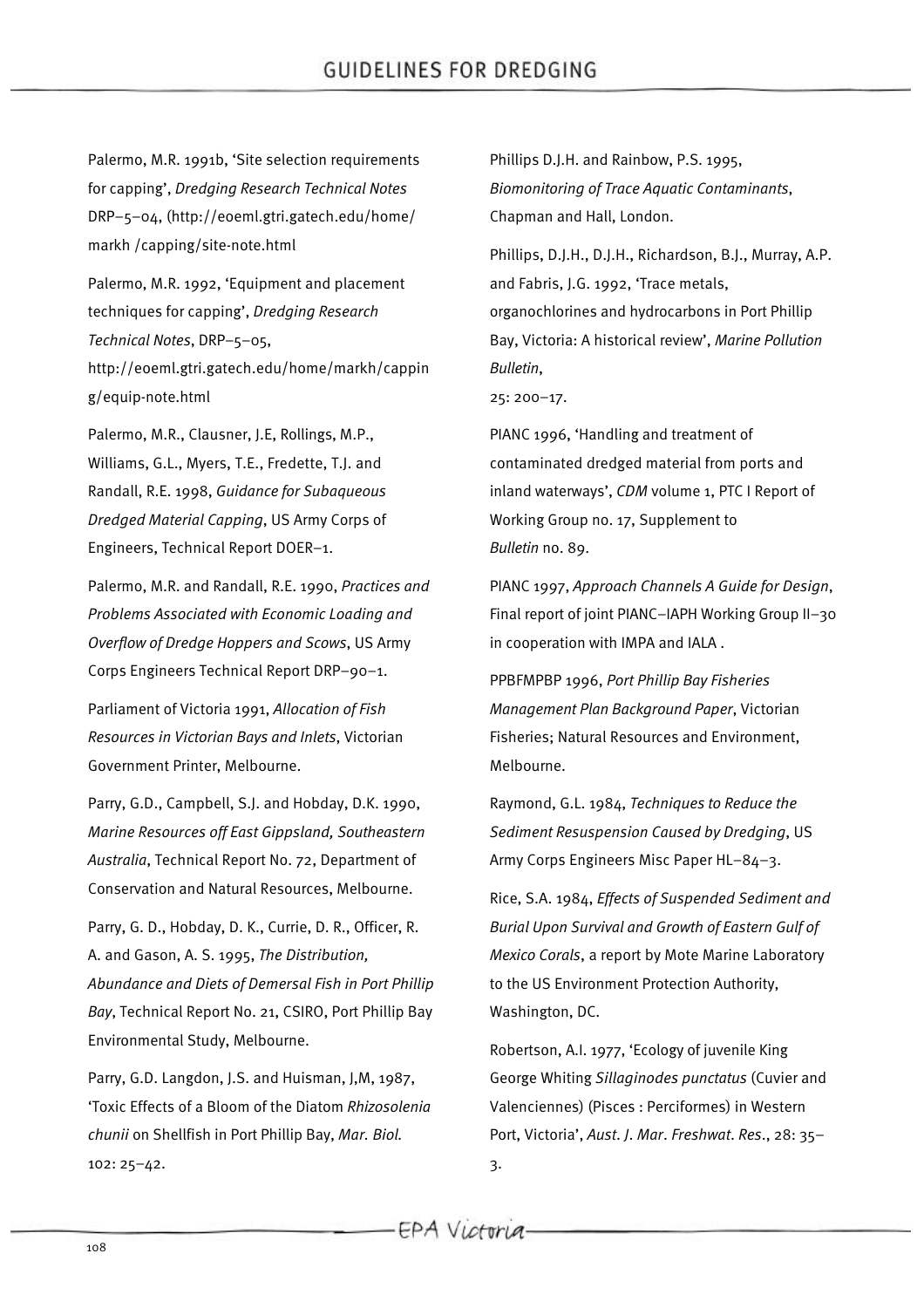Robertson, A.I. 1982, 'Population dynamics and feeding ecology of juvenile Australian salmon (*Arripis trutta*) in Western Port, Victoria', *Aust*. *J*. *Mar*. *Freshwat*. *Res*., 33: 369–75.

Rowe, D.K. and Dean, T.L. 1998, 'Effects of turbidity on the feeding ability of the juvenile migrant stage of six New Zealand freshwater fish species', *NZ J. Mar. Freshwater Res*., 32: 21–9.

Sanders, M.J. 1974, 'Tagging indicates at least two stocks of Snapper *Chrysophrys auratus* in southeast Australian waters', *NZ J*. *Mar*. *Freshwat*. *Res*., 8 (2**)**: 371–74.

Sargeant, I 1977, *A Review of the Extent and Environmental Effects of Erosion in the Westernport Catchment*, Publication no. 174, Ministry for Conservation, Victoria, Environmental Studies Series.

Sause, B.L. Gwyther, D., Hanna, P. J. and O'Connor, N. A. 1987, 'Evidence for winter–spring spawning of the Scallop *Pecten alba* (Tate) in Port Phillip Bay, Victoria, *Aust*. *J*. *Mar*. *Freshwat*. *Res*., 38: 329–37.

Seurynck, D. and deVos, A. 1997, *First Experience with the 'Sweep Head Suction Dredge'*, Combined Australasian Coastal Engineering and Ports Conference, Christchurch.

Sparks, R.E., Bayley, P.B., Kohler, S.L. and Osborne, L.L. 1990, 'Disturbance and recovery of large floodplain rivers', *Environmental Management*, 14: 699–709.

Stanley, C.A. and Malcolm, W.B. 1977, 'Reproductive cycles in the eastern subspecies of the Australian Salmon *Arripis trutta marginata* (Cuvier and Valenciennes)', *Aust*. *J*. *Mar*. *Freshwat*. *Res*.,

28: 287–301.

Stanley, C.A. 1978, 'Area of distribution, movements, age composition and mortality rates of the Australian salmon population in Tasmania, Victoria and New South Wales', *Aust*. *J*. *Mar*. *Freshwat*. *Res*., 29: 417–33.

State Pollution Control Commission 1979, *Effects of Dredging on Macrobenthic Infauna of Botany Bay*, Environmental Control Study of Botany Bay.

Taylor, J.L. and Saloman, C.H. 1968, 'Some effects of hydraulic dredging and coastal development on Boca Ciega Bay, Florida', *Fishery Bull. Fish Wildl. Serv.*, USA, 67: 213–41.

Truitt, C.L. 1988, 'Dredged material behaviour during open-water disposal', *J. Coast. Res.* , 4: 389– 97.

Truitt, C.L., Clausner, J.E. and McLellan, T.N. 1989, 'Considerations for capping subaqueous dredge material deposits', *J. Waterway, Port, Coastal and Ocean Engineering* , 115: 741–59.

UNEP/IOC/IAEA 1992, 'Determination of petroleum hydrocarbons in sediments', *Reference Methods for Marine Pollution Studies*, No. 20.

USEPA 1986, *Test Methods for Evaluating Solid Waste*, 3rd edn, SW–846.

USEPA 1990, *Draft Ecological Evaluation of Proposed Discharge of Dredged Material into Ocean Waters*, US Environmental Protection Agency and Department of the Army, US Army Corps of Engineers, Washington, DC.

USEPA 1991, *Evaluation of Dredged Material Proposed for Ocean Disposal – Testing Manual*, US

Best Practice Environmental Management